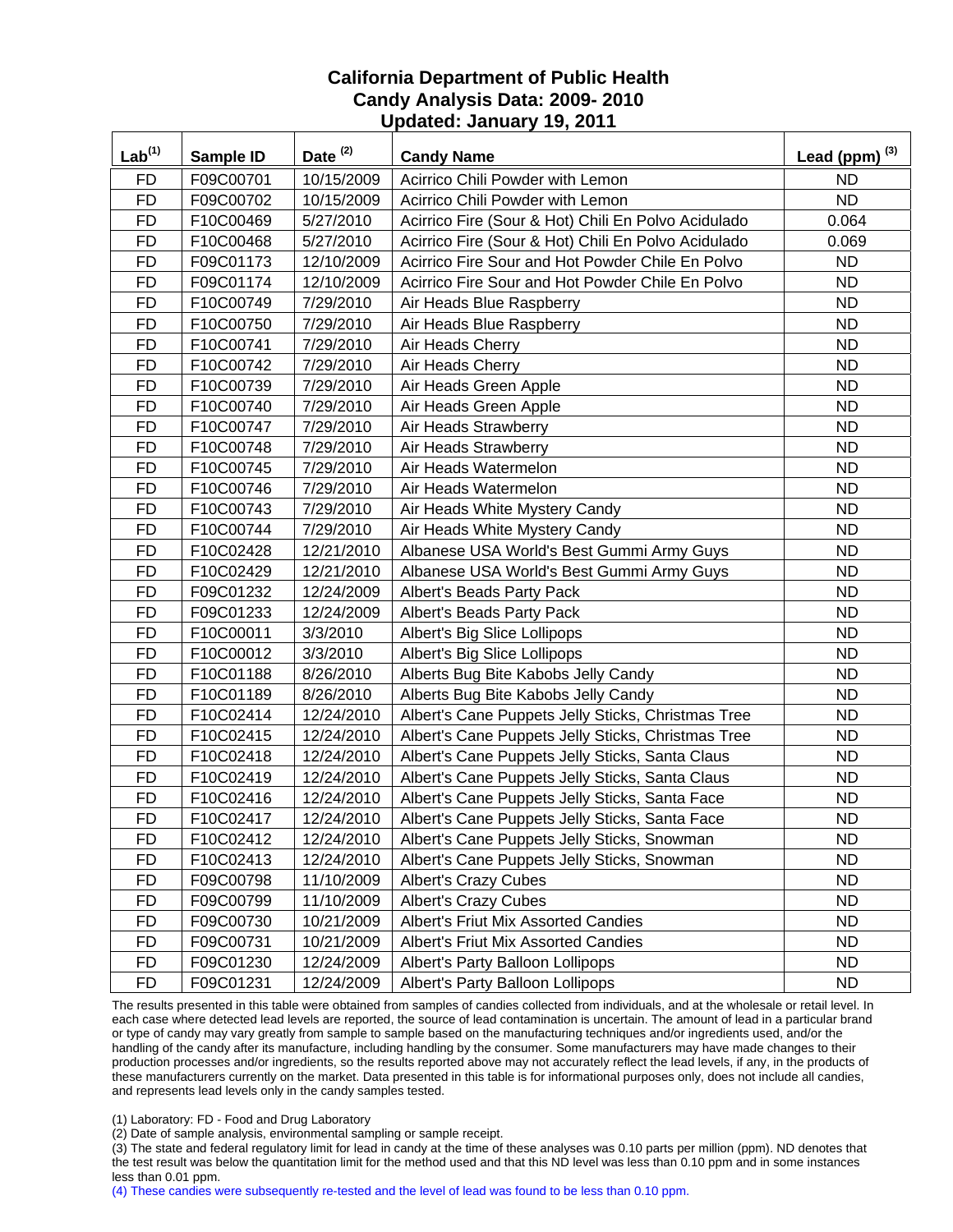| Lab <sup>(1)</sup> | Sample ID | Date <sup>(2)</sup> | <b>Candy Name</b>                                  | Lead (ppm) $^{(3)}$ |
|--------------------|-----------|---------------------|----------------------------------------------------|---------------------|
| <b>FD</b>          | F10C01041 | 8/16/2010           | Albert's Snow & Mallow Cones                       | <b>ND</b>           |
| <b>FD</b>          | F10C01042 | 8/16/2010           | Albert's Snow & Mallow Cones                       | <b>ND</b>           |
| <b>FD</b>          | F10C01917 | 11/9/2010           | Aldama Brand Candy                                 | <b>ND</b>           |
| <b>FD</b>          | F10C01918 | 11/9/2010           | Aldama Brand Candy                                 | <b>ND</b>           |
| <b>FD</b>          | F10C01393 | 11/1/2010           | Aldama Oblea Mediana Brown Milk Candy              | <b>ND</b>           |
| <b>FD</b>          | F10C01394 | 11/1/2010           | Aldama Oblea Mediana Brown Milk Candy              | <b>ND</b>           |
| <b>FD</b>          | F10C00515 | 5/27/2010           | Aldama, Obleas Con Cajeta De Leche                 | <b>ND</b>           |
| <b>FD</b>          | F10C00516 | 5/27/2010           | Aldama, Obleas Con Cajeta De Leche                 | <b>ND</b>           |
| <b>FD</b>          | F10C00416 | 4/28/2010           | Almohaditas Dulce De Leche                         | <b>ND</b>           |
| <b>FD</b>          | F10C00417 | 4/28/2010           | Almohaditas Dulce De Leche                         | <b>ND</b>           |
| <b>FD</b>          | F10C01911 | 11/9/2010           | Almohaditas Milk's Candy                           | <b>ND</b>           |
| <b>FD</b>          | F10C01912 | 11/9/2010           | Almohaditas Milk's Candy                           | <b>ND</b>           |
| <b>FD</b>          | F09C01438 | 1/21/2010           | Alteno Paletas Mini Sandy Pop Watermelon           | <b>ND</b>           |
| <b>FD</b>          | F09C01439 | 1/21/2010           | Alteno Paletas Mini Sandy Pop Watermelon           | <b>ND</b>           |
| <b>FD</b>          | F09C00509 | 7/15/2009           | Alteno Pina Loca, Pineapple la Paleta Lolliepop    | <b>ND</b>           |
| <b>FD</b>          | F09C00510 | 7/15/2009           | Alteno Pina Loca, Pineapple la Paleta Lolliepop    | <b>ND</b>           |
| <b>FD</b>          | F09C01134 | 12/9/2009           | Alteno Super Pica Pepino Cucumber Fruit Candy      | <b>ND</b>           |
| <b>FD</b>          | F09C01135 | 12/9/2009           | Alteno Super Pica Pepino Cucumber Fruit Candy      | <b>ND</b>           |
| <b>FD</b>          | F09C00115 | 5/22/2009           | Alteno Super Pina Loca Pineapple Lollipop w/ Chile | <b>ND</b>           |
| <b>FD</b>          | F09C00116 | 5/22/2009           | Alteno Super Pina Loca Pineapple Lollipop w/ Chile | <b>ND</b>           |
| <b>FD</b>          | F09C00529 | 8/27/2009           | Alteno Super Sandy Pop-Watermelon                  | <b>ND</b>           |
| <b>FD</b>          | F09C00530 | 8/27/2009           | Alteno Super Sandy Pop-Watermelon                  | <b>ND</b>           |
| <b>FD</b>          | F10C01213 | 8/26/2010           | Alvbro Acidulated Peach & Pineapple Lollipop       | <b>ND</b>           |
| <b>FD</b>          | F10C01214 | 8/26/2010           | Alvbro Acidulated Peach & Pineapple Lollipop       | <b>ND</b>           |
| <b>FD</b>          | F10C00856 | 7/29/2010           | Alvbro Acidulated Peach and Pineapple Lolliopop    | <b>ND</b>           |
| <b>FD</b>          | F10C00857 | 7/29/2010           | Alvbro Acidulated Peach and Pineapple Lolliopop    | <b>ND</b>           |
| <b>FD</b>          | F10C01461 | 10/1/2010           | Alvbro Little Chicken Lollipops                    | <b>ND</b>           |
| <b>FD</b>          | F10C01462 | 10/1/2010           | Alvbro Little Chicken Lollipops                    | <b>ND</b>           |
| <b>FD</b>          | F10C00915 | 8/13/2010           | Alvbro Lollipops                                   | <b>ND</b>           |
| <b>FD</b>          | F10C00916 | 8/13/2010           | Alvbro Lollipops                                   | <b>ND</b>           |
| <b>FD</b>          | F10C00047 | 3/3/2010            | American Fare Butterscotch Disks                   | <b>ND</b>           |
| <b>FD</b>          | F10C00048 | 3/3/2010            | American Fare Butterscotch Disks                   | <b>ND</b>           |
| FD                 | F10C00651 | 6/24/2010           | American Fare Deluxe Mix Assorted Candies          | ND.                 |
| <b>FD</b>          | F10C00652 | 6/24/2010           | American Fare Deluxe Mix Assorted Candies          | <b>ND</b>           |
| <b>FD</b>          | F10C00045 | 3/3/2010            | American Fare Fruit Slices                         | <b>ND</b>           |
| <b>FD</b>          | F10C00046 | 3/3/2010            | American Fare Fruit Slices                         | ND.                 |
| <b>FD</b>          | F10C00043 | 3/3/2010            | American Fare Gummi Worms                          | <b>ND</b>           |
| <b>FD</b>          | F10C00044 | 3/3/2010            | American Fare Gummi Worms                          | <b>ND</b>           |
| <b>FD</b>          | F10C00649 | 6/24/2010           | American Fare Peppermint Starlights                | <b>ND</b>           |
| <b>FD</b>          | F10C00650 | 6/24/2010           | American Fare Peppermint Starlights                | <b>ND</b>           |

The results presented in this table were obtained from samples of candies collected from individuals, and at the wholesale or retail level. In each case where detected lead levels are reported, the source of lead contamination is uncertain. The amount of lead in a particular brand or type of candy may vary greatly from sample to sample based on the manufacturing techniques and/or ingredients used, and/or the handling of the candy after its manufacture, including handling by the consumer. Some manufacturers may have made changes to their production processes and/or ingredients, so the results reported above may not accurately reflect the lead levels, if any, in the products of these manufacturers currently on the market. Data presented in this table is for informational purposes only, does not include all candies, and represents lead levels only in the candy samples tested.

(1) Laboratory: FD - Food and Drug Laboratory

(2) Date of sample analysis, environmental sampling or sample receipt.

(3) The state and federal regulatory limit for lead in candy at the time of these analyses was 0.10 parts per million (ppm). ND denotes that the test result was below the quantitation limit for the method used and that this ND level was less than 0.10 ppm and in some instances less than 0.01 ppm.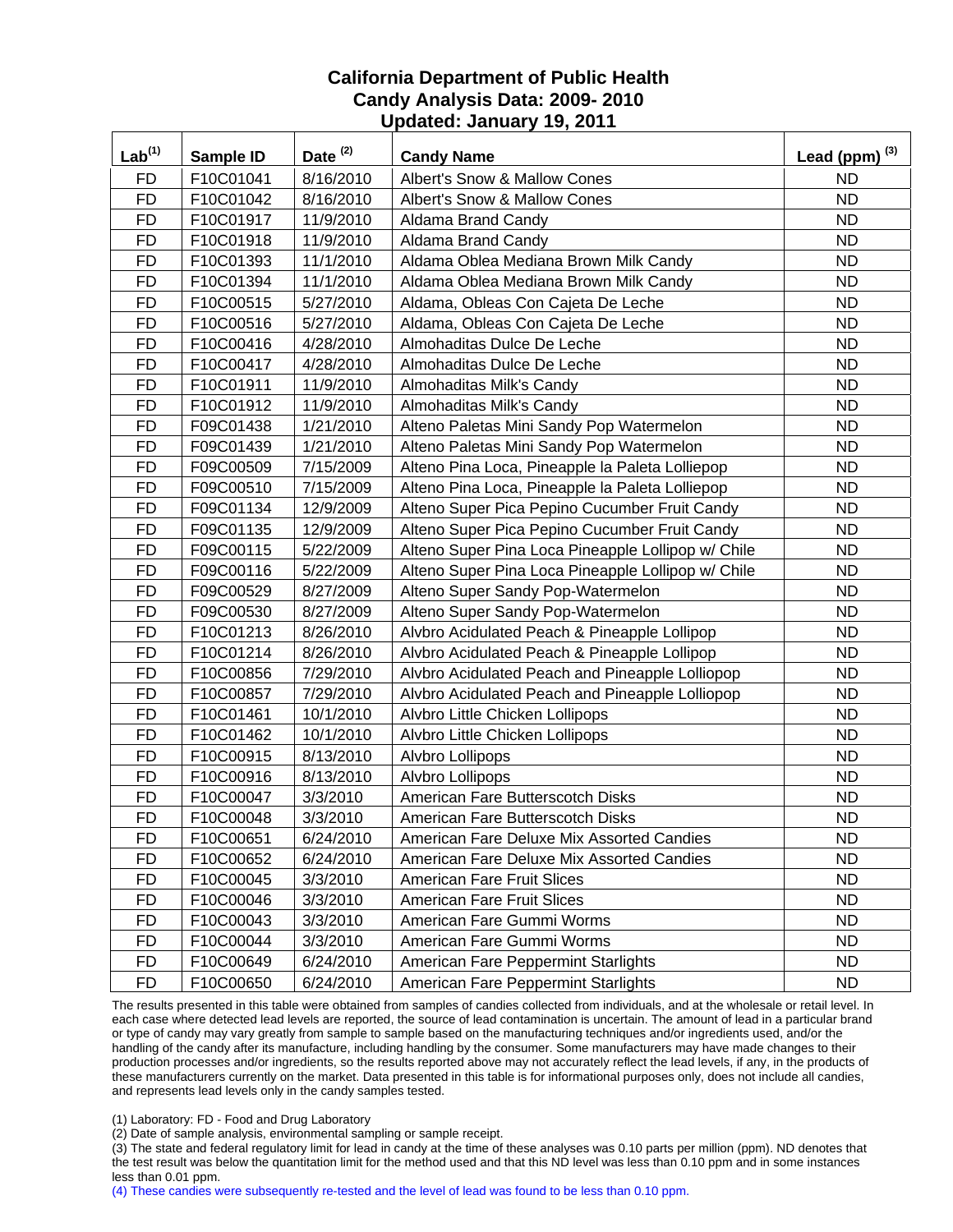| Lab <sup>(1)</sup> | Sample ID | Date $(2)$ | <b>Candy Name</b>                                          | Lead (ppm) $^{(3)}$ |
|--------------------|-----------|------------|------------------------------------------------------------|---------------------|
| <b>FD</b>          | F10C00029 | 3/3/2010   | American Fare Strawberry Rings                             | <b>ND</b>           |
| <b>FD</b>          | F10C00030 | 3/3/2010   | American Fare Strawberry Rings                             | <b>ND</b>           |
| <b>FD</b>          | F10C02116 | 12/14/2010 | American Fare Strawberry Rings                             | <b>ND</b>           |
| <b>FD</b>          | F10C02117 | 12/14/2010 | American Fare Strawberry Rings                             | <b>ND</b>           |
| <b>FD</b>          | F10C00236 | 3/26/2010  | <b>AMIR Tamarind Candy</b>                                 | <b>ND</b>           |
| <b>FD</b>          | F10C00237 | 3/26/2010  | <b>AMIR Tamarind Candy</b>                                 | ND                  |
| <b>FD</b>          | F09C01212 | 12/17/2009 | Amira Brand Green Tea Center Filled Candy                  | <b>ND</b>           |
| <b>FD</b>          | F09C01213 | 12/17/2009 | Amira Brand Green Tea Center Filled Candy                  | <b>ND</b>           |
| <b>FD</b>          | F09C00152 | 5/22/2009  | Amira Green Tea Center Filled Candy                        | <b>ND</b>           |
| <b>FD</b>          | F09C00153 | 5/22/2009  | Amira Green Tea Center Filled Candy                        | <b>ND</b>           |
| <b>FD</b>          | F09C00977 | 12/1/2009  | Amira Tamarind                                             | <b>ND</b>           |
| <b>FD</b>          | F09C00978 | 12/1/2009  | Amira Tamarind                                             | <b>ND</b>           |
| <b>FD</b>          | F09C00048 | 4/27/2009  | Amira Tamarind Candy                                       | <b>ND</b>           |
| <b>FD</b>          | F09C00049 | 4/27/2009  | <b>Amira Tamarind Candy</b>                                | <b>ND</b>           |
| <b>FD</b>          | F09C00273 | 6/9/2009   | <b>Amira Tamarind Candy</b>                                | <b>ND</b>           |
| <b>FD</b>          | F09C00274 | 6/9/2009   | <b>Amira Tamarind Candy</b>                                | <b>ND</b>           |
| <b>FD</b>          | F09C01014 | 12/9/2009  | <b>Amira Tamarind Candy</b>                                | <b>ND</b>           |
| <b>FD</b>          | F09C01015 | 12/9/2009  | <b>Amira Tamarind Candy</b>                                | <b>ND</b>           |
| <b>FD</b>          | F09C00600 | 10/5/2009  | Anahaw Salted Ripe Tamarind Sampaloc Candy                 | <b>ND</b>           |
| <b>FD</b>          | F09C00601 | 10/5/2009  | Anahaw Salted Ripe Tamarind Sampaloc Candy                 | <b>ND</b>           |
| <b>FD</b>          | F09C00243 | 6/3/2009   | Andrade Import - Mango Con Chili-Mango with Chili          | <b>ND</b>           |
| <b>FD</b>          | F09C00244 | 6/3/2009   | Andrade Import - Mango Con Chili-Mango with Chili          | <b>ND</b>           |
| FD                 | F09C00251 | 6/3/2009   | Andrade Import Habas Con Chile-Habas Beans with<br>Chili   | <b>ND</b>           |
| <b>FD</b>          | F09C00252 | 6/3/2009   | Andrade Import Habas Con Chile-Habas Beans with<br>Chili   | <b>ND</b>           |
| <b>FD</b>          | F09C00249 | 6/3/2009   | Andrade Import-Garbanzo Con Chile-Chick Peas with<br>Chili | <b>ND</b>           |
| <b>FD</b>          | F09C00250 | 6/3/2009   | Andrade Import-Garbanzo Con Chile-Chick Peas with<br>Chili | <b>ND</b>           |
| <b>FD</b>          | F09C00592 | 10/5/2009  | Annie's Langka Jackfruit Candy                             | <b>ND</b>           |
| <b>FD</b>          | F09C00593 | 10/5/2009  | Annie's Langka Jackfruit Candy                             | <b>ND</b>           |
| <b>FD</b>          | F10C00330 | 5/6/2010   | Annie's Langka Jackfruit Candy                             | <b>ND</b>           |
| FD                 | F10C00331 | 5/6/2010   | Annie's Langka Jackfruit Candy                             | <b>ND</b>           |
| <b>FD</b>          | F09C01418 | 2/3/2010   | Arcor Brand Snoopys Candy                                  | <b>ND</b>           |
| <b>FD</b>          | F09C01419 | 2/3/2010   | Arcor Brand Snoopys Candy                                  | <b>ND</b>           |
| <b>FD</b>          | F10C00625 | 6/25/2010  | Arcor Carfields Wacky Tongue Coloring Chews                | <b>ND</b>           |
| <b>FD</b>          | F10C00626 | 6/25/2010  | Arcor Carfields Wacky Tongue Coloring Chews                | <b>ND</b>           |
| <b>FD</b>          | F09C00732 | 10/21/2009 | <b>Arcor Fruit Chews Assorted Fruit Flavors</b>            | <b>ND</b>           |
| <b>FD</b>          | F09C00733 | 10/21/2009 | Arcor Fruit Chews Assorted Fruit Flavors                   | ND                  |

The results presented in this table were obtained from samples of candies collected from individuals, and at the wholesale or retail level. In each case where detected lead levels are reported, the source of lead contamination is uncertain. The amount of lead in a particular brand or type of candy may vary greatly from sample to sample based on the manufacturing techniques and/or ingredients used, and/or the handling of the candy after its manufacture, including handling by the consumer. Some manufacturers may have made changes to their production processes and/or ingredients, so the results reported above may not accurately reflect the lead levels, if any, in the products of these manufacturers currently on the market. Data presented in this table is for informational purposes only, does not include all candies, and represents lead levels only in the candy samples tested.

(1) Laboratory: FD - Food and Drug Laboratory

(2) Date of sample analysis, environmental sampling or sample receipt.

(3) The state and federal regulatory limit for lead in candy at the time of these analyses was 0.10 parts per million (ppm). ND denotes that the test result was below the quantitation limit for the method used and that this ND level was less than 0.10 ppm and in some instances less than 0.01 ppm.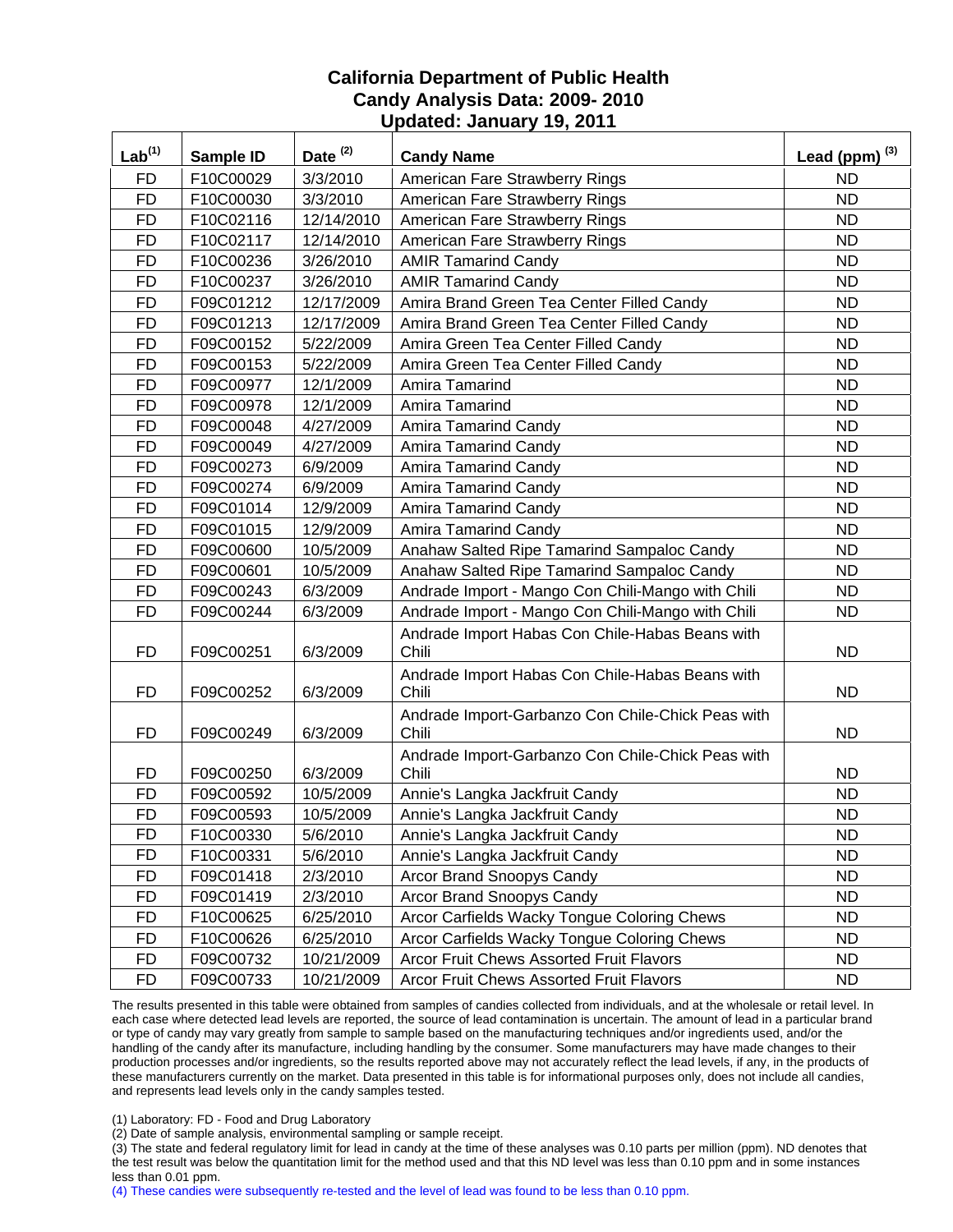| $Lab^{(1)}$ | Sample ID | Date <sup>(2)</sup> | <b>Candy Name</b>                                                        | Lead (ppm) $^{(3)}$ |
|-------------|-----------|---------------------|--------------------------------------------------------------------------|---------------------|
| <b>FD</b>   | F09C00991 | 12/9/2009           | Arcor Garfield's Wacky Tongue Coloring Chews                             | <b>ND</b>           |
| <b>FD</b>   | F09C00992 | 12/9/2009           | Arcor Garfield's Wacky Tongue Coloring Chews                             | <b>ND</b>           |
| <b>FD</b>   | F09C00892 | 11/16/2009          | Arcor Snoopy's Chewy Fruities Assorted Fruit Chew                        | <b>ND</b>           |
| <b>FD</b>   | F09C00893 | 11/16/2009          | Arcor Snoopy's Chewy Fruities Assorted Fruit Chew                        | <b>ND</b>           |
| <b>FD</b>   | F10C00390 | 4/22/2010           | Arcor Wacky Tongue Coloring Chews                                        | <b>ND</b>           |
| <b>FD</b>   | F10C00391 | 4/22/2010           | Arcor Wacky Tongue Coloring Chews                                        | <b>ND</b>           |
| <b>FD</b>   | F09C01218 | 12/24/2009          | Arcor's Garfield Pops                                                    | <b>ND</b>           |
| <b>FD</b>   | F09C01219 | 12/24/2009          | Arcor's Garfield Pops                                                    | ND                  |
| <b>FD</b>   | F10C01024 | 8/16/2010           | <b>Assorted Candy Favorites</b>                                          | <b>ND</b>           |
| <b>FD</b>   | F10C01025 | 8/16/2010           | <b>Assorted Candy Favorites</b>                                          | <b>ND</b>           |
| <b>FD</b>   | F10C00667 | 7/29/2010           | Au'some Transformers 'Revenge of the Fallen' <sup>(4)</sup>              | 0.27                |
| <b>FD</b>   | F10C00668 | 7/29/2010           | Au'some Transformers 'Revenge of the Fallen' <sup>(4)</sup>              | 0.27                |
| <b>FD</b>   | F10C01701 | 9/3/2010            | Au'some Transformers 'Revenge of the Fallen' <sup>(4)</sup>              | <b>ND</b>           |
| <b>FD</b>   | F10C01702 | 9/3/2010            | Au'some Transformers 'Revenge of the Fallen' <sup>(4)</sup>              | <b>ND</b>           |
| <b>FD</b>   | F10C01703 | 9/3/2010            | Au'some Transformers 'Revenge of the Fallen' <sup>(4)</sup>              | <b>ND</b>           |
| <b>FD</b>   | F10C01704 | 9/3/2010            | Au'some Transformers 'Revenge of the Fallen' <sup>(4)</sup>              | <b>ND</b>           |
| <b>FD</b>   | F10C01705 | 9/3/2010            | Au'some Transformers 'Revenge of the Fallen' <sup>(4)</sup>              | <b>ND</b>           |
| <b>FD</b>   | F10C01706 | 9/3/2010            | Au'some Transformers 'Revenge of the Fallen' <sup>(4)</sup>              | <b>ND</b>           |
| <b>FD</b>   | F10C01707 | 9/3/2010            | Au'some Transformers 'Revenge of the Fallen' <sup>(4)</sup>              | <b>ND</b>           |
| <b>FD</b>   | F10C01708 | 9/3/2010            | Au'some Transformers 'Revenge of the Fallen' <sup>(4)</sup>              | <b>ND</b>           |
| <b>FD</b>   | F10C01709 | 9/3/2010            | Au'some Transformers 'Revenge of the Fallen' <sup>(4)</sup>              | <b>ND</b>           |
| <b>FD</b>   | F10C01710 | 9/3/2010            | Au'some Transformers 'Revenge of the Fallen' <sup>(4)</sup>              | <b>ND</b>           |
| <b>FD</b>   | F09C01236 | 12/24/2009          | Au'some Baby Bottle Crunchy                                              | <b>ND</b>           |
| <b>FD</b>   | F09C01237 | 12/24/2009          | Au'some Baby Bottle Crunchy                                              | <b>ND</b>           |
| <b>FD</b>   | F09C01234 | 12/24/2009          | Au'some Dress Up Fun                                                     | <b>ND</b>           |
| <b>FD</b>   | F09C01235 | 12/24/2009          | Au'some Dress Up Fun                                                     | <b>ND</b>           |
| <b>FD</b>   | F09C00987 | 12/1/2009           | Au'Some Marvel Heroes Crunchy Candy                                      | <b>ND</b>           |
| <b>FD</b>   | F09C00988 | 12/1/2009           | Au'Some Marvel Heroes Crunchy Candy                                      | <b>ND</b>           |
| <b>FD</b>   | F09C01514 | 2/11/2010           | Australia's Darrell Lea Black Liquorice                                  | <b>ND</b>           |
| <b>FD</b>   | F09C01515 | 2/11/2010           | Australia's Darrell Lea Black Liquorice                                  | <b>ND</b>           |
| <b>FD</b>   | F09C01377 | 2/3/2010            | Australia's Darrell Lea Liquorice Allsorts                               | <b>ND</b>           |
| <b>FD</b>   | F09C01378 | 2/3/2010            | Australia's Darrell Lea Liquorice Allsorts                               | <b>ND</b>           |
| <b>FD</b>   | F10C01740 | 10/21/2010          | Australia's Darrell Lea Soft Eating Original Liquorice                   | <b>ND</b>           |
| <b>FD</b>   | F10C01741 | 10/21/2010          | Australia's Darrell Lea Soft Eating Original Liquorice                   | <b>ND</b>           |
| <b>FD</b>   | F09C01307 | 3/3/2010            | Australia's Darrell Lea Yogurt Coated Soft Eating<br>Raspberry Liquorice | 0.54                |
| FD          | F09C01308 | 3/3/2010            | Australia's Darrell Lea Yogurt Coated Soft Eating<br>Raspberry Liquorice | 0.57                |

The results presented in this table were obtained from samples of candies collected from individuals, and at the wholesale or retail level. In each case where detected lead levels are reported, the source of lead contamination is uncertain. The amount of lead in a particular brand or type of candy may vary greatly from sample to sample based on the manufacturing techniques and/or ingredients used, and/or the handling of the candy after its manufacture, including handling by the consumer. Some manufacturers may have made changes to their production processes and/or ingredients, so the results reported above may not accurately reflect the lead levels, if any, in the products of these manufacturers currently on the market. Data presented in this table is for informational purposes only, does not include all candies, and represents lead levels only in the candy samples tested.

(1) Laboratory: FD - Food and Drug Laboratory

(2) Date of sample analysis, environmental sampling or sample receipt.

(3) The state and federal regulatory limit for lead in candy at the time of these analyses was 0.10 parts per million (ppm). ND denotes that the test result was below the quantitation limit for the method used and that this ND level was less than 0.10 ppm and in some instances less than 0.01 ppm.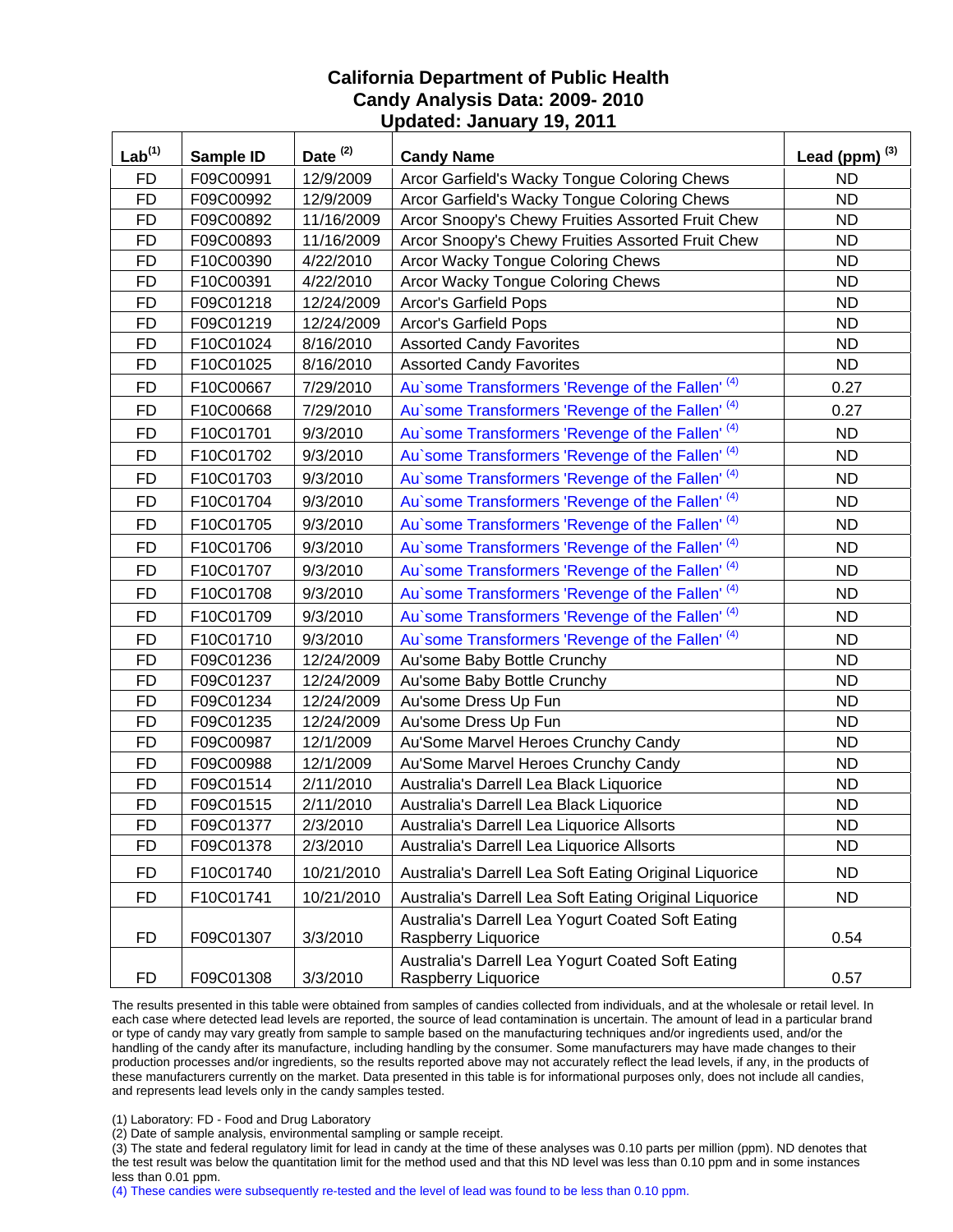| Lab <sup>(1)</sup> | Sample ID | Date <sup>(2)</sup> | <b>Candy Name</b>                                                 | Lead (ppm) $^{(3)}$ |
|--------------------|-----------|---------------------|-------------------------------------------------------------------|---------------------|
| <b>FD</b>          | F10C01337 | 9/14/2010           | Baby Flash Crystal Bits Strawberry, Watermelon, Blue<br>Raspberry | <b>ND</b>           |
| FD                 | F10C01338 | 9/14/2010           | Baby Flash Crystal Bits Strawberry, Watermelon, Blue<br>Raspberry | ND.                 |
| FD                 | F10C01339 | 9/14/2010           | Baby Flash Crystal Bits Strawberry, Watermelon, Blue<br>Raspberry | <b>ND</b>           |
| FD                 | F10C01340 | 9/14/2010           | Baby Flash Crystal Bits Strawberry, Watermelon, Blue<br>Raspberry | <b>ND</b>           |
| FD                 | F10C01341 | 9/14/2010           | Baby Flash Crystal Bits Strawberry, Watermelon, Blue<br>Raspberry | ND.                 |
| <b>FD</b>          | F10C01342 | 9/14/2010           | Baby Flash Crystal Bits Strawberry, Watermelon, Blue<br>Raspberry | <b>ND</b>           |
| FD                 | F10C01343 | 9/14/2010           | Baby Flash Crystal Bits Strawberry, Watermelon, Blue<br>Raspberry | <b>ND</b>           |
| FD                 | F10C01344 | 9/14/2010           | Baby Flash Crystal Bits Strawberry, Watermelon, Blue<br>Raspberry | <b>ND</b>           |
| <b>FD</b>          | F10C00272 | 4/5/2010            | Bai Chuan Hong Yuan Guava Classic Series Candy                    | <b>ND</b>           |
| <b>FD</b>          | F10C00273 | 4/5/2010            | Bai Chuan Hong Yuan Guava Classic Series Candy                    | ND                  |
| FD                 | F10C01681 | 10/25/2010          | <b>Bali's Best Tea Candy</b>                                      | <b>ND</b>           |
| <b>FD</b>          | F10C01682 | 10/25/2010          | Bali's Best Tea Candy                                             | <b>ND</b>           |
| <b>FD</b>          | F10C00955 | 8/16/2010           | Balis Best Tea-Green Tea Latte Candy                              | <b>ND</b>           |
| <b>FD</b>          | F10C00956 | 8/16/2010           | Balis Best Tea-Green Tea Latte Candy                              | <b>ND</b>           |
| <b>FD</b>          | F10C02420 | 12/21/2010          | Bandai Dark Moon Fleshy Finger Marshmallow                        | <b>ND</b>           |
| <b>FD</b>          | F10C02421 | 12/21/2010          | Bandai Dark Moon Fleshy Finger Marshmallow                        | <b>ND</b>           |
| FD                 | F10C01217 | 8/26/2010           | Banderitas De Koko Coconut                                        | <b>ND</b>           |
| <b>FD</b>          | F10C01218 | 8/26/2010           | Banderitas De Koko Coconut                                        | <b>ND</b>           |
| <b>FD</b>          | F09C01303 | 1/7/2010            | <b>Barberry Roshen Caramel</b>                                    | <b>ND</b>           |
| FD                 | F09C01304 | 1/7/2010            | <b>Barberry Roshen Caramel</b>                                    | <b>ND</b>           |
| <b>FD</b>          | F10C00300 | 4/22/2010           | <b>Baskins Robbins Hard Candy</b>                                 | <b>ND</b>           |
| <b>FD</b>          | F10C00301 | 4/22/2010           | <b>Baskins Robbins Hard Candy</b>                                 | <b>ND</b>           |
| <b>FD</b>          | F10C01621 | 10/19/2010          | <b>Batman Lollipops</b>                                           | <b>ND</b>           |
| <b>FD</b>          | F10C01622 | 10/19/2010          | <b>Batman Lollipops</b>                                           | <b>ND</b>           |
| FD                 | F10C02322 | 12/14/2010          | Bavan Fennel Small Candy                                          | ND                  |
| <b>FD</b>          | F10C02323 | 12/14/2010          | Bavan Fennel Small Candy                                          | <b>ND</b>           |
| FD                 | F10C02326 | 12/16/2010          | Bavan Makhane Candy                                               | <b>ND</b>           |
| <b>FD</b>          | F10C02327 | 12/16/2010          | Bavan Makhane Candy                                               | <b>ND</b>           |
| <b>FD</b>          | F10C02320 | 12/14/2010          | Bavan Sugar Dumpling (Patasa)                                     | <b>ND</b>           |
| <b>FD</b>          | F10C02321 | 12/14/2010          | Bavan Sugar Dumpling (Patasa)                                     | ND.                 |
| <b>FD</b>          | F10C02324 | 12/24/2010          | Bavan Sugar Reori                                                 | 0.23                |
| <b>FD</b>          | F10C02325 | 12/24/2010          | Bavan Sugar Reori                                                 | 0.26                |

The results presented in this table were obtained from samples of candies collected from individuals, and at the wholesale or retail level. In each case where detected lead levels are reported, the source of lead contamination is uncertain. The amount of lead in a particular brand or type of candy may vary greatly from sample to sample based on the manufacturing techniques and/or ingredients used, and/or the handling of the candy after its manufacture, including handling by the consumer. Some manufacturers may have made changes to their production processes and/or ingredients, so the results reported above may not accurately reflect the lead levels, if any, in the products of these manufacturers currently on the market. Data presented in this table is for informational purposes only, does not include all candies, and represents lead levels only in the candy samples tested.

(1) Laboratory: FD - Food and Drug Laboratory

(2) Date of sample analysis, environmental sampling or sample receipt.

(3) The state and federal regulatory limit for lead in candy at the time of these analyses was 0.10 parts per million (ppm). ND denotes that the test result was below the quantitation limit for the method used and that this ND level was less than 0.10 ppm and in some instances less than 0.01 ppm.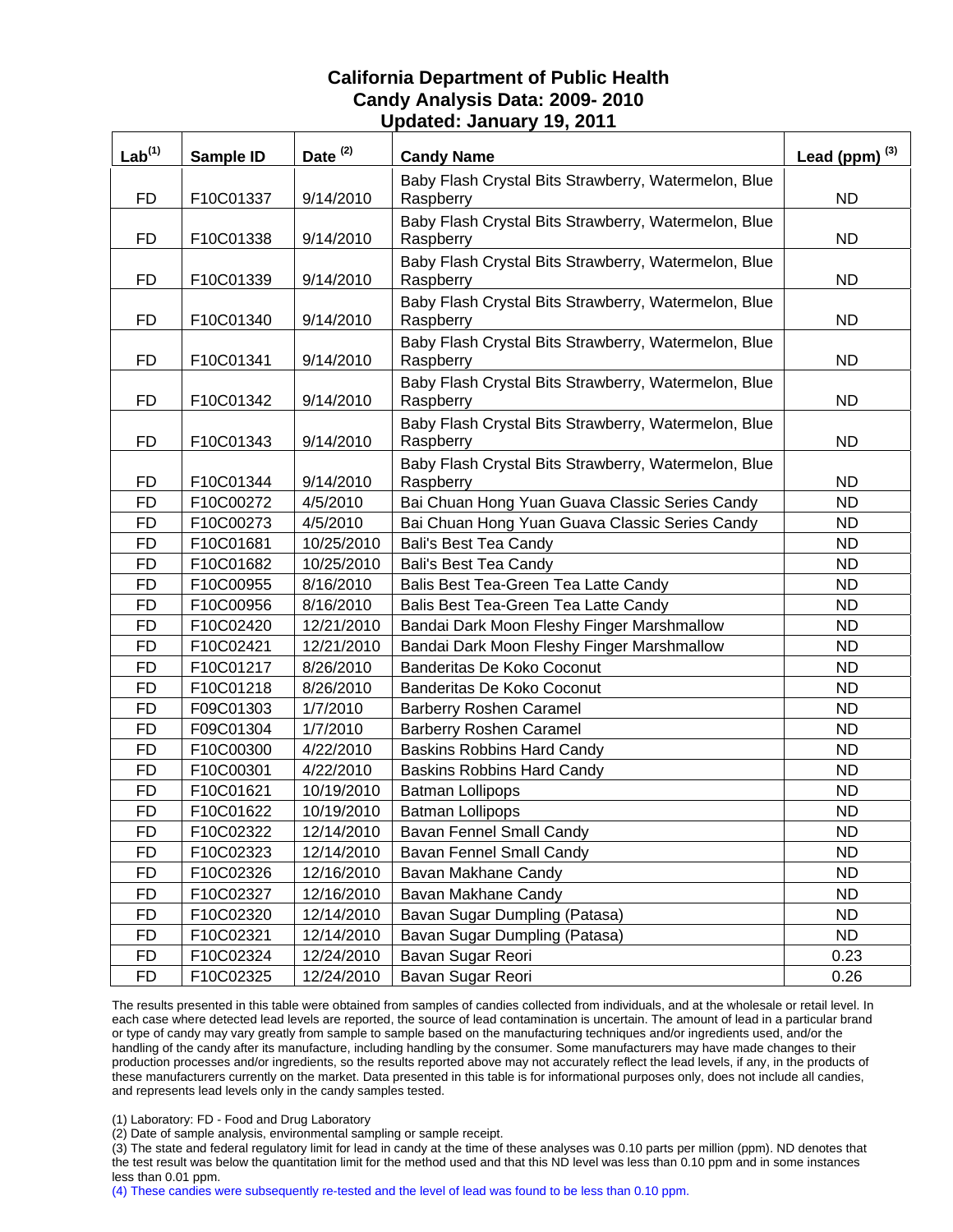| Lab <sup>(1)</sup> | <b>Sample ID</b> | Date <sup>(2)</sup> | <b>Candy Name</b>                                | Lead (ppm) $^{(3)}$ |
|--------------------|------------------|---------------------|--------------------------------------------------|---------------------|
| <b>FD</b>          | F10C01473        | 10/12/2010          | Bee Gummy BooBoos Candy                          | 0.07                |
| <b>FD</b>          | F10C01474        | 10/12/2010          | Bee Gummy BooBoos Candy                          | 0.07                |
| <b>FD</b>          | F09C01464        | 2/3/2010            | Bee Holly Rings                                  | <b>ND</b>           |
| <b>FD</b>          | F09C01465        | 2/3/2010            | <b>Bee Holly Rings</b>                           | <b>ND</b>           |
| <b>FD</b>          | F09C01216        | 2/8/2010            | Beibi Dinos Bazukazo Tamarindo                   | <b>ND</b>           |
| <b>FD</b>          | F09C01217        | 2/8/2010            | Beibi Dinos Bazukazo Tamarindo                   | <b>ND</b>           |
| <b>FD</b>          | F09C01279        | 1/7/2010            | Belly Flops Irregular Jelly Beans                | <b>ND</b>           |
| <b>FD</b>          | F09C01280        | 1/7/2010            | <b>Belly Flops Irregular Jelly Beans</b>         | <b>ND</b>           |
| <b>FD</b>          | F09C00580        | 10/5/2009           | Bentre Banana Candy                              | <b>ND</b>           |
| <b>FD</b>          | F09C00581        | 10/5/2009           | Bentre Banana Candy                              | <b>ND</b>           |
| <b>FD</b>          | F09C00578        | 10/5/2009           | Bentre Banana Candy with Ginger                  | <b>ND</b>           |
| <b>FD</b>          | F09C00579        | 10/5/2009           | Bentre Banana Candy with Ginger                  | <b>ND</b>           |
| <b>FD</b>          | F10C00921        | 8/13/2010           | Beny Ducles Locochas Sabor Mango                 | <b>ND</b>           |
| <b>FD</b>          | F10C00922        | 8/13/2010           | Beny Ducles Locochas Sabor Mango                 | <b>ND</b>           |
| <b>FD</b>          | F10C01527        | 10/5/2010           | Beny Dulces Locohas Sabor Tamarindo              | <b>ND</b>           |
| <b>FD</b>          | F10C01528        | 10/5/2010           | Beny Dulces Locohas Sabor Tamarindo              | ND                  |
| <b>FD</b>          | F09C00784        | 1/20/2010           | Beny Dulces Que Mango Lollipop with Chili        | 0.06                |
| <b>FD</b>          | F09C00783        | 1/20/2010           | Beny Dulces Que Mango Lollipop with Chili        | 0.07                |
| <b>FD</b>          | F09C00429        | 7/13/2009           | Beny Dulces Que Mango X-Treme                    | <b>ND</b>           |
| <b>FD</b>          | F09C00430        | 7/13/2009           | Beny Dulces Que Mango X-Treme                    | <b>ND</b>           |
| <b>FD</b>          | F10C00637        | 6/24/2010           | Beny Dulces-Beny Rindo Rellenos                  | <b>ND</b>           |
| <b>FD</b>          | F10C00638        | 6/24/2010           | Beny Dulces-Beny Rindo Rellenos                  | <b>ND</b>           |
| <b>FD</b>          | F10C00655        | 6/24/2010           | Beny Locochas Sabor Tamarindo                    | <b>ND</b>           |
| <b>FD</b>          | F10C00656        | 6/24/2010           | Beny Locochas Sabor Tamarindo                    | <b>ND</b>           |
| <b>FD</b>          | F10C01122        | 8/25/2010           | Beny Locohas Sabor Sandia with Chili             | <b>ND</b>           |
| <b>FD</b>          | F10C01123        | 8/25/2010           | Beny Locohas Sabor Sandia with Chili             | <b>ND</b>           |
| <b>FD</b>          | F10C00635        | 6/24/2010           | Beny Que Mango Lollipops with Chili and Mango    | <b>ND</b>           |
| <b>FD</b>          | F10C00636        | 6/24/2010           | Beny Que Mango Lollipops with Chili and Mango    | <b>ND</b>           |
| <b>FD</b>          | F09C01301        | 12/24/2009          | Beny que Mango X-treme                           | <b>ND</b>           |
| <b>FD</b>          | F09C01302        | 12/24/2009          | Beny que Mango X-treme                           | <b>ND</b>           |
| <b>FD</b>          | F09C01361        | 1/20/2010           | Beny Que Mango X-Treme Enchilosos Lollipops      | <b>ND</b>           |
| <b>FD</b>          | F09C01362        | 1/20/2010           | Beny Que Mango X-Treme Enchilosos Lollipops      | <b>ND</b>           |
| <b>FD</b>          | F10C00312        | 5/6/2010            | Beny Sandias Watermelon Lollipops w Chili & Salt | <b>ND</b>           |
| <b>FD</b>          | F10C00313        | 5/6/2010            | Beny Sandias Watermelon Lollipops w Chili & Salt | <b>ND</b>           |
| <b>FD</b>          | F09C00431        | 7/13/2009           | Beny Sandias X-Treme                             | <b>ND</b>           |
| <b>FD</b>          | F09C00432        | 7/13/2009           | Beny Sandias X-Treme                             | ND                  |
| <b>FD</b>          | F10C01136        | 8/25/2010           | Beny Sandias X-Treme Enchilositas                | <b>ND</b>           |
| FD                 | F10C01137        | 8/25/2010           | Beny Sandias X-Treme Enchilositas                | <b>ND</b>           |
| <b>FD</b>          | F10C00838        | 9/29/2010           | <b>Black Candy, Pacific Foods</b>                | <b>ND</b>           |
| <b>FD</b>          | F10C00839        | 9/29/2010           | <b>Black Candy, Pacific Foods</b>                | ND.                 |

The results presented in this table were obtained from samples of candies collected from individuals, and at the wholesale or retail level. In each case where detected lead levels are reported, the source of lead contamination is uncertain. The amount of lead in a particular brand or type of candy may vary greatly from sample to sample based on the manufacturing techniques and/or ingredients used, and/or the handling of the candy after its manufacture, including handling by the consumer. Some manufacturers may have made changes to their production processes and/or ingredients, so the results reported above may not accurately reflect the lead levels, if any, in the products of these manufacturers currently on the market. Data presented in this table is for informational purposes only, does not include all candies, and represents lead levels only in the candy samples tested.

(1) Laboratory: FD - Food and Drug Laboratory

(2) Date of sample analysis, environmental sampling or sample receipt.

(3) The state and federal regulatory limit for lead in candy at the time of these analyses was 0.10 parts per million (ppm). ND denotes that the test result was below the quantitation limit for the method used and that this ND level was less than 0.10 ppm and in some instances less than 0.01 ppm.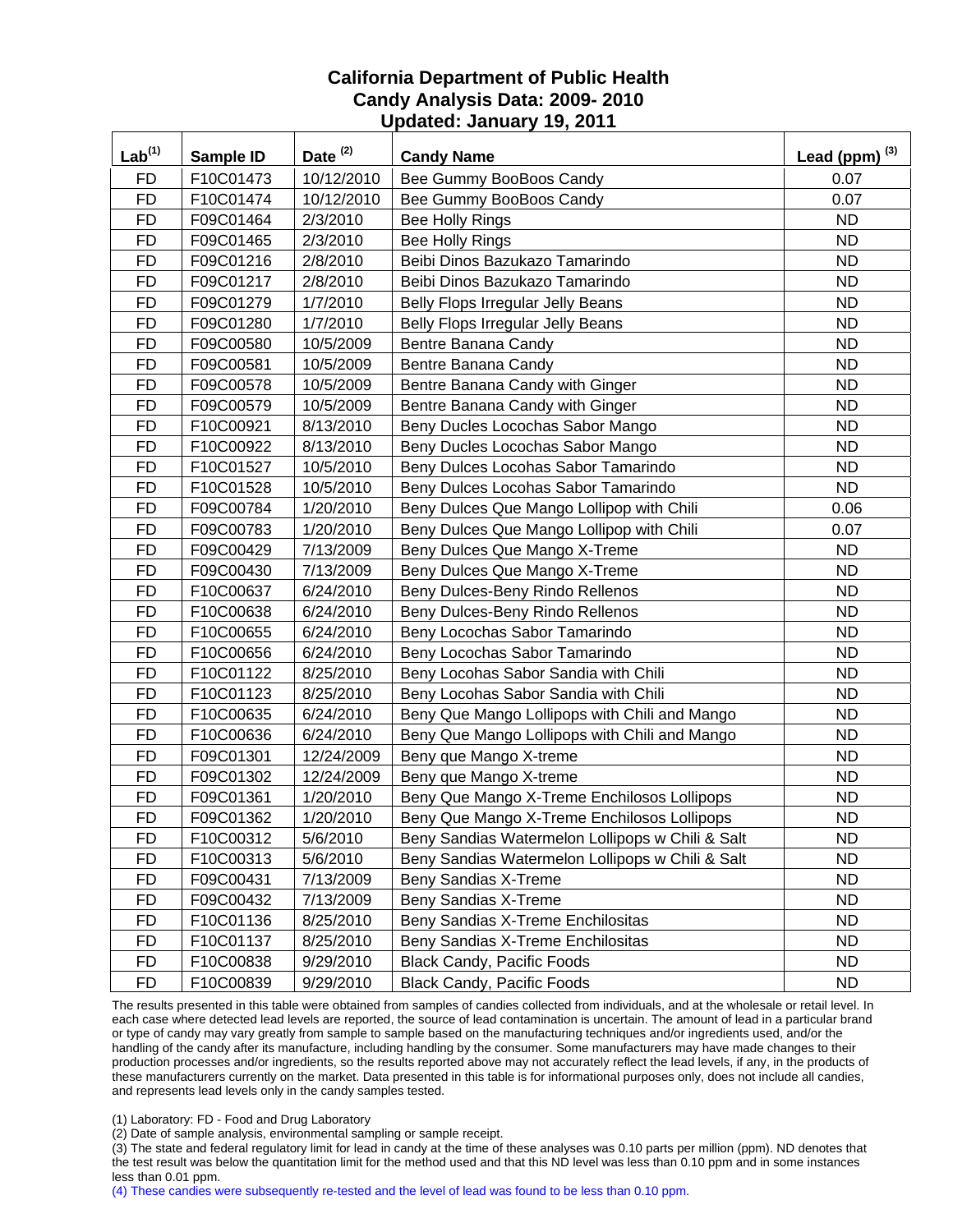| $Lab^{(1)}$ | <b>Sample ID</b> | Date $(2)$ | <b>Candy Name</b>                                    | Lead (ppm) $^{(3)}$ |
|-------------|------------------|------------|------------------------------------------------------|---------------------|
| <b>FD</b>   | F10C01053        | 8/16/2010  | <b>Black Forest Gummy Bears</b>                      | <b>ND</b>           |
| <b>FD</b>   | F10C01054        | 8/16/2010  | <b>Black Forest Gummy Bears</b>                      | <b>ND</b>           |
| <b>FD</b>   | F10C01695        | 10/19/2010 | <b>Black Forest Gummy Strawberries</b>               | <b>ND</b>           |
| <b>FD</b>   | F10C01696        | 10/19/2010 | <b>Black Forest Gummy Strawberries</b>               | <b>ND</b>           |
| <b>FD</b>   | F10C01051        | 8/16/2010  | <b>Black Forest Gummy Worms</b>                      | <b>ND</b>           |
| <b>FD</b>   | F10C01052        | 8/16/2010  | <b>Black Forest Gummy Worms</b>                      | <b>ND</b>           |
| <b>FD</b>   | F10C01907        | 11/9/2010  | <b>Black Forest Gummy Worms</b>                      | <b>ND</b>           |
| <b>FD</b>   | F10C01908        | 11/9/2010  | <b>Black Forest Gummy Worms</b>                      | <b>ND</b>           |
| <b>FD</b>   | F10C01697        | 10/19/2010 | <b>Black Forest Juicy Oozers Cherry Gummy Sharks</b> | <b>ND</b>           |
| <b>FD</b>   | F10C01698        | 10/19/2010 | Black Forest Juicy Oozers Cherry Gummy Sharks        | <b>ND</b>           |
| <b>FD</b>   | F09C00884        | 11/16/2009 | <b>Black Glutinous Coconut Candy</b>                 | <b>ND</b>           |
| <b>FD</b>   | F09C00885        | 11/16/2009 | <b>Black Glutinous Coconut Candy</b>                 | <b>ND</b>           |
| <b>FD</b>   | F09C01317        | 1/21/2010  | <b>Bloomer Spice Drops</b>                           | <b>ND</b>           |
| <b>FD</b>   | F09C01318        | 1/21/2010  | <b>Bloomer Spice Drops</b>                           | <b>ND</b>           |
| <b>FD</b>   | F10C01245        | 8/31/2010  | Bokunja Carmel from Korea                            | <b>ND</b>           |
| <b>FD</b>   | F10C01246        | 8/31/2010  | Bokunja Carmel from Korea                            | ND                  |
| <b>FD</b>   | F10C02022        | 12/7/2010  | <b>Bolitochas Mango Candy</b>                        | <b>ND</b>           |
| <b>FD</b>   | F10C02023        | 12/7/2010  | Bolitochas Mango Candy                               | <b>ND</b>           |
| <b>FD</b>   | F10C01178        | 8/25/2010  | Bolitochas Sandia Lollipop Watermelon w Chili        | <b>ND</b>           |
| <b>FD</b>   | F10C01179        | 8/25/2010  | Bolitochas Sandia Lollipop Watermelon w Chili        | <b>ND</b>           |
| <b>FD</b>   | F09C00257        | 6/9/2009   | Bolsa Duvalin-Multiple Flavors, Toleca Co.           | <b>ND</b>           |
| <b>FD</b>   | F09C00258        | 6/9/2009   | Bolsa Duvalin-Multiple Flavors, Toleca Co.           | <b>ND</b>           |
| <b>FD</b>   | F09C00815        | 12/10/2009 | Bomba Sandia Watermelon Bomb                         | <b>ND</b>           |
| <b>FD</b>   | F09C00816        | 12/10/2009 | Bomba Sandia Watermelon Bomb                         | <b>ND</b>           |
| <b>FD</b>   | F10C00224        | 3/26/2010  | <b>Botan Rice Candy</b>                              | <b>ND</b>           |
| <b>FD</b>   | F10C00225        | 3/26/2010  | <b>Botan Rice Candy</b>                              | <b>ND</b>           |
| <b>FD</b>   | F09C00843        | 11/10/2009 | <b>Brachs Autumn Mix</b>                             | <b>ND</b>           |
| <b>FD</b>   | F09C00844        | 11/10/2009 | <b>Brachs Autumn Mix</b>                             | <b>ND</b>           |
| <b>FD</b>   | F09C01448        | 2/11/2010  | Brachs Chewy Treats, Family size                     | <b>ND</b>           |
| <b>FD</b>   | F09C01449        | 2/11/2010  | Brachs Chewy Treats, Family size                     | <b>ND</b>           |
| <b>FD</b>   | F10C00641        | 7/29/2010  | Brach's Classic Jelly Bird Eggs                      | <b>ND</b>           |
| <b>FD</b>   | F10C00642        | 7/29/2010  | Brach's Classic Jelly Bird Eggs                      | <b>ND</b>           |
| FD          | F10C00611        | 6/8/2010   | Brach's Holiday Mix Candy                            | <b>ND</b>           |
| <b>FD</b>   | F10C00612        | 6/8/2010   | Brach's Holiday Mix Candy                            | <b>ND</b>           |
| <b>FD</b>   | F10C01577        | 10/12/2010 | <b>Brach's Orange Slices</b>                         | <b>ND</b>           |
| <b>FD</b>   | F10C01578        | 10/12/2010 | <b>Brach's Orange Slices</b>                         | ND                  |
| <b>FD</b>   | F09C01224        | 12/24/2009 | <b>Brachs Peppermint Nourgats</b>                    | <b>ND</b>           |
| <b>FD</b>   | F09C01225        | 12/24/2009 | <b>Brachs Peppermint Nourgats</b>                    | <b>ND</b>           |
| <b>FD</b>   | F10C01573        | 10/12/2010 | <b>Brach's Spearmint Leaves Candy</b>                | <b>ND</b>           |
| <b>FD</b>   | F10C01574        | 10/12/2010 | <b>Brach's Spearmint Leaves Candy</b>                | ND                  |

The results presented in this table were obtained from samples of candies collected from individuals, and at the wholesale or retail level. In each case where detected lead levels are reported, the source of lead contamination is uncertain. The amount of lead in a particular brand or type of candy may vary greatly from sample to sample based on the manufacturing techniques and/or ingredients used, and/or the handling of the candy after its manufacture, including handling by the consumer. Some manufacturers may have made changes to their production processes and/or ingredients, so the results reported above may not accurately reflect the lead levels, if any, in the products of these manufacturers currently on the market. Data presented in this table is for informational purposes only, does not include all candies, and represents lead levels only in the candy samples tested.

(1) Laboratory: FD - Food and Drug Laboratory

(2) Date of sample analysis, environmental sampling or sample receipt.

(3) The state and federal regulatory limit for lead in candy at the time of these analyses was 0.10 parts per million (ppm). ND denotes that the test result was below the quantitation limit for the method used and that this ND level was less than 0.10 ppm and in some instances less than 0.01 ppm.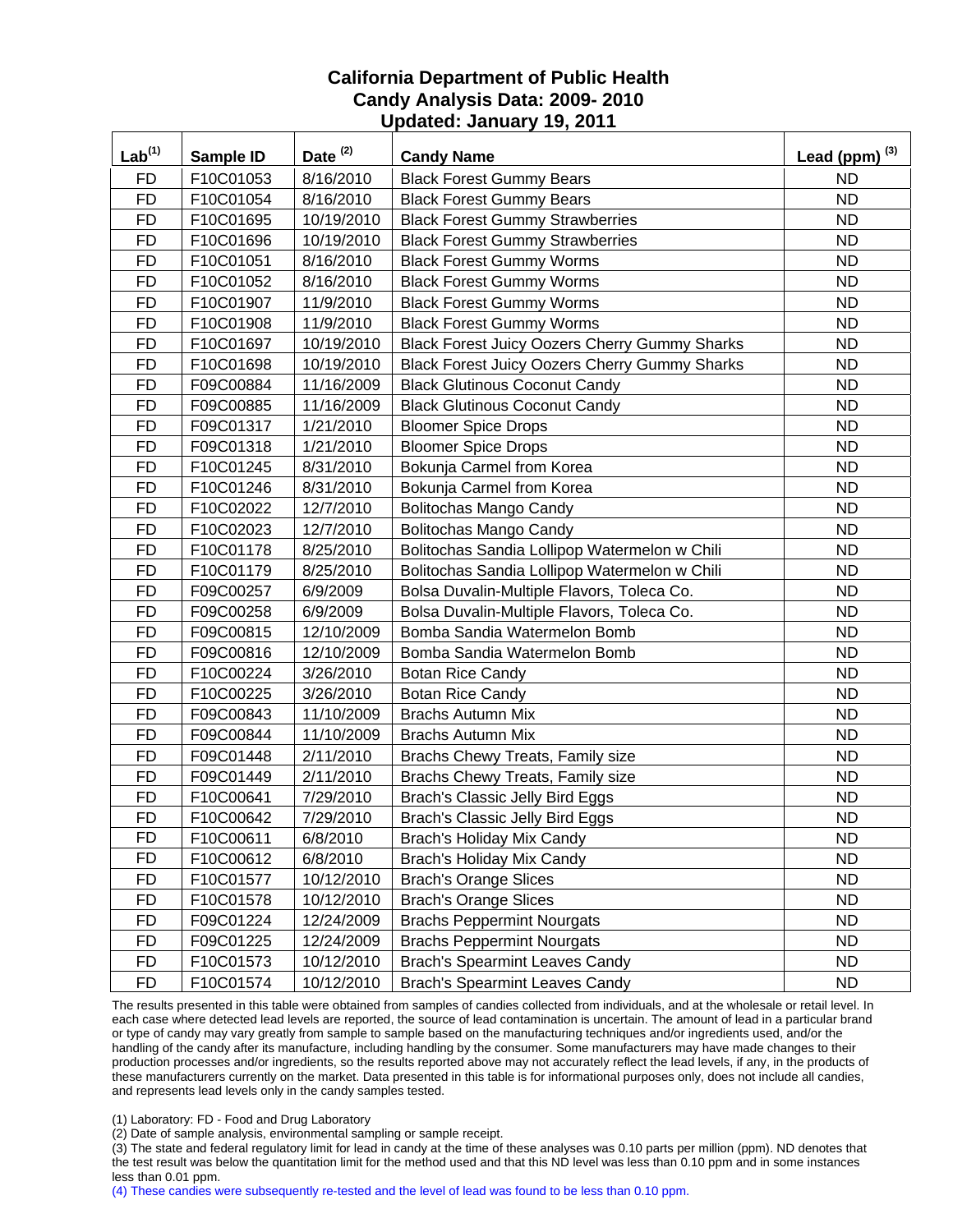| Lab <sup>(1)</sup> | <b>Sample ID</b> | Date <sup>(2)</sup> | <b>Candy Name</b>                            | Lead (ppm) $^{(3)}$ |
|--------------------|------------------|---------------------|----------------------------------------------|---------------------|
| <b>FD</b>          | F10C00657        | 6/24/2010           | <b>Brach's Star Brites Peppermint Mints</b>  | <b>ND</b>           |
| <b>FD</b>          | F10C00658        | 6/24/2010           | <b>Brach's Star Brites Peppermint Mints</b>  | <b>ND</b>           |
| <b>FD</b>          | F09C01018        | 12/9/2009           | Bravuos Fruit Chews with Chili, Mango        | <b>ND</b>           |
| <b>FD</b>          | F09C01019        | 12/9/2009           | Bravuos Fruit Chews with Chili, Mango        | <b>ND</b>           |
| <b>FD</b>          | F10C01853        | 12/7/2010           | Butter Ball 'Nissin Seika' Hard Candy        | 0.14                |
| <b>FD</b>          | F10C01854        | 12/7/2010           | Butter Ball 'Nissin Seika' Hard Candy        | 0.16                |
| <b>FD</b>          | F10C00262        | 4/5/2010            | <b>Butterfly Brand Coconut Flavour</b>       | <b>ND</b>           |
| <b>FD</b>          | F10C00263        | 4/5/2010            | <b>Butterfly Brand Coconut Flavour</b>       | <b>ND</b>           |
| <b>FD</b>          | F10C00260        | 4/5/2010            | <b>Butterfly Brand Jack Fruit Candy</b>      | <b>ND</b>           |
| <b>FD</b>          | F10C00261        | 4/5/2010            | <b>Butterfly Brand Jack Fruit Candy</b>      | <b>ND</b>           |
| <b>FD</b>          | F10C00258        | 3/30/2010           | <b>Butterfly Brand Sesame Candy</b>          | <b>ND</b>           |
| <b>FD</b>          | F10C00259        | 3/30/2010           | <b>Butterfly Brand Sesame Candy</b>          | <b>ND</b>           |
| <b>FD</b>          | F10C00252        | 5/6/2010            | <b>Butterfly Brand Tamarind Seedless</b>     | <b>ND</b>           |
| <b>FD</b>          | F10C00253        | 5/6/2010            | <b>Butterfly Brand Tamarind Seedless</b>     | <b>ND</b>           |
| <b>FD</b>          | F10C00256        | 5/6/2010            | <b>Butterfly Brand Tamarind Soft Candy</b>   | <b>ND</b>           |
| <b>FD</b>          | F10C00257        | 5/6/2010            | <b>Butterfly Brand Tamarind Soft Candy</b>   | ND                  |
| FD                 | F10C00248        | 5/6/2010            | Butterfly Brand Tamarind Sweet & Sour Candy  | <b>ND</b>           |
| <b>FD</b>          | F10C00249        | 5/6/2010            | Butterfly Brand Tamarind Sweet & Sour Candy  | <b>ND</b>           |
| <b>FD</b>          | F10C00250        | 5/6/2010            | Butterfly Brand Tamarind Sweet & Sour Candy  | <b>ND</b>           |
| <b>FD</b>          | F10C00251        | 5/6/2010            | Butterfly Brand Tamarind Sweet & Sour Candy  | <b>ND</b>           |
| <b>FD</b>          | F10C01012        | 8/16/2010           | Butterfly Brand Tamarind Sweet & Sour Candy  | <b>ND</b>           |
| <b>FD</b>          | F10C01013        | 8/16/2010           | Butterfly Brand Tamarind Sweet & Sour Candy  | <b>ND</b>           |
| <b>FD</b>          | F09C00582        | 10/5/2009           | Butterfly Brand U.S.A. Tamarind Seeded Candy | <b>ND</b>           |
| <b>FD</b>          | F09C00583        | 10/5/2009           | Butterfly Brand U.S.A. Tamarind Seeded Candy | <b>ND</b>           |
| <b>FD</b>          | F10C00254        | 5/6/2010            | <b>Butterfly Brand USA Tamarind Cnady</b>    | <b>ND</b>           |
| <b>FD</b>          | F10C00255        | 5/6/2010            | <b>Butterfly Brand USA Tamarind Cnady</b>    | <b>ND</b>           |
| <b>FD</b>          | F09C01238        | 12/24/2009          | Candy and Toys Pinata Filler Nickelodeon     | <b>ND</b>           |
| <b>FD</b>          | F09C01239        | 12/24/2009          | Candy and Toys Pinata Filler Nickelodeon     | <b>ND</b>           |
| <b>FD</b>          | F10C01943        | 11/18/2010          | Candy Jewelry                                | <b>ND</b>           |
| <b>FD</b>          | F10C01944        | 11/18/2010          | Candy Jewelry                                | <b>ND</b>           |
| <b>FD</b>          | F10C00009        | 3/3/2010            | <b>Candy Party Pops Lollipops</b>            | <b>ND</b>           |
| <b>FD</b>          | F10C00010        | 3/3/2010            | <b>Candy Party Pops Lollipops</b>            | <b>ND</b>           |
| <b>FD</b>          | F09C00415        | 7/13/2009           | <b>Candy Rific Freaky Fingers</b>            | <b>ND</b>           |
| <b>FD</b>          | F09C00416        | 7/13/2009           | <b>Candy Rific Freaky Fingers</b>            | <b>ND</b>           |
| <b>FD</b>          | F09C00896        | 11/16/2009          | Candy Tech Tutti Frutti Gummi Panda Bears    | <b>ND</b>           |
| <b>FD</b>          | F09C00897        | 11/16/2009          | Candy Tech Tutti Frutti Gummi Panda Bears    | <b>ND</b>           |
| <b>FD</b>          | F10C00125        | 3/30/2010           | Canel's La Vaquita Hard Candy Milk Caramel   | <b>ND</b>           |
| FD                 | F10C00126        | 3/30/2010           | Canel's La Vaquita Hard Candy Milk Caramel   | <b>ND</b>           |
| <b>FD</b>          | F10C01423        | 9/23/2010           | Canel's Rainbow Mix                          | <b>ND</b>           |
| FD                 | F10C01424        | 9/23/2010           | <b>Canel's Rainbow Mix</b>                   | ND.                 |

The results presented in this table were obtained from samples of candies collected from individuals, and at the wholesale or retail level. In each case where detected lead levels are reported, the source of lead contamination is uncertain. The amount of lead in a particular brand or type of candy may vary greatly from sample to sample based on the manufacturing techniques and/or ingredients used, and/or the handling of the candy after its manufacture, including handling by the consumer. Some manufacturers may have made changes to their production processes and/or ingredients, so the results reported above may not accurately reflect the lead levels, if any, in the products of these manufacturers currently on the market. Data presented in this table is for informational purposes only, does not include all candies, and represents lead levels only in the candy samples tested.

(1) Laboratory: FD - Food and Drug Laboratory

(2) Date of sample analysis, environmental sampling or sample receipt.

(3) The state and federal regulatory limit for lead in candy at the time of these analyses was 0.10 parts per million (ppm). ND denotes that the test result was below the quantitation limit for the method used and that this ND level was less than 0.10 ppm and in some instances less than 0.01 ppm.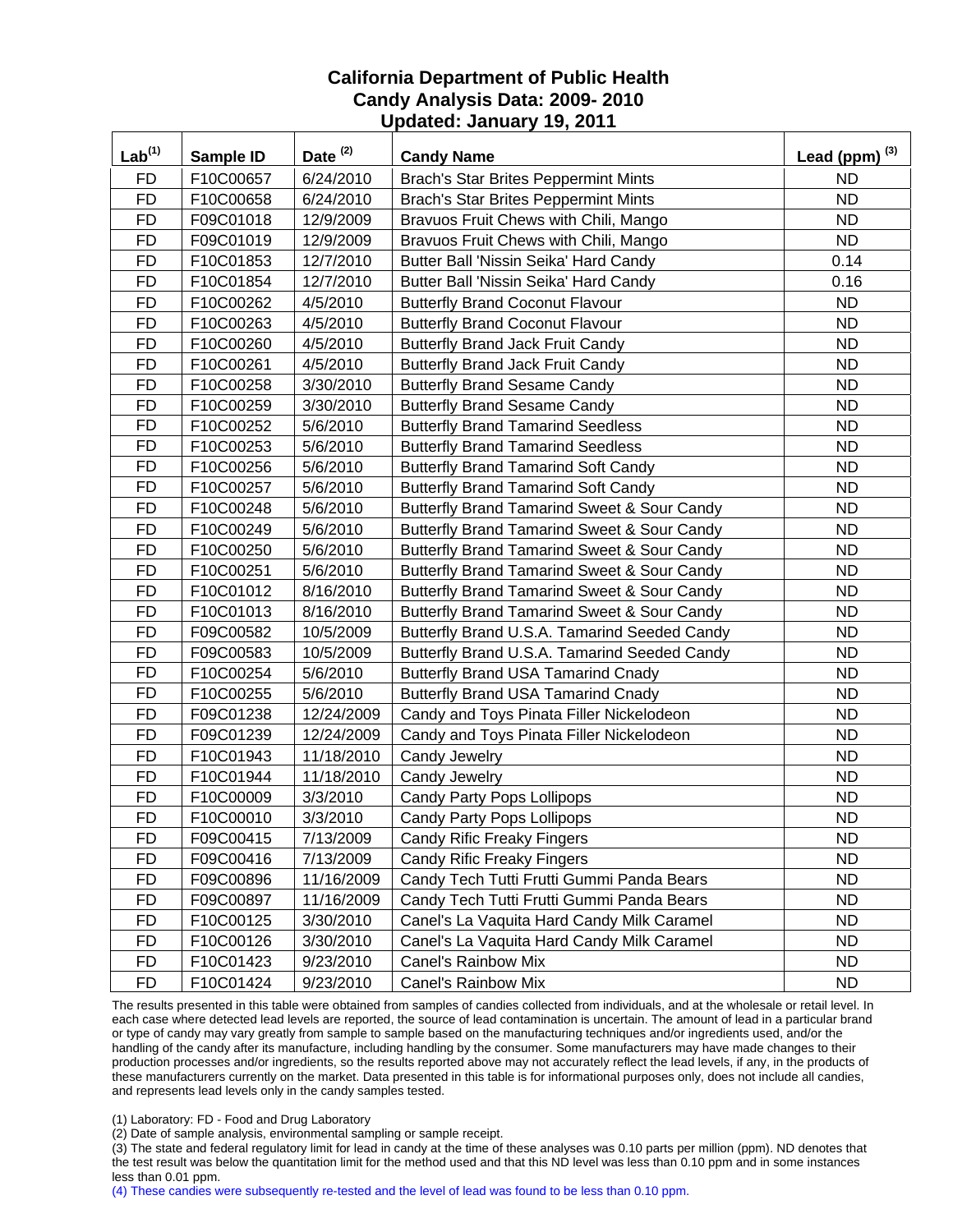| Lab <sup>(1)</sup> | Sample ID | Date <sup>(2)</sup> | <b>Candy Name</b>                            | Lead (ppm) $^{(3)}$ |
|--------------------|-----------|---------------------|----------------------------------------------|---------------------|
| <b>FD</b>          | F10C00382 | 3/30/2010           | Caravelle Corn Candy                         | ND.                 |
| <b>FD</b>          | F10C00383 | 3/30/2010           | Caravelle Corn Candy                         | <b>ND</b>           |
| <b>FD</b>          | F10C00332 | 5/6/2010            | Caravelle Corn Candy                         | <b>ND</b>           |
| <b>FD</b>          | F10C00333 | 5/6/2010            | Caravelle Corn Candy                         | <b>ND</b>           |
| <b>FD</b>          | F09C00052 | 4/27/2009           | Caravelle Prune Flavor Candy                 | <b>ND</b>           |
| <b>FD</b>          | F09C00053 | 4/27/2009           | Caravelle Prune Flavor Candy                 | <b>ND</b>           |
| <b>FD</b>          | F09C00633 | 10/5/2009           | Care Bears Gummi 10 Fun Size Candy           | <b>ND</b>           |
| <b>FD</b>          | F09C00634 | 10/5/2009           | Care Bears Gummi 10 Fun Size Candy           | <b>ND</b>           |
| <b>FD</b>          | F10C00394 | 4/22/2010           | Care Bears Gummi Bears                       | <b>ND</b>           |
| <b>FD</b>          | F10C00395 | 4/22/2010           | Care Bears Gummi Bears                       | <b>ND</b>           |
| <b>FD</b>          | F09C01408 | 2/11/2010           | <b>Carmel Creams</b>                         | <b>ND</b>           |
| <b>FD</b>          | F09C01409 | 2/11/2010           | <b>Carmel Creams</b>                         | <b>ND</b>           |
| <b>FD</b>          | F10C00097 | 3/3/2010            | Casa de Dulce Dulces Surtidos Mexian Candies | <b>ND</b>           |
| <b>FD</b>          | F10C00098 | 3/3/2010            | Casa de Dulce Dulces Surtidos Mexian Candies | <b>ND</b>           |
| <b>FD</b>          | F10C00825 | 7/29/2010           | Casa De Dulce Pica Fresa                     | <b>ND</b>           |
| <b>FD</b>          | F10C00826 | 7/29/2010           | Casa De Dulce Pica Fresa                     | <b>ND</b>           |
| <b>FD</b>          | F10C01307 | 8/31/2010           | Casa De Dulce Pinata Candy                   | <b>ND</b>           |
| <b>FD</b>          | F10C01308 | 8/31/2010           | Casa De Dulce Pinata Candy                   | <b>ND</b>           |
| <b>FD</b>          | F10C00827 | 7/29/2010           | Casa De Dulce Tamarindo Spoons               | <b>ND</b>           |
| <b>FD</b>          | F10C00828 | 7/29/2010           | Casa De Dulce Tamarindo Spoons               | <b>ND</b>           |
| <b>FD</b>          | F10C00925 | 8/16/2010           | <b>CeDe Candy Necklace</b>                   | <b>ND</b>           |
| <b>FD</b>          | F10C00926 | 8/16/2010           | <b>CeDe Candy Necklace</b>                   | <b>ND</b>           |
| <b>FD</b>          | F10C01299 | 8/31/2010           | Charms Blow Pop                              | <b>ND</b>           |
| <b>FD</b>          | F10C01300 | 8/31/2010           | Charms Blow Pop                              | <b>ND</b>           |
| <b>FD</b>          | F10C01100 | 8/16/2010           | Charms Blow Pop Candy                        | <b>ND</b>           |
| <b>FD</b>          | F10C01101 | 8/16/2010           | Charms Blow Pop Candy                        | <b>ND</b>           |
| <b>FD</b>          | F09C01410 | 1/20/2010           | <b>Charms Carnival Candy</b>                 | <b>ND</b>           |
| <b>FD</b>          | F09C01411 | 1/20/2010           | <b>Charms Carnival Candy</b>                 | <b>ND</b>           |
| <b>FD</b>          | F10C01945 | 11/18/2010          | Charms Super Blow Pop                        | <b>ND</b>           |
| <b>FD</b>          | F10C01946 | 11/18/2010          | Charms Super Blow Pop                        | <b>ND</b>           |
| <b>FD</b>          | F10C00860 | 7/29/2010           | Charms Super Blow Pop Candy                  | <b>ND</b>           |
| <b>FD</b>          | F10C00861 | 7/29/2010           | Charms Super Blow Pop Candy                  | <b>ND</b>           |
| FD                 | F10C00681 | 7/29/2010           | Charm's Zip-a-Dee Mini Pops                  | ND                  |
| <b>FD</b>          | F10C00682 | 7/29/2010           | Charm's Zip-a-Dee Mini Pops                  | <b>ND</b>           |
| <b>FD</b>          | F10C00318 | 5/6/2010            | Chave Mangonada Mango w Chili Lollipops      | <b>ND</b>           |
| <b>FD</b>          | F10C00319 | 5/6/2010            | Chave Mangonada Mango w Chili Lollipops      | <b>ND</b>           |
| <b>FD</b>          | F09C00282 | 6/9/2009            | Chave Mega Mango-Hard Candy Lollipops, Mango | 0.087               |
| <b>FD</b>          | F09C00281 | 6/9/2009            | Chave Mega Mango-Hard Candy Lollipops, Mango | 0.088               |
| <b>FD</b>          | F09C00819 | 12/24/2009          | Chen PiMei Candy                             | 0.12                |
| <b>FD</b>          | F09C00820 | 12/24/2009          | Chen PiMei Candy                             | 0.14                |

The results presented in this table were obtained from samples of candies collected from individuals, and at the wholesale or retail level. In each case where detected lead levels are reported, the source of lead contamination is uncertain. The amount of lead in a particular brand or type of candy may vary greatly from sample to sample based on the manufacturing techniques and/or ingredients used, and/or the handling of the candy after its manufacture, including handling by the consumer. Some manufacturers may have made changes to their production processes and/or ingredients, so the results reported above may not accurately reflect the lead levels, if any, in the products of these manufacturers currently on the market. Data presented in this table is for informational purposes only, does not include all candies, and represents lead levels only in the candy samples tested.

(1) Laboratory: FD - Food and Drug Laboratory

(2) Date of sample analysis, environmental sampling or sample receipt.

(3) The state and federal regulatory limit for lead in candy at the time of these analyses was 0.10 parts per million (ppm). ND denotes that the test result was below the quantitation limit for the method used and that this ND level was less than 0.10 ppm and in some instances less than 0.01 ppm.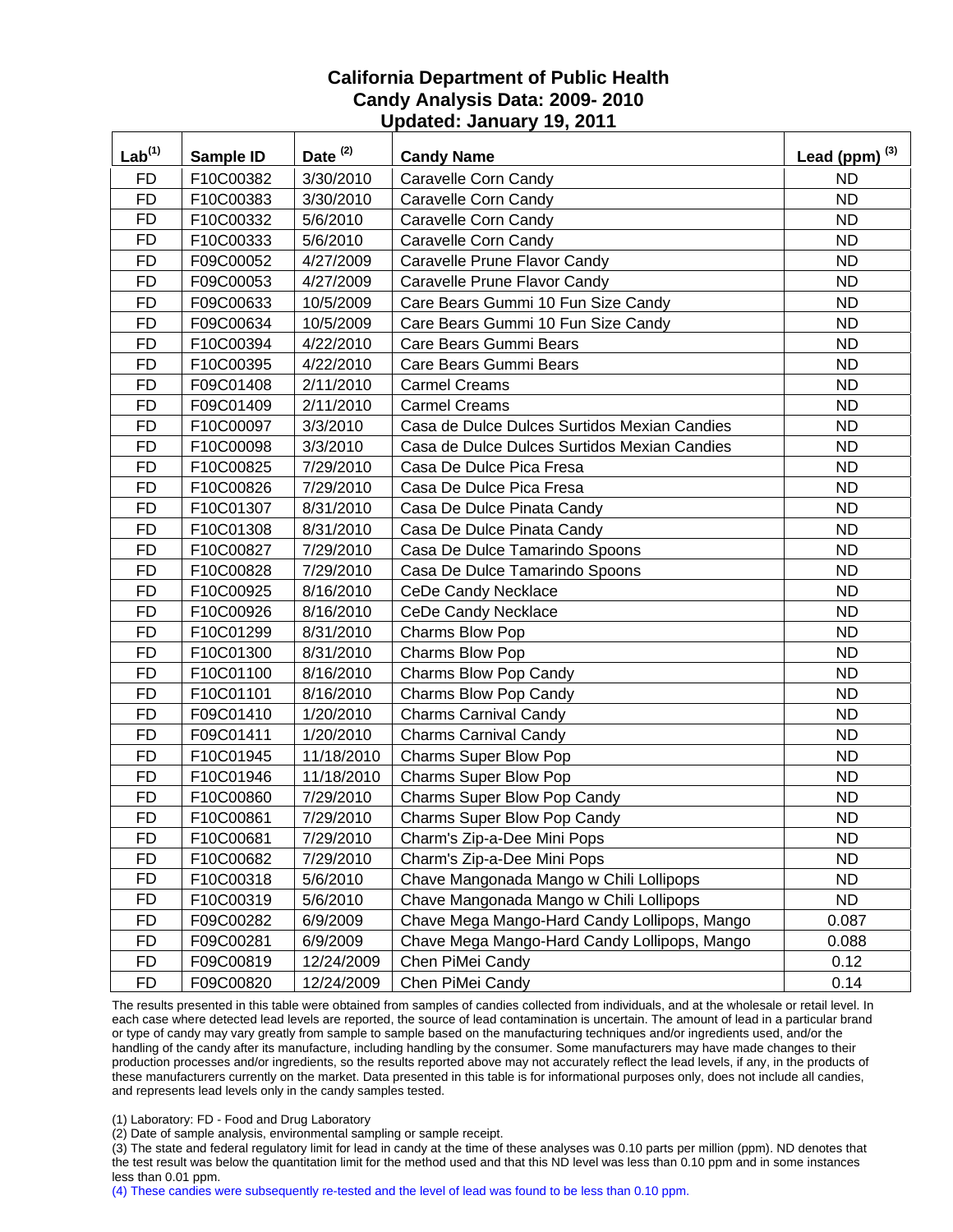| Lab <sup>(1)</sup> | Sample ID | Date <sup>(2)</sup> | <b>Candy Name</b>                        | Lead (ppm) $^{(3)}$ |
|--------------------|-----------|---------------------|------------------------------------------|---------------------|
| <b>FD</b>          | F10C00647 | 4/28/2010           | Chen PiMei Candy                         | 0.14                |
| <b>FD</b>          | F10C00648 | 4/28/2010           | Chen PiMei Candy                         | 0.14                |
| <b>FD</b>          | F10C00645 | 4/28/2010           | Chen PiMei Candy                         | 0.16                |
| <b>FD</b>          | F10C00646 | 4/28/2010           | Chen PiMei Candy                         | 0.18                |
| <b>FD</b>          | F10C01001 | 6/21/2010           | Chen PiMei Candy                         | 0.12                |
| <b>FD</b>          | F10C01000 | 6/21/2010           | Chen PiMei Candy                         | 0.13                |
| <b>FD</b>          | F10C00998 | 6/21/2010           | Chen PiMei Candy                         | 0.14                |
| <b>FD</b>          | F10C00999 | 6/21/2010           | Chen PiMei Candy                         | 0.14                |
| <b>FD</b>          | F10C01007 | 6/21/2010           | Chen PiMei Candy                         | 0.14                |
| <b>FD</b>          | F10C01005 | 6/21/2010           | Chen PiMei Candy                         | 0.16                |
| <b>FD</b>          | F10C01002 | 6/21/2010           | Chen PiMei Candy                         | 0.17                |
| <b>FD</b>          | F10C01003 | 6/21/2010           | Chen PiMei Candy                         | 0.17                |
| <b>FD</b>          | F10C01004 | 6/21/2010           | Chen PiMei Candy                         | 0.18                |
| <b>FD</b>          | F08C01834 | 1/7/2009            | Chen PiMei Candy, Prune Flavored         | 0.07                |
| <b>FD</b>          | F09C00568 | 10/5/2009           | Cheong Woo Herb Candy                    | <b>ND</b>           |
| <b>FD</b>          | F09C00569 | 10/5/2009           | Cheong Woo Herb Candy                    | <b>ND</b>           |
| <b>FD</b>          | F09C00909 | 12/1/2009           | ChesCola Soda Candy                      | <b>ND</b>           |
| <b>FD</b>          | F09C00910 | 12/1/2009           | ChesCola Soda Candy                      | <b>ND</b>           |
| <b>FD</b>          | F10C00525 | 5/27/2010           | Chewy Extinguisher Sour Fruit Candy      | <b>ND</b>           |
| <b>FD</b>          | F10C00526 | 5/27/2010           | Chewy Extinguisher Sour Fruit Candy      | <b>ND</b>           |
| <b>FD</b>          | F09C00878 | 11/16/2009          | Chic Jiang Bridge Chinese Candy          | <b>ND</b>           |
| <b>FD</b>          | F09C00879 | 11/16/2009          | Chic Jiang Bridge Chinese Candy          | <b>ND</b>           |
| <b>FD</b>          | F09C00671 | 10/21/2009          | Chifaleta, 50 Pieces                     | 0.06                |
| <b>FD</b>          | F09C00672 | 10/21/2009          | Chifaleta, 50 Pieces                     | 0.07                |
| <b>FD</b>          | F09C00148 | 5/22/2009           | Chile Rokas Mango Flavor Sour Hard Candy | <b>ND</b>           |
| <b>FD</b>          | F09C00149 | 5/22/2009           | Chile Rokas Mango Flavor Sour Hard Candy | <b>ND</b>           |
| <b>FD</b>          | F09C01406 | 2/3/2010            | Chili Rokas Assorted                     | <b>ND</b>           |
| <b>FD</b>          | F09C01407 | 2/3/2010            | Chili Rokas Assorted                     | <b>ND</b>           |
| <b>FD</b>          | F10C00939 | 8/16/2010           | Chili Rokas Sabor Mango                  | <b>ND</b>           |
| <b>FD</b>          | F10C00940 | 8/16/2010           | Chili Rokas Sabor Mango                  | <b>ND</b>           |
| <b>FD</b>          | F09C00917 | 12/1/2009           | Chili Rokas Sour Hard Candy              | <b>ND</b>           |
| <b>FD</b>          | F09C00918 | 12/1/2009           | Chili Rokas Sour Hard Candy              | <b>ND</b>           |
| <b>FD</b>          | F10C02148 | 12/16/2010          | Chili Rokas Sour Hard Mango w Chili      | <b>ND</b>           |
| <b>FD</b>          | F10C02149 | 12/16/2010          | Chili Rokas Sour Hard Mango w Chili      | <b>ND</b>           |
| <b>FD</b>          | F10C01772 | 11/5/2010           | Chili Rokas Sour Mango w Chili           | <b>ND</b>           |
| <b>FD</b>          | F10C01773 | 11/5/2010           | Chili Rokas Sour Mango w Chili           | <b>ND</b>           |
| <b>FD</b>          | F10C01776 | 11/5/2010           | Chili Rokas Sour Watermelon Chili Filled | <b>ND</b>           |
| <b>FD</b>          | F10C01777 | 11/5/2010           | Chili Rokas Sour Watermelon Chili Filled | <b>ND</b>           |
| <b>FD</b>          | F10C01752 | 10/29/2010          | Chili Rokas Tamarind                     | <b>ND</b>           |
| <b>FD</b>          | F10C01753 | 10/29/2010          | Chili Rokas Tamarind                     | <b>ND</b>           |

The results presented in this table were obtained from samples of candies collected from individuals, and at the wholesale or retail level. In each case where detected lead levels are reported, the source of lead contamination is uncertain. The amount of lead in a particular brand or type of candy may vary greatly from sample to sample based on the manufacturing techniques and/or ingredients used, and/or the handling of the candy after its manufacture, including handling by the consumer. Some manufacturers may have made changes to their production processes and/or ingredients, so the results reported above may not accurately reflect the lead levels, if any, in the products of these manufacturers currently on the market. Data presented in this table is for informational purposes only, does not include all candies, and represents lead levels only in the candy samples tested.

(1) Laboratory: FD - Food and Drug Laboratory

(2) Date of sample analysis, environmental sampling or sample receipt.

(3) The state and federal regulatory limit for lead in candy at the time of these analyses was 0.10 parts per million (ppm). ND denotes that the test result was below the quantitation limit for the method used and that this ND level was less than 0.10 ppm and in some instances less than 0.01 ppm.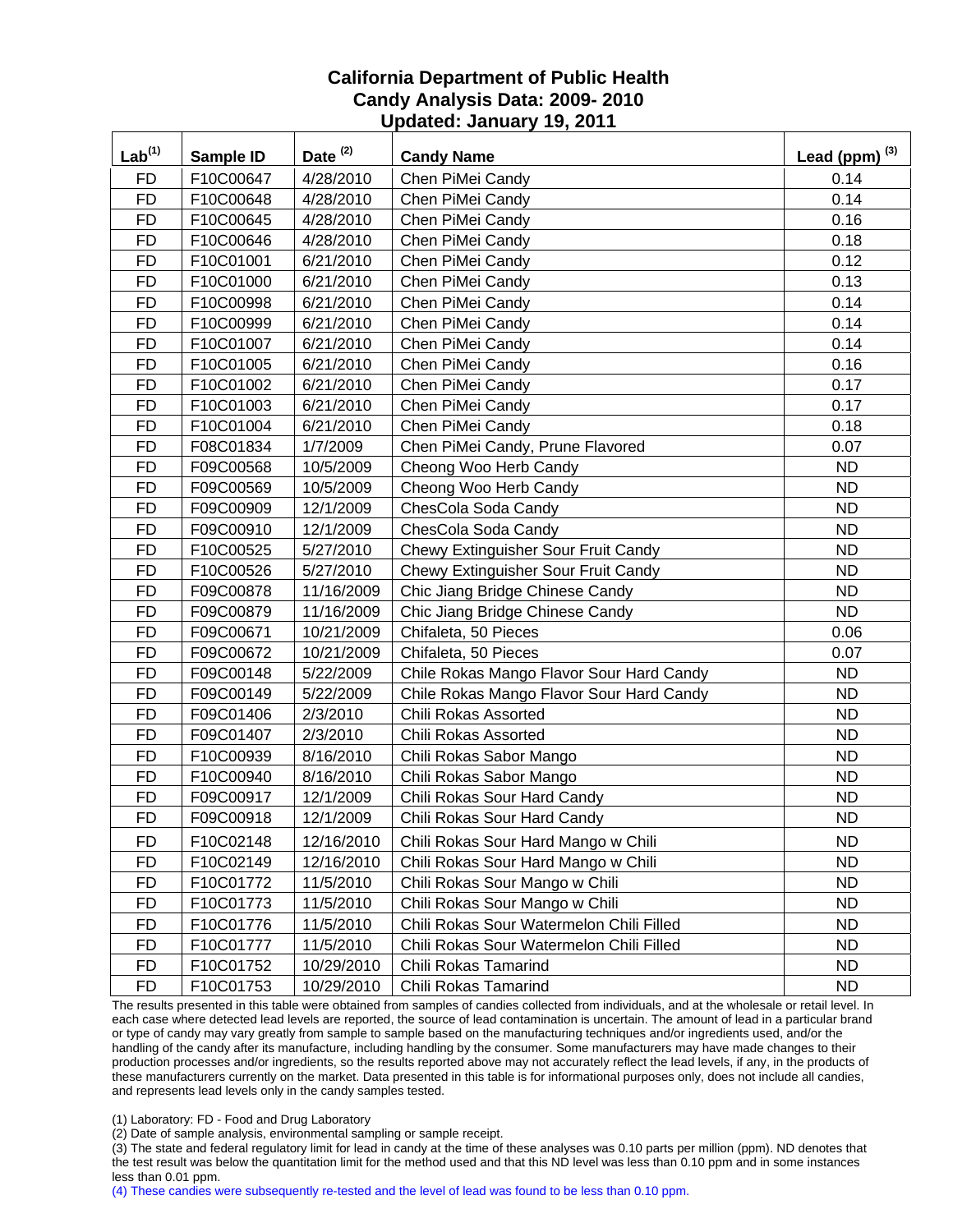| $Lab^{(1)}$ | Sample ID | Date <sup>(2)</sup> | <b>Candy Name</b>                                 | Lead (ppm) $^{(3)}$ |
|-------------|-----------|---------------------|---------------------------------------------------|---------------------|
| <b>FD</b>   | F09C00044 | 4/27/2009           | Chili Rokas Tamarind Flavor Sour Hard Candies     | <b>ND</b>           |
| <b>FD</b>   | F09C00045 | 4/27/2009           | Chili Rokas Tamarind Flavor Sour Hard Candies     | <b>ND</b>           |
| <b>FD</b>   | F10C00266 | 4/5/2010            | Chili Rokas Watermelon Flavor with Chili          | <b>ND</b>           |
| <b>FD</b>   | F10C00267 | 4/5/2010            | Chili Rokas Watermelon Flavor with Chili          | <b>ND</b>           |
| <b>FD</b>   | F10C00801 | 9/29/2010           | Chili rokas Watermelon Sour Watermelon w Chili    | <b>ND</b>           |
| <b>FD</b>   | F10C00802 | 9/29/2010           | Chili rokas Watermelon Sour Watermelon w Chili    | <b>ND</b>           |
| <b>FD</b>   | F09C01169 | 12/10/2009          | Chili Rokas Watermelon w Watermelon and Chili     | <b>ND</b>           |
| <b>FD</b>   | F09C01170 | 12/10/2009          | Chili Rokas Watermelon w Watermelon and Chili     | <b>ND</b>           |
| <b>FD</b>   | F10C00854 | 7/29/2010           | Chilingos Candy with Natural Pulp Fruit and Chili | <b>ND</b>           |
| <b>FD</b>   | F10C00855 | 7/29/2010           | Chilingos Candy with Natural Pulp Fruit and Chili | <b>ND</b>           |
| <b>FD</b>   | F09C01171 | 12/10/2009          | Chilingos Sabor Mango Enchilado w Pulp Fruit      | <b>ND</b>           |
| <b>FD</b>   | F09C01172 | 12/10/2009          | Chilingos Sabor Mango Enchilado w Pulp Fruit      | <b>ND</b>           |
| <b>FD</b>   | F10C00795 | 7/29/2010           | Chimes Ginger Chews, Mango                        | <b>ND</b>           |
| <b>FD</b>   | F10C00796 | 7/29/2010           | Chimes Ginger Chews, Mango                        | <b>ND</b>           |
| <b>FD</b>   | F10C00793 | 7/29/2010           | Chimes Ginger Chews, Peanut Butter                | <b>ND</b>           |
| <b>FD</b>   | F10C00794 | 7/29/2010           | Chimes Ginger Chews, Peanut Butter                | <b>ND</b>           |
| <b>FD</b>   | F09C01184 | 12/17/2009          | China Assorted Flavored Jolly Pops                | <b>ND</b>           |
| <b>FD</b>   | F09C01185 | 12/17/2009          | China Assorted Flavored Jolly Pops                | <b>ND</b>           |
| <b>FD</b>   | F09C01502 | 3/3/2010            | Choice American Sweet Corn Jelly                  | 0.10                |
| <b>FD</b>   | F09C01503 | 3/3/2010            | <b>Choice American Sweet Corn Jelly</b>           | 0.10                |
| <b>FD</b>   | F09C00667 | 10/5/2009           | Chompy Ringos Lollipops Pineapple w Chamoy Pulp   | <b>ND</b>           |
| <b>FD</b>   | F09C00668 | 10/5/2009           | Chompy Ringos Lollipops Pineapple w Chamoy Pulp   | <b>ND</b>           |
| <b>FD</b>   | F09C01528 | 3/3/2010            | Christmas Dots, Tootsie Roll Brand                | <b>ND</b>           |
| <b>FD</b>   | F09C01529 | 3/3/2010            | Christmas Dots, Tootsie Roll Brand                | <b>ND</b>           |
| <b>FD</b>   | F10C00866 | 7/29/2010           | Chuckles Ju Jubes Candy                           | <b>ND</b>           |
| <b>FD</b>   | F10C00867 | 7/29/2010           | Chuckles Ju Jubes Candy                           | <b>ND</b>           |
| <b>FD</b>   | F09C00231 | 6/3/2009            | Chulada Cacahute Con Chile-Peanuts with Chili     | <b>ND</b>           |
| <b>FD</b>   | F09C00232 | 6/3/2009            | Chulada Cacahute Con Chile-Peanuts with Chili     | <b>ND</b>           |
| <b>FD</b>   | F09C00229 | 6/3/2009            | <b>Chulada Dulces Mixtos Mixed Candies</b>        | <b>ND</b>           |
| <b>FD</b>   | F09C00230 | 6/3/2009            | <b>Chulada Dulces Mixtos Mixed Candies</b>        | <b>ND</b>           |
| <b>FD</b>   | F09C00233 | 6/3/2009            | Chulada Mango Con Chile-Chili Mango               | <b>ND</b>           |
| <b>FD</b>   | F09C00234 | 6/3/2009            | Chulada Mango Con Chile-Chili Mango               | <b>ND</b>           |
| <b>FD</b>   | F10C02024 | 12/14/2010          | Chupareta Tamarindo Lollipops                     | <b>ND</b>           |
| <b>FD</b>   | F10C02025 | 12/14/2010          | Chupareta Tamarindo Lollipops                     | <b>ND</b>           |
| <b>FD</b>   | F10C02150 | 12/14/2010          | Chupicosa w Chili Mango Flavor                    | <b>ND</b>           |
| <b>FD</b>   | F10C02151 | 12/14/2010          | Chupicosa w Chili Mango Flavor                    | <b>ND</b>           |
| <b>FD</b>   | F10C01325 | 9/9/2010            | Chupicosa with Chili Mango Flavor                 | <b>ND</b>           |
| <b>FD</b>   | F10C01326 | 9/9/2010            | Chupicosa with Chili Mango Flavor                 | <b>ND</b>           |
| <b>FD</b>   | F09C00138 | 5/22/2009           | Chupicosa-Flavor Mango w/ Natural Fruit & Chili   | <b>ND</b>           |
| <b>FD</b>   | F09C00139 | 5/22/2009           | Chupicosa-Flavor Mango w/ Natural Fruit & Chili   | ND.                 |

The results presented in this table were obtained from samples of candies collected from individuals, and at the wholesale or retail level. In each case where detected lead levels are reported, the source of lead contamination is uncertain. The amount of lead in a particular brand or type of candy may vary greatly from sample to sample based on the manufacturing techniques and/or ingredients used, and/or the handling of the candy after its manufacture, including handling by the consumer. Some manufacturers may have made changes to their production processes and/or ingredients, so the results reported above may not accurately reflect the lead levels, if any, in the products of these manufacturers currently on the market. Data presented in this table is for informational purposes only, does not include all candies, and represents lead levels only in the candy samples tested.

(1) Laboratory: FD - Food and Drug Laboratory

(2) Date of sample analysis, environmental sampling or sample receipt.

(3) The state and federal regulatory limit for lead in candy at the time of these analyses was 0.10 parts per million (ppm). ND denotes that the test result was below the quantitation limit for the method used and that this ND level was less than 0.10 ppm and in some instances less than 0.01 ppm.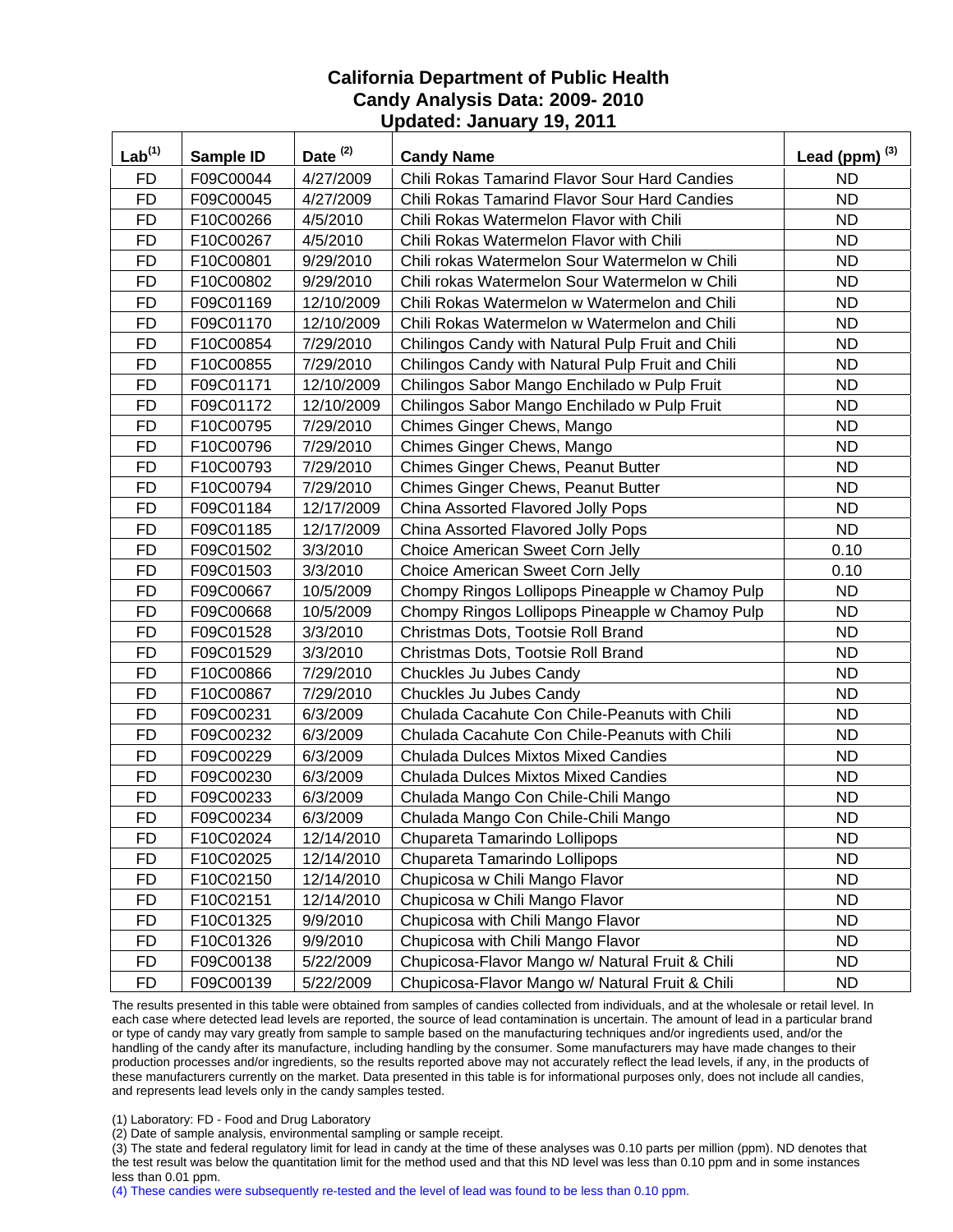| $Lab^{(1)}$ | Sample ID | Date $(2)$ | <b>Candy Name</b>                                  | Lead (ppm) $^{(3)}$ |
|-------------|-----------|------------|----------------------------------------------------|---------------------|
| <b>FD</b>   | F10C01915 | 11/9/2010  | Cisne Tamarind with Sugar and Salt                 | <b>ND</b>           |
| <b>FD</b>   | F10C01916 | 11/9/2010  | Cisne Tamarind with Sugar and Salt                 | <b>ND</b>           |
| <b>FD</b>   | F09C01506 | 2/11/2010  | <b>Coast Bay Starlight Mints</b>                   | <b>ND</b>           |
| <b>FD</b>   | F09C01507 | 2/11/2010  | <b>Coast Bay Starlight Mints</b>                   | <b>ND</b>           |
| <b>FD</b>   | F10C00876 | 7/29/2010  | Coastal Bay Butterscotch Disks                     | <b>ND</b>           |
| <b>FD</b>   | F10C00877 | 7/29/2010  | Coastal Bay Butterscotch Disks                     | <b>ND</b>           |
| <b>FD</b>   | F10C00777 | 7/29/2010  | Coastal Bay Cinnamon Disks                         | <b>ND</b>           |
| <b>FD</b>   | F10C00778 | 7/29/2010  | Coastal Bay Cinnamon Disks                         | <b>ND</b>           |
| <b>FD</b>   | F10C00703 | 7/29/2010  | <b>Coastal Bay Confection Butterscotch Disks</b>   | <b>ND</b>           |
| <b>FD</b>   | F10C00704 | 7/29/2010  | <b>Coastal Bay Confection Butterscotch Disks</b>   | <b>ND</b>           |
| <b>FD</b>   | F10C00705 | 7/29/2010  | <b>Coastal Bay Confection Cinnamon Disks</b>       | <b>ND</b>           |
| <b>FD</b>   | F10C00706 | 7/29/2010  | <b>Coastal Bay Confection Cinnamon Disks</b>       | <b>ND</b>           |
| <b>FD</b>   | F10C00701 | 7/29/2010  | <b>Coastal Bay Confection Crystal Fruit Drops</b>  | <b>ND</b>           |
| <b>FD</b>   | F10C00702 | 7/29/2010  | <b>Coastal Bay Confection Crystal Fruit Drops</b>  | <b>ND</b>           |
| <b>FD</b>   | F10C00288 | 5/6/2010   | <b>Coastal Bay Confections Brand Cinamon Disks</b> | <b>ND</b>           |
| <b>FD</b>   | F10C00289 | 5/6/2010   | <b>Coastal Bay Confections Brand Cinamon Disks</b> | <b>ND</b>           |
| <b>FD</b>   | F10C00933 | 8/16/2010  | <b>Coastal Bay Confections Butterscotch Disks</b>  | <b>ND</b>           |
| <b>FD</b>   | F10C00934 | 8/16/2010  | <b>Coastal Bay Confections Butterscotch Disks</b>  | <b>ND</b>           |
| <b>FD</b>   | F10C00935 | 8/16/2010  | <b>Coastal Bay Confections Butterscotch Disks</b>  | <b>ND</b>           |
| <b>FD</b>   | F10C00936 | 8/16/2010  | <b>Coastal Bay Confections Butterscotch Disks</b>  | <b>ND</b>           |
| <b>FD</b>   | F10C00021 | 3/3/2010   | <b>Coastal Bay Confections Gummi Bears</b>         | <b>ND</b>           |
| <b>FD</b>   | F10C00022 | 3/3/2010   | <b>Coastal Bay Confections Gummi Bears</b>         | <b>ND</b>           |
| <b>FD</b>   | F10C00862 | 7/29/2010  | Coastal Bay Gummi Sour Poppers                     | <b>ND</b>           |
| <b>FD</b>   | F10C00863 | 7/29/2010  | Coastal Bay Gummi Sour Poppers                     | <b>ND</b>           |
| <b>FD</b>   | F10C00864 | 7/29/2010  | <b>Coastal Bay Peach Rings</b>                     | <b>ND</b>           |
| <b>FD</b>   | F10C00865 | 7/29/2010  | <b>Coastal Bay Peach Rings</b>                     | <b>ND</b>           |
| <b>FD</b>   | F10C00779 | 7/29/2010  | <b>Coastal Bay Starlight Mints-Peppermint</b>      | <b>ND</b>           |
| <b>FD</b>   | F10C00780 | 7/29/2010  | <b>Coastal Bay Starlight Mints-Peppermint</b>      | <b>ND</b>           |
| <b>FD</b>   | F10C02154 | 12/14/2010 | Cocada Dulce de Coco                               | <b>ND</b>           |
| <b>FD</b>   | F10C02155 | 12/14/2010 | Cocada Dulce de Coco                               | <b>ND</b>           |
| <b>FD</b>   | F10C00725 | 8/16/2010  | Cocon Grape Gummy                                  | 0.19                |
| <b>FD</b>   | F10C00726 | 8/16/2010  | Cocon Grape Gummy                                  | 0.18                |
| FD          | F10C00723 | 7/29/2010  | Cocon Mango Gummy                                  | <b>ND</b>           |
| FD          | F10C00724 | 7/29/2010  | Cocon Mango Gummy                                  | <b>ND</b>           |
| FD          | F10C00729 | 7/29/2010  | Cocon Strawberry Gummy                             | <b>ND</b>           |
| <b>FD</b>   | F10C00730 | 7/29/2010  | Cocon Strawberry Gummy                             | ND.                 |
| <b>FD</b>   | F09C00132 | 5/22/2009  | Coconut Hainan Wenchang Sky Foodstuffs Co.         | <b>ND</b>           |
| <b>FD</b>   | F09C00133 | 5/22/2009  | Coconut Hainan Wenchang Sky Foodstuffs Co.         | <b>ND</b>           |
| <b>FD</b>   | F10C00342 | 4/22/2010  | Coconut Tree Brand Lotus Seed Candy                | <b>ND</b>           |
| <b>FD</b>   | F10C00343 | 4/22/2010  | Coconut Tree Brand Lotus Seed Candy                | ND.                 |

The results presented in this table were obtained from samples of candies collected from individuals, and at the wholesale or retail level. In each case where detected lead levels are reported, the source of lead contamination is uncertain. The amount of lead in a particular brand or type of candy may vary greatly from sample to sample based on the manufacturing techniques and/or ingredients used, and/or the handling of the candy after its manufacture, including handling by the consumer. Some manufacturers may have made changes to their production processes and/or ingredients, so the results reported above may not accurately reflect the lead levels, if any, in the products of these manufacturers currently on the market. Data presented in this table is for informational purposes only, does not include all candies, and represents lead levels only in the candy samples tested.

(1) Laboratory: FD - Food and Drug Laboratory

(2) Date of sample analysis, environmental sampling or sample receipt.

(3) The state and federal regulatory limit for lead in candy at the time of these analyses was 0.10 parts per million (ppm). ND denotes that the test result was below the quantitation limit for the method used and that this ND level was less than 0.10 ppm and in some instances less than 0.01 ppm.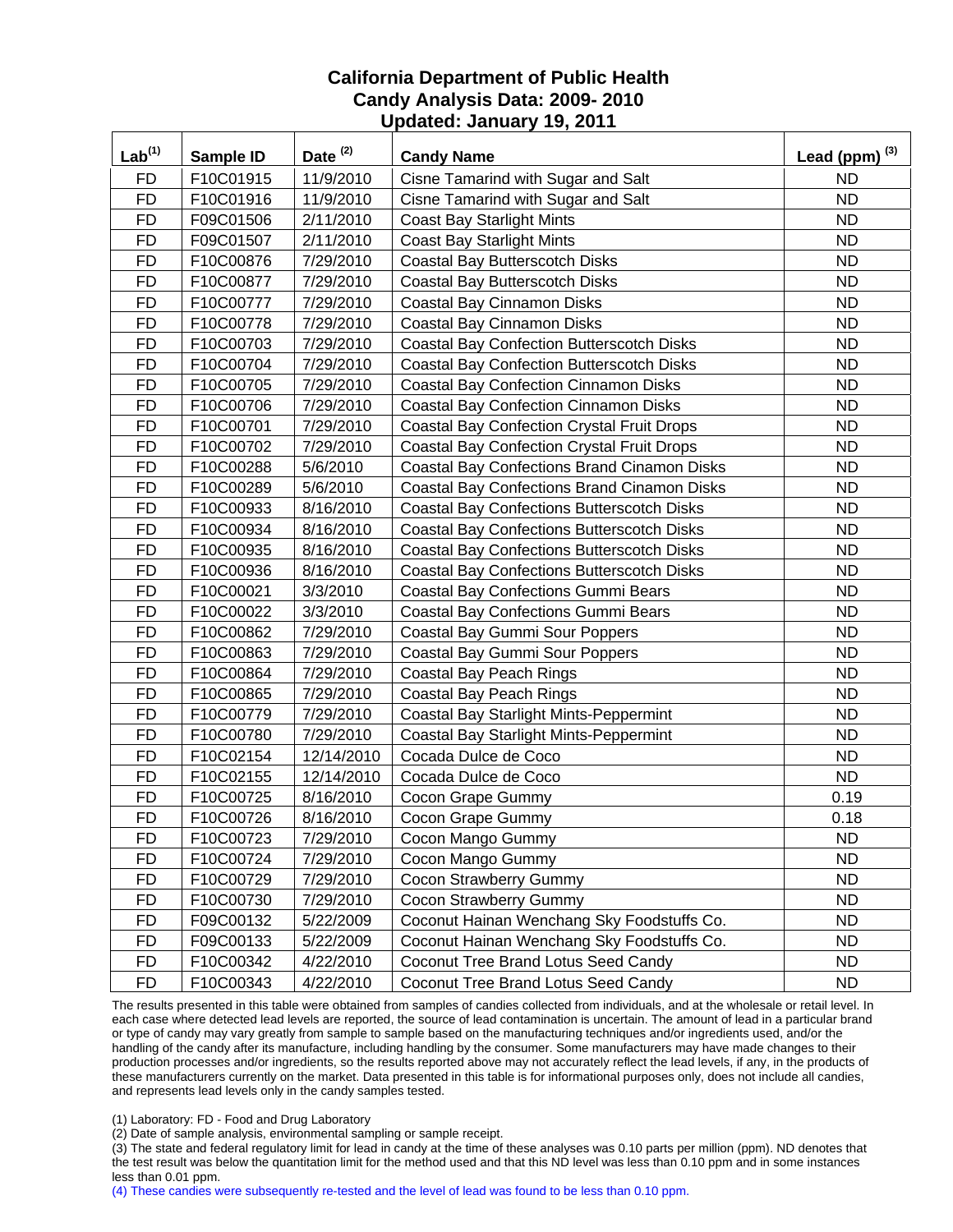| $Lab^{(1)}$ | Sample ID | Date $(2)$ | <b>Candy Name</b>                               | Lead (ppm) $^{(3)}$ |
|-------------|-----------|------------|-------------------------------------------------|---------------------|
| <b>FD</b>   | F10C00340 | 4/22/2010  | Coconut Tree Brand Young Coconut Candy          | <b>ND</b>           |
| <b>FD</b>   | F10C00341 | 4/22/2010  | Coconut Tree Brand Young Coconut Candy          | <b>ND</b>           |
| <b>FD</b>   | F10C02364 | 12/16/2010 | Colombina Strawberry Delight                    | <b>ND</b>           |
| <b>FD</b>   | F10C02365 | 12/16/2010 | Colombina Strawberry Delight                    | <b>ND</b>           |
| <b>FD</b>   | F10C00557 | 6/21/2010  | Columbia Classic Lollipops                      | <b>ND</b>           |
| <b>FD</b>   | F10C00558 | 6/21/2010  | Columbia Classic Lollipops                      | <b>ND</b>           |
| <b>FD</b>   | F09C00588 | 10/5/2009  | Columbia's Frutos Soft Chewy Candies            | <b>ND</b>           |
| <b>FD</b>   | F09C00589 | 10/5/2009  | Columbia's Frutos Soft Chewy Candies            | <b>ND</b>           |
| <b>FD</b>   | F09C00919 | 12/1/2009  | Columbina Brand Tiger Pops                      | <b>ND</b>           |
| <b>FD</b>   | F09C00920 | 12/1/2009  | <b>Columbina Brand Tiger Pops</b>               | <b>ND</b>           |
| <b>FD</b>   | F09C00507 | 7/15/2009  | Confetto Ricochas filled with Chili Powder      | <b>ND</b>           |
| <b>FD</b>   | F09C00508 | 7/15/2009  | Confetto Ricochas filled with Chili Powder      | <b>ND</b>           |
| <b>FD</b>   | F09C00036 | 4/27/2009  | Confetto Ricochas Mango                         | <b>ND</b>           |
| <b>FD</b>   | F09C00037 | 4/27/2009  | Confetto Ricochas Mango                         | <b>ND</b>           |
| <b>FD</b>   | F08C01835 | 1/7/2009   | Corn Candy, Next Generation Product             | <b>ND</b>           |
| <b>FD</b>   | F09C00150 | 5/22/2009  | Corn Candy-Safeway Brand                        | <b>ND</b>           |
| <b>FD</b>   | F09C00151 | 5/22/2009  | Corn Candy-Safeway Brand                        | <b>ND</b>           |
| <b>FD</b>   | F09C00576 | 10/5/2009  | Corn Flavor Soft Candy                          | <b>ND</b>           |
| <b>FD</b>   | F09C00577 | 10/5/2009  | Corn Flavor Soft Candy                          | <b>ND</b>           |
| <b>FD</b>   | F10C00574 | 4/28/2010  | Corn Jelly - Choice American Sweet Corn Flavour | 0.11                |
| <b>FD</b>   | F10C00573 | 4/28/2010  | Corn Jelly - Choice American Sweet Corn Flavour | 0.12                |
| <b>FD</b>   | F10C01525 | 10/5/2010  | Coronado Goat Milk Lollipop                     | <b>ND</b>           |
| <b>FD</b>   | F10C01526 | 10/5/2010  | Coronado Goat Milk Lollipop                     | <b>ND</b>           |
| <b>FD</b>   | F09C00183 | 5/12/2009  | Coronado Paleta de Cajeta Candy                 | <b>ND</b>           |
| <b>FD</b>   | F09C00184 | 5/12/2009  | Coronado Paleta de Cajeta Candy                 | <b>ND</b>           |
| <b>FD</b>   | F09C00890 | 11/16/2009 | <b>Costal Bay Confections Cinnamon Disks</b>    | <b>ND</b>           |
| <b>FD</b>   | F09C00891 | 11/16/2009 | <b>Costal Bay Confections Cinnamon Disks</b>    | <b>ND</b>           |
| <b>FD</b>   | F09C00894 | 11/16/2009 | Crayola Candy Lolipops Assorted Fruit Flavors   | <b>ND</b>           |
| <b>FD</b>   | F09C00895 | 11/16/2009 | Crayola Candy Lolipops Assorted Fruit Flavors   | <b>ND</b>           |
| <b>FD</b>   | F09C00649 | 10/29/2009 | Crayon 10 Count Mango Soft Candy                | <b>ND</b>           |
| <b>FD</b>   | F09C00650 | 10/29/2009 | Crayon 10 Count Mango Soft Candy                | <b>ND</b>           |
| <b>FD</b>   | F10C00919 | 8/13/2010  | Crayon Grape Soft Candy                         | <b>ND</b>           |
| <b>FD</b>   | F10C00920 | 8/13/2010  | Crayon Grape Soft Candy                         | <b>ND</b>           |
| <b>FD</b>   | F10C00941 | 8/13/2010  | Crayon Pulpa Sabor a Mango Loco                 | <b>ND</b>           |
| <b>FD</b>   | F10C00942 | 8/13/2010  | Crayon Pulpa Sabor a Mango Loco                 | <b>ND</b>           |
| <b>FD</b>   | F10C00013 | 3/3/2010   | Creepy Crawlers Gummy Candy                     | <b>ND</b>           |
| <b>FD</b>   | F10C00014 | 3/3/2010   | Creepy Crawlers Gummy Candy                     | <b>ND</b>           |
| <b>FD</b>   | F10C00491 | 5/24/2010  | <b>Crows Licorice Gumdrops</b>                  | <b>ND</b>           |
| <b>FD</b>   | F10C00492 | 5/24/2010  | <b>Crows Licorice Gumdrops</b>                  | <b>ND</b>           |
| <b>FD</b>   | F09C00653 | 10/29/2009 | Cuchara Mix 12 Pieces Tamarind-Mango Flavored   | ND.                 |

The results presented in this table were obtained from samples of candies collected from individuals, and at the wholesale or retail level. In each case where detected lead levels are reported, the source of lead contamination is uncertain. The amount of lead in a particular brand or type of candy may vary greatly from sample to sample based on the manufacturing techniques and/or ingredients used, and/or the handling of the candy after its manufacture, including handling by the consumer. Some manufacturers may have made changes to their production processes and/or ingredients, so the results reported above may not accurately reflect the lead levels, if any, in the products of these manufacturers currently on the market. Data presented in this table is for informational purposes only, does not include all candies, and represents lead levels only in the candy samples tested.

(1) Laboratory: FD - Food and Drug Laboratory

(2) Date of sample analysis, environmental sampling or sample receipt.

(3) The state and federal regulatory limit for lead in candy at the time of these analyses was 0.10 parts per million (ppm). ND denotes that the test result was below the quantitation limit for the method used and that this ND level was less than 0.10 ppm and in some instances less than 0.01 ppm.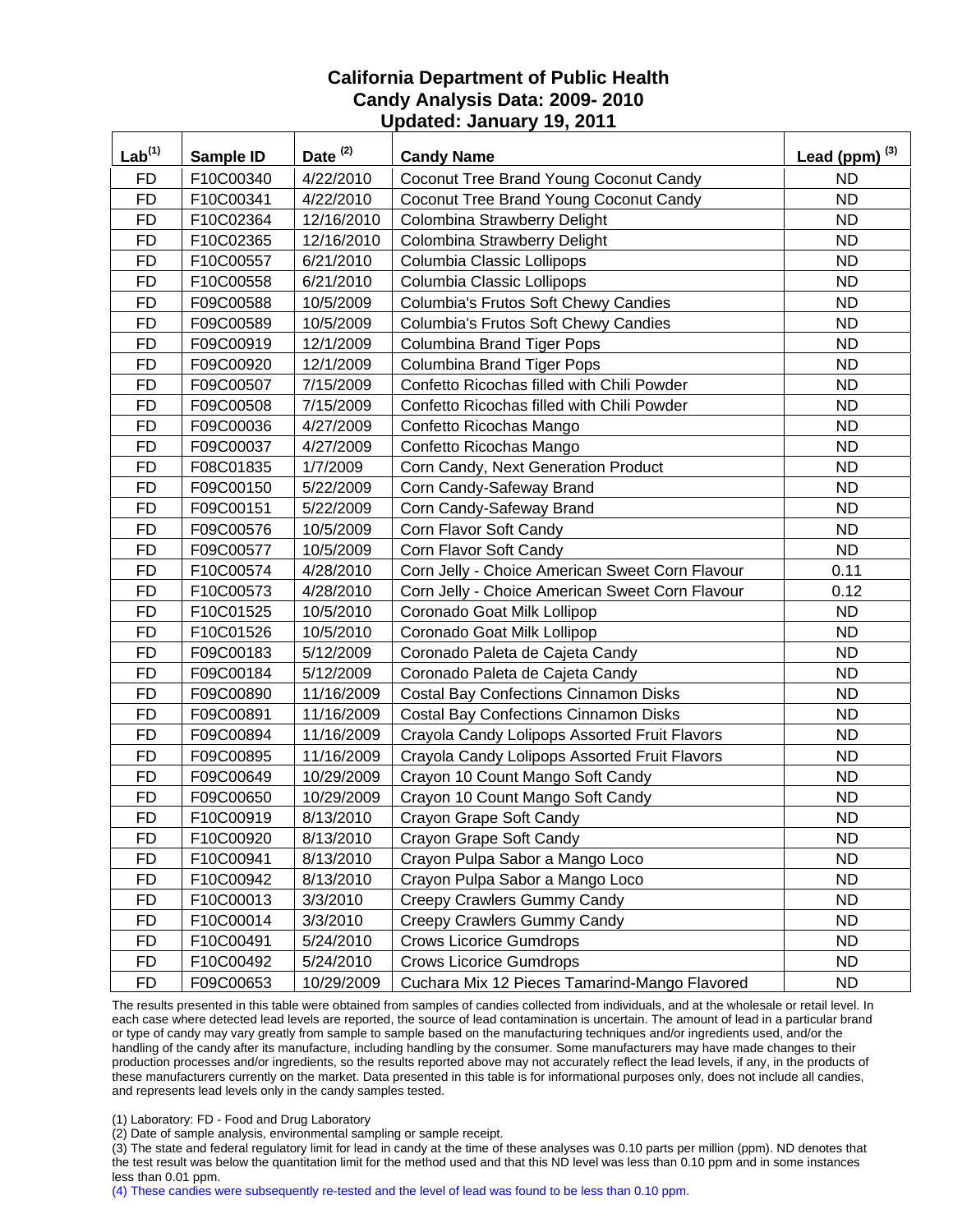| Lab <sup>(1)</sup> | Sample ID | Date <sup>(2)</sup> | <b>Candy Name</b>                               | Lead (ppm) $^{(3)}$ |
|--------------------|-----------|---------------------|-------------------------------------------------|---------------------|
| <b>FD</b>          | F09C00654 | 10/29/2009          | Cuchara Mix 12 Pieces Tamarind-Mango Flavored   | <b>ND</b>           |
| <b>FD</b>          | F10C02028 | 12/14/2010          | Cuchara Tamarindo                               | <b>ND</b>           |
| <b>FD</b>          | F10C02029 | 12/14/2010          | Cuchara Tamarindo                               | <b>ND</b>           |
| <b>FD</b>          | F09C01242 | 1/21/2010           | <b>CVS Gold Atomic Fire Balls</b>               | 0.05                |
| <b>FD</b>          | F09C01243 | 1/21/2010           | <b>CVS Gold Atomic Fire Balls</b>               | 0.06                |
| <b>FD</b>          | F09C01246 | 1/7/2010            | <b>CVS Gold Emblem Assorted Fish</b>            | <b>ND</b>           |
| <b>FD</b>          | F09C01247 | 1/7/2010            | CVS Gold Emblem Assorted Fish                   | <b>ND</b>           |
| <b>FD</b>          | F10C00965 | 8/13/2010           | CVS Gold Emblem Butterscotch                    | <b>ND</b>           |
| <b>FD</b>          | F10C00966 | 8/13/2010           | <b>CVS Gold Emblem Butterscotch</b>             | <b>ND</b>           |
| <b>FD</b>          | F09C01244 | 1/7/2010            | CVS Gold Emblem Gummy Worms                     | <b>ND</b>           |
| <b>FD</b>          | F09C01245 | 1/7/2010            | CVS Gold Emblem Gummy Worms                     | <b>ND</b>           |
| <b>FD</b>          | F09C01248 | 1/7/2010            | CVS Gold Emblem Orange Slices                   | <b>ND</b>           |
| <b>FD</b>          | F09C01249 | 1/7/2010            | CVS Gold Emblem Orange Slices                   | <b>ND</b>           |
| <b>FD</b>          | F10C01305 | 8/31/2010           | <b>CVS Gold Emblem Peppermint Starlites</b>     | <b>ND</b>           |
| <b>FD</b>          | F10C01306 | 8/31/2010           | <b>CVS Gold Emblem Peppermint Starlites</b>     | <b>ND</b>           |
| <b>FD</b>          | F10C00836 | 9/29/2010           | <b>CVS Root Beer Barrels</b>                    | <b>ND</b>           |
| <b>FD</b>          | F10C00837 | 9/29/2010           | <b>CVS Root Beer Barrels</b>                    | <b>ND</b>           |
| <b>FD</b>          | F09C00531 | 8/27/2009           | CW Ginger Candy, Korean Hard Candy              | <b>ND</b>           |
| <b>FD</b>          | F09C00532 | 8/27/2009           | CW Ginger Candy, Korean Hard Candy              | <b>ND</b>           |
| <b>FD</b>          | F10C00477 | 5/24/2010           | DaijyBu Lychee Flavor Candy                     | <b>ND</b>           |
| <b>FD</b>          | F10C00481 | 5/24/2010           | DaijyBu Lychee Flavor Candy                     | <b>ND</b>           |
| <b>FD</b>          | F10C01233 | 9/9/2010            | DaiJyoBu Ginger Candy                           | 0.25                |
| <b>FD</b>          | F10C01234 | 9/9/2010            | DaiJyoBu Ginger Candy                           | 0.19                |
| <b>FD</b>          | F09C01500 | 2/11/2010           | DaijyoBu Lychee Flavor Candy                    | <b>ND</b>           |
| <b>FD</b>          | F09C01501 | 2/11/2010           | DaijyoBu Lychee Flavor Candy                    | <b>ND</b>           |
| <b>FD</b>          | F10C01014 | 8/25/2010           | DaijyoBu Lychee Flavor Candy                    | <b>ND</b>           |
| <b>FD</b>          | F10C01015 | 8/25/2010           | DaijyoBu Lychee Flavor Candy                    | <b>ND</b>           |
| <b>FD</b>          | F10C02106 | 12/14/2010          | DaiJyoBu Lychee Flavor Candy                    | <b>ND</b>           |
| <b>FD</b>          | F10C02107 | 12/14/2010          | DaiJyoBu Lychee Flavor Candy                    | <b>ND</b>           |
| <b>FD</b>          | F09C01228 | 3/3/2010            | Damla Center Filled Fruit Chews                 | <b>ND</b>           |
| <b>FD</b>          | F09C01229 | 3/3/2010            | Damla Center Filled Fruit Chews                 | <b>ND</b>           |
| <b>FD</b>          | F10C01477 | 10/5/2010           | Damla Tayas with coffee, Caramel and Coconut    | <b>ND</b>           |
| <b>FD</b>          | F10C01478 | 10/5/2010           | Damla Tayas with coffee, Caramel and Coconut    | <b>ND</b>           |
|                    |           |                     | Damla Variety Pack, Orange, Sour Apple, Cherry, |                     |
| <b>FD</b>          | F09C00002 | 1/27/2009           | Strawberry                                      | <b>ND</b>           |
| <b>FD</b>          | F10C00673 | 7/29/2010           | DAMY Peanut Crunch Candy                        | <b>ND</b>           |
| <b>FD</b>          | F10C00674 | 7/29/2010           | DAMY Peanut Crunch Candy                        | <b>ND</b>           |
| <b>FD</b>          | F09C01295 | 2/8/2010            | De La Rosa Pulparindo                           | <b>ND</b>           |
| <b>FD</b>          | F09C01296 | 2/8/2010            | De La Rosa Pulparindo                           | <b>ND</b>           |
| <b>FD</b>          | F09C01355 | 2/11/2010           | De la Rosa Pulparindo                           | ND.                 |

The results presented in this table were obtained from samples of candies collected from individuals, and at the wholesale or retail level. In each case where detected lead levels are reported, the source of lead contamination is uncertain. The amount of lead in a particular brand or type of candy may vary greatly from sample to sample based on the manufacturing techniques and/or ingredients used, and/or the handling of the candy after its manufacture, including handling by the consumer. Some manufacturers may have made changes to their production processes and/or ingredients, so the results reported above may not accurately reflect the lead levels, if any, in the products of these manufacturers currently on the market. Data presented in this table is for informational purposes only, does not include all candies, and represents lead levels only in the candy samples tested.

(1) Laboratory: FD - Food and Drug Laboratory

(2) Date of sample analysis, environmental sampling or sample receipt.

(3) The state and federal regulatory limit for lead in candy at the time of these analyses was 0.10 parts per million (ppm). ND denotes that the test result was below the quantitation limit for the method used and that this ND level was less than 0.10 ppm and in some instances less than 0.01 ppm.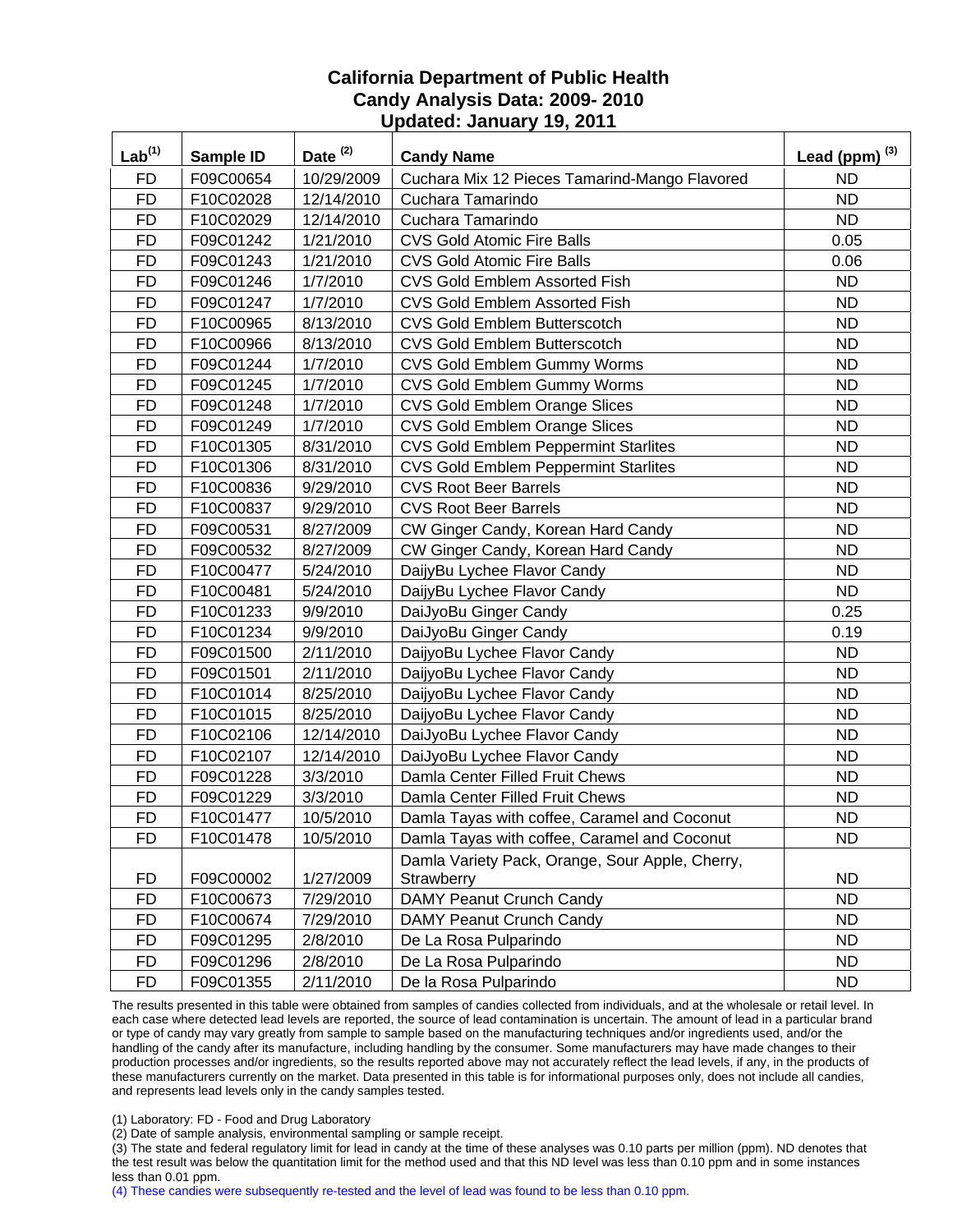| $Lab^{(1)}$ | Sample ID | Date <sup>(2)</sup> | <b>Candy Name</b>                                                     | Lead (ppm) $^{(3)}$ |
|-------------|-----------|---------------------|-----------------------------------------------------------------------|---------------------|
| <b>FD</b>   | F09C01356 | 2/11/2010           | De la Rosa Pulparindo                                                 | <b>ND</b>           |
| <b>FD</b>   | F09C00411 | 7/13/2009           | De La Rosa Pulparindo Extra Hot and Salted                            | <b>ND</b>           |
| <b>FD</b>   | F09C00412 | 7/13/2009           | De La Rosa Pulparindo Extra Hot and Salted                            | <b>ND</b>           |
| <b>FD</b>   | F10C01463 | 10/1/2010           | De la Rosa Pulparindo Extra Hot and Salted                            | <b>ND</b>           |
| <b>FD</b>   | F10C01464 | 10/1/2010           | De la Rosa Pulparindo Extra Hot and Salted                            | <b>ND</b>           |
| <b>FD</b>   | F10C01531 | 10/6/2010           | De la Rosa Pulparindo Hot and Salted Tamarind                         | <b>ND</b>           |
| <b>FD</b>   | F10C01532 | 10/6/2010           | De la Rosa Pulparindo Hot and Salted Tamarind                         | <b>ND</b>           |
| <b>FD</b>   | F09C01206 | 12/24/2009          | De La Rosa Pulparindo Pop Lollipop                                    | <b>ND</b>           |
| <b>FD</b>   | F09C01207 | 12/24/2009          | De La Rosa Pulparindo Pop Lollipop                                    | <b>ND</b>           |
| <b>FD</b>   | F10C00565 | 6/21/2010           | De La Rosa Pulparindo Tamarind Fillled Candy                          | <b>ND</b>           |
| <b>FD</b>   | F10C00566 | 6/21/2010           | De La Rosa Pulparindo Tamarind Fillled Candy                          | <b>ND</b>           |
| <b>FD</b>   | F09C00187 | 5/12/2009           | De la Rosa Pulparino Extra Hot & Salted Tamarind<br>Pulp Candy        | <b>ND</b>           |
| <b>FD</b>   | F09C00188 | 5/12/2009           | De la Rosa Pulparino Extra Hot & Salted Tamarind<br><b>Pulp Candy</b> | ND.                 |
| <b>FD</b>   | F09C01287 | 2/8/2010            | Del La Rosa Dulce De Tamarindo Hot and Salted                         | <b>ND</b>           |
| <b>FD</b>   | F09C01288 | 2/8/2010            | Del La Rosa Dulce De Tamarindo Hot and Salted                         | <b>ND</b>           |
| <b>FD</b>   | F10C00807 | 7/29/2010           | Delicias Del Triunfo Guava Roll                                       | <b>ND</b>           |
| <b>FD</b>   | F10C00808 | 7/29/2010           | Delicias Del Triunfo Guava Roll                                       | <b>ND</b>           |
| <b>FD</b>   | F10C00809 | 7/29/2010           | Delicias Del Triunfo Rollo Coco Coconut Roll Snack                    | <b>ND</b>           |
| <b>FD</b>   | F10C00810 | 7/29/2010           | Delicias Del Triunfo Rollo Coco Coconut Roll Snack                    | <b>ND</b>           |
| <b>FD</b>   | F09C00189 | 5/22/2009           | Delicias del Triunfo Super Cucharazo Spoon Candy                      | <b>ND</b>           |
| <b>FD</b>   | F09C00190 | 5/22/2009           | Delicias del Triunfo Super Cucharazo Spoon Candy                      | <b>ND</b>           |
| <b>FD</b>   | F10C00949 | 8/13/2010           | Diana Original Pico Orange Hot Candy Powder                           | <b>ND</b>           |
| <b>FD</b>   | F10C00950 | 8/13/2010           | Diana Original Pico Orange Hot Candy Powder                           | <b>ND</b>           |
| <b>FD</b>   | F09C00517 | 7/15/2009           | Diana Pico, Hot Lollipop-Sweet Orange Flavored                        | <b>ND</b>           |
| <b>FD</b>   | F09C00518 | 7/15/2009           | Diana Pico, Hot Lollipop-Sweet Orange Flavored                        | <b>ND</b>           |
| <b>FD</b>   | F09C00503 | 7/15/2009           | Diana Pico, Hot Powder Orange Flavor                                  | <b>ND</b>           |
| <b>FD</b>   | F09C00504 | 7/15/2009           | Diana Pico, Hot Powder Orange Flavor                                  | <b>ND</b>           |
| <b>FD</b>   | F09C00726 | 10/5/2009           | Diana Picorindo Paleta Sabor Tamarindo w Chili                        | <b>ND</b>           |
| <b>FD</b>   | F09C00727 | 10/5/2009           | Diana Picorindo Paleta Sabor Tamarindo w Chili                        | <b>ND</b>           |
| <b>FD</b>   | F09C00985 | 12/21/2009          | Din Don Jelly Bites Original Fruit Snacks                             | <b>ND</b>           |
| <b>FD</b>   | F09C00986 | 12/21/2009          | Din Don Jelly Bites Original Fruit Snacks                             | ND.                 |
| FD          | F09C01142 | 12/10/2009          | Din Don Marshmallow Cons with Jelly Filling                           | <b>ND</b>           |
| <b>FD</b>   | F09C01143 | 12/10/2009          | Din Don Marshmallow Cons with Jelly Filling                           | <b>ND</b>           |
| <b>FD</b>   | F09C01138 | 12/10/2009          | Din Don Paty Mix Mini Gummy                                           | <b>ND</b>           |
| FD          | F09C01139 | 12/10/2009          | Din Don Paty Mix Mini Gummy                                           | ND.                 |
| <b>FD</b>   | F09C00748 | 10/21/2009          | Din Don Plastic Baby Bottle with wrapped candies                      | <b>ND</b>           |
| <b>FD</b>   | F09C00749 | 10/21/2009          | Din Don Plastic Baby Bottle with wrapped candies                      | <b>ND</b>           |
| <b>FD</b>   | F09C01140 | 2/8/2010            | DinDon Jelly Ice Bar                                                  | <b>ND</b>           |

The results presented in this table were obtained from samples of candies collected from individuals, and at the wholesale or retail level. In each case where detected lead levels are reported, the source of lead contamination is uncertain. The amount of lead in a particular brand or type of candy may vary greatly from sample to sample based on the manufacturing techniques and/or ingredients used, and/or the handling of the candy after its manufacture, including handling by the consumer. Some manufacturers may have made changes to their production processes and/or ingredients, so the results reported above may not accurately reflect the lead levels, if any, in the products of these manufacturers currently on the market. Data presented in this table is for informational purposes only, does not include all candies, and represents lead levels only in the candy samples tested.

(1) Laboratory: FD - Food and Drug Laboratory

(2) Date of sample analysis, environmental sampling or sample receipt.

(3) The state and federal regulatory limit for lead in candy at the time of these analyses was 0.10 parts per million (ppm). ND denotes that the test result was below the quantitation limit for the method used and that this ND level was less than 0.10 ppm and in some instances less than 0.01 ppm.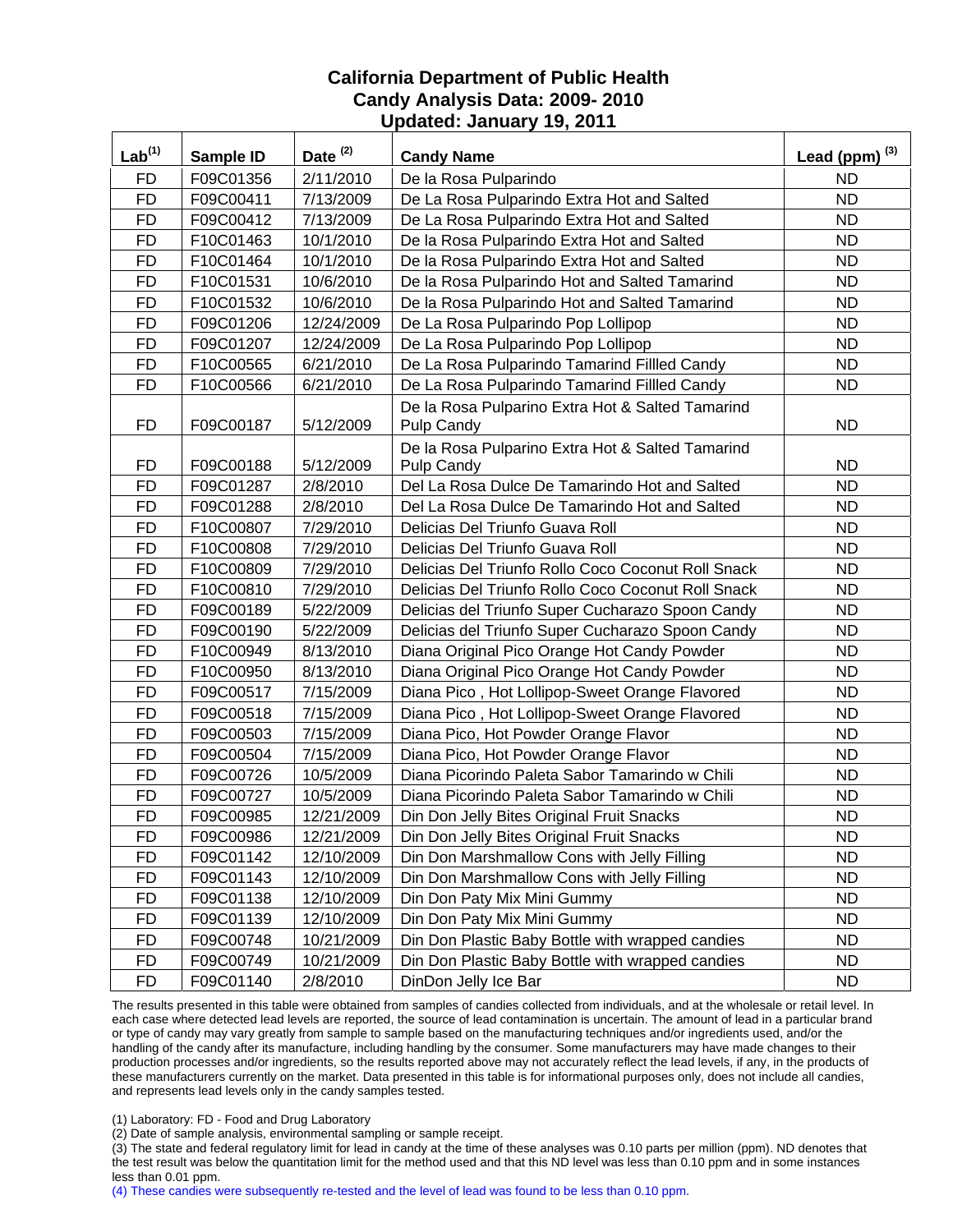| Lab <sup>(1)</sup> | Sample ID | Date $(2)$ | <b>Candy Name</b>                                        | Lead (ppm) $^{(3)}$ |
|--------------------|-----------|------------|----------------------------------------------------------|---------------------|
| <b>FD</b>          | F09C01141 | 2/8/2010   | DinDon Jelly Ice Bar                                     | <b>ND</b>           |
| <b>FD</b>          | F10C00545 | 6/8/2010   | Dip Pops Creamy Caramel Dip and Apple Lollipops          | <b>ND</b>           |
| <b>FD</b>          | F10C00546 | 6/8/2010   | Dip Pops Creamy Caramel Dip and Apple Lollipops          | <b>ND</b>           |
| <b>FD</b>          | F10C01635 | 10/19/2010 | Disney Fairies Pixie Hollow Candy                        | <b>ND</b>           |
| <b>FD</b>          | F10C01636 | 10/19/2010 | Disney Fairies Pixie Hollow Candy                        | <b>ND</b>           |
| <b>FD</b>          | F10C01685 | 10/25/2010 | Disney Hannah Montana Glamour Compact w Mints            | <b>ND</b>           |
| <b>FD</b>          | F10C01686 | 10/25/2010 | Disney Hannah Montana Glamour Compact w Mints            | <b>ND</b>           |
| <b>FD</b>          | F10C01629 | 10/12/2010 | Disney High School Musical Candies                       | <b>ND</b>           |
| <b>FD</b>          | F10C01630 | 10/12/2010 | <b>Disney High School Musical Candies</b>                | <b>ND</b>           |
| <b>FD</b>          | F10C01631 | 10/19/2010 | Disney High School Musical Candy                         | <b>ND</b>           |
| <b>FD</b>          | F10C01632 | 10/19/2010 | Disney High School Musical Candy                         | <b>ND</b>           |
| <b>FD</b>          | F10C00815 | 9/29/2010  | Disney Paletas Lov'u Strawberry Lollipops                | <b>ND</b>           |
| <b>FD</b>          | F10C00816 | 9/29/2010  | Disney Paletas Lov'u Strawberry Lollipops                | <b>ND</b>           |
| <b>FD</b>          | F10C00137 | 3/30/2010  | Disney Toy Story Candy Characters                        | <b>ND</b>           |
| <b>FD</b>          | F10C00138 | 3/30/2010  | <b>Disney Toy Story Candy Characters</b>                 | <b>ND</b>           |
| <b>FD</b>          | F10C00629 | 6/25/2010  | Dog Candy Lollipops                                      | <b>ND</b>           |
| <b>FD</b>          | F10C00630 | 6/25/2010  | Dog Candy Lollipops                                      | <b>ND</b>           |
| <b>FD</b>          | F10C00489 | 5/24/2010  | <b>DOTS Assorted Fruit Flavored Gumdrops</b>             | <b>ND</b>           |
| <b>FD</b>          | F10C00490 | 5/24/2010  | <b>DOTS Assorted Fruit Flavored Gumdrops</b>             | <b>ND</b>           |
| <b>FD</b>          | F10C00214 | 3/26/2010  | <b>Dragonfly Coconut Candy</b>                           | <b>ND</b>           |
| <b>FD</b>          | F10C00215 | 3/26/2010  | <b>Dragonfly Coconut Candy</b>                           | <b>ND</b>           |
| <b>FD</b>          | F09C00602 | 10/5/2009  | Dragonfly Guava Candy                                    | <b>ND</b>           |
| <b>FD</b>          | F09C00603 | 10/5/2009  | Dragonfly Guava Candy                                    | <b>ND</b>           |
| <b>FD</b>          | F10C00212 | 3/26/2010  | Dragonfly Makok Candy                                    | <b>ND</b>           |
| <b>FD</b>          | F10C00213 | 3/26/2010  | Dragonfly Makok Candy                                    | <b>ND</b>           |
| <b>FD</b>          | F09C01305 | 1/7/2010   | Duchess Roshen                                           | <b>ND</b>           |
| <b>FD</b>          | F09C01306 | 1/7/2010   | Duchess Roshen                                           | <b>ND</b>           |
| <b>FD</b>          | F10C01383 | 11/1/2010  | Dulce Sabor Tamarindo Lucas Liquid Candy                 | <b>ND</b>           |
| <b>FD</b>          | F10C01384 | 11/1/2010  | Dulce Sabor Tamarindo Lucas Liquid Candy                 | <b>ND</b>           |
| <b>FD</b>          | F10C02152 | 12/14/2010 | Dulce Suave Tipo Pulpa Tamarind w Chili                  | <b>ND</b>           |
| <b>FD</b>          | F10C02153 | 12/14/2010 | Dulce Suave Tipo Pulpa Tamarind w Chili                  | <b>ND</b>           |
| <b>FD</b>          | F10C02146 | 12/14/2010 | Dulce Suave Tipo Pulpa Tamarind with Chili               | <b>ND</b>           |
| <b>FD</b>          | F10C02147 | 12/14/2010 | Dulce Suave Tipo Pulpa Tamarind with Chili               | <b>ND</b>           |
| <b>FD</b>          | F10C00234 | 3/30/2010  | Dulce Suave Tipopulpa Ollita Dorada Tamarindo            | <b>ND</b>           |
| <b>FD</b>          | F10C00235 | 3/30/2010  | Dulce Suave Tipopulpa Ollita Dorada Tamarindo            | <b>ND</b>           |
| <b>FD</b>          | F09C00181 | 2/11/2010  | Dulce Suave Tipopulpa Ollita Dorado Tamarindo w<br>Chili | <b>ND</b>           |
| <b>FD</b>          | F09C00182 | 2/11/2010  | Dulce Suave Tipopulpa Ollita Dorado Tamarindo w<br>Chili | <b>ND</b>           |
| <b>FD</b>          | F09C01132 | 12/9/2009  | Dulces Alvbro Pollito                                    | <b>ND</b>           |

The results presented in this table were obtained from samples of candies collected from individuals, and at the wholesale or retail level. In each case where detected lead levels are reported, the source of lead contamination is uncertain. The amount of lead in a particular brand or type of candy may vary greatly from sample to sample based on the manufacturing techniques and/or ingredients used, and/or the handling of the candy after its manufacture, including handling by the consumer. Some manufacturers may have made changes to their production processes and/or ingredients, so the results reported above may not accurately reflect the lead levels, if any, in the products of these manufacturers currently on the market. Data presented in this table is for informational purposes only, does not include all candies, and represents lead levels only in the candy samples tested.

(1) Laboratory: FD - Food and Drug Laboratory

(2) Date of sample analysis, environmental sampling or sample receipt.

(3) The state and federal regulatory limit for lead in candy at the time of these analyses was 0.10 parts per million (ppm). ND denotes that the test result was below the quantitation limit for the method used and that this ND level was less than 0.10 ppm and in some instances less than 0.01 ppm.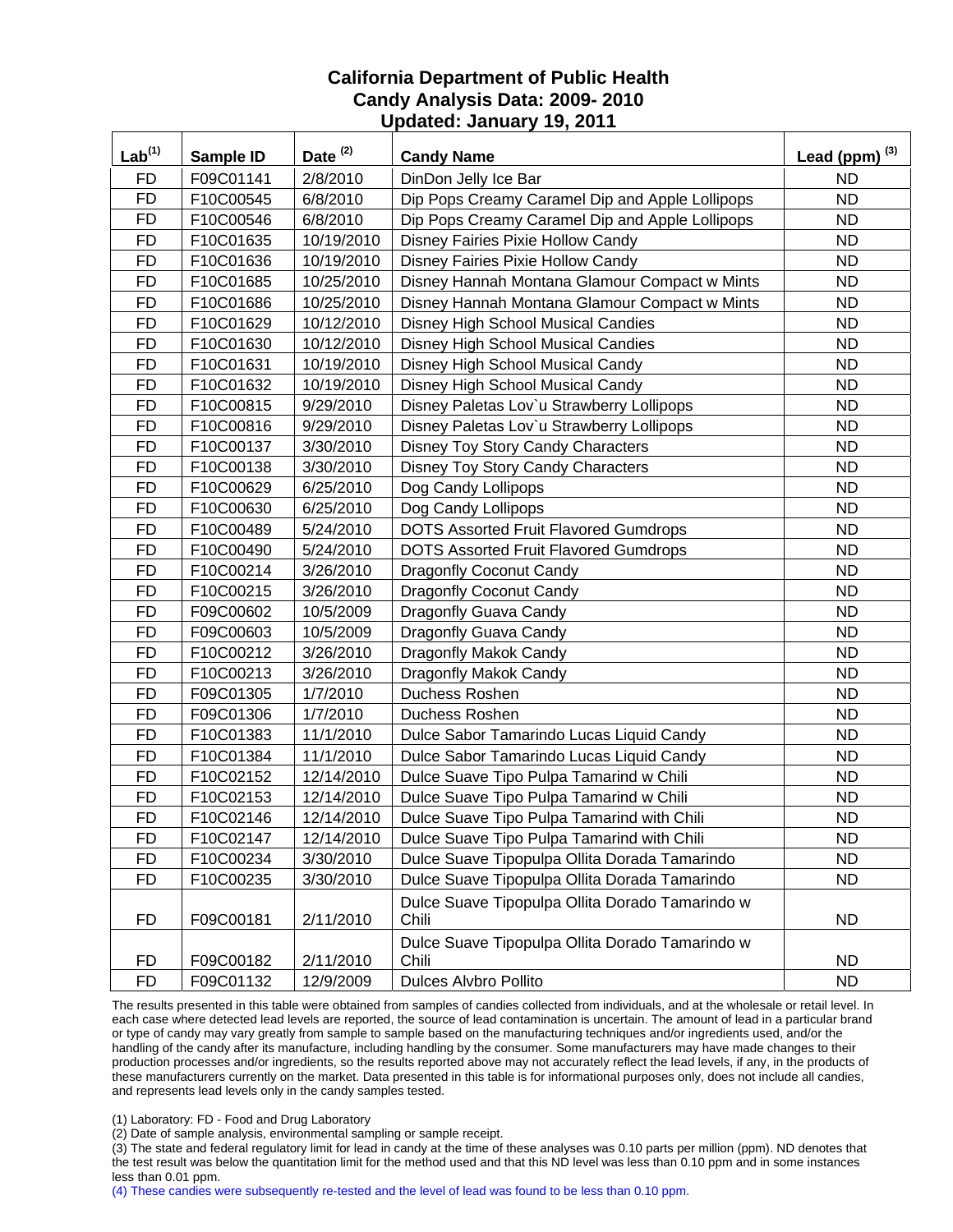| Lab <sup>(1)</sup> | Sample ID | Date <sup>(2)</sup> | <b>Candy Name</b>                                                             | Lead (ppm) $^{(3)}$ |
|--------------------|-----------|---------------------|-------------------------------------------------------------------------------|---------------------|
| <b>FD</b>          | F09C01129 | 12/9/2009           | <b>Dulces Alvbro Pollito</b>                                                  | <b>ND</b>           |
| <b>FD</b>          | F09C00898 | 12/10/2009          | Dulces Anahuac Chipileta Paleta de Carmelo                                    | <b>ND</b>           |
| <b>FD</b>          | F09C00899 | 12/10/2009          | Dulces Anahuac Chipileta Paleta de Carmelo                                    | <b>ND</b>           |
| <b>FD</b>          | F09C01202 | 1/20/2010           | Dulces Anahuac Pica Limon Salt & Lemon Hot                                    | ND.                 |
| <b>FD</b>          | F09C01203 | 1/20/2010           | Dulces Anahuac Pica Limon Salt & Lemon Hot                                    | <b>ND</b>           |
| <b>FD</b>          | F09C00077 | 4/28/2009           | Dulces Beny Benyrindo Rellenos                                                | ND                  |
| <b>FD</b>          | F09C00078 | 4/28/2009           | Dulces Beny Benyrindo Rellenos                                                | <b>ND</b>           |
| <b>FD</b>          | F10C01748 | 10/29/2010          | Dulces Beny Elotitos Lollipops w Chili & Pineapple                            | <b>ND</b>           |
| <b>FD</b>          | F10C01749 | 10/29/2010          | Dulces Beny Elotitos Lollipops w Chili & Pineapple                            | ND.                 |
| <b>FD</b>          | F10C01756 | 10/29/2010          | Dulces Beny Locochas Sabor Fresa w Chili Center                               | <b>ND</b>           |
| <b>FD</b>          | F10C01757 | 10/29/2010          | Dulces Beny Locochas Sabor Fresa w Chili Center                               | <b>ND</b>           |
| <b>FD</b>          | F10C00653 | 6/24/2010           | Dulces Beny Locohas Sabor Mango                                               | <b>ND</b>           |
| <b>FD</b>          | F10C00654 | 6/24/2010           | Dulces Beny Locohas Sabor Mango                                               | ND                  |
| FD                 | F10C01744 | 10/29/2010          | Dulces Beny Locohas Sabor Mango w Chili Center                                | <b>ND</b>           |
| <b>FD</b>          | F10C01745 | 10/29/2010          | Dulces Beny Locohas Sabor Mango w Chili Center                                | <b>ND</b>           |
| <b>FD</b>          | F10C01746 | 10/29/2010          | Dulces Beny Locohas Sabor Mango w Chili Center                                | ND                  |
| <b>FD</b>          | F10C01747 | 10/29/2010          | Dulces Beny Locohas Sabor Mango w Chili Center                                | <b>ND</b>           |
| <b>FD</b>          | F09C00140 | 5/22/2009           | Dulces Beny Locuchas Hard Candy w/ Chili Center                               | <b>ND</b>           |
| <b>FD</b>          | F09C00141 | 5/22/2009           | Dulces Beny Locuchas Hard Candy w/ Chili Center                               | <b>ND</b>           |
| <b>FD</b>          | F10C00844 | 7/29/2010           | Dulces Beny Mango                                                             | <b>ND</b>           |
| <b>FD</b>          | F10C00845 | 7/29/2010           | Dulces Beny Mango                                                             | <b>ND</b>           |
| <b>FD</b>          | F09C00239 | 6/9/2009            | Dulces Beny Mango X-treme Enchilosos                                          | <b>ND</b>           |
| <b>FD</b>          | F09C00240 | 6/9/2009            | Dulces Beny Mango X-treme Enchilosos                                          | <b>ND</b>           |
| <b>FD</b>          | F09C00277 | 6/9/2009            | Dulces Beny Mega Pinta Labios Lollipops with Chili<br>and Salt <sup>(4)</sup> | 0.12                |
| <b>FD</b>          | F09C00278 | 6/9/2009            | Dulces Beny Mega Pinta Labios Lollipops with Chili<br>and Salt <sup>(4)</sup> | 0.12                |
| <b>FD</b>          | F09C00722 | 10/5/2009           | Dulces Beny Paleta Sabor Pepino Pepi Nacho                                    | <b>ND</b>           |
| <b>FD</b>          | F09C00723 | 10/5/2009           | Dulces Beny Paleta Sabor Pepino Pepi Nacho                                    | ND                  |
| <b>FD</b>          | F10C00953 | 8/16/2010           | Dulces Beny Pepi Nacho Lollipop w Chili and Salt                              | <b>ND</b>           |
| <b>FD</b>          | F10C00954 | 8/16/2010           | Dulces Beny Pepi Nacho Lollipop w Chili and Salt                              | <b>ND</b>           |
| <b>FD</b>          | F10C00077 | 3/3/2010            | Dulces Beny que Mango Chile                                                   | <b>ND</b>           |
| <b>FD</b>          | F10C00078 | 3/3/2010            | Dulces Beny que Mango Chile                                                   | <b>ND</b>           |
| FD                 | F09C00659 | 10/5/2009           | Dulces Beny Que Mango X-Treme Enchilosos                                      | <b>ND</b>           |
| <b>FD</b>          | F09C00660 | 10/5/2009           | Dulces Beny Que Mango X-Treme Enchilosos                                      | <b>ND</b>           |
| <b>FD</b>          | F09C01190 | 12/17/2009          | Dulces Beny Rindo Rellenos                                                    | <b>ND</b>           |
| <b>FD</b>          | F09C01191 | 12/17/2009          | Dulces Beny Rindo Rellenos                                                    | <b>ND</b>           |
| <b>FD</b>          | F09C00181 | 5/12/2009           | Dulces Beny Sandias X-Treme Enchilositas Candy                                | <b>ND</b>           |
| <b>FD</b>          | F09C00182 | 5/12/2009           | Dulces Beny Sandias X-Treme Enchilositas Candy                                | <b>ND</b>           |
| <b>FD</b>          | F09C00241 | 6/3/2009            | Dulces Beny Tamarindo Natural Con Saladito                                    | ND                  |

The results presented in this table were obtained from samples of candies collected from individuals, and at the wholesale or retail level. In each case where detected lead levels are reported, the source of lead contamination is uncertain. The amount of lead in a particular brand or type of candy may vary greatly from sample to sample based on the manufacturing techniques and/or ingredients used, and/or the handling of the candy after its manufacture, including handling by the consumer. Some manufacturers may have made changes to their production processes and/or ingredients, so the results reported above may not accurately reflect the lead levels, if any, in the products of these manufacturers currently on the market. Data presented in this table is for informational purposes only, does not include all candies, and represents lead levels only in the candy samples tested.

(1) Laboratory: FD - Food and Drug Laboratory

(2) Date of sample analysis, environmental sampling or sample receipt.

(3) The state and federal regulatory limit for lead in candy at the time of these analyses was 0.10 parts per million (ppm). ND denotes that the test result was below the quantitation limit for the method used and that this ND level was less than 0.10 ppm and in some instances less than 0.01 ppm.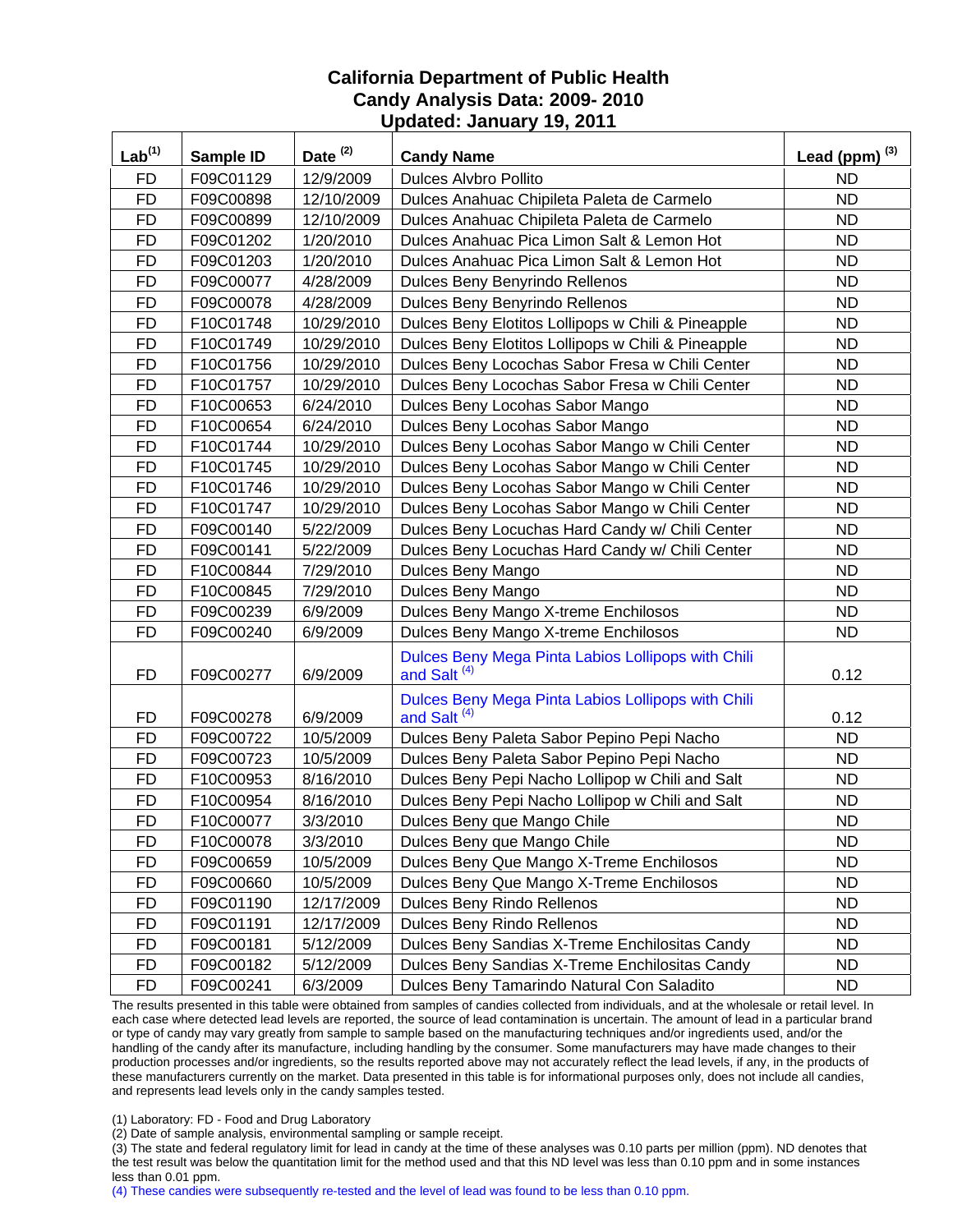| Lab <sup>(1)</sup> | Sample ID | Date <sup>(2)</sup> | <b>Candy Name</b>                                                         | Lead (ppm) $^{(3)}$ |
|--------------------|-----------|---------------------|---------------------------------------------------------------------------|---------------------|
| <b>FD</b>          | F09C00242 | 6/3/2009            | Dulces Beny Tamarindo Natural Con Saladito                                | <b>ND</b>           |
| <b>FD</b>          | F10C00797 | 7/29/2010           | <b>Dulces Gaby Picaboil</b>                                               | <b>ND</b>           |
| <b>FD</b>          | F10C00798 | 7/29/2010           | <b>Dulces Gaby Picaboil</b>                                               | <b>ND</b>           |
| <b>FD</b>          | F10C01209 | 8/26/2010           | Dulces Karla Chilibonchas Chili Candy                                     | <b>ND</b>           |
| <b>FD</b>          | F10C01210 | 8/26/2010           | Dulces Karla Chilibonchas Chili Candy                                     | <b>ND</b>           |
| <b>FD</b>          | F10C01969 | 11/18/2010          | Dulces Karla Mangopers con Chile                                          | <b>ND</b>           |
| <b>FD</b>          | F10C01970 | 11/18/2010          | Dulces Karla Mangopers con Chile                                          | <b>ND</b>           |
| <b>FD</b>          | F10C01581 | 10/12/2010          | Dulces Karla Mix Chilibonchas                                             | <b>ND</b>           |
| <b>FD</b>          | F10C01582 | 10/12/2010          | Dulces Karla Mix Chilibonchas                                             | <b>ND</b>           |
| <b>FD</b>          | F10C01215 | 8/26/2010           | Dulces Karla Mix Chilibonchas Candy                                       | <b>ND</b>           |
| <b>FD</b>          | F10C01216 | 8/26/2010           | Dulces Karla Mix Chilibonchas Candy                                       | <b>ND</b>           |
| <b>FD</b>          | F10C00929 | 8/16/2010           | Dulces Karla Sabor Chilibonchas Chili                                     | <b>ND</b>           |
| <b>FD</b>          | F10C00930 | 8/16/2010           | Dulces Karla Sabor Chilibonchas Chili                                     | <b>ND</b>           |
| <b>FD</b>          | F09C00040 | 4/27/2009           | Dulces Pigui Piguilizcos con Chili                                        | <b>ND</b>           |
| <b>FD</b>          | F09C00041 | 4/27/2009           | Dulces Pigui Piguilizcos con Chili                                        | <b>ND</b>           |
| <b>FD</b>          | F09C00724 | 10/29/2009          | Dulces Pigui Slaps Tropical Fruits Lollipop                               | <b>ND</b>           |
| <b>FD</b>          | F09C00725 | 10/29/2009          | Dulces Pigui Slaps Tropical Fruits Lollipop                               | <b>ND</b>           |
| <b>FD</b>          | F09C00294 | 6/9/2009            | Dulces Ravi - Crazy Mango Candy                                           | 0.095               |
| <b>FD</b>          | F09C00295 | 6/9/2009            | Dulces Ravi - Crazy Mango Candy                                           | 0.099               |
| <b>FD</b>          | F09C00290 | 6/9/2009            | Dulces Ravi - Crazy Panchos Candy                                         | 0.076               |
| <b>FD</b>          | F09C00291 | 6/9/2009            | Dulces Ravi - Crazy Panchos Candy                                         | 0.077               |
| <b>FD</b>          | F09C00292 | 6/9/2009            | Dulces Ravi - Crazy Sandia Candy                                          | 0.051               |
| <b>FD</b>          | F09C00293 | 6/9/2009            | Dulces Ravi - Crazy Sandia Candy                                          | <b>ND</b>           |
| <b>FD</b>          | F10C01083 | 8/26/2010           | Dulces Ravi Crazy Mango Hot                                               | 0.07                |
| <b>FD</b>          | F10C01084 | 8/26/2010           | Dulces Ravi Crazy Mango Hot                                               | 0.07                |
| <b>FD</b>          | F10C01035 | 8/16/2010           | Dulces Ravi Crazy Sandia Hot Watermelon Jellies                           | <b>ND</b>           |
| <b>FD</b>          | F10C01036 | 8/16/2010           | Dulces Ravi Crazy Sandia Hot Watermelon Jellies                           | <b>ND</b>           |
| <b>FD</b>          | F09C00913 | 11/16/2009          | Dulces Rosy Ke Tamalin with Tamarind & Chili                              | <b>ND</b>           |
| <b>FD</b>          | F09C00914 | 11/16/2009          | Dulces Rosy Ke Tamalin with Tamarind & Chili                              | <b>ND</b>           |
| <b>FD</b>          | F08C01785 | 1/7/2009            | Dulces Sabor Tamarindo Liquid Candy                                       | <b>ND</b>           |
| <b>FD</b>          | F09C00907 | 12/1/2009           | Dulces Tipicos Ollita Rica Sabor Tamarindo                                | <b>ND</b>           |
| <b>FD</b>          | F09C00908 | 12/1/2009           | Dulces Tipicos Ollita Rica Sabor Tamarindo                                | <b>ND</b>           |
| <b>FD</b>          | F09C00185 | 5/22/2009           | Dulces Tipicos Ollita Rica Sabor Tamarindo Candy                          | <b>ND</b>           |
| <b>FD</b>          | F09C00186 | 5/22/2009           | Dulces Tipicos Ollita Rica Sabor Tamarindo Candy                          | <b>ND</b>           |
| <b>FD</b>          | F09C00042 | 4/27/2009           | Dulces Vero El Original y Autentico Rellerindos<br><b>Tamarind Flavor</b> | <b>ND</b>           |
| <b>FD</b>          | F09C00043 | 4/27/2009           | Dulces Vero El Original y Autentico Rellerindos<br><b>Tamarind Flavor</b> | ND.                 |
| <b>FD</b>          | F10C00715 | 7/29/2010           | <b>Dulces Vero Elotes</b>                                                 | <b>ND</b>           |
| <b>FD</b>          | F10C00716 | 7/29/2010           | <b>Dulces Vero Elotes</b>                                                 | <b>ND</b>           |

The results presented in this table were obtained from samples of candies collected from individuals, and at the wholesale or retail level. In each case where detected lead levels are reported, the source of lead contamination is uncertain. The amount of lead in a particular brand or type of candy may vary greatly from sample to sample based on the manufacturing techniques and/or ingredients used, and/or the handling of the candy after its manufacture, including handling by the consumer. Some manufacturers may have made changes to their production processes and/or ingredients, so the results reported above may not accurately reflect the lead levels, if any, in the products of these manufacturers currently on the market. Data presented in this table is for informational purposes only, does not include all candies, and represents lead levels only in the candy samples tested.

(1) Laboratory: FD - Food and Drug Laboratory

(2) Date of sample analysis, environmental sampling or sample receipt.

(3) The state and federal regulatory limit for lead in candy at the time of these analyses was 0.10 parts per million (ppm). ND denotes that the test result was below the quantitation limit for the method used and that this ND level was less than 0.10 ppm and in some instances less than 0.01 ppm.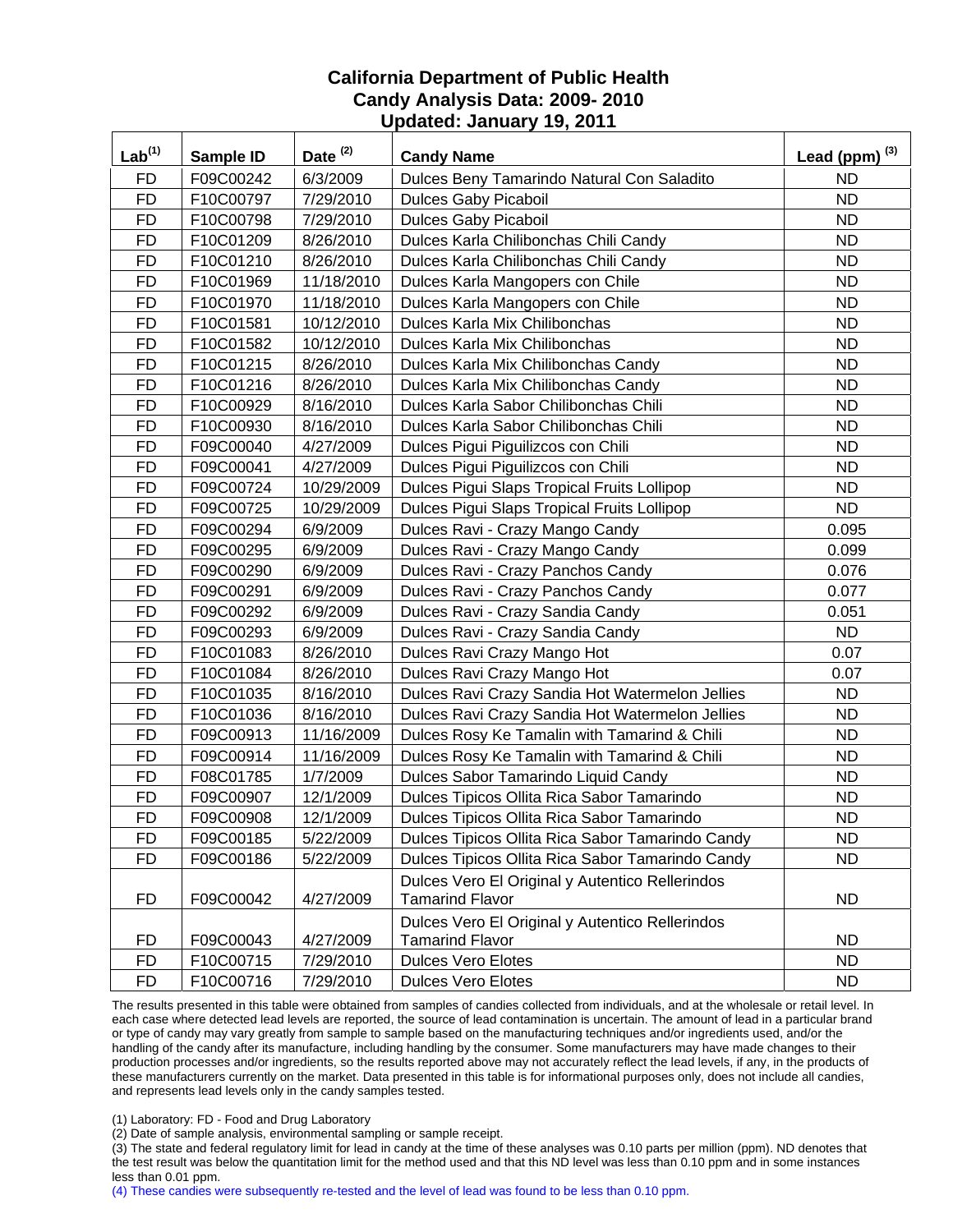| Lab <sup>(1)</sup> | Sample ID | Date <sup>(2)</sup> | <b>Candy Name</b>                                                                     | Lead (ppm) $^{(3)}$ |
|--------------------|-----------|---------------------|---------------------------------------------------------------------------------------|---------------------|
| <b>FD</b>          | F09C00444 | 7/21/2009           | Dulces Vero Elotes Strawberry Lollipop with Chili                                     | ND.                 |
| <b>FD</b>          | F09C00445 | 7/21/2009           | Dulces Vero Elotes Strawberry Lollipop with Chili                                     | <b>ND</b>           |
| <b>FD</b>          | F10C01207 | 8/26/2010           | Dulces Vero Lollipop Manita de la Suete                                               | <b>ND</b>           |
| <b>FD</b>          | F10C01208 | 8/26/2010           | Dulces Vero Lollipop Manita de la Suete                                               | <b>ND</b>           |
| <b>FD</b>          | F09C01124 | 12/9/2009           | Dulces Vero Mango Hard Candy                                                          | <b>ND</b>           |
| FD                 | F09C01125 | 12/9/2009           | Dulces Vero Mango Hard Candy                                                          | <b>ND</b>           |
| <b>FD</b>          | F10C01081 | 8/16/2010           | Dulces Vero Mango Lollipop with Chili                                                 | <b>ND</b>           |
| <b>FD</b>          | F10C01082 | 8/16/2010           | Dulces Vero Mango Lollipop with Chili                                                 | <b>ND</b>           |
| <b>FD</b>          | F10C01435 | 9/23/2010           | Dulces Vero Paletas Lollipops Chupadedo Rojo                                          | <b>ND</b>           |
| <b>FD</b>          | F10C01436 | 9/23/2010           | Dulces Vero Paletas Lollipops Chupadedo Rojo                                          | <b>ND</b>           |
| <b>FD</b>          | F10C01044 | 6/21/2010           | Dulces Vero Paletas Lollipops Semaforo                                                | ND.                 |
| <b>FD</b>          | F10C01045 | 6/21/2010           | Dulces Vero Paletas Lollipops Semaforo                                                | <b>ND</b>           |
| FD                 | F09C00237 | 6/9/2009            | Dulces Vero Paletas- Palerindas, Tamarind Lollipops<br>with Chili                     | <b>ND</b>           |
| <b>FD</b>          | F09C00238 | 6/9/2009            | Dulces Vero Paletas- Palerindas, Tamarind Lollipops<br>with Chili                     | <b>ND</b>           |
| FD                 | F09C01128 | 12/10/2009          | Dulces Vero Pica Fresa Strawberry Gummies                                             | <b>ND</b>           |
| <b>FD</b>          | F09C01129 | 12/10/2009          | Dulces Vero Pica Fresa Strawberry Gummies                                             | <b>ND</b>           |
| <b>FD</b>          | F09C01144 | 12/10/2009          | Dulces Vero Pica Fresa Strawberry Gummies                                             | <b>ND</b>           |
| <b>FD</b>          | F09C01145 | 12/10/2009          | Dulces Vero Pica Fresa Strawberry Gummies                                             | <b>ND</b>           |
| <b>FD</b>          | F10C01913 | 11/9/2010           | Dulces Vero Pica Fresa Strawberry Gummies                                             | ND.                 |
| <b>FD</b>          | F10C01914 | 11/9/2010           | Dulces Vero Pica Fresa Strawberry Gummies                                             | <b>ND</b>           |
| <b>FD</b>          | F09C00193 | 5/12/2009           | Dulces Vero Pica Fresca Candy                                                         | <b>ND</b>           |
| <b>FD</b>          | F09C00194 | 5/12/2009           | Dulces Vero Pica Fresca Candy                                                         | ND.                 |
| <b>FD</b>          | F10C00713 | 8/16/2010           | <b>Dulces Vero Pica Gomas</b>                                                         | <b>ND</b>           |
| <b>FD</b>          | F10C00714 | 8/16/2010           | <b>Dulces Vero Pica Gomas</b>                                                         | ND.                 |
| <b>FD</b>          | F09C00097 | 4/28/2009           | Dulces Vero Pica Gomas Sabor Sandia - Watermelon<br>Gummies coated with Chili & Sugar | <b>ND</b>           |
| FD                 | F09C00098 | 4/28/2009           | Dulces Vero Pica Gomas Sabor Sandia - Watermelon<br>Gummies coated with Chili & Sugar | <b>ND</b>           |
| <b>FD</b>          | F10C00707 | 7/29/2010           | Dulces Vero Pica Gomas Sabor Tamarindo                                                | <b>ND</b>           |
| <b>FD</b>          | F10C00708 | 7/29/2010           | Dulces Vero Pica Gomas Sabor Tamarindo                                                | <b>ND</b>           |
| <b>FD</b>          | F09C00191 | 5/12/2009           | Dulces Vero Pica Gomas Sabor Tamarindo Candy                                          | $N\overline{D}$     |
| <b>FD</b>          | F09C00192 | 5/12/2009           | Dulces Vero Pica Gomas Sabor Tamarindo Candy                                          | <b>ND</b>           |
| <b>FD</b>          | F09C01130 | 3/3/2010            | Dulces Vero Pica Gomas Tamarind Gummies coated<br>with Chili and Sugar                | <b>ND</b>           |
| <b>FD</b>          | F09C01131 | 3/3/2010            | Dulces Vero Pica Gomas Tamarind Gummies coated<br>with Chili and Sugar                | <b>ND</b>           |
| <b>FD</b>          | F09C00619 | 10/5/2009           | Dulces Vero Pico Gomas                                                                | <b>ND</b>           |
| <b>FD</b>          | F09C00620 | 10/5/2009           | Dulces Vero Pico Gomas                                                                | <b>ND</b>           |

The results presented in this table were obtained from samples of candies collected from individuals, and at the wholesale or retail level. In each case where detected lead levels are reported, the source of lead contamination is uncertain. The amount of lead in a particular brand or type of candy may vary greatly from sample to sample based on the manufacturing techniques and/or ingredients used, and/or the handling of the candy after its manufacture, including handling by the consumer. Some manufacturers may have made changes to their production processes and/or ingredients, so the results reported above may not accurately reflect the lead levels, if any, in the products of these manufacturers currently on the market. Data presented in this table is for informational purposes only, does not include all candies, and represents lead levels only in the candy samples tested.

(1) Laboratory: FD - Food and Drug Laboratory

(2) Date of sample analysis, environmental sampling or sample receipt.

(3) The state and federal regulatory limit for lead in candy at the time of these analyses was 0.10 parts per million (ppm). ND denotes that the test result was below the quantitation limit for the method used and that this ND level was less than 0.10 ppm and in some instances less than 0.01 ppm.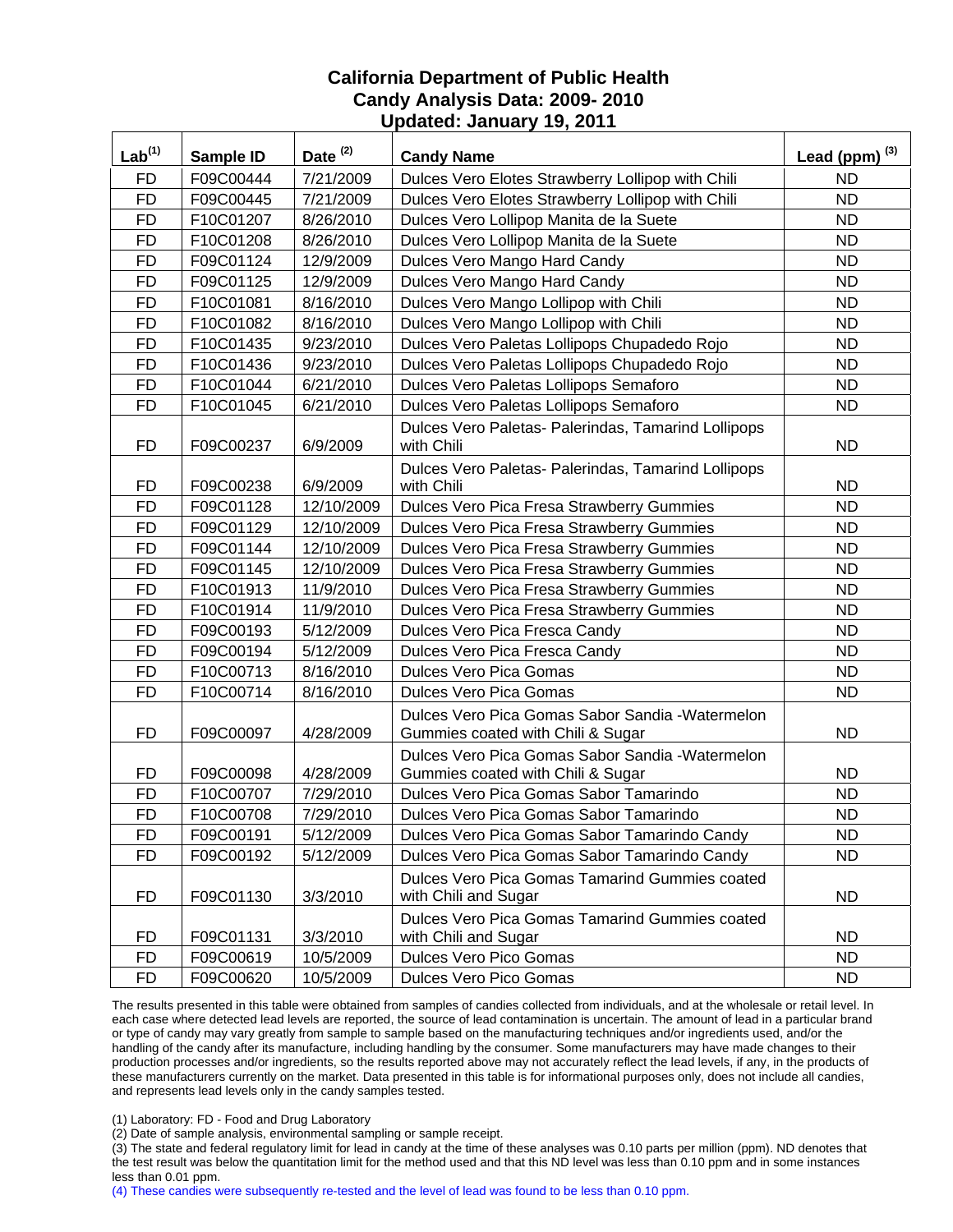| $Lab^{(1)}$ | Sample ID | Date $(2)$ | <b>Candy Name</b>                                     | Lead (ppm) $^{(3)}$ |
|-------------|-----------|------------|-------------------------------------------------------|---------------------|
| <b>FD</b>   | F09C00657 | 10/15/2009 | Dulces Vero Rellenitos Fresa Strawberry Carmel        | <b>ND</b>           |
| <b>FD</b>   | F09C00658 | 10/15/2009 | Dulces Vero Rellenitos Fresa Strawberry Carmel        | <b>ND</b>           |
| <b>FD</b>   | F10C00280 | 4/5/2010   | Dulces Vero Rellenitos Mango                          | <b>ND</b>           |
| <b>FD</b>   | F10C00281 | 4/5/2010   | Dulces Vero Rellenitos Mango                          | <b>ND</b>           |
| <b>FD</b>   | F10C01419 | 9/23/2010  | Dulces Vero Rellenitos Mango                          | <b>ND</b>           |
| <b>FD</b>   | F10C01420 | 9/23/2010  | Dulces Vero Rellenitos Mango                          | <b>ND</b>           |
| <b>FD</b>   | F10C00911 | 8/13/2010  | <b>Dulces Vero Rellerindos</b>                        | <b>ND</b>           |
| <b>FD</b>   | F10C00912 | 8/13/2010  | <b>Dulces Vero Rellerindos</b>                        | <b>ND</b>           |
| <b>FD</b>   | F09C01126 | 12/9/2009  | Dulces Vero Rellerindos Tamarind Caramel              | <b>ND</b>           |
| <b>FD</b>   | F09C01127 | 12/9/2009  | <b>Dulces Vero Rellerindos Tamarind Caramel</b>       | <b>ND</b>           |
| <b>FD</b>   | F10C00913 | 8/13/2010  | Dulces Vero Sandi Brochas Rellenas                    | <b>ND</b>           |
| <b>FD</b>   | F10C00914 | 8/13/2010  | Dulces Vero Sandi Brochas Rellenas                    | <b>ND</b>           |
| <b>FD</b>   | F09C00245 | 6/9/2009   | Dulces Y Juguetes-Toys & Candy Mix, Andrade<br>Import | <b>ND</b>           |
| <b>FD</b>   | F09C00246 | 6/9/2009   | Dulces Y Juguetes-Toys & Candy Mix, Andrade<br>Import | <b>ND</b>           |
| <b>FD</b>   | F10C00041 | 3/3/2010   | Dum Dum Lollipops                                     | <b>ND</b>           |
| <b>FD</b>   | F10C00042 | 3/3/2010   | Dum Dum Lollipops                                     | <b>ND</b>           |
| <b>FD</b>   | F10C01073 | 8/16/2010  | Dum Dum Pops                                          | <b>ND</b>           |
| <b>FD</b>   | F10C01074 | 8/16/2010  | Dum Dum Pops                                          | <b>ND</b>           |
| <b>FD</b>   | F09C00746 | 10/21/2009 | Duvalin Hazelnut and Strawberry Candy                 | <b>ND</b>           |
| <b>FD</b>   | F09C00747 | 10/21/2009 | Duvalin Hazelnut and Strawberry Candy                 | <b>ND</b>           |
| <b>FD</b>   | F09C00744 | 10/21/2009 | Duvalin Strawberry and Vanilla Candy                  | <b>ND</b>           |
| <b>FD</b>   | F09C00745 | 10/21/2009 | Duvalin Strawberry and Vanilla Candy                  | <b>ND</b>           |
| <b>FD</b>   | F09C01175 | 12/21/2009 | Duvalin Tri Sabor Hazelnut, Strawberry and Vanilla    | <b>ND</b>           |
| <b>FD</b>   | F09C01176 | 12/21/2009 | Duvalin Tri Sabor Hazelnut, Strawberry and Vanilla    | <b>ND</b>           |
| <b>FD</b>   | F10C00541 | 6/8/2010   | E-Fruiti Gummi Quarter Burger Candy                   | <b>ND</b>           |
| <b>FD</b>   | F10C00542 | 6/8/2010   | E-Fruiti Gummi Quarter Burger Candy                   | <b>ND</b>           |
| <b>FD</b>   | F10C01203 | 8/26/2010  | E-Fruti Mini Burger Gummi Candy                       | <b>ND</b>           |
| <b>FD</b>   | F10C01204 | 8/26/2010  | E-Fruti Mini Burger Gummi Candy                       | <b>ND</b>           |
| <b>FD</b>   | F10C00523 | 5/27/2010  | E-Frutti Gummi Hot Dog Candy                          | <b>ND</b>           |
| <b>FD</b>   | F10C00524 | 5/27/2010  | E-Frutti Gummi Hot Dog Candy                          | <b>ND</b>           |
| FD          | F10C00781 | 8/25/2010  | Ego Brand Gula Jagung Corn Candy                      | 0.10                |
| <b>FD</b>   | F10C00782 | 8/25/2010  | Ego Brand Gula Jagung Corn Candy                      | 0.10                |
| <b>FD</b>   | F10C01593 | 10/12/2010 | Ego Dong Chong Xia Cao Candy                          | <b>ND</b>           |
| <b>FD</b>   | F10C01594 | 10/12/2010 | Ego Dong Chong Xia Cao Candy                          | <b>ND</b>           |
| <b>FD</b>   | F09C00158 | 5/22/2009  | Ego Plum Candy Classic                                | <b>ND</b>           |
| <b>FD</b>   | F09C00159 | 5/22/2009  | Ego Plum Candy Classic                                | <b>ND</b>           |
| <b>FD</b>   | F10C01583 | 10/12/2010 | Ego Ren Shen Tang                                     | <b>ND</b>           |
| <b>FD</b>   | F10C01584 | 10/12/2010 | Ego Ren Shen Tang                                     | <b>ND</b>           |

The results presented in this table were obtained from samples of candies collected from individuals, and at the wholesale or retail level. In each case where detected lead levels are reported, the source of lead contamination is uncertain. The amount of lead in a particular brand or type of candy may vary greatly from sample to sample based on the manufacturing techniques and/or ingredients used, and/or the handling of the candy after its manufacture, including handling by the consumer. Some manufacturers may have made changes to their production processes and/or ingredients, so the results reported above may not accurately reflect the lead levels, if any, in the products of these manufacturers currently on the market. Data presented in this table is for informational purposes only, does not include all candies, and represents lead levels only in the candy samples tested.

(1) Laboratory: FD - Food and Drug Laboratory

(2) Date of sample analysis, environmental sampling or sample receipt.

(3) The state and federal regulatory limit for lead in candy at the time of these analyses was 0.10 parts per million (ppm). ND denotes that the test result was below the quantitation limit for the method used and that this ND level was less than 0.10 ppm and in some instances less than 0.01 ppm.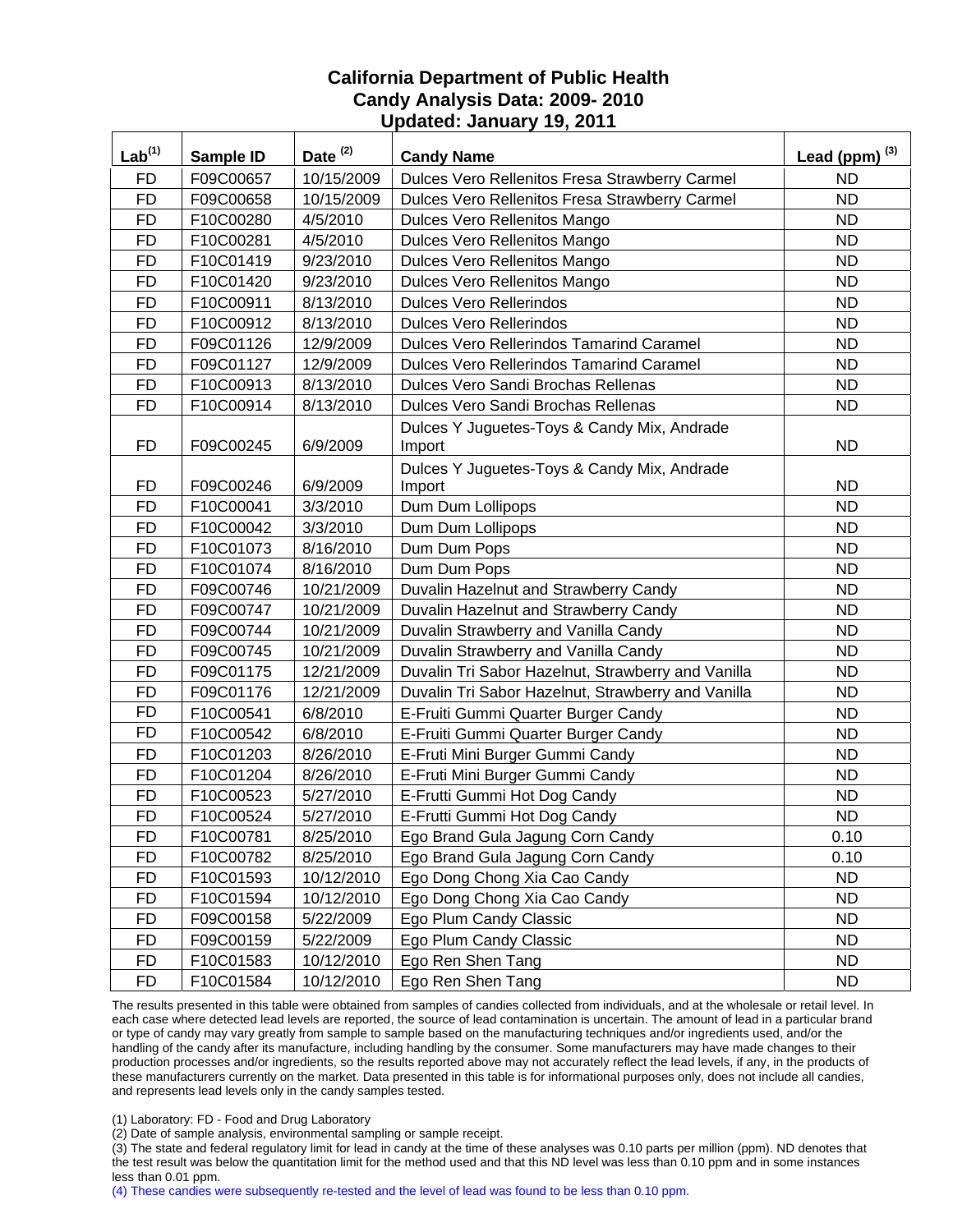| Lab <sup>(1)</sup> | Sample ID | Date $(2)$ | <b>Candy Name</b>                                              | Lead (ppm) $^{(3)}$ |
|--------------------|-----------|------------|----------------------------------------------------------------|---------------------|
| <b>FD</b>          | F10C01449 | 9/23/2010  | Ego Salam Aidifitri Gula Plum                                  | <b>ND</b>           |
| <b>FD</b>          | F10C01450 | 9/23/2010  | Ego Salam Aidifitri Gula Plum                                  | <b>ND</b>           |
| <b>FD</b>          | F10C01595 | 10/25/2010 | Ego Sour Plum Candy                                            | 0.17                |
| <b>FD</b>          | F10C01596 | 10/25/2010 | Ego Sour Plum Candy                                            | 0.17                |
| <b>FD</b>          | F10C01971 | 11/18/2010 | El Azteca de Mecico Chilta Sandia                              | <b>ND</b>           |
| <b>FD</b>          | F10C01972 | 11/18/2010 | El Azteca de Mecico Chilta Sandia                              | <b>ND</b>           |
| <b>FD</b>          | F10C01973 | 11/9/2010  | El Azteca de Mexico Rie-Lazo Hot & Salted Fruit Bar            | ND.                 |
| <b>FD</b>          | F10C01974 | 11/9/2010  | El Azteca de Mexico Rie-Lazo Hot & Salted Fruit Bar            | <b>ND</b>           |
| <b>FD</b>          | F09C00754 | 10/21/2009 | El Caprico Tamarindo Lolipops                                  | 0.06                |
| <b>FD</b>          | F09C00755 | 10/21/2009 | El Caprico Tamarindo Lolipops                                  | 0.06                |
| <b>FD</b>          | F10C00579 | 6/24/2010  | El Guapo Gummy Worms - Multi Colored                           | <b>ND</b>           |
| <b>FD</b>          | F10C00580 | 6/24/2010  | El Guapo Gummy Worms - Multi Colored                           | <b>ND</b>           |
| <b>FD</b>          | F10C00348 | 5/20/2010  | El Guapo Piloncillo                                            | <b>ND</b>           |
| FD                 | F10C00349 | 5/20/2010  | El Guapo Piloncillo                                            | <b>ND</b>           |
| <b>FD</b>          | F10C01186 | 8/26/2010  | El Gusto Mexicano Chilibonchas                                 | <b>ND</b>           |
| <b>FD</b>          | F10C01187 | 8/26/2010  | El Gusto Mexicano Chilibonchas                                 | ND.                 |
| <b>FD</b>          | F10C01010 | 8/16/2010  | el la Rosa Pulpa Rindo Pop                                     | <b>ND</b>           |
| <b>FD</b>          | F10C01011 | 8/16/2010  | el la Rosa Pulpa Rindo Pop                                     | <b>ND</b>           |
| <b>FD</b>          | F09C00468 | 7/13/2009  | El Pecas Serpentina-Mexican Hawthorne Pulp w Chile             | ND.                 |
| <b>FD</b>          | F09C00469 | 7/13/2009  | El Pecas Serpentina-Mexican Hawthorne Pulp w Chile             | ND.                 |
| <b>FD</b>          | F09C00267 | 6/9/2009   | El Pecas Tamarind Con Chile-Tamarind with Chili                | <b>ND</b>           |
| <b>FD</b>          | F09C00268 | 6/9/2009   | El Pecas Tamarind Con Chile-Tamarind with Chili                | ND.                 |
| <b>FD</b>          | F09C00271 | 6/9/2009   | El Pecas Tritas Con Chile-Mexican Hawthorne Pulp<br>with Chili | ND.                 |
| <b>FD</b>          | F09C00272 | 6/9/2009   | El Pecas Tritas Con Chile-Mexican Hawthorne Pulp<br>with Chili | <b>ND</b>           |
| <b>FD</b>          | F09C00095 | 2/11/2010  | <b>El Ponchin Martillow Tamarind</b>                           | <b>ND</b>           |
| FD                 | F09C00096 | 2/11/2010  | El Ponchin Martillow Tamarind                                  | ND                  |
| <b>FD</b>          | F10C01008 | 8/16/2010  | El Ponchin Mazapan Peanut Candy                                | <b>ND</b>           |
| <b>FD</b>          | F10C01009 | 8/16/2010  | El Ponchin Mazapan Peanut Candy                                | <b>ND</b>           |
| <b>FD</b>          | F09C01214 | 12/21/2009 | El Ponchin Tamarind                                            | <b>ND</b>           |
| <b>FD</b>          | F09C01215 | 12/21/2009 | El Ponchin Tamarind                                            | <b>ND</b>           |
| <b>FD</b>          | F10C00228 | 4/5/2010   | Elotitos Beny X-Treme Enchilosos Lollipops                     | <b>ND</b>           |
| <b>FD</b>          | F10C00229 | 4/5/2010   | Elotitos Beny X-Treme Enchilosos Lollipops                     | <b>ND</b>           |
| <b>FD</b>          | F10C00753 | 7/29/2010  | <b>Fabrica De Dulces</b>                                       | <b>ND</b>           |
| <b>FD</b>          | F10C00754 | 7/29/2010  | <b>Fabrica De Dulces</b>                                       | <b>ND</b>           |
| <b>FD</b>          | F09C01369 | 2/11/2010  | Fabrica De Dulces 'Cisne'                                      | <b>ND</b>           |
| <b>FD</b>          | F09C01370 | 2/11/2010  | Fabrica De Dulces 'Cisne'                                      | <b>ND</b>           |

The results presented in this table were obtained from samples of candies collected from individuals, and at the wholesale or retail level. In each case where detected lead levels are reported, the source of lead contamination is uncertain. The amount of lead in a particular brand or type of candy may vary greatly from sample to sample based on the manufacturing techniques and/or ingredients used, and/or the handling of the candy after its manufacture, including handling by the consumer. Some manufacturers may have made changes to their production processes and/or ingredients, so the results reported above may not accurately reflect the lead levels, if any, in the products of these manufacturers currently on the market. Data presented in this table is for informational purposes only, does not include all candies, and represents lead levels only in the candy samples tested.

(1) Laboratory: FD - Food and Drug Laboratory

(2) Date of sample analysis, environmental sampling or sample receipt.

(3) The state and federal regulatory limit for lead in candy at the time of these analyses was 0.10 parts per million (ppm). ND denotes that the test result was below the quantitation limit for the method used and that this ND level was less than 0.10 ppm and in some instances less than 0.01 ppm.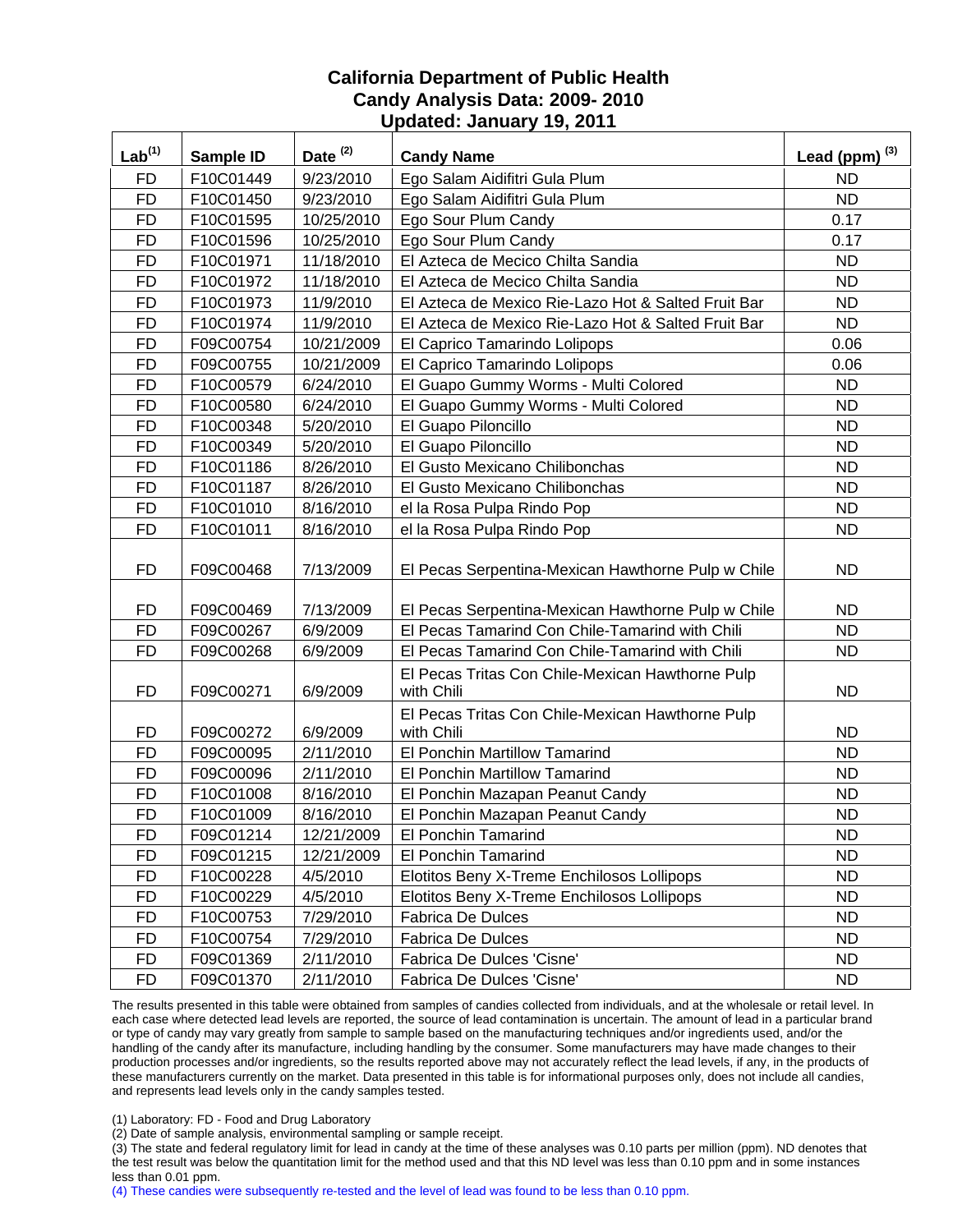| $Lab^{(1)}$ | Sample ID | Date <sup>(2)</sup> | <b>Candy Name</b>                             | Lead (ppm) $^{(3)}$ |
|-------------|-----------|---------------------|-----------------------------------------------|---------------------|
| <b>FD</b>   | F09C00752 | 10/21/2009          | Fabrica De Dulces Cisne, Dulce de Tamarindo   | <b>ND</b>           |
| <b>FD</b>   | F09C00753 | 10/21/2009          | Fabrica De Dulces Cisne, Dulce de Tamarindo   | <b>ND</b>           |
| <b>FD</b>   | F09C01250 | 1/7/2010            | <b>Fairtime Taffy Salt Water</b>              | <b>ND</b>           |
| <b>FD</b>   | F09C01251 | 1/7/2010            | Fairtime Taffy Salt Water                     | <b>ND</b>           |
| <b>FD</b>   | F09C00144 | 5/22/2009           | Fanshiliu Guava Candy                         | <b>ND</b>           |
| FD          | F09C00145 | 5/22/2009           | Fanshiliu Guava Candy                         | <b>ND</b>           |
| <b>FD</b>   | F10C00901 | 8/13/2010           | Farley's Kiddie Mix Candy                     | <b>ND</b>           |
| <b>FD</b>   | F10C00902 | 8/13/2010           | Farley's Kiddie Mix Candy                     | <b>ND</b>           |
| <b>FD</b>   | F09C01345 | 1/20/2010           | <b>Farley's Orange Slices</b>                 | <b>ND</b>           |
| <b>FD</b>   | F09C01346 | 1/20/2010           | <b>Farley's Orange Slices</b>                 | <b>ND</b>           |
| <b>FD</b>   | F10C00296 | 5/6/2010            | Ferrara Pan Brand Jaw Buster                  | <b>ND</b>           |
| <b>FD</b>   | F10C00297 | 5/6/2010            | Ferrara Pan Brand Jaw Buster                  | <b>ND</b>           |
| <b>FD</b>   | F10C00292 | 5/6/2010            | Ferrara Pan Chewy Atomic Fire Ball            | <b>ND</b>           |
| <b>FD</b>   | F10C00293 | 5/6/2010            | Ferrara Pan Chewy Atomic Fire Ball            | <b>ND</b>           |
| <b>FD</b>   | F10C00874 | 7/29/2010           | Ferrara Pan Jaw Busters Candy                 | <b>ND</b>           |
| <b>FD</b>   | F10C00875 | 7/29/2010           | Ferrara Pan Jaw Busters Candy                 | <b>ND</b>           |
| <b>FD</b>   | F10C00587 | 6/21/2010           | Ferrara Pan Lemonhead Lemon Candy             | <b>ND</b>           |
| <b>FD</b>   | F10C00588 | 6/21/2010           | Ferrara Pan Lemonhead Lemon Candy             | <b>ND</b>           |
| <b>FD</b>   | F10C00597 | 6/21/2010           | Ferrara Pan Lemonhead Lemon Candy             | <b>ND</b>           |
| <b>FD</b>   | F10C00598 | 6/21/2010           | Ferrara Pan Lemonhead Lemon Candy             | <b>ND</b>           |
| <b>FD</b>   | F10C00878 | 7/29/2010           | Ferrara Pan Lemonhead Lemon Candy             | <b>ND</b>           |
| <b>FD</b>   | F10C00889 | 7/29/2010           | Ferrara Pan Lemonhead Lemon Candy             | <b>ND</b>           |
| <b>FD</b>   | F09C00888 | 11/16/2009          | Ferrara Pan Red Hots Cinnamom Candy           | <b>ND</b>           |
| <b>FD</b>   | F09C00889 | 11/16/2009          | Ferrara Pan Red Hots Cinnamom Candy           | <b>ND</b>           |
| <b>FD</b>   | F10C00831 | 7/29/2010           | Ferrara Pan Red Hots Cinnamon Candies         | <b>ND</b>           |
| <b>FD</b>   | F10C00832 | 7/29/2010           | Ferrara Pan Red Hots Cinnamon Candies         | <b>ND</b>           |
| <b>FD</b>   | F09C01200 | 12/24/2009          | <b>Fiesta Snacks Assorted Mex Candy</b>       | <b>ND</b>           |
| <b>FD</b>   | F09C01201 | 12/24/2009          | <b>Fiesta Snacks Assorted Mex Candy</b>       | <b>ND</b>           |
| <b>FD</b>   | F09C01194 | 12/24/2009          | Fiesta Snacks Mango Pop Lollipop with Chili   | <b>ND</b>           |
| <b>FD</b>   | F09C01195 | 12/24/2009          | Fiesta Snacks Mango Pop Lollipop with Chili   | <b>ND</b>           |
| <b>FD</b>   | F09C01198 | 12/24/2009          | Fiesta Snacks Rellenrindos Filled Hard Candy  | <b>ND</b>           |
| <b>FD</b>   | F09C01199 | 12/24/2009          | Fiesta Snacks Rellenrindos Filled Hard Candy  | <b>ND</b>           |
| <b>FD</b>   | F09C01196 | 12/24/2009          | Fiesta Snacks Sandia Pop con Chili Watermelon | <b>ND</b>           |
| <b>FD</b>   | F09C01197 | 12/24/2009          | Fiesta Snacks Sandia Pop con Chili Watermelon | <b>ND</b>           |
| <b>FD</b>   | F10C01361 | 9/14/2010           | Flash Pop Mini Tangy Radiant Blue Raspberry   | <b>ND</b>           |
| FD          | F10C01362 | 9/14/2010           | Flash Pop Mini Tangy Radiant Blue Raspberry   | <b>ND</b>           |
| <b>FD</b>   | F10C01357 | 9/14/2010           | Flash Pop Mini Tangy Radiant Strawberry       | <b>ND</b>           |
| <b>FD</b>   | F10C01358 | 9/14/2010           | Flash Pop Mini Tangy Radiant Strawberry       | <b>ND</b>           |
| <b>FD</b>   | F10C01359 | 9/14/2010           | Flash Pop Mini Tangy Radiant Watermelon       | <b>ND</b>           |
| FD          | F10C01360 | 9/14/2010           | Flash Pop Mini Tangy Radiant Watermelon       | ND                  |

The results presented in this table were obtained from samples of candies collected from individuals, and at the wholesale or retail level. In each case where detected lead levels are reported, the source of lead contamination is uncertain. The amount of lead in a particular brand or type of candy may vary greatly from sample to sample based on the manufacturing techniques and/or ingredients used, and/or the handling of the candy after its manufacture, including handling by the consumer. Some manufacturers may have made changes to their production processes and/or ingredients, so the results reported above may not accurately reflect the lead levels, if any, in the products of these manufacturers currently on the market. Data presented in this table is for informational purposes only, does not include all candies, and represents lead levels only in the candy samples tested.

(1) Laboratory: FD - Food and Drug Laboratory

(2) Date of sample analysis, environmental sampling or sample receipt.

(3) The state and federal regulatory limit for lead in candy at the time of these analyses was 0.10 parts per million (ppm). ND denotes that the test result was below the quantitation limit for the method used and that this ND level was less than 0.10 ppm and in some instances less than 0.01 ppm.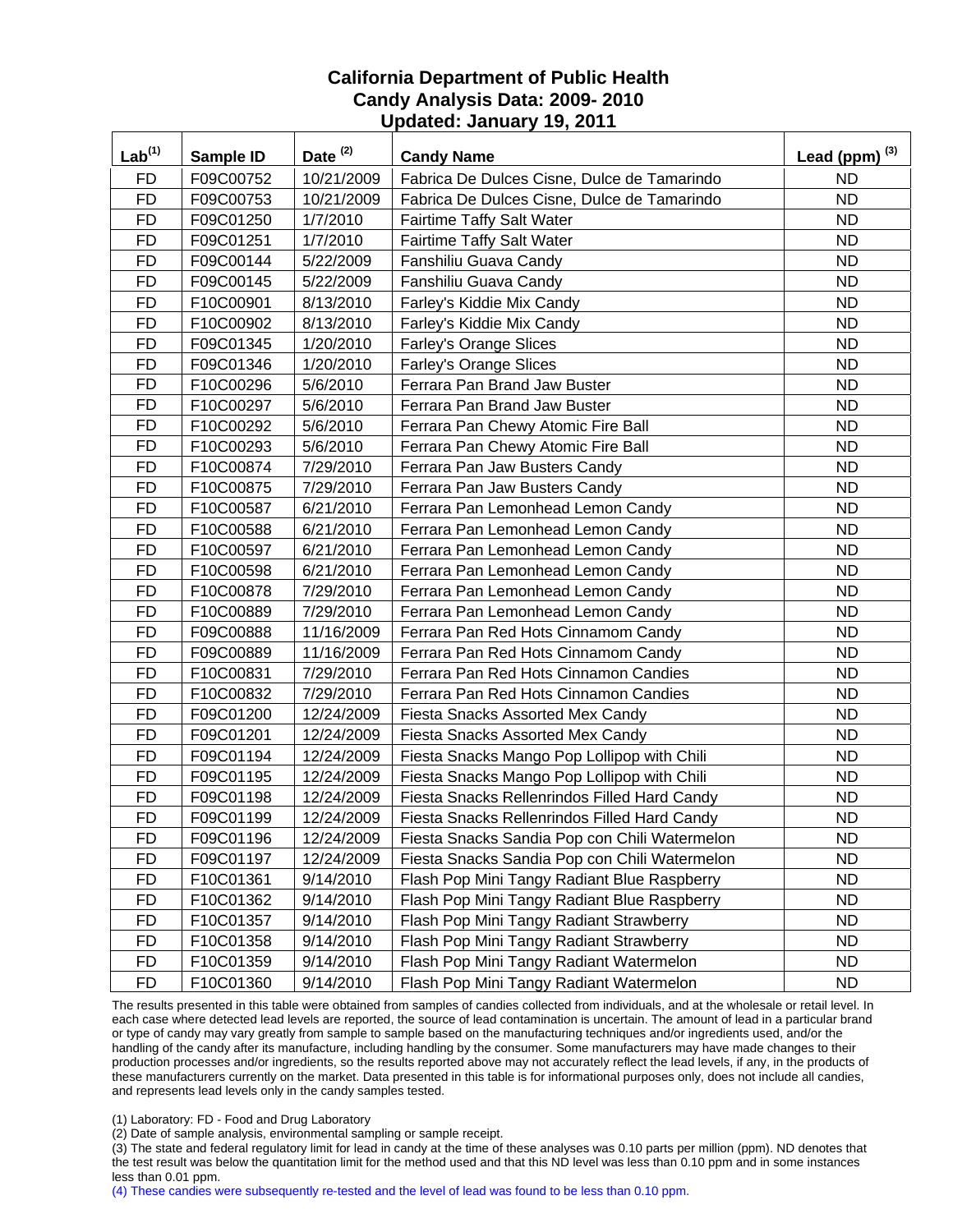| $Lab^{(1)}$ | Sample ID | Date $(2)$ | <b>Candy Name</b>                                                      | Lead (ppm) $^{(3)}$ |
|-------------|-----------|------------|------------------------------------------------------------------------|---------------------|
| <b>FD</b>   | F10C01355 | 9/14/2010  | Flash Pop Necklace Radiant Blue Raspberry                              | <b>ND</b>           |
| <b>FD</b>   | F10C01356 | 9/14/2010  | Flash Pop Necklace Radiant Blue Raspberry                              | <b>ND</b>           |
| <b>FD</b>   | F10C01351 | 9/14/2010  | Flash Pop Necklace Radiant Strawberry                                  | <b>ND</b>           |
| <b>FD</b>   | F10C01352 | 9/14/2010  | Flash Pop Necklace Radiant Strawberry                                  | <b>ND</b>           |
| <b>FD</b>   | F10C01353 | 9/14/2010  | Flash Pop Necklace Radiant Watermelon                                  | <b>ND</b>           |
| <b>FD</b>   | F10C01354 | 9/14/2010  | Flash Pop Necklace Radiant Watermelon                                  | <b>ND</b>           |
| <b>FD</b>   | F10C00408 | 4/22/2010  | Fliz Candy Taffy Toons                                                 | <b>ND</b>           |
| <b>FD</b>   | F10C00409 | 4/22/2010  | Fliz Candy Taffy Toons                                                 | <b>ND</b>           |
| <b>FD</b>   | F10C00328 | 5/6/2010   | Flying Horse Mango Candy                                               | <b>ND</b>           |
| <b>FD</b>   | F10C00329 | 5/6/2010   | Flying Horse Mango Candy                                               | <b>ND</b>           |
| <b>FD</b>   | F10C00521 | 6/24/2010  | Food World Aam Papad Candy Spicy (Dry Mango)                           | 0.29                |
| <b>FD</b>   | F10C00522 | 6/24/2010  | Food World Aam Papad Candy Spicy (Dry Mango)                           | 0.29                |
| <b>FD</b>   | F10C01639 | 10/21/2010 | Frankford Sports Lollicards Lollipops                                  | <b>ND</b>           |
| <b>FD</b>   | F10C01640 | 10/21/2010 | <b>Frankford Sports Lollicards Lollipops</b>                           | <b>ND</b>           |
| <b>FD</b>   | F10C00727 | 7/29/2010  | Fruit Candy Apple, Strawberry, Banana, Grape,<br>Orange, and Pineapple | <b>ND</b>           |
| <b>FD</b>   | F10C00728 | 7/29/2010  | Fruit Candy Apple, Strawberry, Banana, Grape,<br>Orange, and Pineapple | <b>ND</b>           |
| <b>FD</b>   | F10C01140 | 8/25/2010  | Fruits Jelly - Jellied Soft Candy                                      | ND.                 |
| <b>FD</b>   | F10C01141 | 8/25/2010  | Fruits Jelly - Jellied Soft Candy                                      | <b>ND</b>           |
| <b>FD</b>   | F10C01523 | 10/5/2010  | Fruler Pina Pineapple Fruit Lollipop with Chili                        | <b>ND</b>           |
| <b>FD</b>   | F10C01524 | 10/5/2010  | Fruler Pina Pineapple Fruit Lollipop with Chili                        | <b>ND</b>           |
| <b>FD</b>   | F09C00095 | 5/22/2009  | Fun Club Snack Fiesta Mix Gummy Candy                                  | <b>ND</b>           |
| <b>FD</b>   | F09C00096 | 5/22/2009  | Fun Club Snack Fiesta Mix Gummy Candy                                  | <b>ND</b>           |
| <b>FD</b>   | F10C01539 | 10/6/2010  | Funtoons Black Cherry Candy                                            | <b>ND</b>           |
| <b>FD</b>   | F10C01540 | 10/6/2010  | Funtoons Black Cherry Candy                                            | <b>ND</b>           |
| <b>FD</b>   | F10C01535 | 10/5/2010  | Funtoons Fruit Mango Candy                                             | <b>ND</b>           |
| <b>FD</b>   | F10C01536 | 10/5/2010  | Funtoons Fruit Mango Candy                                             | <b>ND</b>           |
| <b>FD</b>   | F10C01533 | 10/5/2010  | Funtoons Fruit Orange Candy                                            | <b>ND</b>           |
| <b>FD</b>   | F10C01534 | 10/5/2010  | Funtoons Fruit Orange Candy                                            | <b>ND</b>           |
| <b>FD</b>   | F10C01537 | 10/6/2010  | Funtoons Pineapple Fruit Candy                                         | <b>ND</b>           |
| <b>FD</b>   | F10C01538 | 10/6/2010  | <b>Funtoons Pineapple Fruit Candy</b>                                  | <b>ND</b>           |
| FD          | F10C00450 | 4/28/2010  | Galerie Valentine Lollipop                                             | ND.                 |
| <b>FD</b>   | F10C00451 | 4/28/2010  | Galerie Valentine Lollipop                                             | <b>ND</b>           |
| <b>FD</b>   | F10C00783 | 7/29/2010  | Garden Brand Coffee Crunch Flavour Candies                             | <b>ND</b>           |
| <b>FD</b>   | F10C00784 | 7/29/2010  | Garden Brand Coffee Crunch Flavour Candies                             | <b>ND</b>           |
| <b>FD</b>   | F09C01022 | 12/1/2009  | Garden Brand Mint Crunch Candy                                         | <b>ND</b>           |
| <b>FD</b>   | F09C01023 | 12/1/2009  | Garden Brand Mint Crunch Candy                                         | <b>ND</b>           |
| <b>FD</b>   | F09C00764 | 11/10/2009 | Garden Brand Orange Drops Candy                                        | <b>ND</b>           |
| <b>FD</b>   | F09C00765 | 11/10/2009 | Garden Brand Orange Drops Candy                                        | <b>ND</b>           |

The results presented in this table were obtained from samples of candies collected from individuals, and at the wholesale or retail level. In each case where detected lead levels are reported, the source of lead contamination is uncertain. The amount of lead in a particular brand or type of candy may vary greatly from sample to sample based on the manufacturing techniques and/or ingredients used, and/or the handling of the candy after its manufacture, including handling by the consumer. Some manufacturers may have made changes to their production processes and/or ingredients, so the results reported above may not accurately reflect the lead levels, if any, in the products of these manufacturers currently on the market. Data presented in this table is for informational purposes only, does not include all candies, and represents lead levels only in the candy samples tested.

(1) Laboratory: FD - Food and Drug Laboratory

(2) Date of sample analysis, environmental sampling or sample receipt.

(3) The state and federal regulatory limit for lead in candy at the time of these analyses was 0.10 parts per million (ppm). ND denotes that the test result was below the quantitation limit for the method used and that this ND level was less than 0.10 ppm and in some instances less than 0.01 ppm.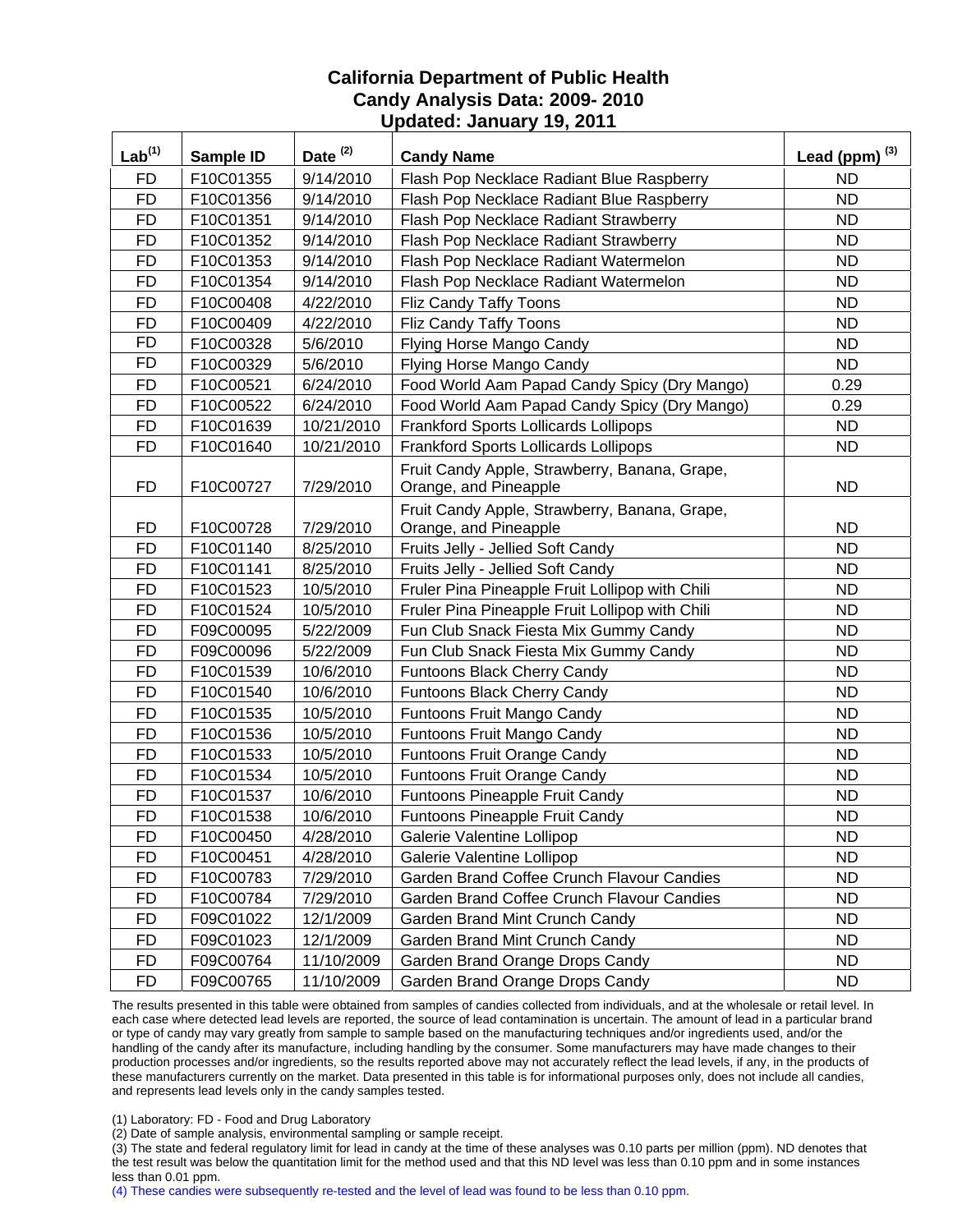| Lab <sup>(1)</sup> | Sample ID | Date <sup>(2)</sup> | <b>Candy Name</b>                                     | Lead (ppm) $^{(3)}$ |
|--------------------|-----------|---------------------|-------------------------------------------------------|---------------------|
| <b>FD</b>          | F10C01515 | 10/1/2010           | Garden Coconut Crunch                                 | <b>ND</b>           |
| <b>FD</b>          | F10C01516 | 10/1/2010           | <b>Garden Coconut Crunch</b>                          | <b>ND</b>           |
| <b>FD</b>          | F10C01517 | 10/1/2010           | Garden Coffee Crunch                                  | <b>ND</b>           |
| <b>FD</b>          | F10C01518 | 10/1/2010           | Garden Coffee Crunch                                  | <b>ND</b>           |
| <b>FD</b>          | F10C01736 | 10/29/2010          | Garden Jolly Pop Assorted Candy                       | <b>ND</b>           |
| <b>FD</b>          | F10C01737 | 10/29/2010          | Garden Jolly Pop Assorted Candy                       | <b>ND</b>           |
| <b>FD</b>          | F10C00430 | 4/22/2010           | Garden Lemon Drops                                    | <b>ND</b>           |
| <b>FD</b>          | F10C00431 | 4/22/2010           | Garden Lemon Drops                                    | <b>ND</b>           |
| <b>FD</b>          | F10C01513 | 10/1/2010           | Garden Lemon Drops                                    | <b>ND</b>           |
| <b>FD</b>          | F10C01514 | 10/1/2010           | <b>Garden Lemon Drops</b>                             | <b>ND</b>           |
| <b>FD</b>          | F10C01519 | 10/1/2010           | Garden Lucky Candy Strawberry                         | <b>ND</b>           |
| <b>FD</b>          | F10C01520 | 10/1/2010           | Garden Lucky Candy Strawberry                         | <b>ND</b>           |
| <b>FD</b>          | F09C00046 | 4/27/2009           | Garden Lucky Candy-Strawberry Flavored                | <b>ND</b>           |
| <b>FD</b>          | F09C00047 | 4/27/2009           | Garden Lucky Candy-Strawberry Flavored                | <b>ND</b>           |
| <b>FD</b>          | F10C01509 | 10/1/2010           | Garden Mint Crunch                                    | <b>ND</b>           |
| <b>FD</b>          | F10C01510 | 10/1/2010           | Garden Mint Crunch                                    | <b>ND</b>           |
| <b>FD</b>          | F09C00050 | 4/27/2009           | Garden Orange Drops                                   | <b>ND</b>           |
| <b>FD</b>          | F09C00051 | 4/27/2009           | Garden Orange Drops                                   | <b>ND</b>           |
| <b>FD</b>          | F10C01511 | 10/1/2010           | Garden Orange Drops                                   | <b>ND</b>           |
| <b>FD</b>          | F10C01512 | 10/1/2010           | Garden Orange Drops                                   | <b>ND</b>           |
| <b>FD</b>          | F10C00663 | 6/24/2010           | <b>Garfield's Assorted Pops</b>                       | <b>ND</b>           |
| <b>FD</b>          | F10C00664 | 6/24/2010           | <b>Garfield's Assorted Pops</b>                       | <b>ND</b>           |
| <b>FD</b>          | F09C00627 | 10/5/2009           | Gerrit's Satelite Wafers w Assorted Beads Candy       | <b>ND</b>           |
| <b>FD</b>          | F09C00628 | 10/5/2009           | Gerrit's Satelite Wafers w Assorted Beads Candy       | <b>ND</b>           |
| <b>FD</b>          | F10C01020 | 8/16/2010           | <b>Gimbal's Gourmet Jelly Beans</b>                   | <b>ND</b>           |
| <b>FD</b>          | F10C01021 | 8/16/2010           | <b>Gimbal's Gourmet Jelly Beans</b>                   | <b>ND</b>           |
| <b>FD</b>          | F09C01470 | 2/11/2010           | <b>Ginger Foil Wrapped</b>                            | <b>ND</b>           |
| <b>FD</b>          | F09C01471 | 2/11/2010           | <b>Ginger Foil Wrapped</b>                            | <b>ND</b>           |
| <b>FD</b>          | F10C00709 | 7/29/2010           | Ginger People Ginger Chews Sweet Hot                  | <b>ND</b>           |
| <b>FD</b>          | F10C00710 | 7/29/2010           | Ginger People Ginger Chews Sweet Hot                  | <b>ND</b>           |
| <b>FD</b>          | F09C01468 | 2/11/2010           | <b>Ginger Ting Ting Jahe</b>                          | <b>ND</b>           |
| <b>FD</b>          | F09C01469 | 2/11/2010           | <b>Ginger Ting Ting Jahe</b>                          | <b>ND</b>           |
| FD                 | F10C01037 | 8/16/2010           | <b>Global Brands Animal Gummies</b>                   | ND                  |
| <b>FD</b>          | F10C01038 | 8/16/2010           | <b>Global Brands Animal Gummies</b>                   | <b>ND</b>           |
| <b>FD</b>          | F09C00983 | 12/1/2009           | Global Candy Paleta Fruler Lollipop                   | <b>ND</b>           |
| <b>FD</b>          | F09C00984 | 12/1/2009           | Global Candy Paleta Fruler Lollipop                   | <b>ND</b>           |
| <b>FD</b>          | F10C00559 | 6/21/2010           | Global Chocolate Flavor Butter Toffee Soft Candy      | <b>ND</b>           |
| <b>FD</b>          | F10C00560 | 6/21/2010           | Global Chocolate Flavor Butter Toffee Soft Candy      | <b>ND</b>           |
| <b>FD</b>          | F10C01033 | 8/25/2010           | Global Paleta Fruler Lollipop w Fruit Mango and Chili | <b>ND</b>           |
| <b>FD</b>          | F10C01034 | 8/25/2010           | Global Paleta Fruler Lollipop w Fruit Mango and Chili | ND.                 |

The results presented in this table were obtained from samples of candies collected from individuals, and at the wholesale or retail level. In each case where detected lead levels are reported, the source of lead contamination is uncertain. The amount of lead in a particular brand or type of candy may vary greatly from sample to sample based on the manufacturing techniques and/or ingredients used, and/or the handling of the candy after its manufacture, including handling by the consumer. Some manufacturers may have made changes to their production processes and/or ingredients, so the results reported above may not accurately reflect the lead levels, if any, in the products of these manufacturers currently on the market. Data presented in this table is for informational purposes only, does not include all candies, and represents lead levels only in the candy samples tested.

(1) Laboratory: FD - Food and Drug Laboratory

(2) Date of sample analysis, environmental sampling or sample receipt.

(3) The state and federal regulatory limit for lead in candy at the time of these analyses was 0.10 parts per million (ppm). ND denotes that the test result was below the quantitation limit for the method used and that this ND level was less than 0.10 ppm and in some instances less than 0.01 ppm.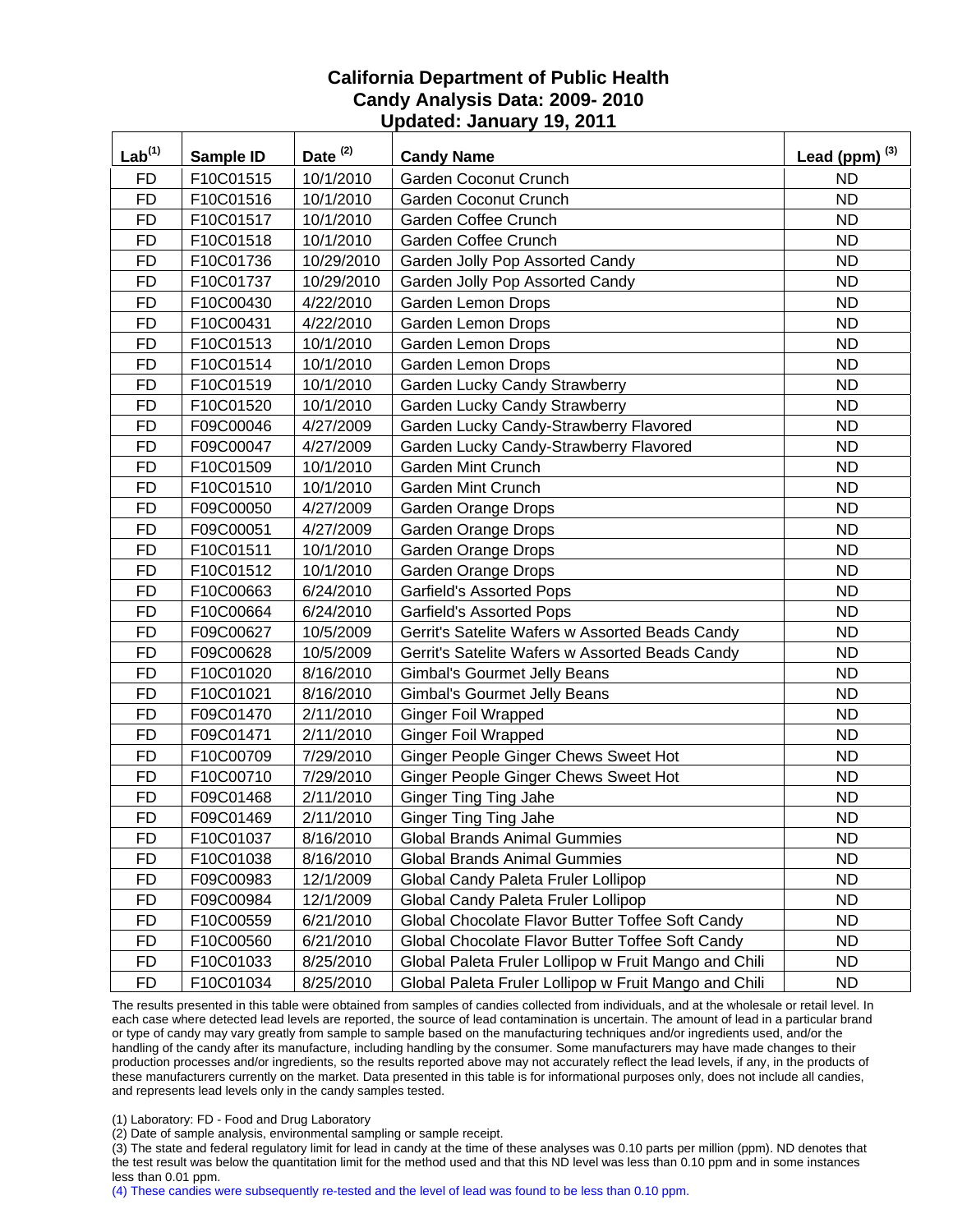| Lab <sup>(1)</sup> | Sample ID | Date <sup>(2)</sup> | <b>Candy Name</b>                      | Lead (ppm) $^{(3)}$ |
|--------------------|-----------|---------------------|----------------------------------------|---------------------|
| <b>FD</b>          | F10C01039 | 8/31/2010           | Global Paleta Fruler Mango Chili       | 0.10                |
| <b>FD</b>          | F10C01040 | 8/31/2010           | Global Paleta Fruler Mango Chili       | 0.06                |
| <b>FD</b>          | F10C00823 | 7/29/2010           | <b>Goetzes Caramel Creams</b>          | <b>ND</b>           |
| <b>FD</b>          | F10C00824 | 7/29/2010           | <b>Goetzes Caramel Creams</b>          | <b>ND</b>           |
| <b>FD</b>          | F10C00595 | 6/24/2010           | <b>Goetze's Caramel Creams</b>         | <b>ND</b>           |
| <b>FD</b>          | F10C00596 | 6/24/2010           | <b>Goetze's Caramel Creams</b>         | <b>ND</b>           |
| <b>FD</b>          | F10C00609 | 6/25/2010           | <b>Goetze's Caramel Creams</b>         | <b>ND</b>           |
| <b>FD</b>          | F10C00610 | 6/25/2010           | Goetze's Caramel Creams                | <b>ND</b>           |
| <b>FD</b>          | F10C01059 | 8/16/2010           | <b>Goetze's Caramel Creams</b>         | <b>ND</b>           |
| <b>FD</b>          | F10C01060 | 8/16/2010           | Goetze's Caramel Creams                | <b>ND</b>           |
| <b>FD</b>          | F10C00071 | 3/3/2010            | Gold CVS Emblem Butterscotch           | <b>ND</b>           |
| <b>FD</b>          | F10C00072 | 3/3/2010            | Gold CVS Emblem Butterscotch           | <b>ND</b>           |
| <b>FD</b>          | F09C00574 | 10/21/2009          | Gold Plum Candy                        | 0.10                |
| <b>FD</b>          | F09C00575 | 10/21/2009          | Gold Plum Candy                        | 0.10                |
| <b>FD</b>          | F10C01451 | 10/5/2010           | Gold Plum Candy                        | 0.06                |
| <b>FD</b>          | F10C01452 | 10/5/2010           | Gold Plum Candy                        | 0.06                |
| <b>FD</b>          | F10C00033 | 3/3/2010            | Good & Fruity Soft & Chewy Fruit Candy | <b>ND</b>           |
| <b>FD</b>          | F10C00034 | 3/3/2010            | Good & Fruity Soft & Chewy Fruit Candy | <b>ND</b>           |
| <b>FD</b>          | F10C01065 | 8/16/2010           | Good & Plenty Candy                    | <b>ND</b>           |
| <b>FD</b>          | F10C01066 | 8/16/2010           | Good & Plenty Candy                    | <b>ND</b>           |
| <b>FD</b>          | F09C00802 | 11/10/2009          | Good & Plenty Licorice Candy           | <b>ND</b>           |
| <b>FD</b>          | F09C00803 | 11/10/2009          | Good & Plenty Licorice Candy           | <b>ND</b>           |
| <b>FD</b>          | F10C00358 | 5/20/2010           | Good & Plenty Licorice Candy           | <b>ND</b>           |
| <b>FD</b>          | F10C00359 | 5/20/2010           | Good & Plenty Licorice Candy           | <b>ND</b>           |
| <b>FD</b>          | F09C01428 | 2/11/2010           | <b>Graffiti Taffy</b>                  | <b>ND</b>           |
| <b>FD</b>          | F09C01429 | 2/11/2010           | <b>Graffiti Taffy</b>                  | <b>ND</b>           |
| <b>FD</b>          | F10C00410 | 4/22/2010           | <b>Graffiti Taffy</b>                  | <b>ND</b>           |
| <b>FD</b>          | F10C00411 | 4/22/2010           | <b>Graffiti Taffy</b>                  | <b>ND</b>           |
| <b>FD</b>          | F10C00689 | 7/29/2010           | Graffti Taffy, by Sweet Candy Company  | <b>ND</b>           |
| <b>FD</b>          | F10C00690 | 7/29/2010           | Graffti Taffy, by Sweet Candy Company  | <b>ND</b>           |
| <b>FD</b>          | F10C01223 | 8/26/2010           | Grape & Apple Jelly Candy, from Japan  | <b>ND</b>           |
| <b>FD</b>          | F10C01224 | 8/26/2010           | Grape & Apple Jelly Candy, from Japan  | <b>ND</b>           |
| FD                 | F10C00376 | 5/20/2010           | <b>Great Value Butterscotch Discs</b>  | <b>ND</b>           |
| <b>FD</b>          | F10C00377 | 5/20/2010           | <b>Great Value Butterscotch Discs</b>  | <b>ND</b>           |
| <b>FD</b>          | F10C00378 | 5/20/2010           | <b>Great Value Cinamon Discs</b>       | <b>ND</b>           |
| <b>FD</b>          | F10C00379 | 5/20/2010           | <b>Great Value Cinamon Discs</b>       | <b>ND</b>           |
| <b>FD</b>          | F10C00967 | 8/13/2010           | <b>Great Value Cinnamon Discs</b>      | <b>ND</b>           |
| <b>FD</b>          | F10C00968 | 8/13/2010           | <b>Great Value Cinnamon Discs</b>      | <b>ND</b>           |
| <b>FD</b>          | F10C00438 | 5/20/2010           | <b>Great Value Fruit Slices</b>        | <b>ND</b>           |
| <b>FD</b>          | F10C00439 | 5/20/2010           | <b>Great Value Fruit Slices</b>        | <b>ND</b>           |

The results presented in this table were obtained from samples of candies collected from individuals, and at the wholesale or retail level. In each case where detected lead levels are reported, the source of lead contamination is uncertain. The amount of lead in a particular brand or type of candy may vary greatly from sample to sample based on the manufacturing techniques and/or ingredients used, and/or the handling of the candy after its manufacture, including handling by the consumer. Some manufacturers may have made changes to their production processes and/or ingredients, so the results reported above may not accurately reflect the lead levels, if any, in the products of these manufacturers currently on the market. Data presented in this table is for informational purposes only, does not include all candies, and represents lead levels only in the candy samples tested.

(1) Laboratory: FD - Food and Drug Laboratory

(2) Date of sample analysis, environmental sampling or sample receipt.

(3) The state and federal regulatory limit for lead in candy at the time of these analyses was 0.10 parts per million (ppm). ND denotes that the test result was below the quantitation limit for the method used and that this ND level was less than 0.10 ppm and in some instances less than 0.01 ppm.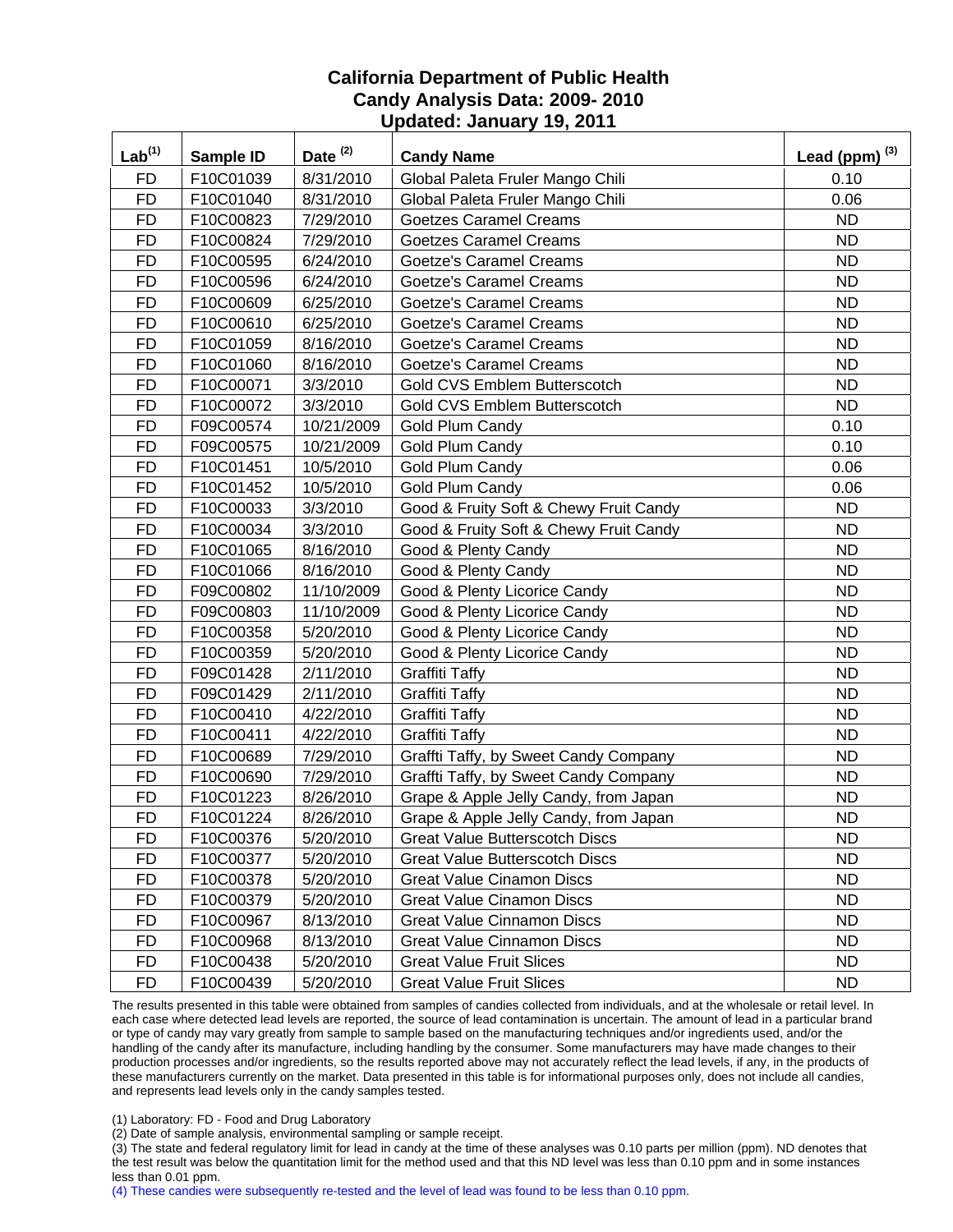| $Lab^{(1)}$ | Sample ID | Date <sup>(2)</sup> | <b>Candy Name</b>                            | Lead (ppm) $^{(3)}$ |
|-------------|-----------|---------------------|----------------------------------------------|---------------------|
| <b>FD</b>   | F10C00969 | 8/13/2010           | <b>Great Value Fruit Slices</b>              | <b>ND</b>           |
| <b>FD</b>   | F10C00970 | 8/13/2010           | <b>Great Value Fruit Slices</b>              | <b>ND</b>           |
| <b>FD</b>   | F09C01446 | 2/11/2010           | <b>Great Value Gummy Bears</b>               | <b>ND</b>           |
| <b>FD</b>   | F09C01447 | 2/11/2010           | <b>Great Value Gummy Bears</b>               | <b>ND</b>           |
| <b>FD</b>   | F10C00971 | 8/13/2010           | <b>Great Value Gummy Worms</b>               | <b>ND</b>           |
| <b>FD</b>   | F10C00972 | 8/13/2010           | <b>Great Value Gummy Worms</b>               | <b>ND</b>           |
| <b>FD</b>   | F09C01456 | 2/11/2010           | <b>Great Value Jelly Beans</b>               | <b>ND</b>           |
| <b>FD</b>   | F09C01457 | 2/11/2010           | <b>Great Value Jelly Beans</b>               | <b>ND</b>           |
| <b>FD</b>   | F10C00380 | 5/20/2010           | <b>Great Value Spearmint Starlight Mints</b> | <b>ND</b>           |
| <b>FD</b>   | F10C00381 | 5/20/2010           | <b>Great Value Spearmint Starlight Mints</b> | <b>ND</b>           |
| <b>FD</b>   | F10C00903 | 8/13/2010           | <b>Great Value Spearmint Starlight Mints</b> | <b>ND</b>           |
| <b>FD</b>   | F10C00904 | 8/13/2010           | <b>Great Value Spearmint Starlight Mints</b> | <b>ND</b>           |
| <b>FD</b>   | F10C01235 | 8/26/2010           | Gula Buah-Buahan Fruit Candy                 | <b>ND</b>           |
| <b>FD</b>   | F10C01236 | 8/26/2010           | Gula Buah-Buahan Fruit Candy                 | <b>ND</b>           |
| <b>FD</b>   | F10C01939 | 12/14/2010          | Gummi Eyeballs                               | <b>ND</b>           |
| <b>FD</b>   | F10C01940 | 12/14/2010          | Gummi Eyeballs                               | <b>ND</b>           |
| <b>FD</b>   | F10C01937 | 11/9/2010           | <b>Gummy Krabby Patties</b>                  | <b>ND</b>           |
| <b>FD</b>   | F10C01938 | 11/9/2010           | <b>Gummy Krabby Patties</b>                  | <b>ND</b>           |
| <b>FD</b>   | F09C00779 | 11/10/2009          | Gummy Zone Gummi Pizza                       | <b>ND</b>           |
| <b>FD</b>   | F09C00780 | 11/10/2009          | Gummy Zone Gummi Pizza                       | <b>ND</b>           |
| <b>FD</b>   | F09C01404 | 1/20/2010           | Gummy Zone Hot Dog Gummy                     | <b>ND</b>           |
| <b>FD</b>   | F09C01405 | 1/20/2010           | Gummy Zone Hot Dog Gummy                     | <b>ND</b>           |
| <b>FD</b>   | F09C00781 | 11/10/2009          | Gummy Zone Mini Burger Gummy Candy           | <b>ND</b>           |
| <b>FD</b>   | F09C00782 | 11/10/2009          | Gummy Zone Mini Burger Gummy Candy           | <b>ND</b>           |
| <b>FD</b>   | F09C01379 | 1/20/2010           | Hairbo Raspberries Gummi                     | <b>ND</b>           |
| <b>FD</b>   | F09C01380 | 1/20/2010           | Hairbo Raspberries Gummi                     | <b>ND</b>           |
| <b>FD</b>   | F10C00731 | 7/29/2010           | Hajmola Kacha Aam Candy                      | <b>ND</b>           |
| <b>FD</b>   | F10C00732 | 7/29/2010           | Hajmola Kacha Aam Candy                      | <b>ND</b>           |
| <b>FD</b>   | F10C01241 | 8/26/2010           | Hansanmoshi Sweet Flavored Candy             | <b>ND</b>           |
| <b>FD</b>   | F10C01242 | 8/26/2010           | Hansanmoshi Sweet Flavored Candy             | <b>ND</b>           |
| <b>FD</b>   | F10C00791 | 8/16/2010           | Happy Plum                                   | 0.08                |
| <b>FD</b>   | F10C00792 | 8/16/2010           | Happy Plum                                   | 0.08                |
| FD          | F09C00113 | 5/22/2009           | Happy Snacks Habas Con Chile Y Limon         | ND.                 |
| FD          | F09C00114 | 5/22/2009           | Happy Snacks Habas Con Chile Y Limon         | <b>ND</b>           |
| <b>FD</b>   | F09C00307 | 7/13/2009           | Happy Snacks Habas Con Chile Y Limon         | <b>ND</b>           |
| <b>FD</b>   | F09C00308 | 7/13/2009           | Happy Snacks Habas Con Chile Y Limon         | <b>ND</b>           |
| <b>FD</b>   | F10C00963 | 8/13/2010           | Haribo Brixx Chewy Candy                     | <b>ND</b>           |
| <b>FD</b>   | F10C00964 | 8/13/2010           | Haribo Brixx Chewy Candy                     | <b>ND</b>           |
| <b>FD</b>   | F09C00981 | 12/1/2009           | Haribo Gold-Bear Gummi Candy                 | <b>ND</b>           |
| <b>FD</b>   | F09C00982 | 12/1/2009           | Haribo Gold-Bear Gummi Candy                 | <b>ND</b>           |

The results presented in this table were obtained from samples of candies collected from individuals, and at the wholesale or retail level. In each case where detected lead levels are reported, the source of lead contamination is uncertain. The amount of lead in a particular brand or type of candy may vary greatly from sample to sample based on the manufacturing techniques and/or ingredients used, and/or the handling of the candy after its manufacture, including handling by the consumer. Some manufacturers may have made changes to their production processes and/or ingredients, so the results reported above may not accurately reflect the lead levels, if any, in the products of these manufacturers currently on the market. Data presented in this table is for informational purposes only, does not include all candies, and represents lead levels only in the candy samples tested.

(1) Laboratory: FD - Food and Drug Laboratory

(2) Date of sample analysis, environmental sampling or sample receipt.

(3) The state and federal regulatory limit for lead in candy at the time of these analyses was 0.10 parts per million (ppm). ND denotes that the test result was below the quantitation limit for the method used and that this ND level was less than 0.10 ppm and in some instances less than 0.01 ppm.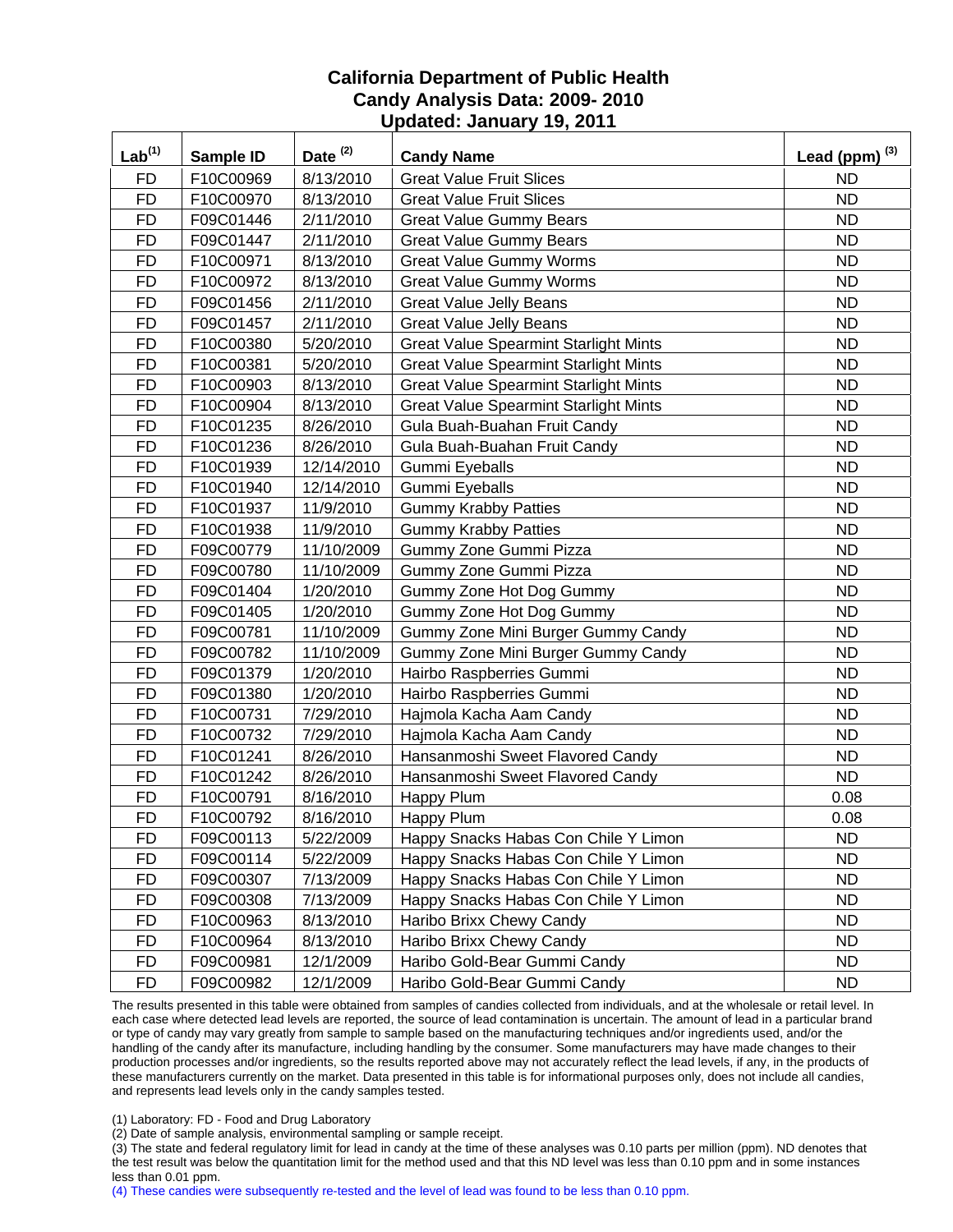| Lab <sup>(1)</sup> | Sample ID | Date <sup>(2)</sup> | <b>Candy Name</b>                                   | Lead (ppm) $^{(3)}$ |
|--------------------|-----------|---------------------|-----------------------------------------------------|---------------------|
| <b>FD</b>          | F10C01016 | 8/13/2010           | Haribo Gold-Bears Gummi Candy                       | <b>ND</b>           |
| <b>FD</b>          | F10C01017 | 8/13/2010           | Haribo Gold-Bears Gummi Candy                       | <b>ND</b>           |
| <b>FD</b>          | F09C01309 | 1/21/2010           | Haribo Happy Cola Gummi                             | <b>ND</b>           |
| <b>FD</b>          | F09C01310 | 1/21/2010           | Haribo Happy Cola Gummi                             | <b>ND</b>           |
| <b>FD</b>          | F10C00356 | 5/20/2010           | Haribo Raspberries Gummi                            | <b>ND</b>           |
| <b>FD</b>          | F10C00357 | 5/20/2010           | Haribo Raspberries Gummi                            | <b>ND</b>           |
| <b>FD</b>          | F10C00975 | 8/13/2010           | Haribo Raspberries Gummi Candy                      | <b>ND</b>           |
| <b>FD</b>          | F10C00976 | 8/13/2010           | Haribo Raspberries Gummi Candy                      | <b>ND</b>           |
| <b>FD</b>          | F09C00466 | 7/13/2009           | Haw Roll, Hebei Yida Food Group                     | 0.10                |
| <b>FD</b>          | F09C00467 | 7/13/2009           | Haw Roll, Hebei Yida Food Group                     | 0.10                |
| <b>FD</b>          | F10C01263 | 8/31/2010           | Heavern's Choice Polvoron Buttermilk Candy          | <b>ND</b>           |
| <b>FD</b>          | F10C01264 | 8/31/2010           | Heavern's Choice Polvoron Buttermilk Candy          | <b>ND</b>           |
| <b>FD</b>          | F09C01368 | 2/3/2010            | Heli Pop's Paleta Con Salado Lollipops              | 0.06                |
| <b>FD</b>          | F09C01367 | 2/3/2010            | Heli Pop's Paleta Con Salado Lollipops              | 0.07                |
| <b>FD</b>          | F09C00817 | 11/16/2009          | Heli Pop's Paleta con Salado Paleta Sabor Tamarindo | <b>ND</b>           |
| FD                 | F09C00818 | 11/16/2009          | Heli Pop's Paleta con Salado Paleta Sabor Tamarindo | <b>ND</b>           |
| <b>FD</b>          | F10C00208 | 3/26/2010           | Hello Bee Corn Candy                                | <b>ND</b>           |
| <b>FD</b>          | F10C00209 | 3/26/2010           | Hello Bee Corn Candy                                | <b>ND</b>           |
| <b>FD</b>          | F10C00210 | 3/26/2010           | Hello Bee Lychee Candy                              | <b>ND</b>           |
| <b>FD</b>          | F10C00211 | 3/26/2010           | Hello Bee Lychee Candy                              | <b>ND</b>           |
| <b>FD</b>          | F10C01683 | 10/25/2010          | Hello Kitty Candy Bracelet                          | <b>ND</b>           |
| <b>FD</b>          | F10C01684 | 10/25/2010          | <b>Hello Kitty Candy Bracelet</b>                   | <b>ND</b>           |
| <b>FD</b>          | F10C01689 | 10/25/2010          | Hello Kitty Candy Lipstick with Mirror              | <b>ND</b>           |
| <b>FD</b>          | F10C01690 | 10/25/2010          | Hello Kitty Candy Lipstick with Mirror              | <b>ND</b>           |
| <b>FD</b>          | F10C01687 | 10/25/2010          | Hello Kitty Candy Necklace                          | <b>ND</b>           |
| <b>FD</b>          | F10C01688 | 10/25/2010          | Hello Kitty Candy Necklace                          | <b>ND</b>           |
| <b>FD</b>          | F10C01693 | 10/19/2010          | Hello Kitty Glossy Lip Gel Candy, Green             | <b>ND</b>           |
| <b>FD</b>          | F10C01694 | 10/19/2010          | Hello Kitty Glossy Lip Gel Candy, Green             | <b>ND</b>           |
| <b>FD</b>          | F10C01691 | 10/19/2010          | Hello Kitty Glossy Lip Gel Candy, Pink              | <b>ND</b>           |
| <b>FD</b>          | F10C01692 | 10/19/2010          | Hello Kitty Glossy Lip Gel Candy, Pink              | <b>ND</b>           |
| <b>FD</b>          | F10C02336 | 12/16/2010          | Henry's Assorted Fruit Lollipops                    | ND.                 |
| FD                 | F10C02337 | 12/16/2010          | Henry's Assorted Fruit Lollipops                    | <b>ND</b>           |
| <b>FD</b>          | F10C02330 | 12/14/2010          | Henry's Bit O Honey                                 | <b>ND</b>           |
| <b>FD</b>          | F10C02331 | 12/14/2010          | Henry's Bit O Honey                                 | <b>ND</b>           |
| <b>FD</b>          | F10C02354 | 12/14/2010          | Henry's Blue Raspberry Licorice                     | ND.                 |
| <b>FD</b>          | F10C02355 | 12/14/2010          | Henry's Blue Raspberry Licorice                     | <b>ND</b>           |
| <b>FD</b>          | F10C02360 | 12/16/2010          | Henry's Blue Raspberry Sour Licorice                | <b>ND</b>           |
| <b>FD</b>          | F10C02361 | 12/16/2010          | Henry's Blue Raspberry Sour Licorice                | <b>ND</b>           |

The results presented in this table were obtained from samples of candies collected from individuals, and at the wholesale or retail level. In each case where detected lead levels are reported, the source of lead contamination is uncertain. The amount of lead in a particular brand or type of candy may vary greatly from sample to sample based on the manufacturing techniques and/or ingredients used, and/or the handling of the candy after its manufacture, including handling by the consumer. Some manufacturers may have made changes to their production processes and/or ingredients, so the results reported above may not accurately reflect the lead levels, if any, in the products of these manufacturers currently on the market. Data presented in this table is for informational purposes only, does not include all candies, and represents lead levels only in the candy samples tested.

(1) Laboratory: FD - Food and Drug Laboratory

(2) Date of sample analysis, environmental sampling or sample receipt.

(3) The state and federal regulatory limit for lead in candy at the time of these analyses was 0.10 parts per million (ppm). ND denotes that the test result was below the quantitation limit for the method used and that this ND level was less than 0.10 ppm and in some instances less than 0.01 ppm.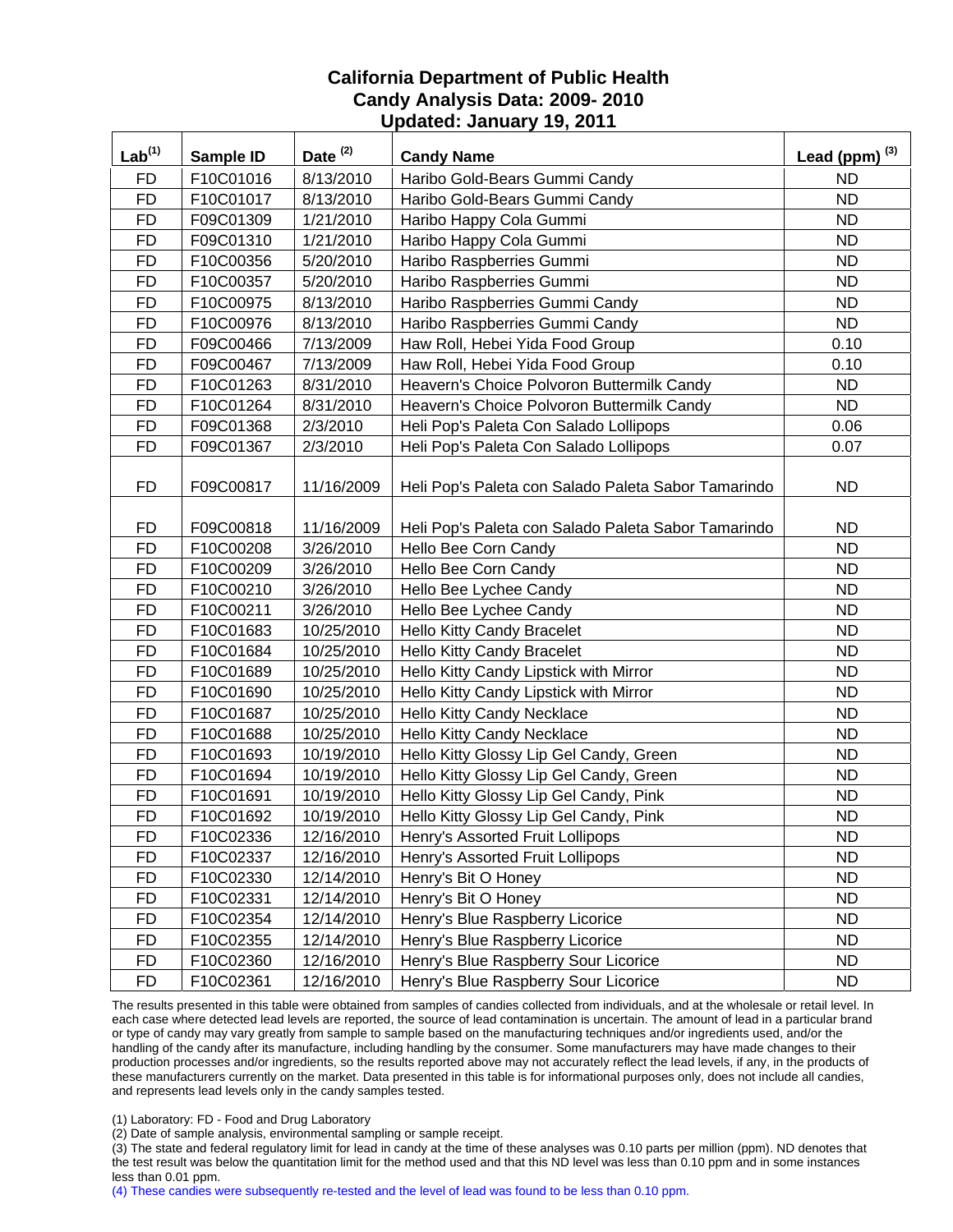| Lab <sup>(1)</sup> | Sample ID | Date $(2)$ | <b>Candy Name</b>                                                              | Lead (ppm) $^{(3)}$ |
|--------------------|-----------|------------|--------------------------------------------------------------------------------|---------------------|
| <b>FD</b>          | F10C02334 | 12/14/2010 | Henry's Crème Pumpkin                                                          | <b>ND</b>           |
| <b>FD</b>          | F10C02335 | 12/14/2010 | Henry's Crème Pumpkin                                                          | <b>ND</b>           |
| <b>FD</b>          | F10C02362 | 12/16/2010 | Henry's Grape Licorice                                                         | <b>ND</b>           |
| <b>FD</b>          | F10C02363 | 12/16/2010 | Henry's Grape Licorice                                                         | <b>ND</b>           |
| <b>FD</b>          | F10C02339 | 12/14/2010 | Henry's Green Apple Sour Licorice                                              | <b>ND</b>           |
| <b>FD</b>          | F10C02343 | 12/14/2010 | Henry's Green Apple Sour Licorice                                              | <b>ND</b>           |
| <b>FD</b>          | F10C02332 | 12/14/2010 | Henry's Gummi Small Brains Candy                                               | <b>ND</b>           |
| <b>FD</b>          | F10C02333 | 12/14/2010 | Henry's Gummi Small Brains Candy                                               | <b>ND</b>           |
| <b>FD</b>          | F10C02358 | 12/16/2010 | Henry's Orange Licorice                                                        | ND                  |
| <b>FD</b>          | F10C02359 | 12/16/2010 | Henry's Orange Licorice                                                        | <b>ND</b>           |
| <b>FD</b>          | F10C02328 | 12/14/2010 | Henry's Vampire Bat Sour Gummi                                                 | <b>ND</b>           |
| <b>FD</b>          | F10C02329 | 12/14/2010 | Henry's Vampire Bat Sour Gummi                                                 | <b>ND</b>           |
| <b>FD</b>          | F10C02356 | 12/16/2010 | Henry's Watermelon Licorice                                                    | <b>ND</b>           |
| <b>FD</b>          | F10C02357 | 12/16/2010 | Henry's Watermelon Licorice                                                    | <b>ND</b>           |
| <b>FD</b>          | F09C00031 | 4/27/2009  | Hola Pop Flavored Lollipops Pops, Tamarind, Orange,<br>Strawberry, & Pineapple | 0.217               |
| <b>FD</b>          | F09C00033 | 4/27/2009  | Hola Pop Flavored Lollipops Pops, Tamarind, Orange,<br>Strawberry, & Pineapple | 0.223               |
| <b>FD</b>          | F09C00034 | 4/27/2009  | Hola Pop Flavored Lollipops Pops, Tamarind, Orange,<br>Strawberry, & Pineapple | 0.224               |
| <b>FD</b>          | F09C00032 | 4/27/2009  | Hola Pop Flavored Lollipops Pops, Tamarind, Orange,<br>Strawberry, & Pineapple | 0.254               |
| <b>FD</b>          | F09C00091 | 4/28/2009  | Hong Yuan Guava Classic Series Candy                                           | <b>ND</b>           |
| <b>FD</b>          | F09C00092 | 4/28/2009  | Hong Yuan Guava Classic Series Candy                                           | <b>ND</b>           |
| <b>FD</b>          | F09C00584 | 10/5/2009  | Hongyuan Guava Flavored Candy                                                  | <b>ND</b>           |
| <b>FD</b>          | F09C00585 | 10/5/2009  | Hongyuan Guava Flavored Candy                                                  | <b>ND</b>           |
| <b>FD</b>          | F10C00478 | 5/20/2010  | Hongyuan, Classic Series Candy                                                 | <b>ND</b>           |
| <b>FD</b>          | F10C00479 | 5/20/2010  | Hongyuan, Classic Series Candy                                                 | <b>ND</b>           |
| <b>FD</b>          | F10C00603 | 6/25/2010  | Hot Tamales Chewy Cinamon Flavored Candies                                     | <b>ND</b>           |
| <b>FD</b>          | F10C00604 | 6/25/2010  | Hot Tamales Chewy Cinamon Flavored Candies                                     | ND.                 |
| <b>FD</b>          | F10C01933 | 11/9/2010  | Hot Tamales Chewy Cinnamon Candy                                               | <b>ND</b>           |
| <b>FD</b>          | F10C01934 | 11/9/2010  | Hot Tamales Chewy Cinnamon Candy                                               | <b>ND</b>           |
| <b>FD</b>          | F10C00697 | 7/29/2010  | Hot Tamales Licorice Flavored Jelly Beans                                      | <b>ND</b>           |
| <b>FD</b>          | F10C00698 | 7/29/2010  | Hot Tamales Licorice Flavored Jelly Beans                                      | <b>ND</b>           |
| <b>FD</b>          | F10C00721 | 9/29/2010  | Huevitos chocolates La Corona                                                  | 0.05                |
| <b>FD</b>          | F10C00722 | 9/29/2010  | Huevitos chocolates La Corona                                                  | 0.05                |
| <b>FD</b>          | F09C00921 | 11/16/2009 | Iced Pumpkin Pops Orange Flavered                                              | <b>ND</b>           |
| <b>FD</b>          | F09C00922 | 11/16/2009 | Iced Pumpkin Pops Orange Flavered                                              | <b>ND</b>           |
| <b>FD</b>          | F10C00905 | 8/13/2010  | I-Mei Caramel                                                                  | <b>ND</b>           |
| <b>FD</b>          | F10C00906 | 8/13/2010  | I-Mei Caramel                                                                  | ND                  |

The results presented in this table were obtained from samples of candies collected from individuals, and at the wholesale or retail level. In each case where detected lead levels are reported, the source of lead contamination is uncertain. The amount of lead in a particular brand or type of candy may vary greatly from sample to sample based on the manufacturing techniques and/or ingredients used, and/or the handling of the candy after its manufacture, including handling by the consumer. Some manufacturers may have made changes to their production processes and/or ingredients, so the results reported above may not accurately reflect the lead levels, if any, in the products of these manufacturers currently on the market. Data presented in this table is for informational purposes only, does not include all candies, and represents lead levels only in the candy samples tested.

(1) Laboratory: FD - Food and Drug Laboratory

(2) Date of sample analysis, environmental sampling or sample receipt.

(3) The state and federal regulatory limit for lead in candy at the time of these analyses was 0.10 parts per million (ppm). ND denotes that the test result was below the quantitation limit for the method used and that this ND level was less than 0.10 ppm and in some instances less than 0.01 ppm.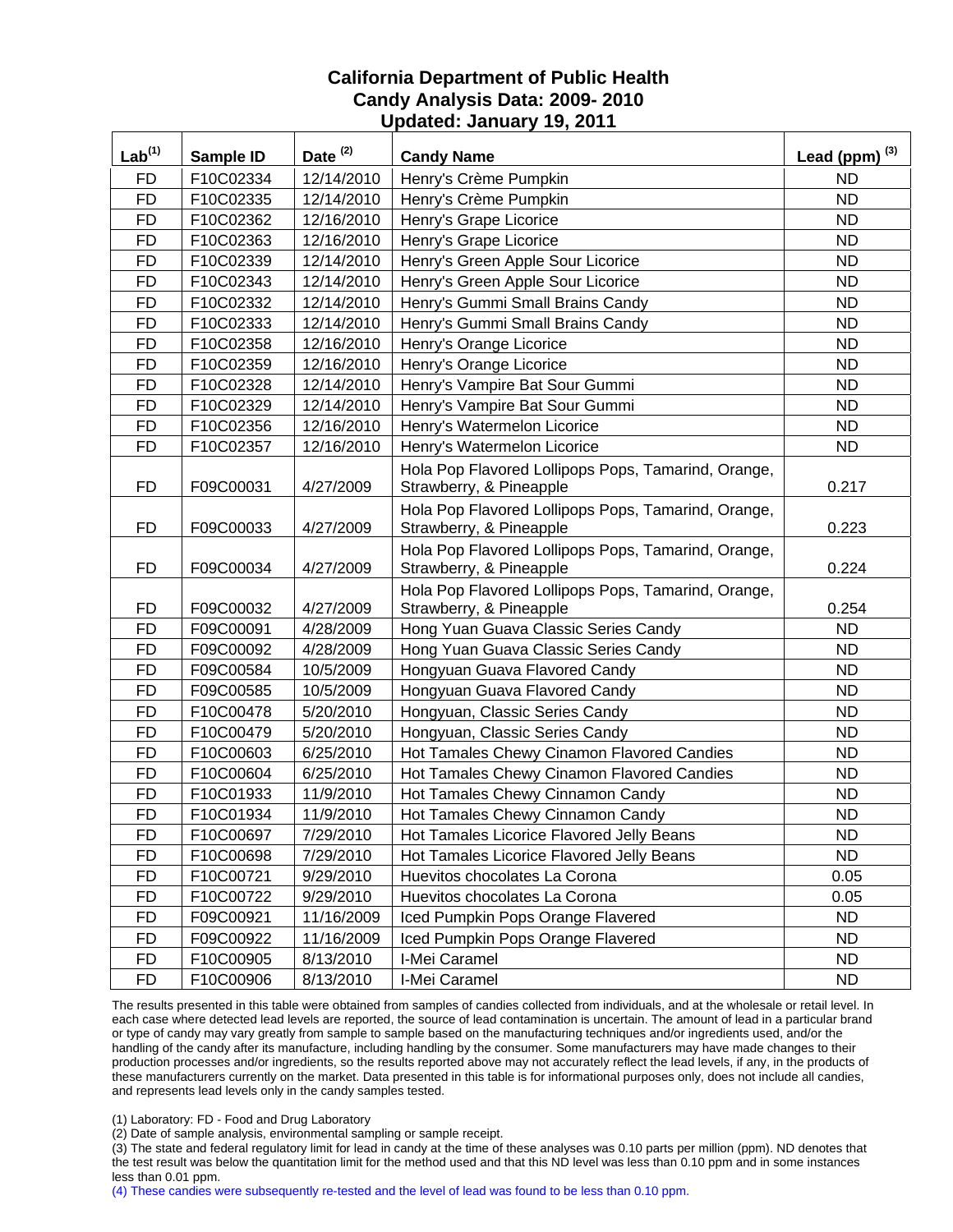| Lab <sup>(1)</sup> | Sample ID | Date <sup>(2)</sup> | <b>Candy Name</b>                                 | Lead (ppm) $^{(3)}$ |
|--------------------|-----------|---------------------|---------------------------------------------------|---------------------|
| <b>FD</b>          | F09C00185 | 2/11/2010           | Indey Cerillos Paleta de Dulce-Spicy and Sour     | ND                  |
| <b>FD</b>          | F09C00186 | 2/11/2010           | Indey Cerillos Paleta de Dulce-Spicy and Sour     | <b>ND</b>           |
| <b>FD</b>          | F09C01210 | 12/24/2009          | Indy Cerillos Paleta de Dulce Acidita Lollypop    | <b>ND</b>           |
| <b>FD</b>          | F09C01211 | 12/24/2009          | Indy Cerillos Paleta de Dulce Acidita Lollypop    | <b>ND</b>           |
| <b>FD</b>          | F10C00717 | 7/29/2010           | Indy Dedos (Yellow Box)                           | <b>ND</b>           |
| <b>FD</b>          | F10C00718 | 7/29/2010           | Indy Dedos (Yellow Box)                           | ND                  |
|                    |           |                     | Indy Hormicas Watermelon Candies with Bittersweet |                     |
| <b>FD</b>          | F09C00270 | 6/3/2009            | and Spicy Powder                                  | 0.052               |
|                    |           |                     | Indy Hormicas Watermelon Candies with Bittersweet |                     |
| FD                 | F09C00269 | 6/3/2009            | and Spicy Powder                                  | <b>ND</b>           |
| <b>FD</b>          | F10C00187 | 3/3/2010            | Indy Hormigas Sabor Sandis Watermelon Flavor      | <b>ND</b>           |
| <b>FD</b>          | F10C00188 | 3/3/2010            | Indy Hormigas Sabor Sandis Watermelon Flavor      | <b>ND</b>           |
| <b>FD</b>          | F10C01543 | 10/6/2010           | Indy Hormigas Watermelon                          | <b>ND</b>           |
| <b>FD</b>          | F10C01544 | 10/6/2010           | Indy Hormigas Watermelon                          | <b>ND</b>           |
| <b>FD</b>          | F10C01545 | 10/6/2010           | Indy Marimbas Cherry Lollipop                     | <b>ND</b>           |
| <b>FD</b>          | F10C01546 | 10/6/2010           | Indy Marimbas Cherry Lollipop                     | <b>ND</b>           |
| <b>FD</b>          | F10C01671 | 10/21/2010          | Jack & Jill Maxx Dalandan Orange Menthol Candy    | <b>ND</b>           |
| <b>FD</b>          | F10C01672 | 10/21/2010          | Jack & Jill Maxx Dalandan Orange Menthol Candy    | <b>ND</b>           |
| <b>FD</b>          | F10C01673 | 10/21/2010          | Jack & Jill Maxx Honey Lemon Menthol Candy        | <b>ND</b>           |
| <b>FD</b>          | F10C01674 | 10/21/2010          | Jack & Jill Maxx Honey Lemon Menthol Candy        | <b>ND</b>           |
| <b>FD</b>          | F10C01675 | 10/21/2010          | Jack & Jill Maxx Honey Mansi Menthol Candy        | ND.                 |
| <b>FD</b>          | F10C01676 | 10/21/2010          | Jack & Jill Maxx Honey Mansi Menthol Candy        | <b>ND</b>           |
| <b>FD</b>          | F09C00287 | 6/9/2009            | Jack Hua - Salted Candy                           | <b>ND</b>           |
| <b>FD</b>          | F09C00288 | 6/9/2009            | Jack Hua - Salted Candy                           | <b>ND</b>           |
| <b>FD</b>          | F10C02108 | 12/7/2010           | Jack N Jill Dynamite Choco-Filled Mint Candy      | <b>ND</b>           |
| <b>FD</b>          | F10C02109 | 12/7/2010           | Jack N Jill Dynamite Choco-Filled Mint Candy      | <b>ND</b>           |
| <b>FD</b>          | F10C01267 | 8/31/2010           | Jack N Jill Dynamite Melon Mint Candy             | <b>ND</b>           |
| <b>FD</b>          | F10C01268 | 8/31/2010           | Jack N Jill Dynamite Melon Mint Candy             | <b>ND</b>           |
| <b>FD</b>          | F10C02110 | 11/29/2010          | Jack N Jill MAXX Dalandan Orange Methol Candy     | <b>ND</b>           |
| <b>FD</b>          | F10C02111 | 11/29/2010          | Jack N Jill MAXX Dalandan Orange Methol Candy     | <b>ND</b>           |
| <b>FD</b>          | F10C01677 | 10/25/2010          | Jack n Jill X.O. classics Butter Caramel          | <b>ND</b>           |
| <b>FD</b>          | F10C01678 | 10/25/2010          | Jack n Jill X.O. classics Butter Caramel          | <b>ND</b>           |
| FD                 | F09C00586 | 10/5/2009           | Jack 'n Jill X.O. Classics Butter Caramel Candy   | ND.                 |
| <b>FD</b>          | F09C00587 | 10/5/2009           | Jack 'n Jill X.O. Classics Butter Caramel Candy   | <b>ND</b>           |
|                    |           |                     | JHL Superior Quality Tamarind Sweet and Sour with |                     |
| <b>FD</b>          | F09C00285 | 6/9/2009            | Chili                                             | <b>ND</b>           |
|                    |           |                     | JHL Superior Quality Tamarind Sweet and Sour with |                     |
| <b>FD</b>          | F09C00286 | 6/9/2009            | Chili                                             | ND.                 |
| <b>FD</b>          | F10C00848 | 7/29/2010           | <b>JHL Tamarind Sweet &amp; Sour</b>              | <b>ND</b>           |
| <b>FD</b>          | F10C00849 | 7/29/2010           | JHL Tamarind Sweet & Sour                         | ND.                 |

The results presented in this table were obtained from samples of candies collected from individuals, and at the wholesale or retail level. In each case where detected lead levels are reported, the source of lead contamination is uncertain. The amount of lead in a particular brand or type of candy may vary greatly from sample to sample based on the manufacturing techniques and/or ingredients used, and/or the handling of the candy after its manufacture, including handling by the consumer. Some manufacturers may have made changes to their production processes and/or ingredients, so the results reported above may not accurately reflect the lead levels, if any, in the products of these manufacturers currently on the market. Data presented in this table is for informational purposes only, does not include all candies, and represents lead levels only in the candy samples tested.

(1) Laboratory: FD - Food and Drug Laboratory

(2) Date of sample analysis, environmental sampling or sample receipt.

(3) The state and federal regulatory limit for lead in candy at the time of these analyses was 0.10 parts per million (ppm). ND denotes that the test result was below the quantitation limit for the method used and that this ND level was less than 0.10 ppm and in some instances less than 0.01 ppm.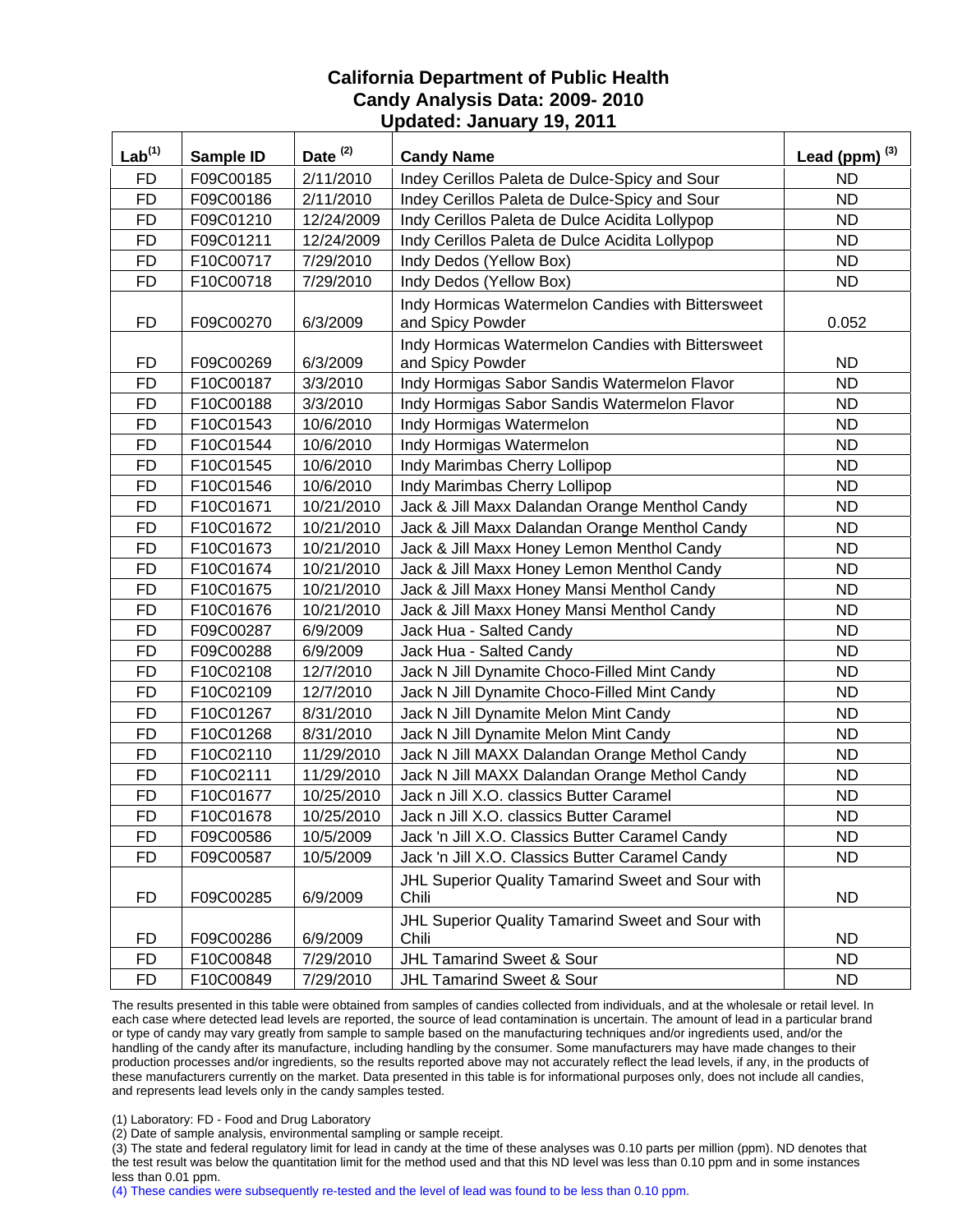| $\underline{\mathsf{Lab}}^{(1)}$ | Sample ID | Date <sup>(2)</sup> | <b>Candy Name</b>                                | Lead (ppm) $^{(3)}$ |
|----------------------------------|-----------|---------------------|--------------------------------------------------|---------------------|
| <b>FD</b>                        | F09C00571 | 10/21/2009          | Jigong Chayote Candy                             | 0.66                |
| <b>FD</b>                        | F09C00570 | 10/21/2009          | Jigong Chayote Candy                             | 0.68                |
| <b>FD</b>                        | F10C00909 | 8/13/2010           | Jin Jin Jelly Strip                              | <b>ND</b>           |
| <b>FD</b>                        | F10C00910 | 8/13/2010           | Jin Jin Jelly Strip                              | <b>ND</b>           |
| <b>FD</b>                        | F10C01096 | 8/16/2010           | Jin Yang Assorted Candy                          | <b>ND</b>           |
| <b>FD</b>                        | F10C01097 | 8/16/2010           | Jin Yang Assorted Candy                          | <b>ND</b>           |
| <b>FD</b>                        | F10C01229 | 8/26/2010           | Jin Yang Nuroungje Candy                         | <b>ND</b>           |
| <b>FD</b>                        | F10C01230 | 8/26/2010           | Jin Yang Nuroungje Candy                         | <b>ND</b>           |
| <b>FD</b>                        | F10C01301 | 8/31/2010           | Jin Yang Nuroungje Scorched Rice Candy           | <b>ND</b>           |
| <b>FD</b>                        | F10C01302 | 8/31/2010           | Jin Yang Nuroungje Scorched Rice Candy           | <b>ND</b>           |
| <b>FD</b>                        | F10C00571 | 6/8/2010            | Jinsitang Silk Candy                             | <b>ND</b>           |
| <b>FD</b>                        | F10C00572 | 6/8/2010            | Jinsitang Silk Candy                             | <b>ND</b>           |
| <b>FD</b>                        | F10C01575 | 10/12/2010          | Jolly Rancher Cinnamon Fire Candy                | <b>ND</b>           |
| <b>FD</b>                        | F10C01576 | 10/12/2010          | Jolly Rancher Cinnamon Fire Candy                | <b>ND</b>           |
| <b>FD</b>                        | F10C00276 | 4/5/2010            | Jolly Rancher Hard Original Flavors Candy        | <b>ND</b>           |
| <b>FD</b>                        | F10C00277 | 4/5/2010            | Jolly Rancher Hard Original Flavors Candy        | <b>ND</b>           |
| <b>FD</b>                        | F10C00619 | 6/21/2010           | Jolly Rancher Heart Shaped Lolli Pops            | <b>ND</b>           |
| <b>FD</b>                        | F10C00620 | 6/21/2010           | Jolly Rancher Heart Shaped Lolli Pops            | <b>ND</b>           |
| <b>FD</b>                        | F10C01293 | 8/31/2010           | <b>Jolly Rancher Original</b>                    | <b>ND</b>           |
| <b>FD</b>                        | F10C01294 | 8/31/2010           | <b>Jolly Rancher Original</b>                    | <b>ND</b>           |
| <b>FD</b>                        | F10C01309 | 8/31/2010           | <b>Jolly Rancher Original</b>                    | <b>ND</b>           |
| <b>FD</b>                        | F10C01310 | 8/31/2010           | <b>Jolly Rancher Original</b>                    | <b>ND</b>           |
| <b>FD</b>                        | F10C00495 | 5/27/2010           | <b>Jolly Rancher Original Flavors</b>            | <b>ND</b>           |
| <b>FD</b>                        | F10C00496 | 5/27/2010           | <b>Jolly Rancher Original Flavors</b>            | <b>ND</b>           |
| <b>FD</b>                        | F10C00601 | 6/21/2010           | Jolly Rancher Original Flavors                   | <b>ND</b>           |
| <b>FD</b>                        | F10C00602 | 6/21/2010           | Jolly Rancher Original Flavors                   | <b>ND</b>           |
| <b>FD</b>                        | F10C01106 | 8/16/2010           | <b>Jolly Rancher Original Flavors</b>            | <b>ND</b>           |
| <b>FD</b>                        | F10C01107 | 8/16/2010           | Jolly Rancher Original Flavors                   | <b>ND</b>           |
| <b>FD</b>                        | F10C01079 | 8/16/2010           | Jolly Rancher Screaming Sours Soft & Chewy Candy | <b>ND</b>           |
| <b>FD</b>                        | F10C01080 | 8/16/2010           | Jolly Rancher Screaming Sours Soft & Chewy Candy | <b>ND</b>           |
| <b>FD</b>                        | F10C01465 | 10/12/2010          | Jovy Acirrico Fire Sour and Hot                  | 0.06                |
| <b>FD</b>                        | F10C01466 | 10/12/2010          | Jovy Acirrico Fire Sour and Hot                  | 0.06                |
| <b>FD</b>                        | F10C00284 | 4/5/2010            | Jovy Chili Rokas Tamarind with Chili             | ND.                 |
| FD                               | F10C00285 | 4/5/2010            | Jovy Chili Rokas Tamarind with Chili             | ND.                 |
| <b>FD</b>                        | F09C00111 | 5/22/2009           | Jovy Limonazo Salt and Lemon Powder              | <b>ND</b>           |
| <b>FD</b>                        | F09C00112 | 5/22/2009           | Jovy Limonazo Salt and Lemon Powder              | <b>ND</b>           |
| FD                               | F09C00886 | 12/10/2009          | Jovy Pika Slice Lollipops with Chile, Watermelon | <b>ND</b>           |
| <b>FD</b>                        | F09C00887 | 12/10/2009          | Jovy Pika Slice Lollipops with Chile, Watermelon | <b>ND</b>           |
| <b>FD</b>                        | F10C00282 | 4/5/2010            | Jovy Pika Slice Lollipops, Watermelon with Chili | ND.                 |
| <b>FD</b>                        | F10C00283 | 4/5/2010            | Jovy Pika Slice Lollipops, Watermelon with Chili | <b>ND</b>           |

The results presented in this table were obtained from samples of candies collected from individuals, and at the wholesale or retail level. In each case where detected lead levels are reported, the source of lead contamination is uncertain. The amount of lead in a particular brand or type of candy may vary greatly from sample to sample based on the manufacturing techniques and/or ingredients used, and/or the handling of the candy after its manufacture, including handling by the consumer. Some manufacturers may have made changes to their production processes and/or ingredients, so the results reported above may not accurately reflect the lead levels, if any, in the products of these manufacturers currently on the market. Data presented in this table is for informational purposes only, does not include all candies, and represents lead levels only in the candy samples tested.

(1) Laboratory: FD - Food and Drug Laboratory

(2) Date of sample analysis, environmental sampling or sample receipt.

(3) The state and federal regulatory limit for lead in candy at the time of these analyses was 0.10 parts per million (ppm). ND denotes that the test result was below the quantitation limit for the method used and that this ND level was less than 0.10 ppm and in some instances less than 0.01 ppm.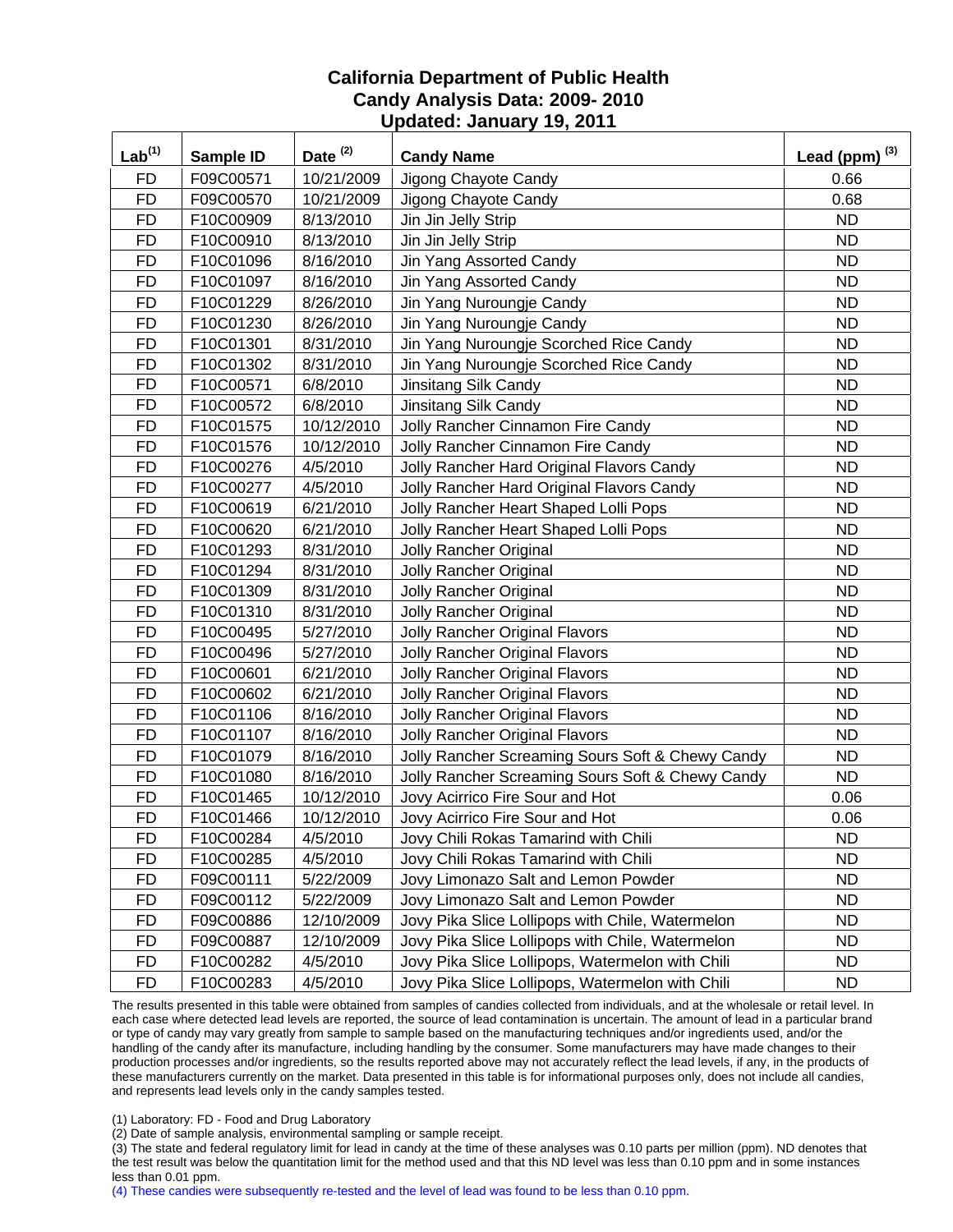| $Lab^{(1)}$ | Sample ID | Date <sup>(2)</sup> | <b>Candy Name</b>                             | Lead (ppm) $^{(3)}$ |
|-------------|-----------|---------------------|-----------------------------------------------|---------------------|
| <b>FD</b>   | F10C01118 | 8/25/2010           | Jovy Pika Slice Paletas-Lollipops, Watermelon | ND.                 |
| <b>FD</b>   | F10C01119 | 8/25/2010           | Jovy Pika Slice Paletas-Lollipops, Watermelon | <b>ND</b>           |
| <b>FD</b>   | F09C00105 | 5/22/2009           | Jovy Sour Skwiz Sour Candy Grape Flavor       | <b>ND</b>           |
| <b>FD</b>   | F09C00106 | 5/22/2009           | Jovy Sour Skwiz Sour Candy Grape Flavor       | <b>ND</b>           |
| <b>FD</b>   | F10C01182 | 8/26/2010           | Jovy Tamaros Chili Hard Candy                 | <b>ND</b>           |
| <b>FD</b>   | F10C01183 | 8/26/2010           | Jovy Tamaros Chili Hard Candy                 | <b>ND</b>           |
| <b>FD</b>   | F10C01547 | 10/6/2010           | Jovy Tamaros Chili with Soft Carmal           | <b>ND</b>           |
| <b>FD</b>   | F10C01548 | 10/6/2010           | Jovy Tamaros Chili with Soft Carmal           | <b>ND</b>           |
| <b>FD</b>   | F09C00625 | 10/5/2009           | Jugglers 24 Pops Candy                        | <b>ND</b>           |
| <b>FD</b>   | F09C00626 | 10/5/2009           | Jugglers 24 Pops Candy                        | <b>ND</b>           |
| <b>FD</b>   | F10C01641 | 10/19/2010          | Juicee Gummee Powered By Juice Candy          | <b>ND</b>           |
| <b>FD</b>   | F10C01642 | 10/19/2010          | Juicee Gummee Powered By Juice Candy          | <b>ND</b>           |
| <b>FD</b>   | F10C00027 | 3/3/2010            | Juicee Gummee Seawees                         | <b>ND</b>           |
| <b>FD</b>   | F10C00028 | 3/3/2010            | Juicee Gummee Seawees                         | <b>ND</b>           |
| <b>FD</b>   | F10C00531 | 6/8/2010            | Juicy Drop Pop Candy                          | <b>ND</b>           |
| <b>FD</b>   | F10C00532 | 6/8/2010            | Juicy Drop Pop Candy                          | <b>ND</b>           |
| <b>FD</b>   | F10C01026 | 8/16/2010           | JuJu Fish Candy                               | <b>ND</b>           |
| <b>FD</b>   | F10C01031 | 8/16/2010           | JuJu Fish Candy                               | <b>ND</b>           |
| <b>FD</b>   | F10C00499 | 5/24/2010           | <b>JUJYFRUITS Chewy Fruity Candy</b>          | <b>ND</b>           |
| <b>FD</b>   | F10C00500 | 5/24/2010           | <b>JUJYFRUITS Chewy Fruity Candy</b>          | <b>ND</b>           |
| <b>FD</b>   | F10C02120 | 11/29/2010          | Jujyfruits Chewy Fruity Candy                 | <b>ND</b>           |
| <b>FD</b>   | F10C02121 | 11/29/2010          | Jujyfruits Chewy Fruity Candy                 | <b>ND</b>           |
| <b>FD</b>   | F09C01359 | 1/20/2010           | Karla's Manzana Caramel Lollipops with Chili  | <b>ND</b>           |
| <b>FD</b>   | F09C01360 | 1/20/2010           | Karla's Manzana Caramel Lollipops with Chili  | <b>ND</b>           |
| <b>FD</b>   | F09C00768 | 11/10/2009          | Kasugai Brand Sumiyaki Coffee Candy           | <b>ND</b>           |
| <b>FD</b>   | F09C00769 | 11/10/2009          | Kasugai Brand Sumiyaki Coffee Candy           | <b>ND</b>           |
| <b>FD</b>   | F10C02398 | 12/21/2010          | Kasugai Flower Kiss Candy                     | <b>ND</b>           |
| <b>FD</b>   | F10C02399 | 12/21/2010          | Kasugai Flower Kiss Candy                     | <b>ND</b>           |
| <b>FD</b>   | F10C02396 | 12/21/2010          | Kasugai Fruits                                | <b>ND</b>           |
| <b>FD</b>   | F10C02397 | 12/21/2010          | Kasugai Fruits                                | <b>ND</b>           |
| <b>FD</b>   | F10C00472 | 4/22/2010           | Kasugai Fruits Mix Delicious Hard Candy       | <b>ND</b>           |
| <b>FD</b>   | F10C00473 | 4/22/2010           | Kasugai Fruits Mix Delicious Hard Candy       | <b>ND</b>           |
| <b>FD</b>   | F10C00220 | 3/26/2010           | Kasugai Melon Gummy Candy                     | <b>ND</b>           |
| <b>FD</b>   | F10C00221 | 3/26/2010           | Kasugai Melon Gummy Candy                     | <b>ND</b>           |
| <b>FD</b>   | F10C00218 | 3/26/2010           | Kasugai Pineapple Gummy Candy                 | ND.                 |
| <b>FD</b>   | F10C00219 | 3/26/2010           | Kasugai Pineapple Gummy Candy                 | <b>ND</b>           |
| <b>FD</b>   | F09C00154 | 5/22/2009           | Kasugai Sumiyaki Coffee Candy                 | <b>ND</b>           |
| <b>FD</b>   | F09C00155 | 5/22/2009           | Kasugai Sumiyaki Coffee Candy                 | <b>ND</b>           |
| <b>FD</b>   | F10C00470 | 4/22/2010           | Kasugai Sumiyaki Hard Coffee Candy            | <b>ND</b>           |
| <b>FD</b>   | F10C00471 | 4/22/2010           | Kasugai Sumiyaki Hard Coffee Candy            | <b>ND</b>           |

The results presented in this table were obtained from samples of candies collected from individuals, and at the wholesale or retail level. In each case where detected lead levels are reported, the source of lead contamination is uncertain. The amount of lead in a particular brand or type of candy may vary greatly from sample to sample based on the manufacturing techniques and/or ingredients used, and/or the handling of the candy after its manufacture, including handling by the consumer. Some manufacturers may have made changes to their production processes and/or ingredients, so the results reported above may not accurately reflect the lead levels, if any, in the products of these manufacturers currently on the market. Data presented in this table is for informational purposes only, does not include all candies, and represents lead levels only in the candy samples tested.

(1) Laboratory: FD - Food and Drug Laboratory

(2) Date of sample analysis, environmental sampling or sample receipt.

(3) The state and federal regulatory limit for lead in candy at the time of these analyses was 0.10 parts per million (ppm). ND denotes that the test result was below the quantitation limit for the method used and that this ND level was less than 0.10 ppm and in some instances less than 0.01 ppm.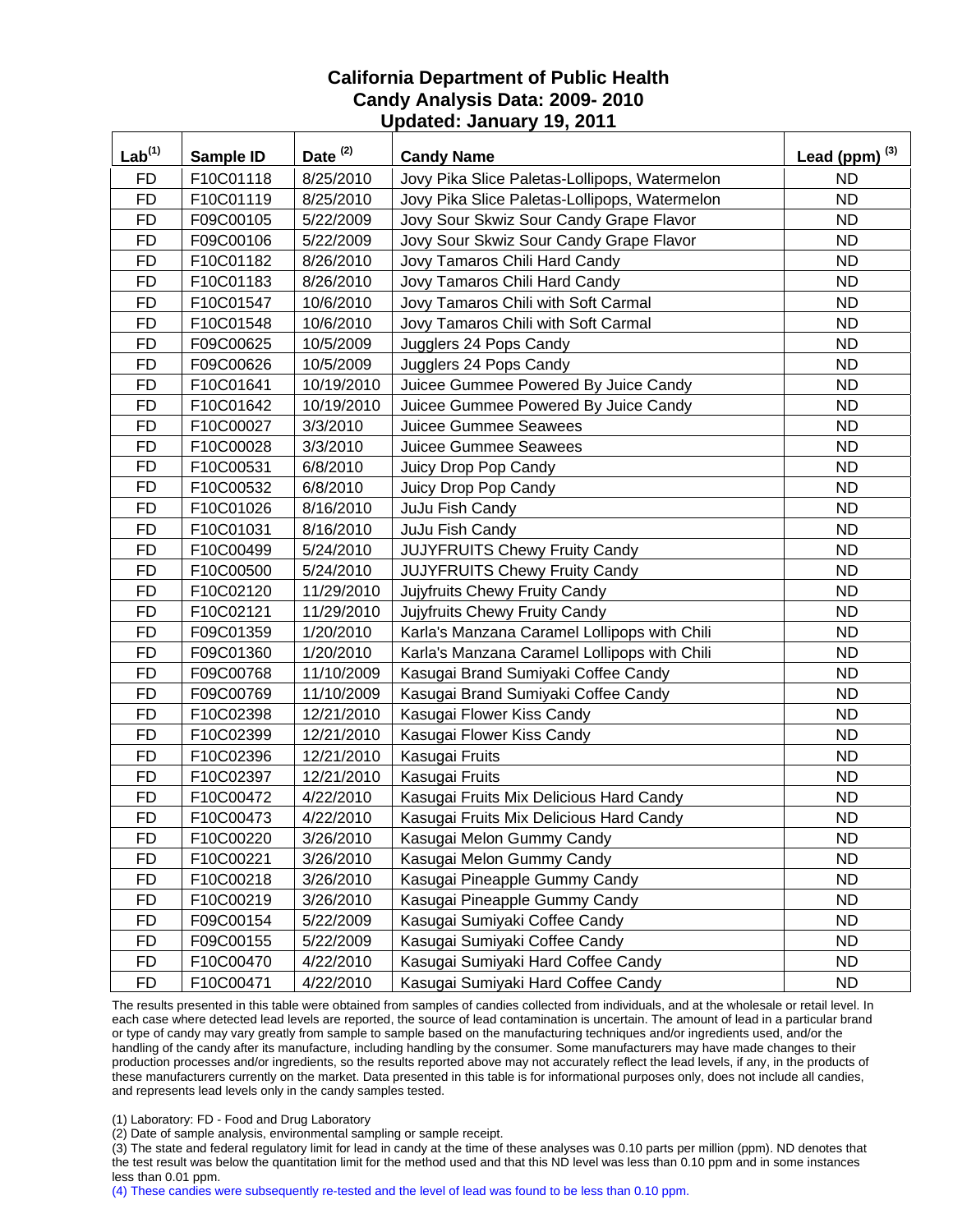| Lab <sup>(1)</sup> | Sample ID | Date <sup>(2)</sup> | <b>Candy Name</b>                               | Lead (ppm) $^{(3)}$ |
|--------------------|-----------|---------------------|-------------------------------------------------|---------------------|
| <b>FD</b>          | F10C01585 | 10/12/2010          | Keo Me 1st F Candy                              | <b>ND</b>           |
| <b>FD</b>          | F10C01586 | 10/12/2010          | Keo Me 1st F Candy                              | <b>ND</b>           |
| <b>FD</b>          | F08C01831 | 1/7/2009            | Keo Mia Sugar Cane Candy                        | 0.05                |
| <b>FD</b>          | F08C01832 | 1/7/2009            | Keo Sam Ginseng Candy                           | 0.07                |
| <b>FD</b>          | F10C00537 | 6/8/2010            | Kids Mania Soda Can Frizzy Candy                | <b>ND</b>           |
| <b>FD</b>          | F10C00538 | 6/8/2010            | Kids Mania Soda Can Frizzy Candy                | <b>ND</b>           |
| <b>FD</b>          | F10C00363 | 6/21/2010           | Kidsmania Flash Pop                             | 0.58                |
| <b>FD</b>          | F10C00362 | 6/21/2010           | Kidsmania Flash Pop                             | 0.60                |
| <b>FD</b>          | F09C00973 | 12/10/2009          | Kidsmania Flash Pop Three Brillant Flavors      | <b>ND</b>           |
| <b>FD</b>          | F09C00974 | 12/10/2009          | Kidsmania Flash Pop Three Brillant Flavors      | ND                  |
| <b>FD</b>          | F08C01819 | 1/7/2009            | Kidsmania Flavored Flash Pop Ring               | <b>ND</b>           |
| <b>FD</b>          | F09C00975 | 12/10/2009          | Kidsmania Soda Can Fizzy Candy                  | ND                  |
| <b>FD</b>          | F09C00976 | 12/10/2009          | Kidsmania Soda Can Fizzy Candy                  | <b>ND</b>           |
| <b>FD</b>          | F10C00927 | 8/16/2010           | Kidsmania Soda Can Fizzy Candy                  | <b>ND</b>           |
| <b>FD</b>          | F10C00928 | 8/16/2010           | Kidsmania Soda Can Fizzy Candy                  | <b>ND</b>           |
| <b>FD</b>          | F10C00543 | 8/26/2010           | Kidsmania Sweet Soaker Candy                    | 0.06                |
| <b>FD</b>          | F10C00544 | 8/26/2010           | Kidsmania Sweet Soaker Candy                    | 0.07                |
| <b>FD</b>          | F10C00639 | 6/24/2010           | K-Mart Delux Mix Value Bag                      | <b>ND</b>           |
| <b>FD</b>          | F10C00640 | 6/24/2010           | K-Mart Delux Mix Value Bag                      | <b>ND</b>           |
| <b>FD</b>          | F08C01811 | 1/7/2009            | Koko's Snap-N-Glow Lollipops Apple & Strawberry | <b>ND</b>           |
| <b>FD</b>          | F08C01810 | 1/7/2009            | Koko's Snap-N-Glow Lollipops Raspberry & Lemon  | <b>ND</b>           |
| <b>FD</b>          | F10C00206 | 3/26/2010           | Kopiko Coffee Candy                             | <b>ND</b>           |
| <b>FD</b>          | F10C00207 | 3/26/2010           | Kopiko Coffee Candy                             | <b>ND</b>           |
| <b>FD</b>          | F10C00264 | 4/5/2010            | Kopiko Coffee Candy Cappuccino                  | <b>ND</b>           |
| <b>FD</b>          | F10C00265 | 4/5/2010            | Kopiko Coffee Candy Cappuccino                  | <b>ND</b>           |
| <b>FD</b>          | F10C01231 | 8/26/2010           | Korean Candy, Pumpkin                           | <b>ND</b>           |
| <b>FD</b>          | F10C01232 | 8/26/2010           | Korean Candy, Pumpkin                           | <b>ND</b>           |
| <b>FD</b>          | F10C01243 | 8/26/2010           | Korean Strawberry Flavor Jelly Candy            | <b>ND</b>           |
| <b>FD</b>          | F10C01244 | 8/26/2010           | Korean Strawberry Flavor Jelly Candy            | <b>ND</b>           |
| <b>FD</b>          | F10C01075 | 8/16/2010           | <b>Kraft Traditional Caramels</b>               | <b>ND</b>           |
| <b>FD</b>          | F10C01076 | 8/16/2010           | <b>Kraft Traditional Caramels</b>               | <b>ND</b>           |
| <b>FD</b>          | F09C00728 | 10/21/2009          | Kroger Deluxe Mix Assorted Candies              | <b>ND</b>           |
| <b>FD</b>          | F09C00729 | 10/21/2009          | Kroger Deluxe Mix Assorted Candies              | ND.                 |
| FD                 | F10C01022 | 8/16/2010           | Kroger Fruit Slice Jellies                      | <b>ND</b>           |
| <b>FD</b>          | F10C01023 | 8/16/2010           | Kroger Fruit Slice Jellies                      | <b>ND</b>           |
| <b>FD</b>          | F10C00583 | 6/25/2010           | Kroger Gummi Bears                              | <b>ND</b>           |
| <b>FD</b>          | F10C00584 | 6/25/2010           | Kroger Gummi Bears                              | <b>ND</b>           |
| <b>FD</b>          | F10C01283 | 8/31/2010           | Kroger Gummi Worms                              | <b>ND</b>           |
| <b>FD</b>          | F10C01284 | 8/31/2010           | Kroger Gummi Worms                              | <b>ND</b>           |
| <b>FD</b>          | F10C01279 | 8/31/2010           | Kroger Sour Neon Worms                          | <b>ND</b>           |

The results presented in this table were obtained from samples of candies collected from individuals, and at the wholesale or retail level. In each case where detected lead levels are reported, the source of lead contamination is uncertain. The amount of lead in a particular brand or type of candy may vary greatly from sample to sample based on the manufacturing techniques and/or ingredients used, and/or the handling of the candy after its manufacture, including handling by the consumer. Some manufacturers may have made changes to their production processes and/or ingredients, so the results reported above may not accurately reflect the lead levels, if any, in the products of these manufacturers currently on the market. Data presented in this table is for informational purposes only, does not include all candies, and represents lead levels only in the candy samples tested.

(1) Laboratory: FD - Food and Drug Laboratory

(2) Date of sample analysis, environmental sampling or sample receipt.

(3) The state and federal regulatory limit for lead in candy at the time of these analyses was 0.10 parts per million (ppm). ND denotes that the test result was below the quantitation limit for the method used and that this ND level was less than 0.10 ppm and in some instances less than 0.01 ppm.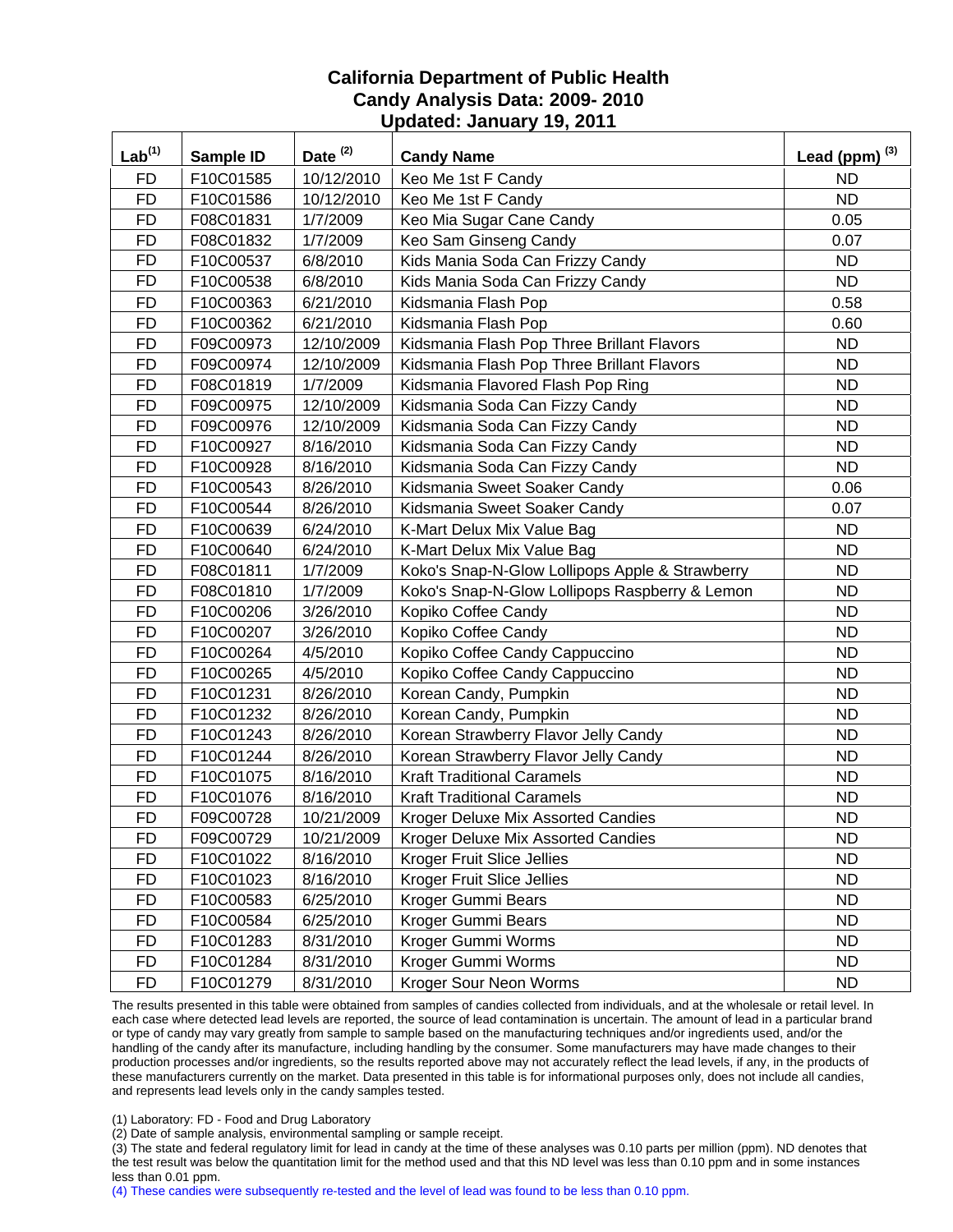| Lab <sup>(1)</sup> | <b>Sample ID</b> | Date <sup>(2)</sup> | <b>Candy Name</b>                              | Lead (ppm) $^{(3)}$ |
|--------------------|------------------|---------------------|------------------------------------------------|---------------------|
| <b>FD</b>          | F10C01280        | 8/31/2010           | Kroger Sour Neon Worms                         | <b>ND</b>           |
| <b>FD</b>          | F10C01271        | 8/31/2010           | Kroger Spice Drops                             | <b>ND</b>           |
| <b>FD</b>          | F10C01272        | 8/31/2010           | <b>Kroger Spice Drops</b>                      | <b>ND</b>           |
| <b>FD</b>          | F10C00581        | 6/24/2010           | <b>Kroger Spice Drops Jellies</b>              | <b>ND</b>           |
| <b>FD</b>          | F10C00582        | 6/24/2010           | Kroger Spice Drops Jellies                     | <b>ND</b>           |
| <b>FD</b>          | F09C00718        | 10/15/2009          | Kroger Value Sour Neon Worms                   | <b>ND</b>           |
| <b>FD</b>          | F09C00719        | 10/15/2009          | Kroger Value Sour Neon Worms                   | <b>ND</b>           |
| <b>FD</b>          | F09C00648        | 11/16/2009          | Kucho Mix Mango Liquid with Chili              | 0.062               |
| <b>FD</b>          | F09C00647        | 11/16/2009          | Kucho Mix Mango Liquid with Chili              | 0.07                |
| <b>FD</b>          | F09C00823        | 11/10/2009          | Kuro Ame Kasugai                               | <b>ND</b>           |
| <b>FD</b>          | F09C00824        | 11/10/2009          | Kuro Ame Kasugai                               | <b>ND</b>           |
| <b>FD</b>          | F10C01421        | 9/23/2010           | La Vaquita Milk Caramel Lollipops              | <b>ND</b>           |
| <b>FD</b>          | F10C01422        | 9/23/2010           | La Vaquita Milk Caramel Lollipops              | <b>ND</b>           |
| <b>FD</b>          | F10C00519        | 5/27/2010           | La Zalala, Cajeta De Lache De Vaca             | <b>ND</b>           |
| <b>FD</b>          | F10C00520        | 5/27/2010           | La Zalala, Cajeta De Lache De Vaca             | <b>ND</b>           |
| <b>FD</b>          | F09C01504        | 2/11/2010           | Lemonhead Lemon Candy                          | ND                  |
| <b>FD</b>          | F09C01505        | 2/11/2010           | Lemonhead Lemon Candy                          | <b>ND</b>           |
| <b>FD</b>          | F10C01738        | 10/29/2010          | Liberty Bell Strawberry Filled Candy           | <b>ND</b>           |
| <b>FD</b>          | F10C01739        | 10/29/2010          | Liberty Bell Strawberry Filled Candy           | <b>ND</b>           |
| <b>FD</b>          | F09C01252        | 12/21/2009          | Licorice Bears, CVS Gold Brand                 | <b>ND</b>           |
| <b>FD</b>          | F09C01253        | 12/21/2009          | Licorice Bears, CVS Gold Brand                 | <b>ND</b>           |
| <b>FD</b>          | F10C02368        | 12/16/2010          | Life Savers Gummies Candy                      | <b>ND</b>           |
| <b>FD</b>          | F10C02369        | 12/16/2010          | Life Savers Gummies Candy                      | <b>ND</b>           |
| <b>FD</b>          | F10C01289        | 9/9/2010            | Life Savers Gummies Sweet Strings N Sour Rings | <b>ND</b>           |
| <b>FD</b>          | F10C01290        | 9/9/2010            | Life Savers Gummies Sweet Strings N Sour Rings | <b>ND</b>           |
| <b>FD</b>          | F10C00613        | 6/8/2010            | Life Savers Hard Candy                         | <b>ND</b>           |
| <b>FD</b>          | F10C00614        | 6/8/2010            | Life Savers Hard Candy                         | <b>ND</b>           |
| <b>FD</b>          | F10C01018        | 8/16/2010           | Life Savers Jellybeans Candy                   | <b>ND</b>           |
| <b>FD</b>          | F10C01019        | 8/16/2010           | Life Savers Jellybeans Candy                   | <b>ND</b>           |
| <b>FD</b>          | F10C01728        | 10/25/2010          | Life Savers Mints Wint O Green                 | <b>ND</b>           |
| <b>FD</b>          | F10C01729        | 10/25/2010          | Life Savers Mints Wint O Green                 | <b>ND</b>           |
| <b>FD</b>          | F10C01104        | 8/16/2010           | Life Savers Pep O Mint Candy                   | <b>ND</b>           |
| <b>FD</b>          | F10C01105        | 8/16/2010           | Life Savers Pep O Mint Candy                   | <b>ND</b>           |
| <b>FD</b>          | F10C01287        | 8/31/2010           | <b>Life Savers Varietry Pack</b>               | <b>ND</b>           |
| <b>FD</b>          | F10C01288        | 8/31/2010           | <b>Life Savers Varietry Pack</b>               | <b>ND</b>           |
| <b>FD</b>          | F09C01390        | 2/3/2010            | Lifesavers Gummies Assorted Flavors            | <b>ND</b>           |
| <b>FD</b>          | F09C01391        | 2/3/2010            | <b>Lifesavers Gummies Assorted Flavors</b>     | <b>ND</b>           |
| <b>FD</b>          | F09C00417        | 7/13/2009           | Limonazo Salt and Limon Powder Pepper Shakers  | <b>ND</b>           |
| <b>FD</b>          | F09C00418        | 7/13/2009           | Limonazo Salt and Limon Powder Pepper Shakers  | <b>ND</b>           |
| <b>FD</b>          | F10C00320        | 5/6/2010            | <b>Lipps Tamarind Candy</b>                    | ND.                 |

The results presented in this table were obtained from samples of candies collected from individuals, and at the wholesale or retail level. In each case where detected lead levels are reported, the source of lead contamination is uncertain. The amount of lead in a particular brand or type of candy may vary greatly from sample to sample based on the manufacturing techniques and/or ingredients used, and/or the handling of the candy after its manufacture, including handling by the consumer. Some manufacturers may have made changes to their production processes and/or ingredients, so the results reported above may not accurately reflect the lead levels, if any, in the products of these manufacturers currently on the market. Data presented in this table is for informational purposes only, does not include all candies, and represents lead levels only in the candy samples tested.

(1) Laboratory: FD - Food and Drug Laboratory

(2) Date of sample analysis, environmental sampling or sample receipt.

(3) The state and federal regulatory limit for lead in candy at the time of these analyses was 0.10 parts per million (ppm). ND denotes that the test result was below the quantitation limit for the method used and that this ND level was less than 0.10 ppm and in some instances less than 0.01 ppm.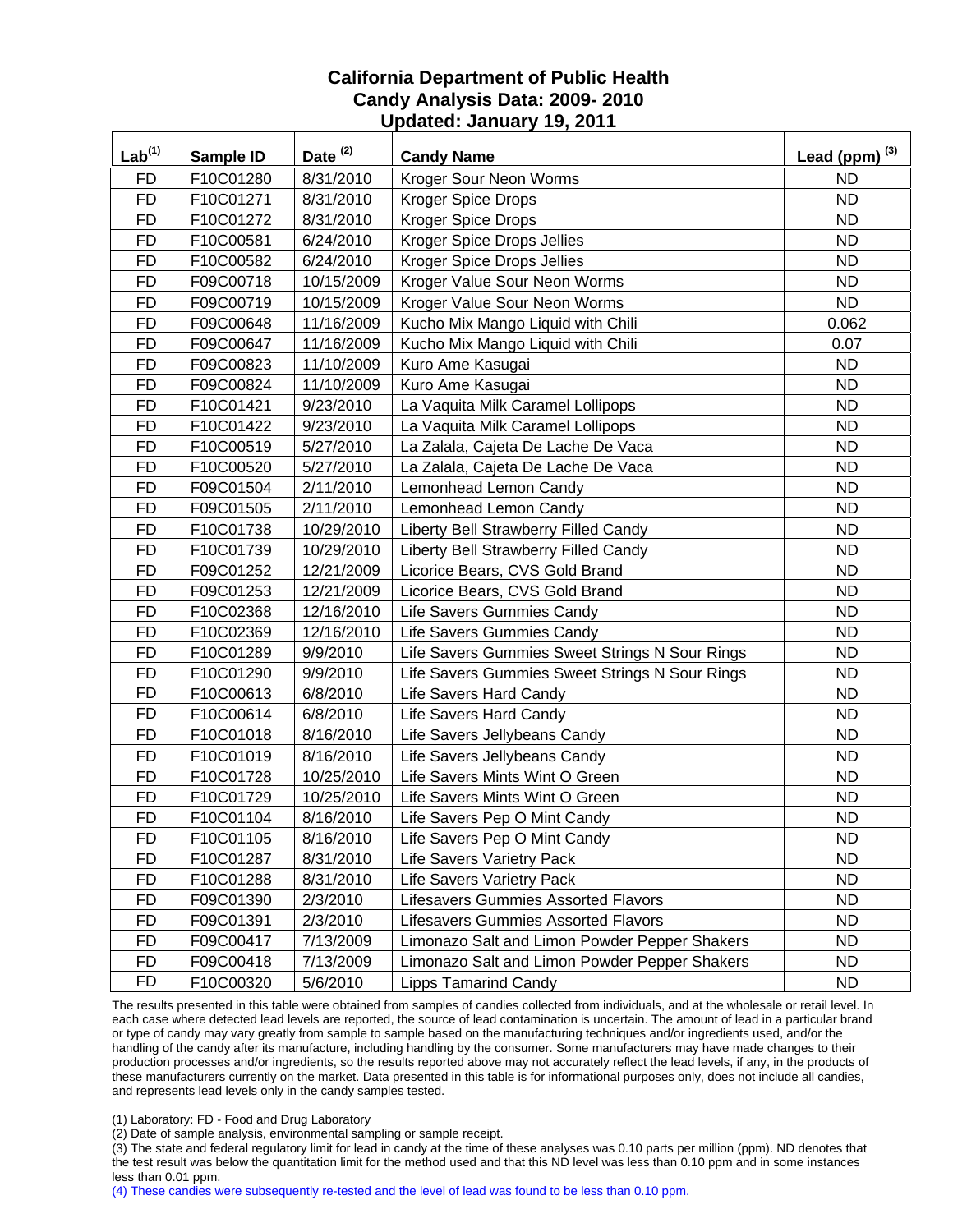| Lab <sup>(1)</sup> | Sample ID | Date <sup>(2)</sup> | <b>Candy Name</b>                                       | Lead (ppm) $^{(3)}$ |
|--------------------|-----------|---------------------|---------------------------------------------------------|---------------------|
| FD                 | F10C00321 | 5/6/2010            | <b>Lipps Tamarind Candy</b>                             | <b>ND</b>           |
| <b>FD</b>          | F10C00344 | 5/6/2010            | <b>Lipps Tamarind Candy</b>                             | <b>ND</b>           |
| <b>FD</b>          | F10C00345 | 5/6/2010            | <b>Lipps Tamarind Candy</b>                             | <b>ND</b>           |
| <b>FD</b>          | F10C00567 | 6/8/2010            | Lipp's Tamarind Candy                                   | <b>ND</b>           |
| <b>FD</b>          | F10C00568 | 6/8/2010            | Lipp's Tamarind Candy                                   | <b>ND</b>           |
| <b>FD</b>          | F09C01186 | 12/24/2009          | Liquorice Toffee by Candy Tech                          | <b>ND</b>           |
| <b>FD</b>          | F09C01187 | 12/24/2009          | Liquorice Toffee by Candy Tech                          | <b>ND</b>           |
| <b>FD</b>          | F10C01774 | 11/5/2010           | Locohas Sabor Fresa Strawberry w Chili Center           | <b>ND</b>           |
| <b>FD</b>          | F10C01775 | 11/5/2010           | Locohas Sabor Fresa Strawberry w Chili Center           | <b>ND</b>           |
| <b>FD</b>          | F10C01138 | 8/25/2010           | Locohas Sabor Sandia                                    | <b>ND</b>           |
| <b>FD</b>          | F10C01139 | 8/25/2010           | Locohas Sabor Sandia                                    | <b>ND</b>           |
| <b>FD</b>          | F10C01988 | 11/18/2010          | Locohas Sabor Tamarindo Beny Dulces                     | <b>ND</b>           |
| <b>FD</b>          | F10C01989 | 11/18/2010          | Locohas Sabor Tamarindo Beny Dulces                     | <b>ND</b>           |
| <b>FD</b>          | F10C00633 | 6/25/2010           | Locohas Sabor Tamrindo                                  | <b>ND</b>           |
| <b>FD</b>          | F10C00634 | 6/25/2010           | Locohas Sabor Tamrindo                                  | <b>ND</b>           |
| <b>FD</b>          | F10C01205 | 8/26/2010           | Long Boys Coconut                                       | <b>ND</b>           |
| <b>FD</b>          | F10C01206 | 8/26/2010           | Long Boys Coconut                                       | <b>ND</b>           |
| <b>FD</b>          | F09C00677 | 10/5/2009           | Lorena Mango del Puesto                                 | <b>ND</b>           |
| <b>FD</b>          | F09C00678 | 10/5/2009           | Lorena Mango del Puesto                                 | <b>ND</b>           |
| <b>FD</b>          | F10C00121 | 3/30/2010           | Lorena Picositos Fruit Seasoning                        | <b>ND</b>           |
| <b>FD</b>          | F10C00122 | 3/30/2010           | Lorena Picositos Fruit Seasoning                        | <b>ND</b>           |
| <b>FD</b>          | F09C00419 | 7/13/2009           | Lorena Picositos Fruit Seasoning Sazonador de<br>Frutas | <b>ND</b>           |
| <b>FD</b>          | F09C00420 | 7/13/2009           | Lorena Picositos Fruit Seasoning Sazonador de<br>Frutas | <b>ND</b>           |
| <b>FD</b>          | F09C00736 | 10/29/2009          | Lorena Picositos Sazonador De Frutas Seasoning          | <b>ND</b>           |
| <b>FD</b>          | F09C00737 | 10/29/2009          | Lorena Picositos Sazonador De Frutas Seasoning          | <b>ND</b>           |
| <b>FD</b>          | F09C00750 | 10/29/2009          | Lorena Picositos Sazonador De Frutas Seasoning          | <b>ND</b>           |
| <b>FD</b>          | F09C00751 | 10/29/2009          | Lorena Picositos Sazonador De Frutas Seasoning          | <b>ND</b>           |
| <b>FD</b>          | F09C00679 | 10/5/2009           | Lorena Sandia del Puesto                                | <b>ND</b>           |
| <b>FD</b>          | F09C00680 | 10/5/2009           | Lorena Sandia del Puesto                                | <b>ND</b>           |
| <b>FD</b>          | F09C00093 | 4/28/2009           | Lotto Candy                                             | <b>ND</b>           |
| <b>FD</b>          | F09C00094 | 4/28/2009           | Lotto Candy                                             | <b>ND</b>           |
| <b>FD</b>          | F10C00846 | 7/29/2010           | Lotto Candy                                             | <b>ND</b>           |
| <b>FD</b>          | F10C00847 | 7/29/2010           | Lotto Candy                                             | <b>ND</b>           |
| <b>FD</b>          | F10C00346 | 4/22/2010           | Lotto Candy, Taiwan                                     | <b>ND</b>           |
| <b>FD</b>          | F10C00347 | 4/22/2010           | Lotto Candy, Taiwan                                     | <b>ND</b>           |
| <b>FD</b>          | F09C00067 | 5/22/2009           | Lucas Bom Vaso Tropical Punch                           | <b>ND</b>           |
| <b>FD</b>          | F09C00068 | 5/22/2009           | Lucas Bom Vaso Tropical Punch                           | <b>ND</b>           |
| <b>FD</b>          | F09C00707 | 10/29/2009          | Lucas Bomvaso Flavor Ponch Spicy Candy w Gum            | ND                  |

The results presented in this table were obtained from samples of candies collected from individuals, and at the wholesale or retail level. In each case where detected lead levels are reported, the source of lead contamination is uncertain. The amount of lead in a particular brand or type of candy may vary greatly from sample to sample based on the manufacturing techniques and/or ingredients used, and/or the handling of the candy after its manufacture, including handling by the consumer. Some manufacturers may have made changes to their production processes and/or ingredients, so the results reported above may not accurately reflect the lead levels, if any, in the products of these manufacturers currently on the market. Data presented in this table is for informational purposes only, does not include all candies, and represents lead levels only in the candy samples tested.

(1) Laboratory: FD - Food and Drug Laboratory

(2) Date of sample analysis, environmental sampling or sample receipt.

(3) The state and federal regulatory limit for lead in candy at the time of these analyses was 0.10 parts per million (ppm). ND denotes that the test result was below the quantitation limit for the method used and that this ND level was less than 0.10 ppm and in some instances less than 0.01 ppm.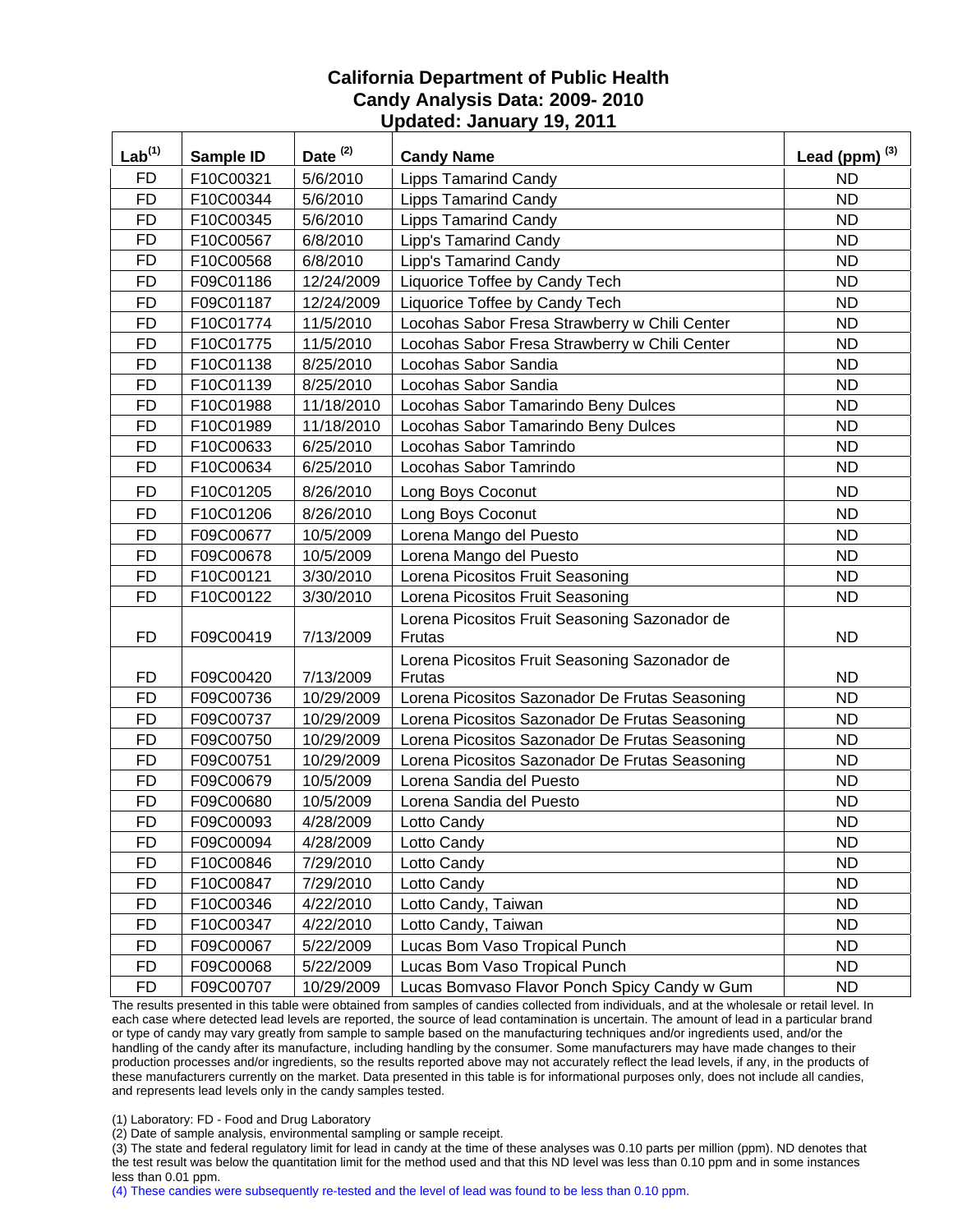| Lab <sup>(1)</sup> | Sample ID | Date <sup>(2)</sup> | <b>Candy Name</b>                                | Lead (ppm) $^{(3)}$ |
|--------------------|-----------|---------------------|--------------------------------------------------|---------------------|
| <b>FD</b>          | F09C00708 | 10/29/2009          | Lucas Bomvaso Flavor Ponch Spicy Candy w Gum     | <b>ND</b>           |
| <b>FD</b>          | F09C00705 | 10/29/2009          | Lucas Bomvaso Spicy Candy with Gum               | <b>ND</b>           |
| <b>FD</b>          | F09C00706 | 10/29/2009          | Lucas Bomvaso Spicy Candy with Gum               | <b>ND</b>           |
| <b>FD</b>          | F09C00433 | 7/13/2009           | Lucas Chamor Sweet 'n Sour                       | <b>ND</b>           |
| <b>FD</b>          | F09C00434 | 7/13/2009           | Lucas Chamor Sweet 'n Sour                       | <b>ND</b>           |
| <b>FD</b>          | F09C00056 | 5/22/2009           | Lucas Chamoy Sweet n' Sour Chamoy Powder         | <b>ND</b>           |
| <b>FD</b>          | F09C00057 | 5/22/2009           | Lucas Chamoy Sweet n' Sour Chamoy Powder         | <b>ND</b>           |
| <b>FD</b>          | F09C00103 | 5/22/2009           | Lucas Chamoy Sweet n' Sour Chamoy Powder         | <b>ND</b>           |
| <b>FD</b>          | F09C00104 | 5/22/2009           | Lucas Chamoy Sweet n' Sour Chamoy Powder         | <b>ND</b>           |
| <b>FD</b>          | F10C00811 | 7/29/2010           | Lucas Crazy Hair Gooey Fruit Sour Blue Raspberry | <b>ND</b>           |
| <b>FD</b>          | F10C00812 | 7/29/2010           | Lucas Crazy Hair Gooey Fruit Sour Blue Raspberry | <b>ND</b>           |
| <b>FD</b>          | F09C01297 | 1/21/2010           | Lucas Dulce de Chamoy                            | <b>ND</b>           |
| <b>FD</b>          | F09C01298 | 1/21/2010           | Lucas Dulce de Chamoy                            | <b>ND</b>           |
| <b>FD</b>          | F09C01299 | 1/21/2010           | Lucas Dulce Sabor Tamarindo                      | <b>ND</b>           |
| <b>FD</b>          | F09C01300 | 1/21/2010           | Lucas Dulce Sabor Tamarindo                      | <b>ND</b>           |
| <b>FD</b>          | F09C00038 | 4/27/2009           | Lucas Dulce Sabor Tamarindo Flavored Liquid      | <b>ND</b>           |
| <b>FD</b>          | F09C00039 | 4/27/2009           | Lucas Dulce Sabor Tamarindo Flavored Liquid      | <b>ND</b>           |
| <b>FD</b>          | F10C00268 | 5/6/2010            | Lucas Dulce Sabor Tamarindo Liquid Candy         | <b>ND</b>           |
| <b>FD</b>          | F10C00269 | 5/6/2010            | Lucas Dulce Sabor Tamarindo Liquid Candy         | <b>ND</b>           |
| <b>FD</b>          | F10C01589 | 10/12/2010          | Lucas Dulce Sabor Tamarindo Liquid Candy         | <b>ND</b>           |
| <b>FD</b>          | F10C01590 | 10/12/2010          | Lucas Dulce Sabor Tamarindo Liquid Candy         | <b>ND</b>           |
| <b>FD</b>          | F09C00738 | 10/5/2009           | Lucas Dulces Gusano de Chamoy Liquid Candy       | <b>ND</b>           |
| <b>FD</b>          | F09C00739 | 10/5/2009           | Lucas Dulces Gusano de Chamoy Liquid Candy       | <b>ND</b>           |
| <b>FD</b>          | F09C00740 | 10/29/2009          | Lucas Gusano Dulce de Chamoy Liquid Candy        | <b>ND</b>           |
| <b>FD</b>          | F09C00741 | 10/29/2009          | Lucas Gusano Dulce de Chamoy Liquid Candy        | <b>ND</b>           |
| <b>FD</b>          | F09C00687 | 10/5/2009           | Lucas Gusano Dulce Sabor Tamarindo Liquid        | <b>ND</b>           |
| <b>FD</b>          | F09C00688 | 10/5/2009           | Lucas Gusano Dulce Sabor Tamarindo Liquid        | <b>ND</b>           |
| <b>FD</b>          | F09C00073 | 5/22/2009           | Lucas Gusano Liquid Candy                        | <b>ND</b>           |
| <b>FD</b>          | F09C00074 | 5/22/2009           | Lucas Gusano Liquid Candy                        | <b>ND</b>           |
| <b>FD</b>          | F09C00689 | 10/5/2009           | Lucas Gusano Sabor Chamoy Liquid                 | <b>ND</b>           |
| <b>FD</b>          | F09C00690 | 10/5/2009           | Lucas Gusano Sabor Chamoy Liquid                 | <b>ND</b>           |
| <b>FD</b>          | F09C00065 | 5/22/2009           | Lucas Muecas Chamoy Lollipop w/ Chili Powder     | <b>ND</b>           |
| <b>FD</b>          | F09C00066 | 5/22/2009           | Lucas Muecas Chamoy Lollipop w/ Chili Powder     | <b>ND</b>           |
| <b>FD</b>          | F09C00683 | 10/5/2009           | Lucas Muecas Lollipop Cherry w Chili Powder      | <b>ND</b>           |
| <b>FD</b>          | F09C00684 | 10/5/2009           | Lucas Muecas Lollipop Cherry w Chili Powder      | <b>ND</b>           |
| <b>FD</b>          | F09C00691 | 10/5/2009           | Lucas Muecas Lollipop Mango w Chili Powder       | <b>ND</b>           |
| <b>FD</b>          | F09C00692 | 10/5/2009           | Lucas Muecas Lollipop Mango w Chili Powder       | <b>ND</b>           |
| <b>FD</b>          | F09C01291 | 1/21/2010           | Lucas Muencas Lollipop with Chili Powder         | <b>ND</b>           |
| <b>FD</b>          | F09C01292 | 1/21/2010           | Lucas Muencas Lollipop with Chili Powder         | <b>ND</b>           |
| <b>FD</b>          | F09C01293 | 1/21/2010           | Lucas Panzon                                     | ND                  |

The results presented in this table were obtained from samples of candies collected from individuals, and at the wholesale or retail level. In each case where detected lead levels are reported, the source of lead contamination is uncertain. The amount of lead in a particular brand or type of candy may vary greatly from sample to sample based on the manufacturing techniques and/or ingredients used, and/or the handling of the candy after its manufacture, including handling by the consumer. Some manufacturers may have made changes to their production processes and/or ingredients, so the results reported above may not accurately reflect the lead levels, if any, in the products of these manufacturers currently on the market. Data presented in this table is for informational purposes only, does not include all candies, and represents lead levels only in the candy samples tested.

(1) Laboratory: FD - Food and Drug Laboratory

(2) Date of sample analysis, environmental sampling or sample receipt.

(3) The state and federal regulatory limit for lead in candy at the time of these analyses was 0.10 parts per million (ppm). ND denotes that the test result was below the quantitation limit for the method used and that this ND level was less than 0.10 ppm and in some instances less than 0.01 ppm.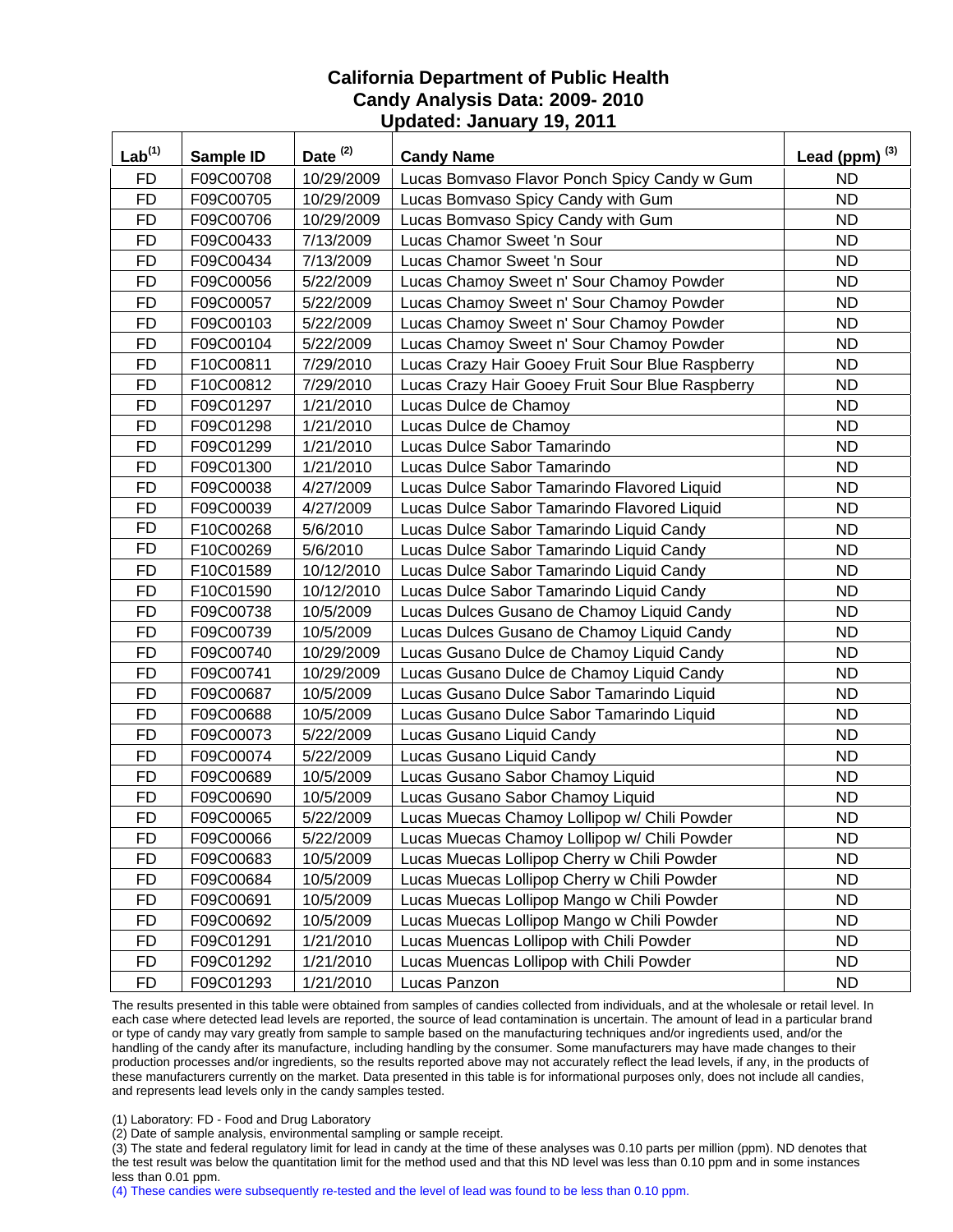| $Lab^{(1)}$ | Sample ID | Date <sup>(2)</sup> | <b>Candy Name</b>                                    | Lead (ppm) $^{(3)}$ |
|-------------|-----------|---------------------|------------------------------------------------------|---------------------|
| <b>FD</b>   | F09C01294 | 1/21/2010           | Lucas Panzon                                         | <b>ND</b>           |
| <b>FD</b>   | F09C00693 | 10/5/2009           | Lucas Panzon Watermelon w Chamoy Liquid              | <b>ND</b>           |
| <b>FD</b>   | F09C00694 | 10/5/2009           | Lucas Panzon Watermelon w Chamoy Liquid              | <b>ND</b>           |
| <b>FD</b>   | F09C00101 | 5/22/2009           | <b>Lucas Pelucas Tamarind Candy</b>                  | <b>ND</b>           |
| <b>FD</b>   | F09C00102 | 5/22/2009           | Lucas Pelucas Tamarind Candy                         | <b>ND</b>           |
| <b>FD</b>   | F09C00623 | 10/29/2009          | Lucas Pelucas Tamarind Candy                         | <b>ND</b>           |
| <b>FD</b>   | F09C00624 | 10/29/2009          | <b>Lucas Pelucas Tamarind Candy</b>                  | <b>ND</b>           |
| <b>FD</b>   | F10C01124 | 8/25/2010           | Lucas Pi-K Kachin Chamoy Extra Spicy Candy           | <b>ND</b>           |
| <b>FD</b>   | F10C01125 | 8/25/2010           | Lucas Pi-K Kachin Chamoy Extra Spicy Candy           | <b>ND</b>           |
| <b>FD</b>   | F10C01457 | 10/12/2010          | Lucas Pulpadip Tamarind Flavored Dipping Sauce       | <b>ND</b>           |
| <b>FD</b>   | F10C01458 | 10/12/2010          | Lucas Pulpadip Tamarind Flavored Dipping Sauce       | <b>ND</b>           |
|             |           |                     | Lucky Country Aussie Style Soft Gourmet Black        |                     |
| <b>FD</b>   | F09C01444 | 2/11/2010           | Licorice                                             | <b>ND</b>           |
|             |           |                     | Lucky Country Aussie Style Soft Gourmet Black        |                     |
| <b>FD</b>   | F09C01445 | 2/11/2010           | Licorice                                             | <b>ND</b>           |
| <b>FD</b>   | F10C00436 | 6/8/2010            | Lucky Country Auusie Style Gourmet Licorice Black    | 0.06                |
| <b>FD</b>   | F10C00437 | 6/8/2010            | Lucky Country Auusie Style Gourmet Licorice Black    | 0.06                |
|             |           |                     | Lucky Country Soft Licorice Pineapple Flavor 97% Fat |                     |
| <b>FD</b>   | F08C01596 | 3/5/2009            | Free                                                 | <b>ND</b>           |
| <b>FD</b>   | F10C00001 | 3/3/2010            | Lunch Time Gummy Candy                               | <b>ND</b>           |
| <b>FD</b>   | F10C00002 | 3/3/2010            | Lunch Time Gummy Candy                               | <b>ND</b>           |
| <b>FD</b>   | F09C00681 | 10/5/2009           | Luv Pops Cherry Lollipops                            | <b>ND</b>           |
| <b>FD</b>   | F09C00682 | 10/5/2009           | Luv Pops Cherry Lollipops                            | <b>ND</b>           |
| <b>FD</b>   | F10C00479 | 5/27/2010           | Mae Sil Candy                                        | <b>ND</b>           |
| <b>FD</b>   | F10C00480 | 5/27/2010           | Mae Sil Candy                                        | <b>ND</b>           |
| <b>FD</b>   | F09C00554 | 10/5/2009           | Maltose Bonbon Candy                                 | <b>ND</b>           |
| <b>FD</b>   | F09C00555 | 10/5/2009           | Maltose Bonbon Candy                                 | <b>ND</b>           |
| <b>FD</b>   | F10C00204 | 3/26/2010           | <b>Mammos Citron Candy</b>                           | <b>ND</b>           |
| <b>FD</b>   | F10C00205 | 3/26/2010           | Mammos Citron Candy                                  | <b>ND</b>           |
| <b>FD</b>   | F10C01225 | 8/26/2010           | Mammos Cola Candy                                    | <b>ND</b>           |
| <b>FD</b>   | F10C01226 | 8/26/2010           | Mammos Cola Candy                                    | <b>ND</b>           |
| <b>FD</b>   | F10C00202 | 3/26/2010           | Mammos Green Tea Candy                               | <b>ND</b>           |
| <b>FD</b>   | F10C00203 | 3/26/2010           | Mammos Green Tea Candy                               | ND                  |
| FD          | F10C00200 | 3/26/2010           | Mammos Jeju Orange Candy                             | <b>ND</b>           |
| <b>FD</b>   | F10C00201 | 3/26/2010           | Mammos Jeju Orange Candy                             | ND.                 |
| <b>FD</b>   | F09C00829 | 11/10/2009          | Mammos Red Ginseng Candy                             | ND.                 |
| <b>FD</b>   | F09C00830 | 11/10/2009          | Mammos Red Ginseng Candy                             | ND.                 |
| <b>FD</b>   | F10C00322 | 5/6/2010            | Mammos Roasted Rice Candy                            | <b>ND</b>           |
| <b>FD</b>   | F10C00323 | 5/6/2010            | Mammos Roasted Rice Candy                            | <b>ND</b>           |
| <b>FD</b>   | F10C01303 | 8/31/2010           | Mana Jumbo king Candy                                | ND.                 |

The results presented in this table were obtained from samples of candies collected from individuals, and at the wholesale or retail level. In each case where detected lead levels are reported, the source of lead contamination is uncertain. The amount of lead in a particular brand or type of candy may vary greatly from sample to sample based on the manufacturing techniques and/or ingredients used, and/or the handling of the candy after its manufacture, including handling by the consumer. Some manufacturers may have made changes to their production processes and/or ingredients, so the results reported above may not accurately reflect the lead levels, if any, in the products of these manufacturers currently on the market. Data presented in this table is for informational purposes only, does not include all candies, and represents lead levels only in the candy samples tested.

(1) Laboratory: FD - Food and Drug Laboratory

(2) Date of sample analysis, environmental sampling or sample receipt.

(3) The state and federal regulatory limit for lead in candy at the time of these analyses was 0.10 parts per million (ppm). ND denotes that the test result was below the quantitation limit for the method used and that this ND level was less than 0.10 ppm and in some instances less than 0.01 ppm.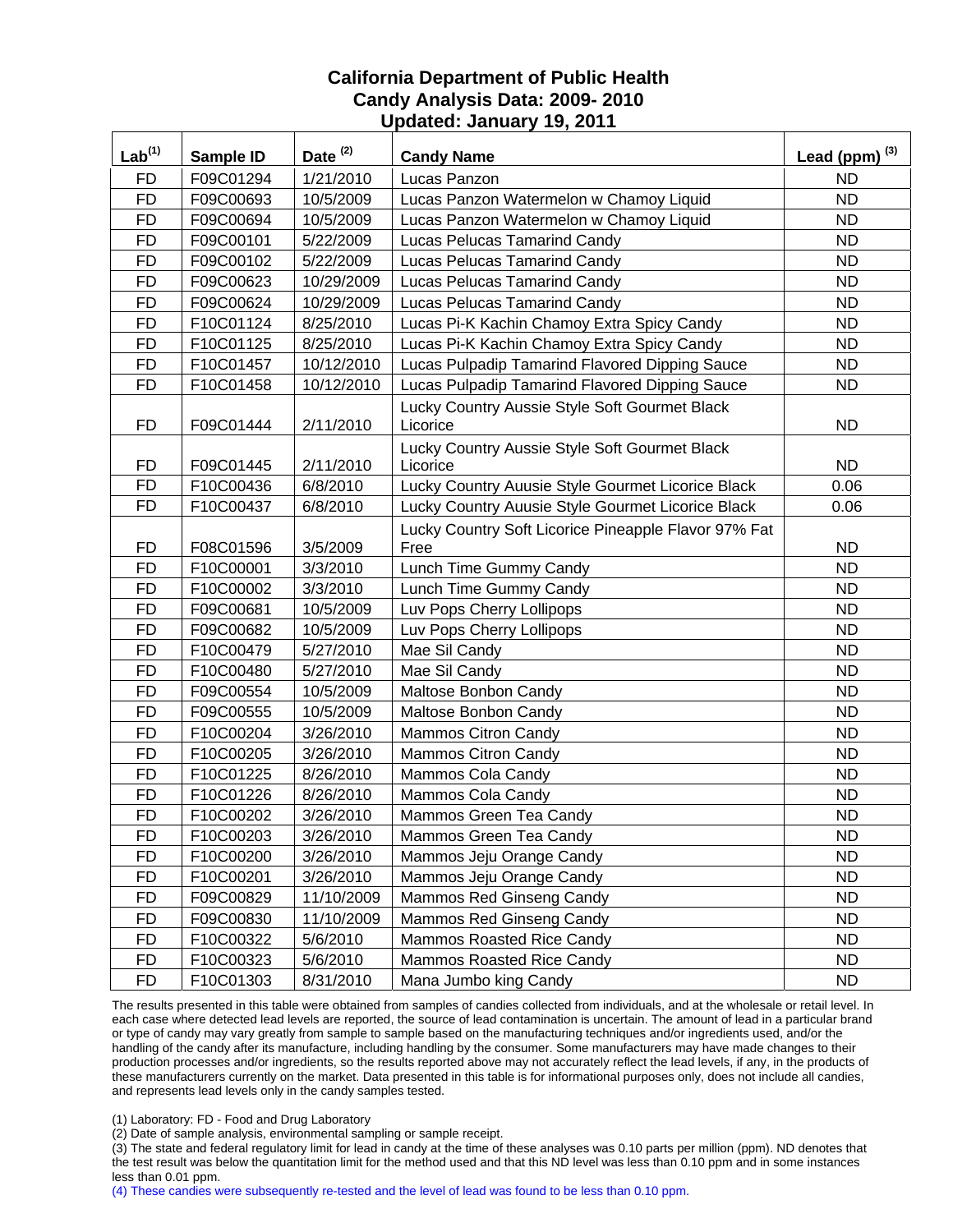| $Lab^{(1)}$ | <b>Sample ID</b> | Date <sup>(2)</sup> | <b>Candy Name</b>                               | Lead (ppm) $^{(3)}$ |
|-------------|------------------|---------------------|-------------------------------------------------|---------------------|
| <b>FD</b>   | F10C01304        | 8/31/2010           | Mana Jumbo king Candy                           | <b>ND</b>           |
| <b>FD</b>   | F10C01211        | 8/26/2010           | Mangomis Jelly Fire Hot Jellies                 | <b>ND</b>           |
| <b>FD</b>   | F10C01212        | 8/26/2010           | Mangomis Jelly Fire Hot Jellies                 | <b>ND</b>           |
| <b>FD</b>   | F09C00785        | 11/16/2009          | Mangonda Hard Carmel Lollipops with Chili Mango | <b>ND</b>           |
| <b>FD</b>   | F09C00786        | 11/16/2009          | Mangonda Hard Carmel Lollipops with Chili Mango | <b>ND</b>           |
| <b>FD</b>   | F10C00858        | 7/29/2010           | Manita de la Suerte Strawberry and Cherry       | <b>ND</b>           |
| <b>FD</b>   | F10C00859        | 7/29/2010           | Manita de la Suerte Strawberry and Cherry       | <b>ND</b>           |
| <b>FD</b>   | F10C00842        | 9/29/2010           | Mara Elotes Lollipop                            | <b>ND</b>           |
| <b>FD</b>   | F10C00843        | 9/29/2010           | Mara Elotes Lollipop                            | <b>ND</b>           |
| <b>FD</b>   | F09C01412        | 2/11/2010           | Market Pantry Aussie-Style Chewy Grenn Apple    | <b>ND</b>           |
| <b>FD</b>   | F09C01413        | 2/11/2010           | Market Pantry Aussie-Style Chewy Grenn Apple    | <b>ND</b>           |
| <b>FD</b>   | F09C01414        | 2/11/2010           | Market Pantry Orange Slices Soft & Chewy Candy  | <b>ND</b>           |
| <b>FD</b>   | F09C01415        | 2/11/2010           | Market Pantry Orange Slices Soft & Chewy Candy  | <b>ND</b>           |
| <b>FD</b>   | F09C01384        | 2/3/2010            | Market Pantry's Aussie-Style Chewy Candy        | <b>ND</b>           |
| <b>FD</b>   | F09C01385        | 2/3/2010            | Market Pantry's Aussie-Style Chewy Candy        | <b>ND</b>           |
| <b>FD</b>   | F09C01386        | 2/3/2010            | Market Pantry's Gummi Bears                     | ND                  |
| <b>FD</b>   | F09C01387        | 2/3/2010            | Market Pantry's Gummi Bears                     | <b>ND</b>           |
| <b>FD</b>   | F10C00338        | 4/22/2010           | Marshmallow Cone Candy                          | <b>ND</b>           |
| <b>FD</b>   | F10C00339        | 4/22/2010           | Marshmallow Cone Candy                          | <b>ND</b>           |
| <b>FD</b>   | F10C00881        | 7/29/2010           | Marshmellow Pole Candy                          | <b>ND</b>           |
| <b>FD</b>   | F10C00882        | 7/29/2010           | Marshmellow Pole Candy                          | <b>ND</b>           |
| <b>FD</b>   | F10C01615        | 10/19/2010          | Marvel Heroes Crunchy Candy                     | <b>ND</b>           |
| <b>FD</b>   | F10C01616        | 10/19/2010          | Marvel Heroes Crunchy Candy                     | <b>ND</b>           |
| <b>FD</b>   | F10C01619        | 10/19/2010          | <b>Marvel Heroes Lollipops</b>                  | <b>ND</b>           |
| <b>FD</b>   | F10C01620        | 10/19/2010          | Marvel Heroes Lollipops                         | <b>ND</b>           |
| <b>FD</b>   | F10C00294        | 5/6/2010            | Marvel Heroes Taffy Candy                       | <b>ND</b>           |
| <b>FD</b>   | F10C00295        | 5/6/2010            | Marvel Heroes Taffy Candy                       | <b>ND</b>           |
| <b>FD</b>   | F10C00943        | 8/13/2010           | Mazapan Authentic Peanut Candy                  | <b>ND</b>           |
| <b>FD</b>   | F10C00944        | 8/13/2010           | Mazapan Authentic Peanut Candy                  | <b>ND</b>           |
| <b>FD</b>   | F10C00406        | 4/22/2010           | Mazapan, Authentic Peanut Candy Mexican Style   | <b>ND</b>           |
| <b>FD</b>   | F10C00407        | 4/22/2010           | Mazapan, Authentic Peanut Candy Mexican Style   | <b>ND</b>           |
| <b>FD</b>   | F09C00669        | 10/5/2009           | Mega Mango Lollipop Candy                       | <b>ND</b>           |
| <b>FD</b>   | F09C00670        | 10/5/2009           | Mega Mango Lollipop Candy                       | <b>ND</b>           |
| <b>FD</b>   | F10C01285        | 8/31/2010           | Mentos Fruit Green Apple and Strawberry Candy   | <b>ND</b>           |
| <b>FD</b>   | F10C01286        | 8/31/2010           | Mentos Fruit Green Apple and Strawberry Candy   | <b>ND</b>           |
| <b>FD</b>   | F10C01529        | 10/5/2010           | Mi Dulce Mexico Cocount Candy Roll              | <b>ND</b>           |
| <b>FD</b>   | F10C01530        | 10/5/2010           | Mi Dulce Mexico Cocount Candy Roll              | <b>ND</b>           |
| FD          | F10C01742        | 10/21/2010          | Mi Dulce Mexico Cucharas de Tamarindo w Spoons  | <b>ND</b>           |
| <b>FD</b>   | F10C01743        | 10/21/2010          | Mi Dulce Mexico Cucharas de Tamarindo w Spoons  | <b>ND</b>           |
| <b>FD</b>   | F10C01521        | 10/5/2010           | Mi Dulce Mexico Tamarind Candy Roll             | ND.                 |

The results presented in this table were obtained from samples of candies collected from individuals, and at the wholesale or retail level. In each case where detected lead levels are reported, the source of lead contamination is uncertain. The amount of lead in a particular brand or type of candy may vary greatly from sample to sample based on the manufacturing techniques and/or ingredients used, and/or the handling of the candy after its manufacture, including handling by the consumer. Some manufacturers may have made changes to their production processes and/or ingredients, so the results reported above may not accurately reflect the lead levels, if any, in the products of these manufacturers currently on the market. Data presented in this table is for informational purposes only, does not include all candies, and represents lead levels only in the candy samples tested.

(1) Laboratory: FD - Food and Drug Laboratory

(2) Date of sample analysis, environmental sampling or sample receipt.

(3) The state and federal regulatory limit for lead in candy at the time of these analyses was 0.10 parts per million (ppm). ND denotes that the test result was below the quantitation limit for the method used and that this ND level was less than 0.10 ppm and in some instances less than 0.01 ppm.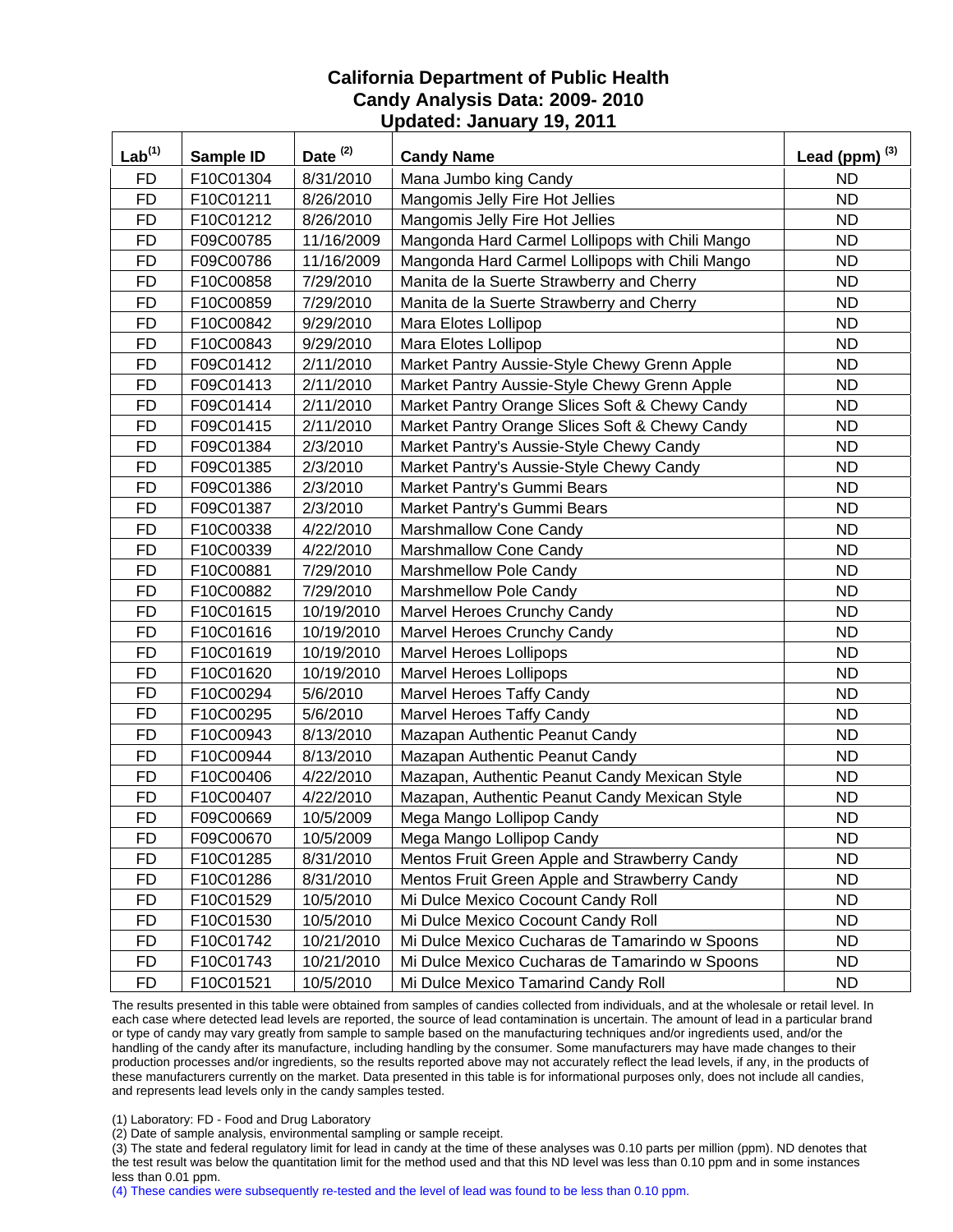| $Lab^{(1)}$ | Sample ID | Date <sup>(2)</sup> | <b>Candy Name</b>                                   | Lead (ppm) $^{(3)}$ |
|-------------|-----------|---------------------|-----------------------------------------------------|---------------------|
| <b>FD</b>   | F10C01522 | 10/5/2010           | Mi Dulce Mexico Tamarind Candy Roll                 | <b>ND</b>           |
| <b>FD</b>   | F10C00799 | 7/29/2010           | Mi Dulce Mexico Tamarind Lollipop with Salt & Chili | <b>ND</b>           |
| <b>FD</b>   | F10C00800 | 7/29/2010           | Mi Dulce Mexico Tamarind Lollipop with Salt & Chili | <b>ND</b>           |
| <b>FD</b>   | F10C01591 | 10/12/2010          | Mi Dulce Mexico Tamarind Lollipop with Salt & Chili | <b>ND</b>           |
| <b>FD</b>   | F10C01592 | 10/12/2010          | Mi Dulce Mexico Tamarind Lollipop with Salt & Chili | <b>ND</b>           |
| <b>FD</b>   | F10C00599 | 6/24/2010           | Mike & Ike's Original Fruit Chewy Candies           | <b>ND</b>           |
| <b>FD</b>   | F10C00600 | 6/24/2010           | Mike & Ike's Original Fruit Chewy Candies           | <b>ND</b>           |
| <b>FD</b>   | F10C00511 | 5/24/2010           | Mike and Ike Original Chewy Assorted Fruit          | <b>ND</b>           |
| <b>FD</b>   | F10C00512 | 5/24/2010           | Mike and Ike Original Chewy Assorted Fruit          | <b>ND</b>           |
| <b>FD</b>   | F10C00316 | 5/6/2010            | Milken Dedo Pop Watermelon & Pineapple              | <b>ND</b>           |
| <b>FD</b>   | F10C00317 | 5/6/2010            | Milken Dedo Pop Watermelon & Pineapple              | <b>ND</b>           |
| <b>FD</b>   | F10C00314 | 5/6/2010            | Milken Fresissima Strawberry Hard Lollipops         | <b>ND</b>           |
| <b>FD</b>   | F10C00315 | 5/6/2010            | Milken Fresissima Strawberry Hard Lollipops         | <b>ND</b>           |
| <b>FD</b>   | F10C00887 | 8/13/2010           | Mini Air Heads                                      | <b>ND</b>           |
| <b>FD</b>   | F10C00888 | 8/13/2010           | Mini Air Heads                                      | <b>ND</b>           |
| <b>FD</b>   | F09C01188 | 12/24/2009          | Mini Bon Bons, Red, Green, Silver by Candy Tech     | <b>ND</b>           |
| <b>FD</b>   | F09C01189 | 12/24/2009          | Mini Bon Bons, Red, Green, Silver by Candy Tech     | <b>ND</b>           |
| <b>FD</b>   | F09C01271 | 12/24/2009          | Mini Chewy Spree Candy                              | <b>ND</b>           |
| <b>FD</b>   | F09C01272 | 12/24/2009          | Mini Chewy Spree Candy                              | <b>ND</b>           |
| <b>FD</b>   | F10C00244 | 4/5/2010            | Mini Fort Pop, Taffano, Yogurt Strawberry Lollipops | <b>ND</b>           |
| <b>FD</b>   | F10C00245 | 4/5/2010            | Mini Fort Pop, Taffano, Yogurt Strawberry Lollipops | <b>ND</b>           |
| <b>FD</b>   | F09C00054 | 4/27/2009           | Mini Mix Fruit Candy                                | <b>ND</b>           |
| <b>FD</b>   | F09C00055 | 4/27/2009           | Mini Mix Fruit Candy                                | <b>ND</b>           |
| <b>FD</b>   | F09C00596 | 10/5/2009           | Mini Mix Fruit Candy                                | <b>ND</b>           |
| <b>FD</b>   | F09C00597 | 10/5/2009           | Mini Mix Fruit Candy                                | <b>ND</b>           |
| <b>FD</b>   | F09C00911 | 12/1/2009           | Mini Molonkitos Big Corn Lollipops                  | <b>ND</b>           |
| <b>FD</b>   | F09C00912 | 12/1/2009           | Mini Molonkitos Big Corn Lollipops                  | <b>ND</b>           |
| <b>FD</b>   | F10C01905 | 11/9/2010           | Mini Pelon Pelo Rico Tamarindo                      | <b>ND</b>           |
| <b>FD</b>   | F10C01906 | 11/9/2010           | Mini Pelon Pelo Rico Tamarindo                      | <b>ND</b>           |
| <b>FD</b>   | F10C00240 | 4/5/2010            | Mini Pinaloca-Alteno Pinapple Flavor                | <b>ND</b>           |
| <b>FD</b>   | F10C00241 | 4/5/2010            | Mini Pinaloca-Alteno Pinapple Flavor                | <b>ND</b>           |
| <b>FD</b>   | F10C00242 | 4/5/2010            | Mini Sandy Pop Alteno Lollipop                      | <b>ND</b>           |
| <b>FD</b>   | F10C00243 | 4/5/2010            | Mini Sandy Pop Alteno Lollipop                      | <b>ND</b>           |
| <b>FD</b>   | F09C01315 | 3/3/2010            | Mini Vanilla Cow Tales                              | <b>ND</b>           |
| <b>FD</b>   | F09C01316 | 3/3/2010            | Mini Vanilla Cow Tales                              | <b>ND</b>           |
| <b>FD</b>   | F09C00825 | 11/10/2009          | Mint Flavor Candy                                   | ND.                 |
| <b>FD</b>   | F09C00826 | 11/10/2009          | Mint Flavor Candy                                   | <b>ND</b>           |
| <b>FD</b>   | F09C00136 | 5/22/2009           | Modelo Mix-Assorted Hard Candy & Lollipops          | <b>ND</b>           |
| <b>FD</b>   | F09C00137 | 5/22/2009           | Modelo Mix-Assorted Hard Candy & Lollipops          | <b>ND</b>           |
| <b>FD</b>   | F09C01430 | 2/3/2010            | Monte Brand Tomy Rich Butterscotch                  | ND.                 |

The results presented in this table were obtained from samples of candies collected from individuals, and at the wholesale or retail level. In each case where detected lead levels are reported, the source of lead contamination is uncertain. The amount of lead in a particular brand or type of candy may vary greatly from sample to sample based on the manufacturing techniques and/or ingredients used, and/or the handling of the candy after its manufacture, including handling by the consumer. Some manufacturers may have made changes to their production processes and/or ingredients, so the results reported above may not accurately reflect the lead levels, if any, in the products of these manufacturers currently on the market. Data presented in this table is for informational purposes only, does not include all candies, and represents lead levels only in the candy samples tested.

(1) Laboratory: FD - Food and Drug Laboratory

(2) Date of sample analysis, environmental sampling or sample receipt.

(3) The state and federal regulatory limit for lead in candy at the time of these analyses was 0.10 parts per million (ppm). ND denotes that the test result was below the quantitation limit for the method used and that this ND level was less than 0.10 ppm and in some instances less than 0.01 ppm.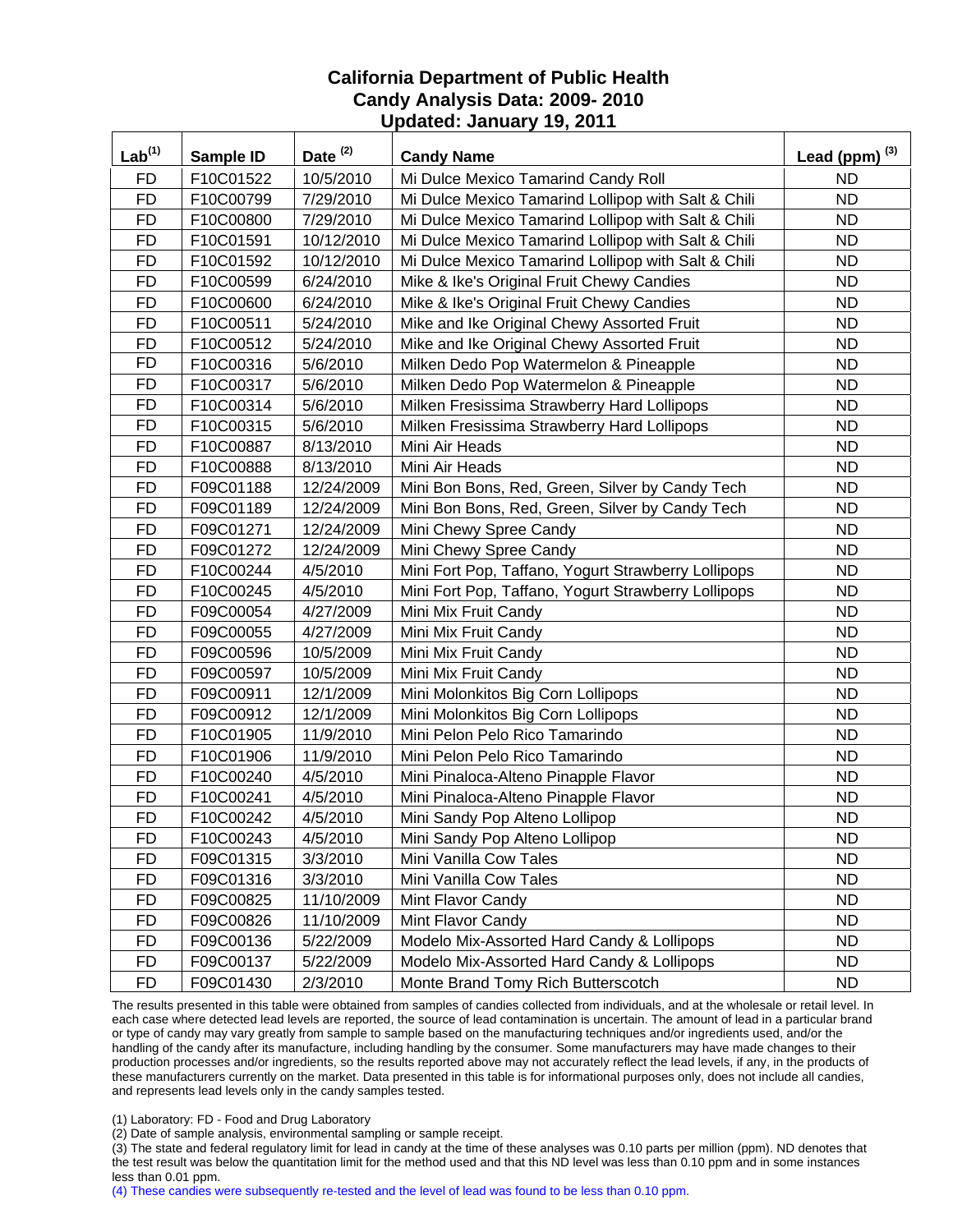| Lab <sup>(1)</sup> | <b>Sample ID</b> | Date <sup>(2)</sup> | <b>Candy Name</b>                               | Lead (ppm) $^{(3)}$ |
|--------------------|------------------|---------------------|-------------------------------------------------|---------------------|
| <b>FD</b>          | F09C01431        | 2/3/2010            | Monte Brand Tomy Rich Butterscotch              | <b>ND</b>           |
| <b>FD</b>          | F09C01424        | 2/3/2010            | Monte's Branch Bravucos Mango                   | <b>ND</b>           |
| <b>FD</b>          | F09C01425        | 2/3/2010            | Monte's Branch Bravucos Mango                   | <b>ND</b>           |
| <b>FD</b>          | F10C01085        | 8/25/2010           | Montes Bravucos Fruit Chews w Chili - Mango     | <b>ND</b>           |
| <b>FD</b>          | F10C01086        | 8/25/2010           | Montes Bravucos Fruit Chews w Chili - Mango     | <b>ND</b>           |
| <b>FD</b>          | F09C00639        | 10/5/2009           | Montes Bravucos Fruit Chews w Chili Mango       | <b>ND</b>           |
| <b>FD</b>          | F09C00640        | 10/5/2009           | Montes Bravucos Fruit Chews w Chili Mango       | <b>ND</b>           |
| <b>FD</b>          | F09C00989        | 12/9/2009           | Montes Bravucos Fruit Chews w Chili, Watermelon | <b>ND</b>           |
| <b>FD</b>          | F09C00990        | 12/9/2009           | Montes Bravucos Fruit Chews w Chili, Watermelon | <b>ND</b>           |
| <b>FD</b>          | F10C01623        | 10/12/2010          | Montes Bravucos Watermelon Candy                | <b>ND</b>           |
| <b>FD</b>          | F10C01624        | 10/12/2010          | Montes Bravucos Watermelon Candy                | <b>ND</b>           |
| <b>FD</b>          | F09C01220        | 1/7/2010            | Montes Bravucos Watermelon Fruit w Chili        | <b>ND</b>           |
| <b>FD</b>          | F09C01221        | 1/7/2010            | Montes Bravucos Watermelon Fruit w Chili        | <b>ND</b>           |
| <b>FD</b>          | F10C00951        | 8/16/2010           | <b>Montes Cachitos Caramel Swirls</b>           | <b>ND</b>           |
| <b>FD</b>          | F10C00952        | 8/16/2010           | <b>Montes Cachitos Caramel Swirls</b>           | <b>ND</b>           |
| <b>FD</b>          | F10C00695        | 7/29/2010           | Montes Damy Peanut Crunch                       | <b>ND</b>           |
| <b>FD</b>          | F10C00696        | 7/29/2010           | Montes Damy Peanut Crunch                       | <b>ND</b>           |
| <b>FD</b>          | F09C00993        | 12/1/2009           | Montes Damy Peanut Crunch                       | <b>ND</b>           |
| <b>FD</b>          | F09C00994        | 12/1/2009           | Montes Damy Peanut Crunch                       | <b>ND</b>           |
| <b>FD</b>          | F10C01483        | 10/1/2010           | Montes Damy Peanut Crunch Candy                 | <b>ND</b>           |
| <b>FD</b>          | F10C01484        | 10/1/2010           | Montes Damy Peanut Crunch Candy                 | <b>ND</b>           |
| <b>FD</b>          | F10C01627        | 10/19/2010          | Montes Damy Peanut Crunch Candy                 | <b>ND</b>           |
| <b>FD</b>          | F10C01628        | 10/19/2010          | Montes Damy Peanut Crunch Candy                 | <b>ND</b>           |
| <b>FD</b>          | F10C01094        | 8/25/2010           | Montes Ricos Besos Chocolate Toffee             | <b>ND</b>           |
| <b>FD</b>          | F10C01095        | 8/25/2010           | Montes Ricos Besos Chocolate Toffee             | <b>ND</b>           |
| <b>FD</b>          | F10C00699        | 7/29/2010           | Montes Ricos Besus Chocolate Flavored Toffee    | <b>ND</b>           |
| <b>FD</b>          | F10C00700        | 7/29/2010           | Montes Ricos Besus Chocolate Flavored Toffee    | <b>ND</b>           |
| <b>FD</b>          | F10C00392        | 4/22/2010           | Montes Super Natilla Pecan Toffee Candy         | <b>ND</b>           |
| <b>FD</b>          | F10C00393        | 4/22/2010           | Montes Super Natilla Pecan Toffee Candy         | <b>ND</b>           |
| <b>FD</b>          | F10C01625        | 10/19/2010          | Montes Tomy Rich Butterscotch                   | <b>ND</b>           |
| <b>FD</b>          | F10C01626        | 10/19/2010          | Montes Tomy Rich Butterscotch                   | <b>ND</b>           |
| <b>FD</b>          | F10C00623        | 6/21/2010           | Montes Tomy Rich Butterscotch Candy             | <b>ND</b>           |
| <b>FD</b>          | F10C00624        | 6/21/2010           | Montes Tomy Rich Butterscotch Candy             | <b>ND</b>           |
| <b>FD</b>          | F10C00222        | 3/26/2010           | Morinaga Hi-Chew Orange Fruit Chews Candy       | <b>ND</b>           |
| <b>FD</b>          | F10C00223        | 3/26/2010           | Morinaga Hi-Chew Orange Fruit Chews Candy       | <b>ND</b>           |
| <b>FD</b>          | F10C00562        | 6/24/2010           | Morritos Locos con Chili Dulce Suave Picosito   | 0.09                |
| <b>FD</b>          | F10C00561        | 6/24/2010           | Morritos Locos con Chili Dulce Suave Picosito   | 0.10                |
| FD                 | F10C00286        | 5/6/2010            | Mr. Yummy Brand Mini Pops                       | <b>ND</b>           |
| <b>FD</b>          | F10C00287        | 5/6/2010            | Mr. Yummy Brand Mini Pops                       | <b>ND</b>           |
| <b>FD</b>          | F09C01426        | 2/3/2010            | Mr. Yummy Brand Pirate Pops                     | ND.                 |

The results presented in this table were obtained from samples of candies collected from individuals, and at the wholesale or retail level. In each case where detected lead levels are reported, the source of lead contamination is uncertain. The amount of lead in a particular brand or type of candy may vary greatly from sample to sample based on the manufacturing techniques and/or ingredients used, and/or the handling of the candy after its manufacture, including handling by the consumer. Some manufacturers may have made changes to their production processes and/or ingredients, so the results reported above may not accurately reflect the lead levels, if any, in the products of these manufacturers currently on the market. Data presented in this table is for informational purposes only, does not include all candies, and represents lead levels only in the candy samples tested.

(1) Laboratory: FD - Food and Drug Laboratory

(2) Date of sample analysis, environmental sampling or sample receipt.

(3) The state and federal regulatory limit for lead in candy at the time of these analyses was 0.10 parts per million (ppm). ND denotes that the test result was below the quantitation limit for the method used and that this ND level was less than 0.10 ppm and in some instances less than 0.01 ppm.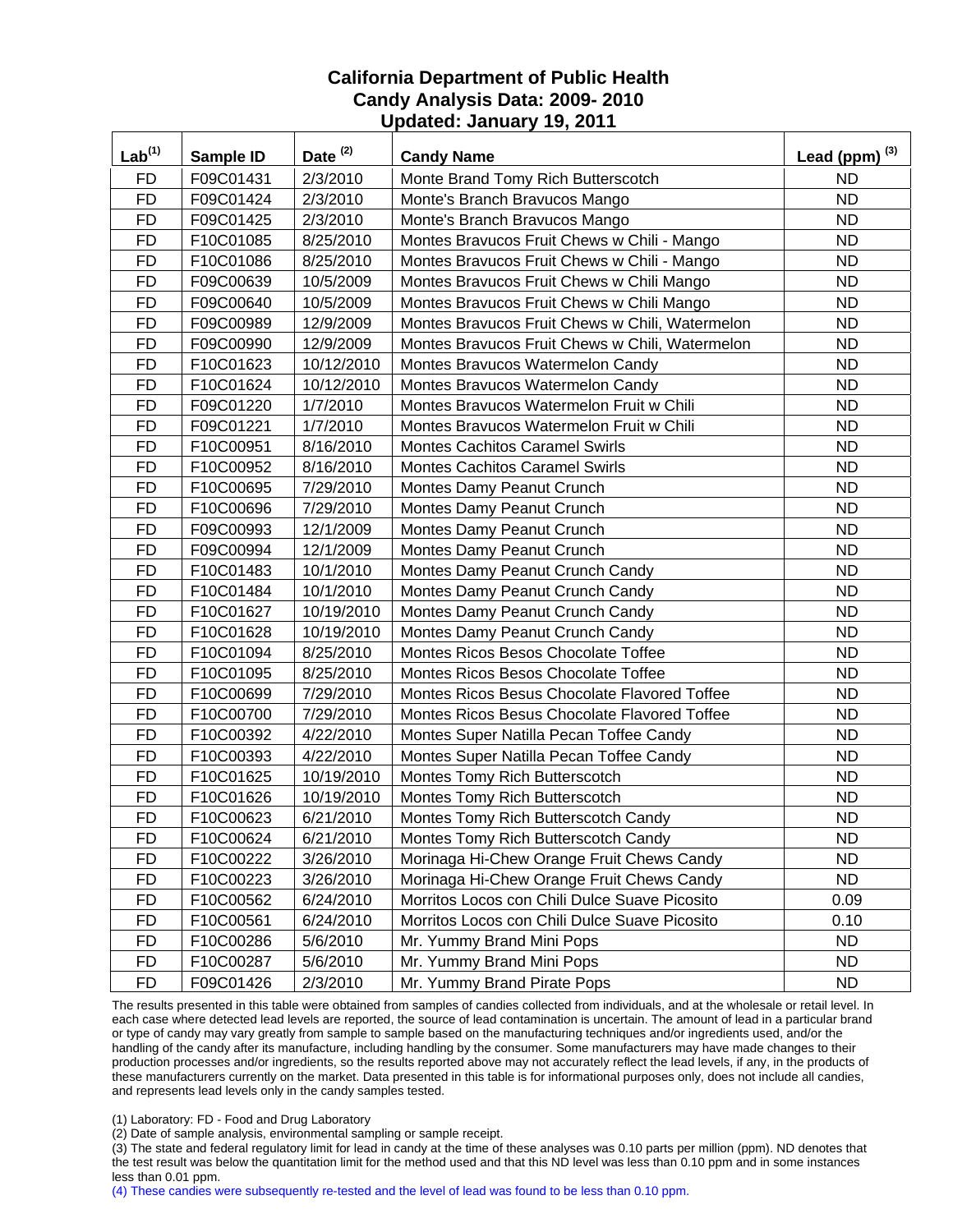| Lab <sup>(1)</sup> | Sample ID | Date <sup>(2)</sup> | <b>Candy Name</b>                                               | Lead (ppm) $^{(3)}$ |
|--------------------|-----------|---------------------|-----------------------------------------------------------------|---------------------|
| <b>FD</b>          | F09C01427 | 2/3/2010            | Mr. Yummy Brand Pirate Pops                                     | <b>ND</b>           |
| <b>FD</b>          | F10C00396 | 4/22/2010           | Mr. Yummy Pirate Pops                                           | <b>ND</b>           |
| <b>FD</b>          | F10C00397 | 4/22/2010           | Mr. Yummy Pirate Pops                                           | <b>ND</b>           |
| <b>FD</b>          | F10C00627 | 6/25/2010           | Mr. Yummy Pirate Pops                                           | <b>ND</b>           |
| <b>FD</b>          | F10C00628 | 6/25/2010           | Mr. Yummy Pirate Pops                                           | <b>ND</b>           |
| <b>FD</b>          | F10C01758 | 11/5/2010           | Mr. Yummy Pirate Pops Grape & Wild Cherry                       | <b>ND</b>           |
| <b>FD</b>          | F10C01759 | 11/5/2010           | Mr. Yummy Pirate Pops Grape & Wild Cherry                       | <b>ND</b>           |
| <b>FD</b>          | F10C00617 | 6/21/2010           | Necco Sweethearts Tiny Conversation Hearts                      | <b>ND</b>           |
| <b>FD</b>          | F10C00618 | 6/21/2010           | Necco Sweethearts Tiny Conversation Hearts                      | <b>ND</b>           |
| <b>FD</b>          | F10C00923 | 8/13/2010           | Nick Sponge Bob Squarepants Lollipop Rings                      | <b>ND</b>           |
| <b>FD</b>          | F10C00924 | 8/13/2010           | Nick Sponge Bob Squarepants Lollipop Rings                      | <b>ND</b>           |
| <b>FD</b>          | F09C00695 | 10/15/2009          | Nickelodeon Giant Gummy Krabby Patties                          | <b>ND</b>           |
| <b>FD</b>          | F09C00696 | 10/15/2009          | Nickelodeon Giant Gummy Krabby Patties                          | <b>ND</b>           |
| <b>FD</b>          | F09C01400 | 2/3/2010            | Nickelodeon SpongBob Squarepants Gummy Krabby<br><b>Patties</b> | <b>ND</b>           |
| <b>FD</b>          | F09C01401 | 2/3/2010            | Nickelodeon SpongBob Squarepants Gummy Krabby<br>Patties        | <b>ND</b>           |
| <b>FD</b>          | F10C00885 | 7/29/2010           | Now and Later Candy                                             | <b>ND</b>           |
| <b>FD</b>          | F10C00886 | 7/29/2010           | Now and Later Candy                                             | <b>ND</b>           |
| <b>FD</b>          | F10C01569 | 10/12/2010          | <b>Nugget Market Assorted Green Candy</b>                       | <b>ND</b>           |
| <b>FD</b>          | F10C01570 | 10/12/2010          | Nugget Market Assorted Green Candy                              | <b>ND</b>           |
| <b>FD</b>          | F10C01571 | 10/12/2010          | Nugget Market Assorted Red Candy                                | <b>ND</b>           |
| <b>FD</b>          | F10C01572 | 10/12/2010          | <b>Nugget Market Assorted Red Candy</b>                         | <b>ND</b>           |
| <b>FD</b>          | F10C01553 | 10/6/2010           | Nugget Market Cinnamon Bear Candy                               | <b>ND</b>           |
| <b>FD</b>          | F10C01554 | 10/6/2010           | Nugget Market Cinnamon Bear Candy                               | <b>ND</b>           |
| <b>FD</b>          | F10C01567 | 10/12/2010          | Nugget Market Gimmi Brite Crawlers Candy                        | <b>ND</b>           |
| <b>FD</b>          | F10C01568 | 10/12/2010          | Nugget Market Gimmi Brite Crawlers Candy                        | <b>ND</b>           |
| <b>FD</b>          | F10C01557 | 10/6/2010           | Nugget Market Gummi Apple O's Candy                             | <b>ND</b>           |
| <b>FD</b>          | F10C01558 | 10/6/2010           | Nugget Market Gummi Apple O's Candy                             | <b>ND</b>           |
| <b>FD</b>          | F10C01555 | 10/6/2010           | Nugget Market Gummi Bears                                       | <b>ND</b>           |
| <b>FD</b>          | F10C01556 | 10/6/2010           | Nugget Market Gummi Bears                                       | <b>ND</b>           |
| <b>FD</b>          | F10C01559 | 10/6/2010           | Nugget Market Gummi Peach O's Candy                             | <b>ND</b>           |
| <b>FD</b>          | F10C01560 | 10/6/2010           | Nugget Market Gummi Peach O's Candy                             | ND.                 |
| FD                 | F10C01551 | 10/6/2010           | <b>Nugget Market Gummi Worms</b>                                | <b>ND</b>           |
| <b>FD</b>          | F10C01552 | 10/6/2010           | Nugget Market Gummi Worms                                       | <b>ND</b>           |
| <b>FD</b>          | F10C01565 | 10/6/2010           | Nugget Market Kimmie Sunbursts Candy                            | <b>ND</b>           |
| <b>FD</b>          | F10C01566 | 10/6/2010           | Nugget Market Kimmie Sunbursts Candy                            | <b>ND</b>           |
| <b>FD</b>          | F10C01561 | 10/6/2010           | <b>Nugget Market Orange Slices</b>                              | <b>ND</b>           |
| <b>FD</b>          | F10C01562 | 10/6/2010           | <b>Nugget Market Orange Slices</b>                              | <b>ND</b>           |
| <b>FD</b>          | F10C01563 | 10/6/2010           | <b>Nugget Market Sour Patch Cherries</b>                        | <b>ND</b>           |

The results presented in this table were obtained from samples of candies collected from individuals, and at the wholesale or retail level. In each case where detected lead levels are reported, the source of lead contamination is uncertain. The amount of lead in a particular brand or type of candy may vary greatly from sample to sample based on the manufacturing techniques and/or ingredients used, and/or the handling of the candy after its manufacture, including handling by the consumer. Some manufacturers may have made changes to their production processes and/or ingredients, so the results reported above may not accurately reflect the lead levels, if any, in the products of these manufacturers currently on the market. Data presented in this table is for informational purposes only, does not include all candies, and represents lead levels only in the candy samples tested.

(1) Laboratory: FD - Food and Drug Laboratory

(2) Date of sample analysis, environmental sampling or sample receipt.

(3) The state and federal regulatory limit for lead in candy at the time of these analyses was 0.10 parts per million (ppm). ND denotes that the test result was below the quantitation limit for the method used and that this ND level was less than 0.10 ppm and in some instances less than 0.01 ppm.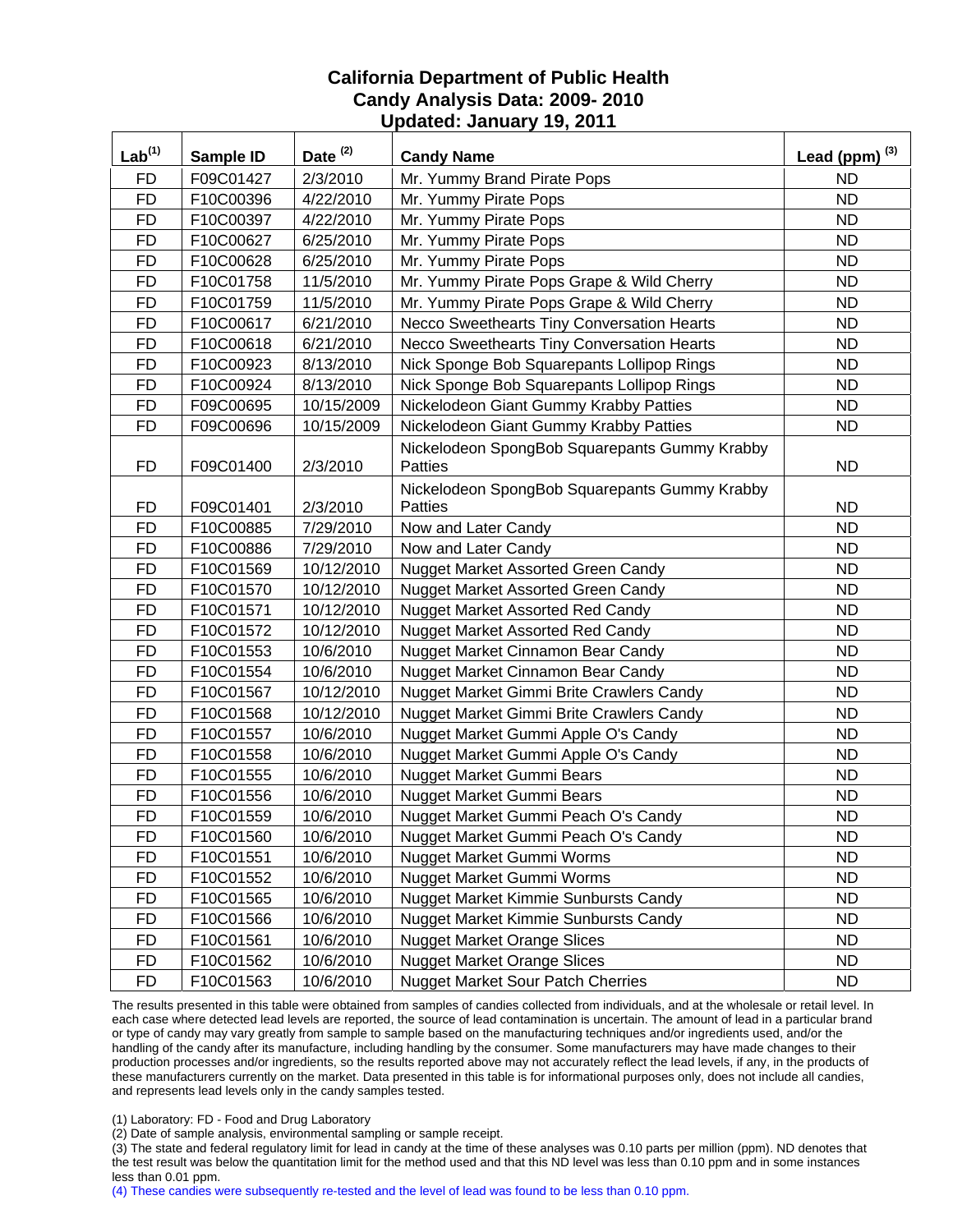| $Lab^{(1)}$ | Sample ID | Date <sup>(2)</sup> | <b>Candy Name</b>                                             | Lead (ppm) $^{(3)}$ |
|-------------|-----------|---------------------|---------------------------------------------------------------|---------------------|
| <b>FD</b>   | F10C01564 | 10/6/2010           | <b>Nugget Market Sour Patch Cherries</b>                      | <b>ND</b>           |
| <b>FD</b>   | F10C01549 | 10/6/2010           | <b>Nugget Market Sour Worms</b>                               | <b>ND</b>           |
| <b>FD</b>   | F10C01550 | 10/6/2010           | <b>Nugget Market Sour Worms</b>                               | <b>ND</b>           |
| <b>FD</b>   | F09C00821 | 12/1/2009           | O"Say, Hawthorne Maltose                                      | 0.09                |
| <b>FD</b>   | F09C00822 | 12/1/2009           | O"Say, Hawthorne Maltose                                      | 0.09                |
| <b>FD</b>   | F09C01357 | 3/3/2010            | Oblea Rapada, LLUVIA de AACO IRIS                             | <b>ND</b>           |
| <b>FD</b>   | F09C01358 | 3/3/2010            | Oblea Rapada, LLUVIA de AACO IRIS                             | <b>ND</b>           |
| <b>FD</b>   | F09C00661 | 10/15/2009          | <b>Obleas Wafers w Goat Milk Las Sevillanas</b>               | <b>ND</b>           |
| <b>FD</b>   | F09C00662 | 10/15/2009          | Obleas Wafers w Goat Milk Las Sevillanas                      | <b>ND</b>           |
| <b>FD</b>   | F10C00216 | 3/26/2010           | Okio Orange Gummy Candy                                       | <b>ND</b>           |
| <b>FD</b>   | F10C00217 | 3/26/2010           | Okio Orange Gummy Candy                                       | <b>ND</b>           |
| <b>FD</b>   | F10C01941 | 11/18/2010          | Old Fashioned Lemonade Hard Candy                             | <b>ND</b>           |
| <b>FD</b>   | F10C01942 | 11/18/2010          | Old Fashioned Lemonade Hard Candy                             | <b>ND</b>           |
| <b>FD</b>   | F10C01923 | 11/9/2010           | Ollita Dorada Tamarindo Tamarind w Chili                      | <b>ND</b>           |
| <b>FD</b>   | F10C01924 | 11/9/2010           | Ollita Dorada Tamarindo Tamarind w Chili                      | <b>ND</b>           |
| <b>FD</b>   | F10C00883 | 7/29/2010           | Original Caramel Cream Candy                                  | ND                  |
| <b>FD</b>   | F10C00884 | 7/29/2010           | Original Caramel Cream Candy                                  | <b>ND</b>           |
| <b>FD</b>   | F10C00517 | 8/26/2010           | Paketa Con Salado Heli Pops                                   | <b>ND</b>           |
| <b>FD</b>   | F10C00518 | 8/26/2010           | Paketa Con Salado Heli Pops                                   | <b>ND</b>           |
| <b>FD</b>   | F10C00803 | 7/29/2010           | Palanquetines Peanut and Seasame Candy Bar                    | <b>ND</b>           |
| <b>FD</b>   | F10C00804 | 7/29/2010           | Palanquetines Peanut and Seasame Candy Bar                    | <b>ND</b>           |
| <b>FD</b>   | F10C01986 | 11/18/2010          | Pale Picas Gaby Lollipops                                     | <b>ND</b>           |
| <b>FD</b>   | F10C01987 | 11/18/2010          | Pale Picas Gaby Lollipops                                     | <b>ND</b>           |
| <b>FD</b>   | F10C01329 | 9/9/2010            | Palerindas Tamarind Lollipops Coated with Chili               | <b>ND</b>           |
| <b>FD</b>   | F10C01330 | 9/9/2010            | Palerindas Tamarind Lollipops Coated with Chili               | <b>ND</b>           |
| <b>FD</b>   | F09C01016 | 12/10/2009          | Paleskeletor Grape & Strawberry Cream                         | <b>ND</b>           |
| <b>FD</b>   | F09C01017 | 12/10/2009          | Paleskeletor Grape & Strawberry Cream                         | <b>ND</b>           |
| <b>FD</b>   | F10C01184 | 8/26/2010           | Paleta Grande Tama Roca Hot and Salted                        | <b>ND</b>           |
| <b>FD</b>   | F10C01185 | 8/26/2010           | Paleta Grande Tama Roca Hot and Salted                        | <b>ND</b>           |
| <b>FD</b>   | F09C01167 | 12/10/2009          | Paletas de Caramelo Macizo de Sabor con Chile                 | <b>ND</b>           |
| <b>FD</b>   | F09C01168 | 12/10/2009          | Paletas de Caramelo Macizo de Sabor con Chile                 | <b>ND</b>           |
| <b>FD</b>   | F10C01984 | 11/18/2010          | Paleton De Cajeta La Vaquita Milk Caramel Lollipops           | <b>ND</b>           |
| <b>FD</b>   | F10C01985 | 11/18/2010          | Paleton De Cajeta La Vaquita Milk Caramel Lollipops           | <b>ND</b>           |
| <b>FD</b>   | F10C02436 | 12/21/2010          | Panda All Natural Soft Licorice                               | <b>ND</b>           |
| <b>FD</b>   | F10C02437 | 12/21/2010          | Panda All Natural Soft Licorice                               | <b>ND</b>           |
| <b>FD</b>   | F10C01146 | 8/26/2010           | Panda Raspberry Licorice                                      | <b>ND</b>           |
| <b>FD</b>   | F10C01147 | 8/26/2010           | Panda Raspberry Licorice                                      | <b>ND</b>           |
| <b>FD</b>   | F09C00665 | 10/5/2009           | Patadas Enchiladas Chili Coated Lollipops Peach and<br>Chamoy | <b>ND</b>           |

The results presented in this table were obtained from samples of candies collected from individuals, and at the wholesale or retail level. In each case where detected lead levels are reported, the source of lead contamination is uncertain. The amount of lead in a particular brand or type of candy may vary greatly from sample to sample based on the manufacturing techniques and/or ingredients used, and/or the handling of the candy after its manufacture, including handling by the consumer. Some manufacturers may have made changes to their production processes and/or ingredients, so the results reported above may not accurately reflect the lead levels, if any, in the products of these manufacturers currently on the market. Data presented in this table is for informational purposes only, does not include all candies, and represents lead levels only in the candy samples tested.

(1) Laboratory: FD - Food and Drug Laboratory

(2) Date of sample analysis, environmental sampling or sample receipt.

(3) The state and federal regulatory limit for lead in candy at the time of these analyses was 0.10 parts per million (ppm). ND denotes that the test result was below the quantitation limit for the method used and that this ND level was less than 0.10 ppm and in some instances less than 0.01 ppm.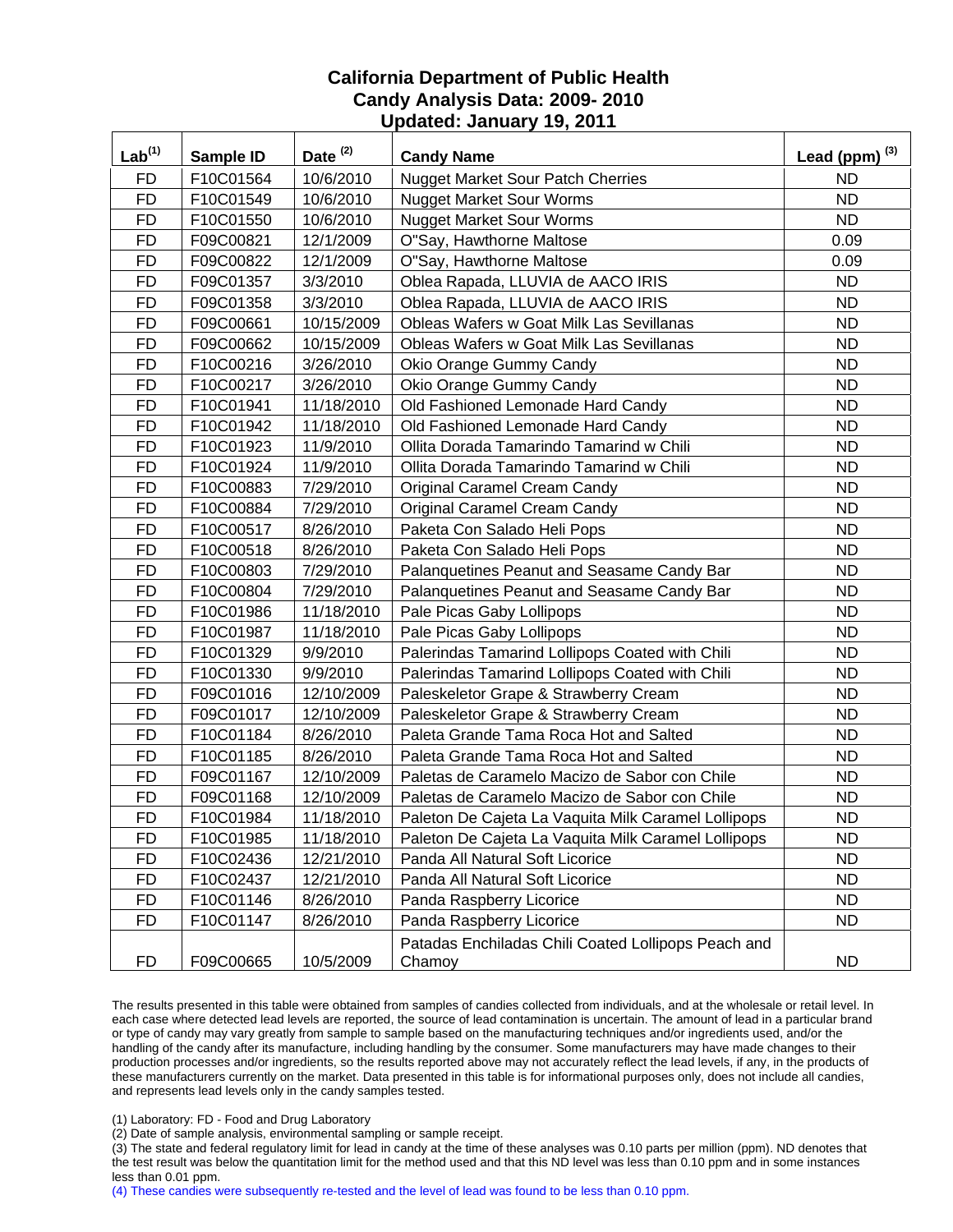| Lab <sup>(1)</sup> | Sample ID | Date <sup>(2)</sup> | <b>Candy Name</b>                                   | Lead (ppm) $^{(3)}$ |
|--------------------|-----------|---------------------|-----------------------------------------------------|---------------------|
|                    |           |                     | Patadas Enchiladas Chili Coated Lollipops Peach and |                     |
| <b>FD</b>          | F09C00666 | 10/5/2009           | Chamoy                                              | <b>ND</b>           |
| <b>FD</b>          | F10C01142 | 8/25/2010           | Peanuts Flavor Candy                                | <b>ND</b>           |
| <b>FD</b>          | F10C01143 | 8/25/2010           | Peanuts Flavor Candy                                | <b>ND</b>           |
| <b>FD</b>          | F09C01371 | 2/11/2010           | Pelliscos Dulce de Tamarindo                        | <b>ND</b>           |
| <b>FD</b>          | F09C01372 | 2/11/2010           | Pelliscos Dulce de Tamarindo                        | <b>ND</b>           |
| <b>FD</b>          | F10C00631 | 6/25/2010           | Pelon Pel Rico Tamrindo Original                    | <b>ND</b>           |
| <b>FD</b>          | F10C00632 | 6/25/2010           | Pelon Pel Rico Tamrindo Original                    | <b>ND</b>           |
| <b>FD</b>          | F09C00641 | 10/29/2009          | Pelon Pelo Rico Chamoy Soft Candy                   | <b>ND</b>           |
| <b>FD</b>          | F09C00642 | 10/29/2009          | Pelon Pelo Rico Chamoy Soft Candy                   | <b>ND</b>           |
| <b>FD</b>          | F09C00720 | 10/21/2009          | Pelon Pelo Rico Peloton Bolitas Con Mango           | <b>ND</b>           |
| <b>FD</b>          | F09C00721 | 10/21/2009          | Pelon Pelo Rico Peloton Bolitas Con Mango           | <b>ND</b>           |
| <b>FD</b>          | F09C01436 | 2/11/2010           | Pelon Pelo Rico Tamarind                            | <b>ND</b>           |
| <b>FD</b>          | F09C01437 | 2/11/2010           | Pelon Pelo Rico Tamarind                            | <b>ND</b>           |
| <b>FD</b>          | F10C00123 | 3/30/2010           | Pelon Pelo Rico Tamarind Flavored Soft Candy        | <b>ND</b>           |
| <b>FD</b>          | F10C00124 | 3/30/2010           | Pelon Pelo Rico Tamarind Flavored Soft Candy        | <b>ND</b>           |
| <b>FD</b>          | F10C00163 | 3/30/2010           | Pelon Pelo Rico Tamarind Flavored Soft Candy        | <b>ND</b>           |
| <b>FD</b>          | F10C00164 | 3/30/2010           | Pelon Pelo Rico Tamarind Flavored Soft Candy        | <b>ND</b>           |
| <b>FD</b>          | F08C01701 | 1/7/2009            | Pelon Pelo Rico Tamarind Soft Candy                 | <b>ND</b>           |
| <b>FD</b>          | F09C00697 | 10/29/2009          | Pelon Pelo Rico Tamarind Soft Candy                 | <b>ND</b>           |
| <b>FD</b>          | F09C00698 | 10/29/2009          | Pelon Pelo Rico Tamarind Soft Candy                 | <b>ND</b>           |
| <b>FD</b>          | F10C01327 | 9/9/2010            | Pelon Pelo Rico Tamarind Soft Candy                 | <b>ND</b>           |
| <b>FD</b>          | F10C01328 | 9/9/2010            | Pelon Pelo Rico Tamarind Soft Candy                 | <b>ND</b>           |
| <b>FD</b>          | F10C00805 | 7/29/2010           | Pelon Pelo Rico Tamarindo Original                  | <b>ND</b>           |
| <b>FD</b>          | F10C00806 | 7/29/2010           | Pelon Pelo Rico Tamarindo Original                  | <b>ND</b>           |
| <b>FD</b>          | F09C01204 | 12/24/2009          | Pelon Pelo Rocp Ta, aromd Soft Candy                | <b>ND</b>           |
| <b>FD</b>          | F09C01205 | 12/24/2009          | Pelon Pelo Rocp Ta, aromd Soft Candy                | <b>ND</b>           |
| <b>FD</b>          | F08C01595 | 1/7/2009            | Pelon Roller Tamarind Flavored Syrup Candy          | <b>ND</b>           |
| <b>FD</b>          | F08C01595 | 3/5/2009            | Pelon Roller Tamarind Flavored Syrup Candy          | <b>ND</b>           |
| <b>FD</b>          | F08C01698 | 1/7/2009            | <b>Pelonazo Tamarind Soft Candies</b>               | <b>ND</b>           |
| <b>FD</b>          | F08C01611 | 3/5/2009            | Pelonazo Tamarind Soft Candy                        | <b>ND</b>           |
| <b>FD</b>          | F09C00279 | 6/3/2009            | Pelonazo Tamarind Soft Candy                        | <b>ND</b>           |
| <b>FD</b>          | F09C00280 | 6/3/2009            | Pelonazo Tamarind Soft Candy                        | <b>ND</b>           |
| <b>FD</b>          | F09C00699 | 10/29/2009          | Pelonazo Tamarind Soft Candy                        | <b>ND</b>           |
| <b>FD</b>          | F09C00700 | 10/29/2009          | Pelonazo Tamarind Soft Candy                        | <b>ND</b>           |
| <b>FD</b>          | F08C01611 | 1/7/2009            | Pelonazo Tamarind Sort Candy                        | <b>ND</b>           |
| <b>FD</b>          | F09C00655 | 10/5/2009           | <b>Pelonetes Tamarind Coated Candies</b>            | <b>ND</b>           |
| <b>FD</b>          | F09C00656 | 10/5/2009           | <b>Pelonetes Tamarind Coated Candies</b>            | <b>ND</b>           |
| <b>FD</b>          | F10C00757 | 7/29/2010           | Pepitoria De Cacahuate Peanut Bar Sinaloense        | ND.                 |
| <b>FD</b>          | F10C00758 | 7/29/2010           | Pepitoria De Cacahuate Peanut Bar Sinaloense        | ND.                 |

The results presented in this table were obtained from samples of candies collected from individuals, and at the wholesale or retail level. In each case where detected lead levels are reported, the source of lead contamination is uncertain. The amount of lead in a particular brand or type of candy may vary greatly from sample to sample based on the manufacturing techniques and/or ingredients used, and/or the handling of the candy after its manufacture, including handling by the consumer. Some manufacturers may have made changes to their production processes and/or ingredients, so the results reported above may not accurately reflect the lead levels, if any, in the products of these manufacturers currently on the market. Data presented in this table is for informational purposes only, does not include all candies, and represents lead levels only in the candy samples tested.

(1) Laboratory: FD - Food and Drug Laboratory

(2) Date of sample analysis, environmental sampling or sample receipt.

(3) The state and federal regulatory limit for lead in candy at the time of these analyses was 0.10 parts per million (ppm). ND denotes that the test result was below the quantitation limit for the method used and that this ND level was less than 0.10 ppm and in some instances less than 0.01 ppm.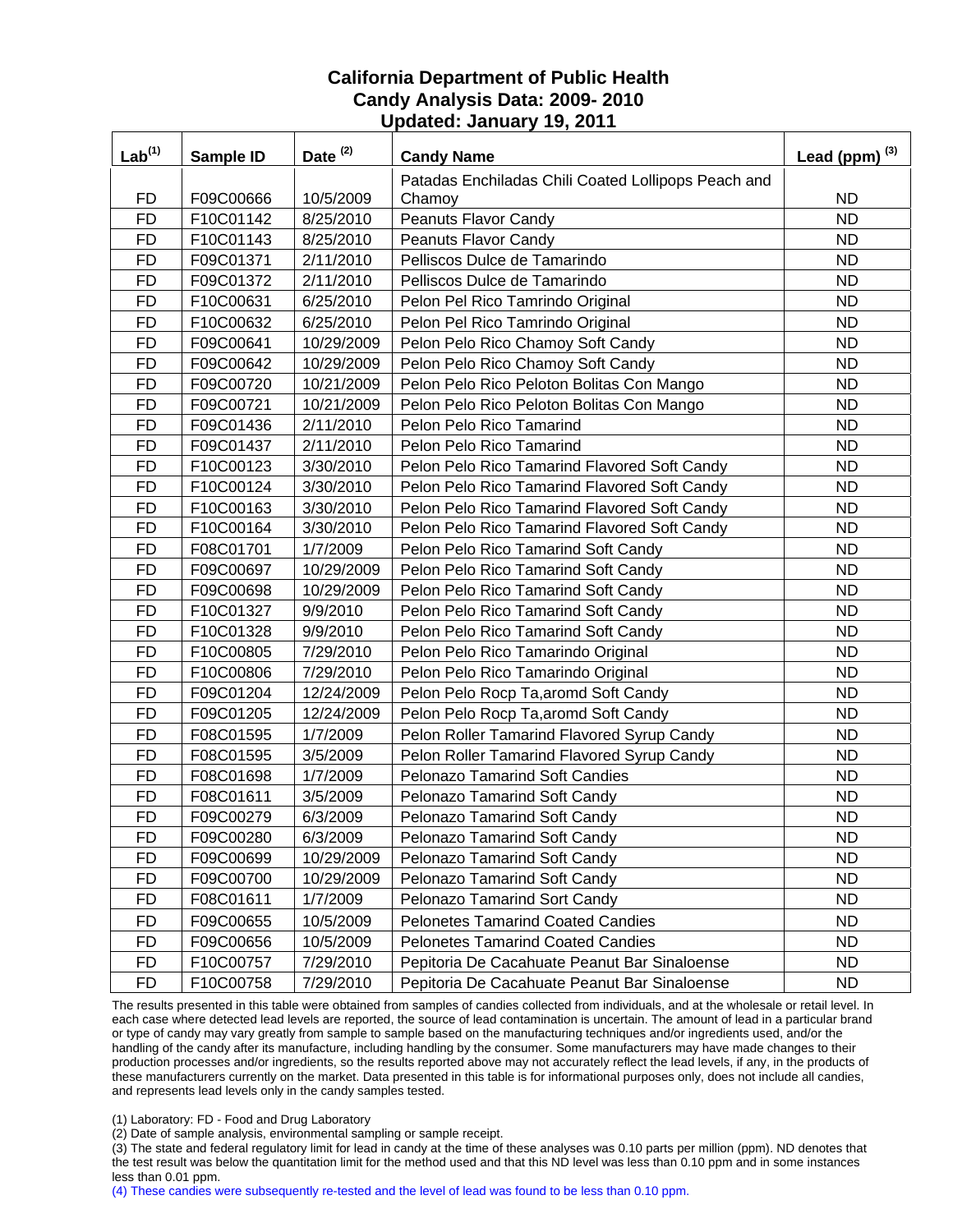| Lab <sup>(1)</sup> | Sample ID | Date $(2)$ | <b>Candy Name</b>                                | Lead (ppm) $^{(3)}$ |
|--------------------|-----------|------------|--------------------------------------------------|---------------------|
| <b>FD</b>          | F09C01165 | 12/24/2009 | Pepitoria De Cacahuate Peanut Candy Bar          | <b>ND</b>           |
| <b>FD</b>          | F09C01166 | 12/24/2009 | Pepitoria De Cacahuate Peanut Candy Bar          | <b>ND</b>           |
| <b>FD</b>          | F10C00615 | 6/8/2010   | Peppermints Starlites Natural Peppermint Flavor  | <b>ND</b>           |
| <b>FD</b>          | F10C00616 | 6/8/2010   | Peppermints Starlites Natural Peppermint Flavor  | <b>ND</b>           |
| <b>FD</b>          | F09C01396 | 1/20/2010  | PEZ Multi Colored Candy                          | <b>ND</b>           |
| <b>FD</b>          | F09C01397 | 1/20/2010  | PEZ Multi Colored Candy                          | <b>ND</b>           |
| <b>FD</b>          | F10C01977 | 12/14/2010 | Phil Supreme Tropical Fruit Candy                | <b>ND</b>           |
| <b>FD</b>          | F10C01978 | 12/14/2010 | Phil Supreme Tropical Fruit Candy                | <b>ND</b>           |
| <b>FD</b>          | F09C00598 | 10/5/2009  | Phil Supreme Tropical Fruit Sampalok Candy       | <b>ND</b>           |
| <b>FD</b>          | F09C00599 | 10/5/2009  | Phil Supreme Tropical Fruit Sampalok Candy       | <b>ND</b>           |
| <b>FD</b>          | F10C01990 | 11/18/2010 | Pica Boli Hard Candy                             | <b>ND</b>           |
| <b>FD</b>          | F10C01991 | 11/18/2010 | Pica Boli Hard Candy                             | <b>ND</b>           |
| <b>FD</b>          | F09C00505 | 7/15/2009  | Pica Fresca Dulces Vero Strawberry               | <b>ND</b>           |
| <b>FD</b>          | F09C00506 | 7/15/2009  | Pica Fresca Dulces Vero Strawberry               | <b>ND</b>           |
| <b>FD</b>          | F10C00819 | 7/29/2010  | Pica-Bola Hot and Salted Tamarind Candy          | <b>ND</b>           |
| <b>FD</b>          | F10C00820 | 7/29/2010  | Pica-Bola Hot and Salted Tamarind Candy          | ND                  |
| <b>FD</b>          | F09C00734 | 10/29/2009 | Pico Diana Big/Grande El Original                | <b>ND</b>           |
| <b>FD</b>          | F09C00735 | 10/29/2009 | Pico Diana Big/Grande El Original                | <b>ND</b>           |
| <b>FD</b>          | F09C00643 | 10/15/2009 | Pico The Original Hot Candy Powder               | <b>ND</b>           |
| <b>FD</b>          | F09C00644 | 10/15/2009 | Pico The Original Hot Candy Powder               | <b>ND</b>           |
| <b>FD</b>          | F10C00937 | 8/13/2010  | Picolero Chiliquido Glass 'Grenade' Candy        | <b>ND</b>           |
| <b>FD</b>          | F10C00938 | 8/13/2010  | Picolero Chiliquido Glass 'Grenade' Candy        | <b>ND</b>           |
| <b>FD</b>          | F10C01770 | 11/5/2010  | Pika Slice Lollipops, Watermelon w Chile         | <b>ND</b>           |
| <b>FD</b>          | F10C01771 | 11/5/2010  | Pika Slice Lollipops, Watermelon w Chile         | <b>ND</b>           |
| <b>FD</b>          | F10C01479 | 10/1/2010  | Pika Slice Paletas Lollipops                     | <b>ND</b>           |
| <b>FD</b>          | F10C01480 | 10/1/2010  | Pika Slice Paletas Lollipops                     | <b>ND</b>           |
| <b>FD</b>          | F10C01176 | 8/25/2010  | Pika Slice Sandia Watermelon with Chili Lollipop | <b>ND</b>           |
| <b>FD</b>          | F10C01177 | 8/25/2010  | Pika Slice Sandia Watermelon with Chili Lollipop | <b>ND</b>           |
| <b>FD</b>          | F09C00069 | 4/28/2009  | <b>Pinata Surprise Assorted Candies</b>          | <b>ND</b>           |
| <b>FD</b>          | F09C00070 | 4/28/2009  | <b>Pinata Surprise Assorted Candies</b>          | <b>ND</b>           |
| <b>FD</b>          | F10C01102 | 8/16/2010  | Pinata Surprise Candy                            | <b>ND</b>           |
| <b>FD</b>          | F10C01103 | 8/16/2010  | Pinata Surprise Candy                            | <b>ND</b>           |
| <b>FD</b>          | F10C01345 | 9/9/2010   | Pirate Flash Pop- Blue Raspberry                 | <b>ND</b>           |
| <b>FD</b>          | F10C01346 | 9/9/2010   | Pirate Flash Pop- Blue Raspberry                 | <b>ND</b>           |
| <b>FD</b>          | F10C01349 | 9/9/2010   | Pirate Flash Pop- Strawberry                     | <b>ND</b>           |
| <b>FD</b>          | F10C01350 | 9/9/2010   | Pirate Flash Pop- Strawberry                     | <b>ND</b>           |
| <b>FD</b>          | F10C01347 | 9/9/2010   | Pirate Flash Pop- Watermelon                     | <b>ND</b>           |
| FD                 | F10C01348 | 9/9/2010   | Pirate Flash Pop- Watermelon                     | <b>ND</b>           |
| <b>FD</b>          | F09C00421 | 7/13/2009  | Polito Alvbro, Little Chicken Alvbro Lollipops   | <b>ND</b>           |
| <b>FD</b>          | F09C00422 | 7/13/2009  | Polito Alvbro, Little Chicken Alvbro Lollipops   | ND.                 |

The results presented in this table were obtained from samples of candies collected from individuals, and at the wholesale or retail level. In each case where detected lead levels are reported, the source of lead contamination is uncertain. The amount of lead in a particular brand or type of candy may vary greatly from sample to sample based on the manufacturing techniques and/or ingredients used, and/or the handling of the candy after its manufacture, including handling by the consumer. Some manufacturers may have made changes to their production processes and/or ingredients, so the results reported above may not accurately reflect the lead levels, if any, in the products of these manufacturers currently on the market. Data presented in this table is for informational purposes only, does not include all candies, and represents lead levels only in the candy samples tested.

(1) Laboratory: FD - Food and Drug Laboratory

(2) Date of sample analysis, environmental sampling or sample receipt.

(3) The state and federal regulatory limit for lead in candy at the time of these analyses was 0.10 parts per million (ppm). ND denotes that the test result was below the quantitation limit for the method used and that this ND level was less than 0.10 ppm and in some instances less than 0.01 ppm.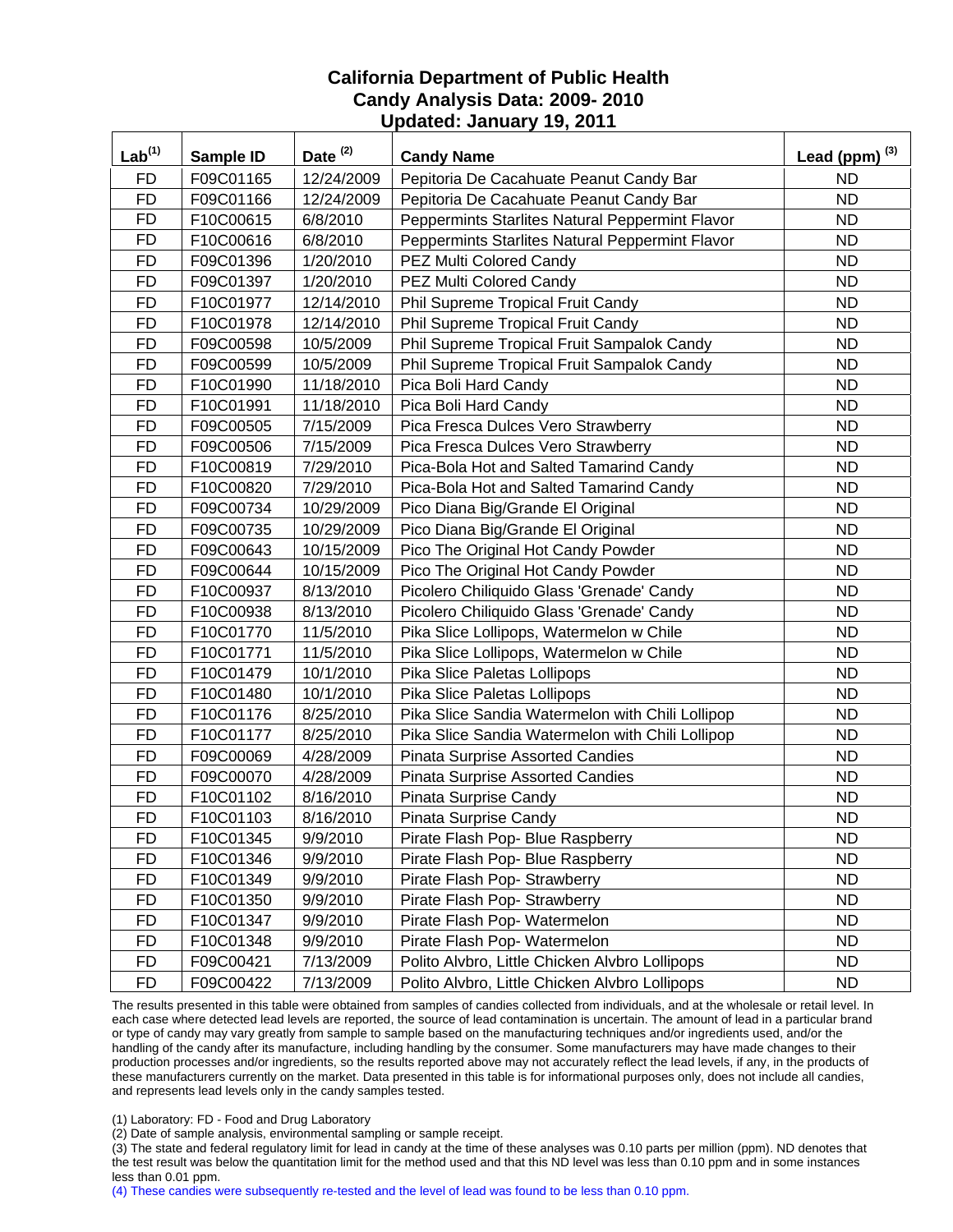| Lab <sup>(1)</sup> | <b>Sample ID</b> | Date $(2)$ | <b>Candy Name</b>                                 | Lead (ppm) $^{(3)}$ |
|--------------------|------------------|------------|---------------------------------------------------|---------------------|
| <b>FD</b>          | F10C00230        | 3/30/2010  | Polvo de Sal y Limon, Salt and Lemon Powder       | <b>ND</b>           |
| <b>FD</b>          | F10C00231        | 3/30/2010  | Polvo de Sal y Limon, Salt and Lemon Powder       | <b>ND</b>           |
| <b>FD</b>          | F09C00827        | 11/10/2009 | Pomegranate Korean Candy                          | <b>ND</b>           |
| <b>FD</b>          | F09C00828        | 11/10/2009 | Pomegranate Korean Candy                          | <b>ND</b>           |
| <b>FD</b>          | F10C00994        | 8/16/2010  | Ponchin Tama-Bola Chile Sweet & Spicy Tamarind    | <b>ND</b>           |
| <b>FD</b>          | F10C00995        | 8/16/2010  | Ponchin Tama-Bola Chile Sweet & Spicy Tamarind    | <b>ND</b>           |
| <b>FD</b>          | F10C00533        | 6/8/2010   | Pop Rocks Strawberry Poping Candy                 | <b>ND</b>           |
| <b>FD</b>          | F10C00534        | 6/8/2010   | Pop Rocks Strawberry Poping Candy                 | <b>ND</b>           |
| <b>FD</b>          | F10C01732        | 10/29/2010 | Primrose Butterscotch Candy                       | <b>ND</b>           |
| <b>FD</b>          | F10C01733        | 10/29/2010 | Primrose Butterscotch Candy                       | <b>ND</b>           |
| <b>FD</b>          | F10C02114        | 11/29/2010 | Primrose Butterscotch Candy                       | <b>ND</b>           |
| <b>FD</b>          | F10C02115        | 11/29/2010 | Primrose Butterscotch Candy                       | <b>ND</b>           |
| <b>FD</b>          | F10C02366        | 12/21/2010 | Primrose Butterscotch Candy                       | <b>ND</b>           |
| <b>FD</b>          | F10C02367        | 12/21/2010 | Primrose Butterscotch Candy                       | <b>ND</b>           |
| <b>FD</b>          | F10C00679        | 7/29/2010  | Primrose Butterscotch Flavored Candy              | <b>ND</b>           |
| <b>FD</b>          | F10C00680        | 7/29/2010  | Primrose Butterscotch Flavored Candy              | <b>ND</b>           |
| <b>FD</b>          | F10C02112        | 11/29/2010 | Primrose Cinamon Candy                            | <b>ND</b>           |
| <b>FD</b>          | F10C02113        | 11/29/2010 | Primrose Cinamon Candy                            | <b>ND</b>           |
| <b>FD</b>          | F10C00621        | 6/21/2010  | Primrose Cinnamon Flavored Candy                  | <b>ND</b>           |
| <b>FD</b>          | F10C00622        | 6/21/2010  | Primrose Cinnamon Flavored Candy                  | <b>ND</b>           |
| <b>FD</b>          | F10C00685        | 7/29/2010  | Primrose Family Favorite Candy                    | <b>ND</b>           |
| <b>FD</b>          | F10C00686        | 7/29/2010  | Primrose Family Favorite Candy                    | <b>ND</b>           |
| <b>FD</b>          | F10C00671        | 7/29/2010  | Primrose Filled Strawberry Flavored Candy         | <b>ND</b>           |
| <b>FD</b>          | F10C00672        | 7/29/2010  | Primrose Filled Strawberry Flavored Candy         | <b>ND</b>           |
| <b>FD</b>          | F10C00687        | 7/29/2010  | Primrose Mixed Fruit Flavored Candy               | <b>ND</b>           |
| <b>FD</b>          | F10C00688        | 7/29/2010  | Primrose Mixed Fruit Flavored Candy               | <b>ND</b>           |
| <b>FD</b>          | F10C00675        | 7/29/2010  | Primrose Old Fashion Root Barrels Candy           | <b>ND</b>           |
| <b>FD</b>          | F10C00676        | 7/29/2010  | Primrose Old Fashion Root Barrels Candy           | <b>ND</b>           |
| <b>FD</b>          | F10C01475        | 10/1/2010  | Primrose Peppermint Starlight Candy               | <b>ND</b>           |
| <b>FD</b>          | F10C01476        | 10/1/2010  | Primrose Peppermint Starlight Candy               | <b>ND</b>           |
| <b>FD</b>          | F10C01734        | 10/29/2010 | Primrose Peppermint Starlight Candy               | <b>ND</b>           |
| <b>FD</b>          | F10C01735        | 10/29/2010 | <b>Primrose Peppermint Starlight Candy</b>        | <b>ND</b>           |
| <b>FD</b>          | F10C00324        | 5/6/2010   | Prince of Peace 100% Natural Ginger               | <b>ND</b>           |
| <b>FD</b>          | F10C00325        | 5/6/2010   | Prince of Peace 100% Natural Ginger               | <b>ND</b>           |
| <b>FD</b>          | F10C01269        | 8/31/2010  | Prince of Peace 100% Natural Ginger Candy         | <b>ND</b>           |
| <b>FD</b>          | F10C01270        | 8/31/2010  | Prince of Peace 100% Natural Ginger Candy         | ND.                 |
| <b>FD</b>          | F09C00703        | 10/5/2009  | Pulandip Salsa Tamarindo Dipping Sauce            | <b>ND</b>           |
| FD                 | F09C00704        | 10/5/2009  | Pulandip Salsa Tamarindo Dipping Sauce            | <b>ND</b>           |
| <b>FD</b>          | F08C01825        | 1/7/2009   | Pulpa Sabor a Fresa Exotica Strawberry Soft Candy | <b>ND</b>           |
| <b>FD</b>          | F10C00850        | 7/29/2010  | Pulpadip, Tamarind Flavored Dipping Sauce         | ND.                 |

The results presented in this table were obtained from samples of candies collected from individuals, and at the wholesale or retail level. In each case where detected lead levels are reported, the source of lead contamination is uncertain. The amount of lead in a particular brand or type of candy may vary greatly from sample to sample based on the manufacturing techniques and/or ingredients used, and/or the handling of the candy after its manufacture, including handling by the consumer. Some manufacturers may have made changes to their production processes and/or ingredients, so the results reported above may not accurately reflect the lead levels, if any, in the products of these manufacturers currently on the market. Data presented in this table is for informational purposes only, does not include all candies, and represents lead levels only in the candy samples tested.

(1) Laboratory: FD - Food and Drug Laboratory

(2) Date of sample analysis, environmental sampling or sample receipt.

(3) The state and federal regulatory limit for lead in candy at the time of these analyses was 0.10 parts per million (ppm). ND denotes that the test result was below the quantitation limit for the method used and that this ND level was less than 0.10 ppm and in some instances less than 0.01 ppm.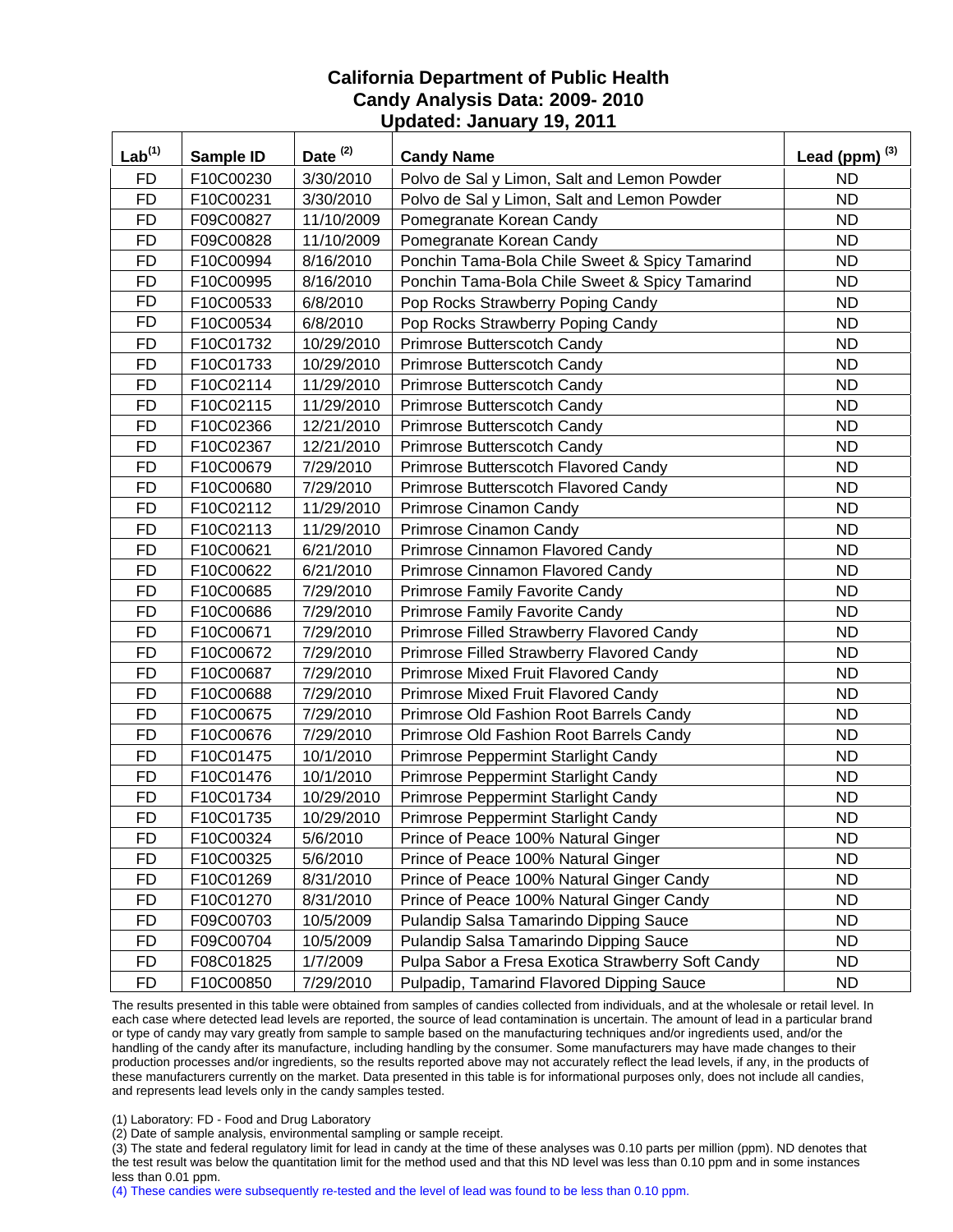| Lab <sup>(1)</sup> | Sample ID | Date <sup>(2)</sup> | <b>Candy Name</b>                                         | Lead (ppm) $^{(3)}$ |
|--------------------|-----------|---------------------|-----------------------------------------------------------|---------------------|
| <b>FD</b>          | F10C00851 | 7/29/2010           | Pulpadip, Tamarind Flavored Dipping Sauce                 | <b>ND</b>           |
|                    |           |                     | Pulparindo Extra Hot and Salted Tamarind Pulp             |                     |
| <b>FD</b>          | F09C00079 | 4/28/2009           | Candy                                                     | <b>ND</b>           |
|                    |           |                     | Pulparindo Extra Hot and Salted Tamarind Pulp             |                     |
| FD                 | F09C00080 | 4/28/2009           | Candy                                                     | <b>ND</b>           |
| <b>FD</b>          | F09C00071 | 4/28/2009           | Pulparindo Hot and Salted Tamarind Pulp Candy             | <b>ND</b>           |
| <b>FD</b>          | F09C00072 | 4/28/2009           | Pulparindo Hot and Salted Tamarind Pulp Candy             | <b>ND</b>           |
| <b>FD</b>          | F10C01778 | 11/5/2010           | Pulparindo Tamarind Filled Hot and Salted Candy           | <b>ND</b>           |
| <b>FD</b>          | F10C01779 | 11/5/2010           | Pulparindo Tamarind Filled Hot and Salted Candy           | <b>ND</b>           |
| <b>FD</b>          | F10C01227 | 8/26/2010           | Pumpkin Jelly Korean Candy                                | <b>ND</b>           |
| <b>FD</b>          | F10C01228 | 8/26/2010           | Pumpkin Jelly Korean Candy                                | <b>ND</b>           |
| <b>FD</b>          | F10C00677 | 7/29/2010           | Pupparindo with Real Fruit Candy                          | <b>ND</b>           |
| <b>FD</b>          | F10C00678 | 7/29/2010           | Pupparindo with Real Fruit Candy                          | <b>ND</b>           |
| <b>FD</b>          | F10C00813 | 7/29/2010           | Q-Cha Pop Candy Monkey                                    | <b>ND</b>           |
| <b>FD</b>          | F10C00814 | 7/29/2010           | Q-Cha Pop Candy Monkey                                    | <b>ND</b>           |
| <b>FD</b>          | F10C00334 | 5/6/2010            | Quality All Natural Fenel Candy                           | <b>ND</b>           |
| <b>FD</b>          | F10C00335 | 5/6/2010            | <b>Quality All Natural Fenel Candy</b>                    | <b>ND</b>           |
| <b>FD</b>          | F10C01090 | 8/16/2010           | <b>Quality Candy Choco Starlights</b>                     | <b>ND</b>           |
| <b>FD</b>          | F10C01091 | 8/16/2010           | <b>Quality Candy Choco Starlights</b>                     | <b>ND</b>           |
| <b>FD</b>          | F09C00134 | 5/22/2009           | Quality Candy Co-Assorted Lollipops                       | <b>ND</b>           |
| <b>FD</b>          | F09C00135 | 5/22/2009           | Quality Candy Co-Assorted Lollipops                       | <b>ND</b>           |
| <b>FD</b>          | F10C01431 | 9/23/2010           | Quality Candy Company Spi-C-Mints                         | <b>ND</b>           |
| <b>FD</b>          | F10C01432 | 9/23/2010           | Quality Candy Company Spi-C-Mints                         | <b>ND</b>           |
| <b>FD</b>          | F10C01088 | 8/16/2010           | <b>Quality Candy Peppermint Starlights</b>                | <b>ND</b>           |
| <b>FD</b>          | F10C01089 | 8/16/2010           | <b>Quality Candy Peppermint Starlights</b>                | <b>ND</b>           |
| <b>FD</b>          | F09C00566 | 10/5/2009           | <b>Quality Candy-Ice Mint Menthol</b>                     | <b>ND</b>           |
| <b>FD</b>          | F09C00567 | 10/5/2009           | <b>Quality Candy-Ice Mint Menthol</b>                     | <b>ND</b>           |
| <b>FD</b>          | F09C00556 | 10/5/2009           | <b>Quality Candy-Lollipops</b>                            | <b>ND</b>           |
| <b>FD</b>          | F09C00557 | 10/5/2009           | <b>Quality Candy-Lollipops</b>                            | <b>ND</b>           |
| <b>FD</b>          | F09C00562 | 10/5/2009           | <b>Quality Candy-Peppermint Starlights</b>                | <b>ND</b>           |
| <b>FD</b>          | F09C00563 | 10/5/2009           | Quality Candy-Peppermint Starlights                       | <b>ND</b>           |
| <b>FD</b>          | F09C00564 | 10/5/2009           | Quality Candy-Peppermint Starlights Red, White &<br>Green | <b>ND</b>           |
|                    |           |                     | Quality Candy-Peppermint Starlights Red, White &          |                     |
| FD                 | F09C00565 | 10/5/2009           | Green                                                     | <b>ND</b>           |
| <b>FD</b>          | F09C00560 | 10/5/2009           | Quality Candy-Soft Peppermint Candy                       | <b>ND</b>           |
| <b>FD</b>          | F09C00561 | 10/5/2009           | Quality Candy-Soft Peppermint Candy                       | <b>ND</b>           |
| <b>FD</b>          | F09C00558 | 10/5/2009           | <b>Quality Candy-Spi-C-Mints</b>                          | <b>ND</b>           |
| <b>FD</b>          | F09C00559 | 10/5/2009           | <b>Quality Candy-Spi-C-Mints</b>                          | <b>ND</b>           |
| <b>FD</b>          | F09C00804 | 11/10/2009          | <b>Quality Gummie Bears</b>                               | <b>ND</b>           |

The results presented in this table were obtained from samples of candies collected from individuals, and at the wholesale or retail level. In each case where detected lead levels are reported, the source of lead contamination is uncertain. The amount of lead in a particular brand or type of candy may vary greatly from sample to sample based on the manufacturing techniques and/or ingredients used, and/or the handling of the candy after its manufacture, including handling by the consumer. Some manufacturers may have made changes to their production processes and/or ingredients, so the results reported above may not accurately reflect the lead levels, if any, in the products of these manufacturers currently on the market. Data presented in this table is for informational purposes only, does not include all candies, and represents lead levels only in the candy samples tested.

(1) Laboratory: FD - Food and Drug Laboratory

(2) Date of sample analysis, environmental sampling or sample receipt.

(3) The state and federal regulatory limit for lead in candy at the time of these analyses was 0.10 parts per million (ppm). ND denotes that the test result was below the quantitation limit for the method used and that this ND level was less than 0.10 ppm and in some instances less than 0.01 ppm.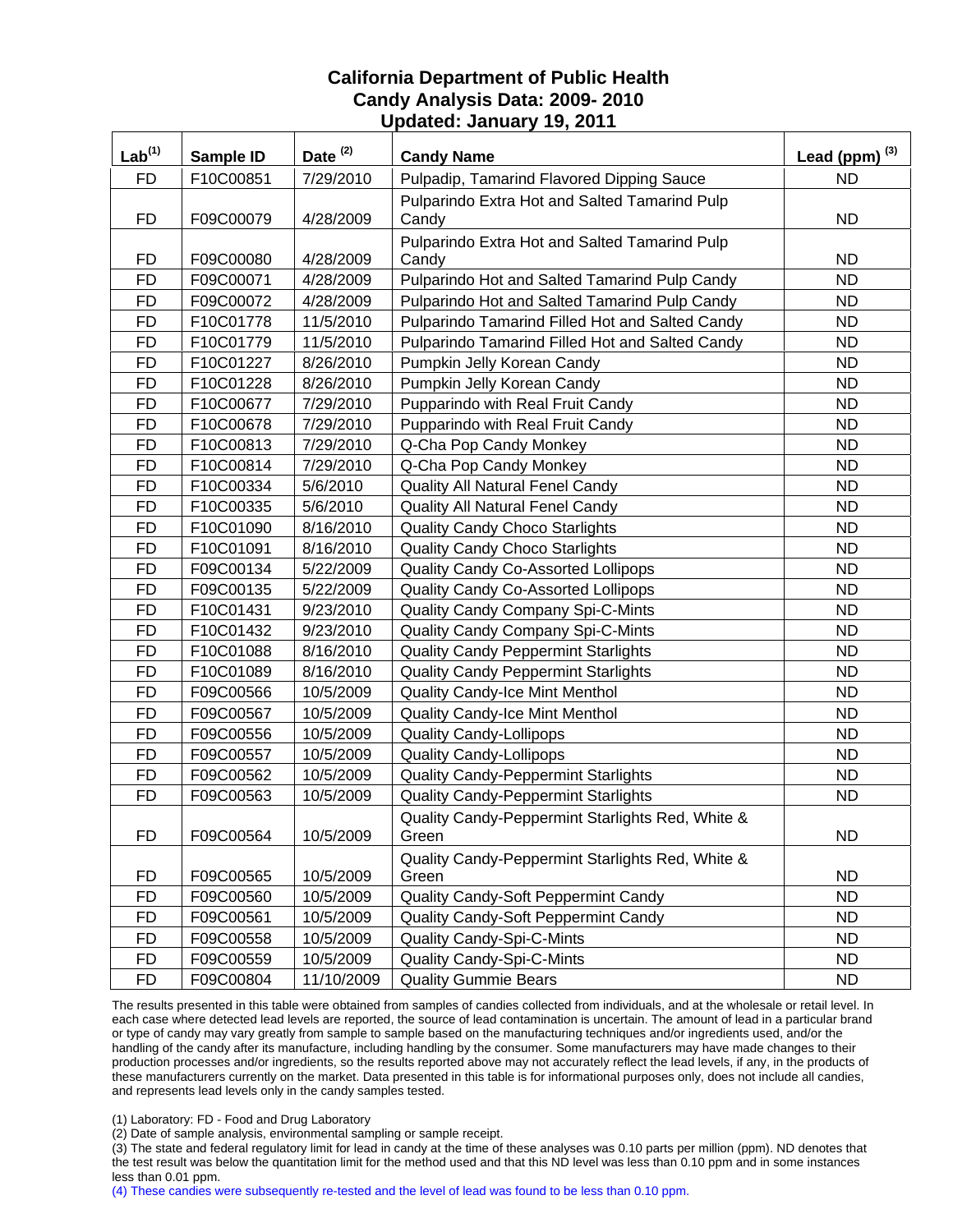| $Lab^{(1)}$ | Sample ID | Date <sup>(2)</sup> | <b>Candy Name</b>                         | Lead (ppm) $^{(3)}$ |
|-------------|-----------|---------------------|-------------------------------------------|---------------------|
| <b>FD</b>   | F09C00805 | 11/10/2009          | <b>Quality Gummie Bears</b>               | <b>ND</b>           |
| <b>FD</b>   | F09C00837 | 11/16/2009          | Quality Products American Fare Deluxe Mix | <b>ND</b>           |
| <b>FD</b>   | F09C00838 | 11/16/2009          | Quality Products American Fare Deluxe Mix | <b>ND</b>           |
| <b>FD</b>   | F09C00835 | 11/10/2009          | <b>Quality Products Gummie Bears</b>      | <b>ND</b>           |
| <b>FD</b>   | F09C00836 | 11/10/2009          | <b>Quality Products Gummie Bears</b>      | <b>ND</b>           |
| <b>FD</b>   | F09C00833 | 11/10/2009          | <b>Quality Products Gummie Worms</b>      | <b>ND</b>           |
| <b>FD</b>   | F09C00834 | 11/10/2009          | <b>Quality Products Gummie Worms</b>      | <b>ND</b>           |
| <b>FD</b>   | F10C00487 | 5/24/2010           | Raley's Fine Foods Candy Corn             | <b>ND</b>           |
| <b>FD</b>   | F10C00488 | 5/24/2010           | Raley's Fine Foods Candy Corn             | <b>ND</b>           |
| <b>FD</b>   | F10C00509 | 5/24/2010           | Raley's Fine Foods Jelly Beans            | <b>ND</b>           |
| <b>FD</b>   | F10C00510 | 5/24/2010           | Raley's Fine Foods Jelly Beans            | <b>ND</b>           |
| <b>FD</b>   | F10C00485 | 5/27/2010           | Raley's Fine Roods Lemon Drops            | <b>ND</b>           |
| <b>FD</b>   | F10C00486 | 5/27/2010           | Raley's Fine Roods Lemon Drops            | <b>ND</b>           |
| <b>FD</b>   | F10C00917 | 8/13/2010           | Rebanaditas Lollipops                     | <b>ND</b>           |
| <b>FD</b>   | F10C00918 | 8/13/2010           | Rebanaditas Lollipops                     | <b>ND</b>           |
| <b>FD</b>   | F10C02030 | 12/7/2010           | Rebanaditas Lollipops, Watermelon         | <b>ND</b>           |
| <b>FD</b>   | F10C02031 | 12/7/2010           | Rebanaditas Lollipops, Watermelon         | <b>ND</b>           |
| <b>FD</b>   | F09C01254 | 12/21/2009          | Red Fish, CVS Gold Brand                  | <b>ND</b>           |
| <b>FD</b>   | F09C01255 | 12/21/2009          | Red Fish, CVS Gold Brand                  | <b>ND</b>           |
| <b>FD</b>   | F10C01247 | 8/31/2010           | <b>Red Ginseng Candy</b>                  | <b>ND</b>           |
| <b>FD</b>   | F10C01248 | 8/31/2010           | <b>Red Ginseng Candy</b>                  | <b>ND</b>           |
| <b>FD</b>   | F10C00683 | 7/29/2010           | Red Hots Cinamon Flavored Candy           | <b>ND</b>           |
| <b>FD</b>   | F10C00684 | 7/29/2010           | Red Hots Cinamon Flavored Candy           | <b>ND</b>           |
| <b>FD</b>   | F09C01450 | 2/11/2010           | <b>Red Vines Licorice</b>                 | <b>ND</b>           |
| <b>FD</b>   | F09C01451 | 2/11/2010           | <b>Red Vines Licorice</b>                 | <b>ND</b>           |
| <b>FD</b>   | F10C00751 | 7/29/2010           | <b>Redvines Original Red Bars</b>         | <b>ND</b>           |
| <b>FD</b>   | F10C00752 | 7/29/2010           | <b>Redvines Original Red Bars</b>         | <b>ND</b>           |
| <b>FD</b>   | F10C01148 | 8/26/2010           | Reed's Crystallized Ginger Candy          | <b>ND</b>           |
| <b>FD</b>   | F10C01149 | 8/26/2010           | Reed's Crystallized Ginger Candy          | <b>ND</b>           |
| <b>FD</b>   | F10C01180 | 8/25/2010           | Rellenitos Dulces Vero Sandia Watermelon  | <b>ND</b>           |
| <b>FD</b>   | F10C01181 | 8/25/2010           | Rellenitos Dulces Vero Sandia Watermelon  | <b>ND</b>           |
| <b>FD</b>   | F10C02020 | 12/7/2010           | <b>Rellerindos Candy</b>                  | <b>ND</b>           |
| FD          | F10C02021 | 12/7/2010           | <b>Rellerindos Candy</b>                  | <b>ND</b>           |
| FD          | F10C00434 | 4/28/2010           | <b>Renshen Tang Ginseng</b>               | <b>ND</b>           |
| FD          | F10C00435 | 4/28/2010           | Renshen Tang Ginseng                      | <b>ND</b>           |
| <b>FD</b>   | F10C00829 | 7/29/2010           | Richardson's Party Patties Classic Chews  | ND.                 |
| <b>FD</b>   | F10C00830 | 7/29/2010           | Richardson's Party Patties Classic Chews  | <b>ND</b>           |
| <b>FD</b>   | F10C00900 | 8/26/2010           | Ricofiesta Assorted Candies               | <b>ND</b>           |
| <b>FD</b>   | F10C00887 | 7/29/2010           | Ricofiesta Assorted Candy                 | <b>ND</b>           |
| <b>FD</b>   | F09C01432 | 2/11/2010           | Ricolino Duvalin Bi Sabor                 | ND.                 |

The results presented in this table were obtained from samples of candies collected from individuals, and at the wholesale or retail level. In each case where detected lead levels are reported, the source of lead contamination is uncertain. The amount of lead in a particular brand or type of candy may vary greatly from sample to sample based on the manufacturing techniques and/or ingredients used, and/or the handling of the candy after its manufacture, including handling by the consumer. Some manufacturers may have made changes to their production processes and/or ingredients, so the results reported above may not accurately reflect the lead levels, if any, in the products of these manufacturers currently on the market. Data presented in this table is for informational purposes only, does not include all candies, and represents lead levels only in the candy samples tested.

(1) Laboratory: FD - Food and Drug Laboratory

(2) Date of sample analysis, environmental sampling or sample receipt.

(3) The state and federal regulatory limit for lead in candy at the time of these analyses was 0.10 parts per million (ppm). ND denotes that the test result was below the quantitation limit for the method used and that this ND level was less than 0.10 ppm and in some instances less than 0.01 ppm.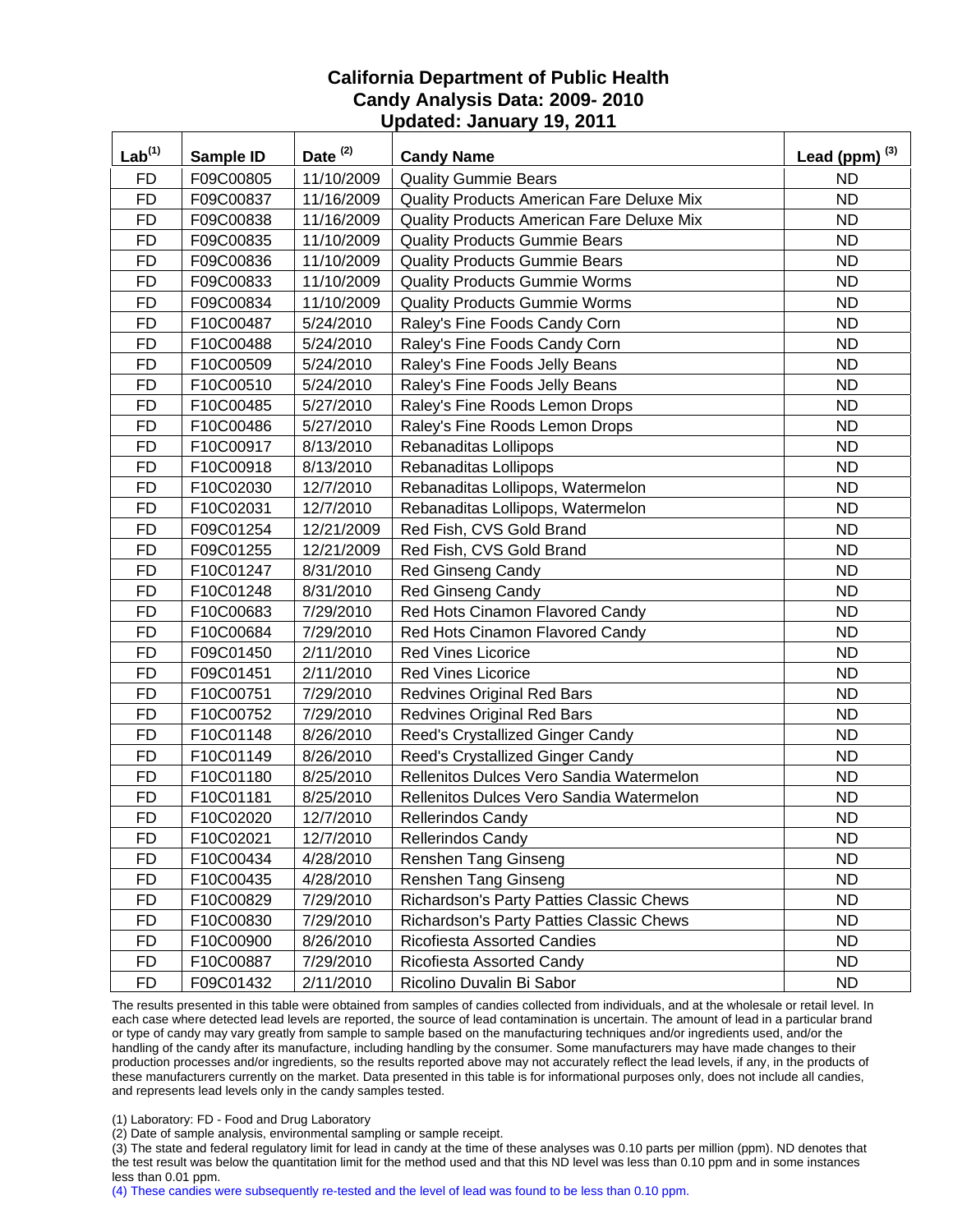| $Lab^{(1)}$ | Sample ID | Date <sup>(2)</sup> | <b>Candy Name</b>                                     | Lead (ppm) $^{(3)}$ |
|-------------|-----------|---------------------|-------------------------------------------------------|---------------------|
| <b>FD</b>   | F09C01433 | 2/11/2010           | Ricolino Duvalin Bi Sabor                             | <b>ND</b>           |
| <b>FD</b>   | F10C00755 | 7/29/2010           | Ricolino Duvalin Bi Sabor                             | <b>ND</b>           |
| <b>FD</b>   | F10C00756 | 7/29/2010           | Ricolino Duvalin Bi Sabor                             | <b>ND</b>           |
| <b>FD</b>   | F10C01909 | 11/9/2010           | Ricolino Duvalin Strawberry and Vanilla Candy         | <b>ND</b>           |
| <b>FD</b>   | F10C01910 | 11/9/2010           | Ricolino Duvalin Strawberry and Vanilla Candy         | <b>ND</b>           |
| <b>FD</b>   | F09C01442 | 2/3/2010            | Ricolino's Ricofiesta Assorted Candy                  | <b>ND</b>           |
| <b>FD</b>   | F09C01443 | 2/3/2010            | Ricolino's Ricofiesta Assorted Candy                  | <b>ND</b>           |
| <b>FD</b>   | F09C01240 | 12/24/2009          | Ring Pop 5-Flavors                                    | <b>ND</b>           |
| <b>FD</b>   | F09C01241 | 12/24/2009          | Ring Pop 5-Flavors                                    | <b>ND</b>           |
| <b>FD</b>   | F10C00585 | 6/24/2010           | Rips Bite Size Pieces, Strawberry and Green Apple     | <b>ND</b>           |
| <b>FD</b>   | F10C00586 | 6/24/2010           | Rips Bite Size Pieces, Strawberry and Green Apple     | <b>ND</b>           |
| <b>FD</b>   | F10C01273 | 8/31/2010           | Rips Bite Size Pieces, Strawberry and Green Apple     | <b>ND</b>           |
| <b>FD</b>   | F10C01274 | 8/31/2010           | Rips Bite Size Pieces, Strawberry and Green Apple     | <b>ND</b>           |
| <b>FD</b>   | F09C01319 | 1/7/2010            | <b>Rite Aid Cinnamon Discs</b>                        | <b>ND</b>           |
| <b>FD</b>   | F09C01320 | 1/7/2010            | <b>Rite Aid Cinnamon Discs</b>                        | <b>ND</b>           |
| <b>FD</b>   | F10C00591 | 6/24/2010           | <b>Rite Aid Drops</b>                                 | ND                  |
| <b>FD</b>   | F10C00592 | 6/24/2010           | <b>Rite Aid Drops</b>                                 | <b>ND</b>           |
| <b>FD</b>   | F09C00758 | 10/21/2009          | Rite Aid fruit flavored lollipops                     | <b>ND</b>           |
| <b>FD</b>   | F09C00759 | 10/21/2009          | Rite Aid fruit flavored lollipops                     | <b>ND</b>           |
| <b>FD</b>   | F10C00589 | 6/21/2010           | Rite Aid Peppermint Twists Naturally Flavored         | <b>ND</b>           |
| <b>FD</b>   | F10C00590 | 6/21/2010           | Rite Aid Peppermint Twists Naturally Flavored         | <b>ND</b>           |
| <b>FD</b>   | F09C01321 | 1/21/2010           | <b>Rite Aid Spearmint Leaves</b>                      | <b>ND</b>           |
| <b>FD</b>   | F09C01322 | 1/21/2010           | <b>Rite Aid Spearmint Leaves</b>                      | <b>ND</b>           |
| <b>FD</b>   | F10C02432 | 12/21/2010          | RJ's Licorice Raspberry                               | <b>ND</b>           |
| <b>FD</b>   | F10C02433 | 12/21/2010          | RJ's Licorice Raspberry                               | <b>ND</b>           |
| <b>FD</b>   | F10C00415 | 4/28/2010           | Rockaleta Original Lollipops                          | 0.09                |
| <b>FD</b>   | F10C00414 | 4/28/2010           | Rockaleta Original Lollipops                          | 0.096               |
| <b>FD</b>   | F09C01136 | 12/24/2009          | Rockaleta Sonric's Gum Center Lollipop                | 0.14                |
| <b>FD</b>   | F09C01137 | 12/24/2009          | Rockaleta Sonric's Gum Center Lollipop                | 0.17                |
| <b>FD</b>   | F09C01537 | 2/3/2010            | Rockaleta Sonric's Gum Center Lollipop <sup>(4)</sup> | 0.05                |
| <b>FD</b>   | F09C01538 | 2/3/2010            | Rockaleta Sonric's Gum Center Lollipop <sup>(4)</sup> | 0.05                |
| <b>FD</b>   | F09C01545 | 2/3/2010            | Rockaleta Sonric's Gum Center Lollipop <sup>(4)</sup> | 0.05                |
| <b>FD</b>   | F09C01536 | 2/3/2010            | Rockaleta Sonric's Gum Center Lollipop <sup>(4)</sup> | 0.06                |
| <b>FD</b>   | F09C01539 | 2/3/2010            | Rockaleta Sonric's Gum Center Lollipop <sup>(4)</sup> | 0.06                |
| <b>FD</b>   | F09C01544 | 2/3/2010            | Rockaleta Sonric's Gum Center Lollipop <sup>(4)</sup> | 0.06                |
| <b>FD</b>   | F09C01540 | 1/20/2010           | Rockaleta Sonric's Gum Center Lollipop <sup>(4)</sup> | <b>ND</b>           |
| <b>FD</b>   | F09C01541 | 1/20/2010           | Rockaleta Sonric's Gum Center Lollipop <sup>(4)</sup> | <b>ND</b>           |
| <b>FD</b>   | F09C01542 | 1/20/2010           | Rockaleta Sonric's Gum Center Lollipop <sup>(4)</sup> | <b>ND</b>           |
| <b>FD</b>   | F09C01543 | 1/20/2010           | Rockaleta Sonric's Gum Center Lollipop <sup>(4)</sup> | <b>ND</b>           |

The results presented in this table were obtained from samples of candies collected from individuals, and at the wholesale or retail level. In each case where detected lead levels are reported, the source of lead contamination is uncertain. The amount of lead in a particular brand or type of candy may vary greatly from sample to sample based on the manufacturing techniques and/or ingredients used, and/or the handling of the candy after its manufacture, including handling by the consumer. Some manufacturers may have made changes to their production processes and/or ingredients, so the results reported above may not accurately reflect the lead levels, if any, in the products of these manufacturers currently on the market. Data presented in this table is for informational purposes only, does not include all candies, and represents lead levels only in the candy samples tested.

(1) Laboratory: FD - Food and Drug Laboratory

(2) Date of sample analysis, environmental sampling or sample receipt.

(3) The state and federal regulatory limit for lead in candy at the time of these analyses was 0.10 parts per million (ppm). ND denotes that the test result was below the quantitation limit for the method used and that this ND level was less than 0.10 ppm and in some instances less than 0.01 ppm.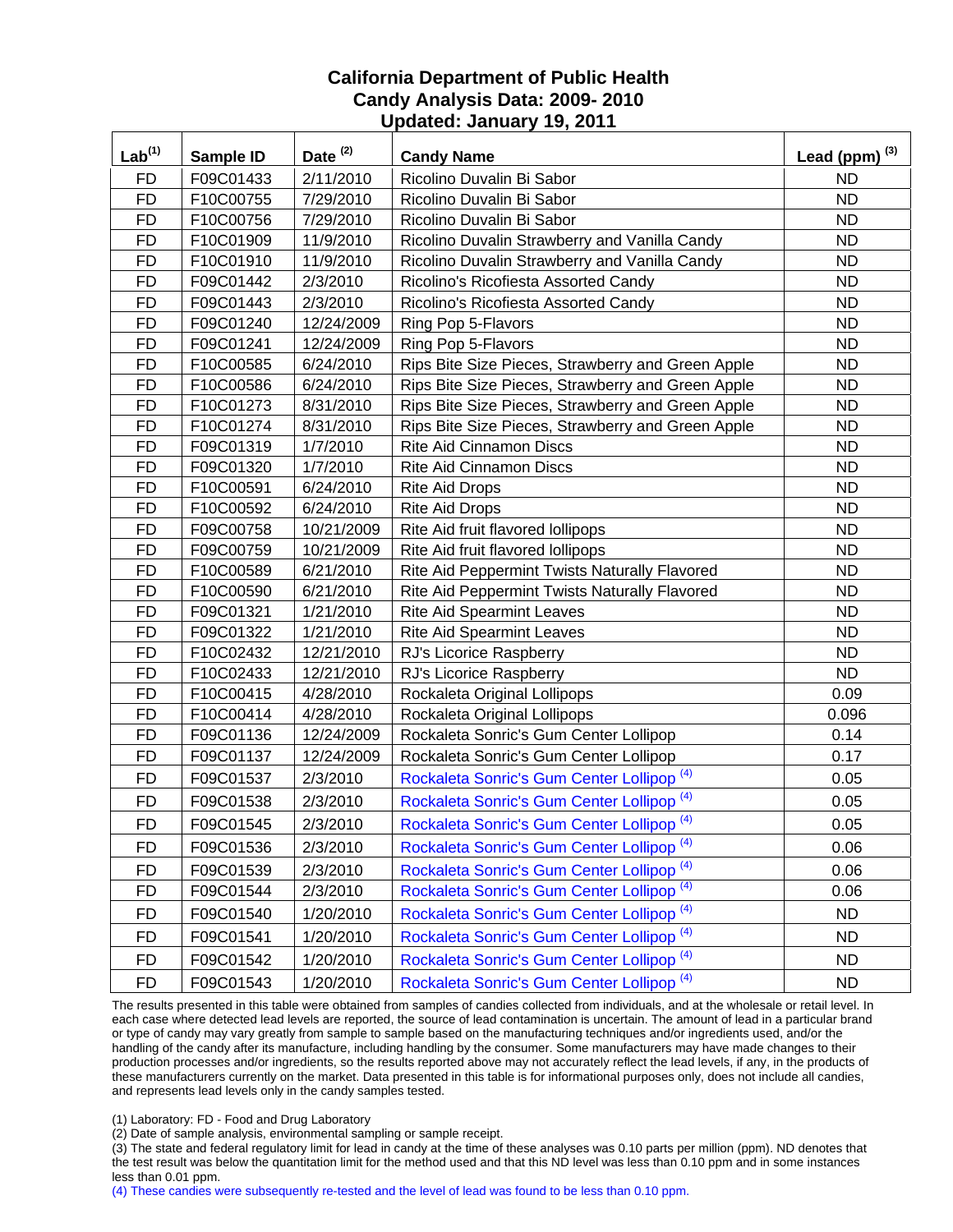| $Lab^{(1)}$ | Sample ID | Date $(2)$ | <b>Candy Name</b>                    | Lead (ppm) $^{(3)}$ |
|-------------|-----------|------------|--------------------------------------|---------------------|
| <b>FD</b>   | F09C00905 | 11/16/2009 | Rollitos Sabor Tamarindo Chili Rolls | <b>ND</b>           |
| <b>FD</b>   | F09C00906 | 11/16/2009 | Rollitos Sabor Tamarindo Chili Rolls | <b>ND</b>           |
| <b>FD</b>   | F10C01750 | 10/21/2010 | Rollo Coco Coconut Roll Snack        | <b>ND</b>           |
| <b>FD</b>   | F10C01751 | 10/21/2010 | Rollo Coco Coconut Roll Snack        | <b>ND</b>           |
| <b>FD</b>   | F09C00663 | 10/5/2009  | Rolly Pop Liquid Watermelon Candy    | <b>ND</b>           |
| <b>FD</b>   | F09C00664 | 10/5/2009  | Rolly Pop Liquid Watermelon Candy    | <b>ND</b>           |
| <b>FD</b>   | F10C01453 | 9/23/2010  | <b>ROM America Black Candy</b>       | <b>ND</b>           |
| <b>FD</b>   | F10C01454 | 9/23/2010  | ROM America Black Candy              | <b>ND</b>           |
| <b>FD</b>   | F09C00572 | 10/5/2009  | Ruiqun Ginseng Candy                 | <b>ND</b>           |
| <b>FD</b>   | F09C00573 | 10/5/2009  | Ruiqun Ginseng Candy                 | <b>ND</b>           |
| <b>FD</b>   | F10C01029 | 8/16/2010  | Safeway Gummi Worms                  | <b>ND</b>           |
| <b>FD</b>   | F10C01030 | 8/16/2010  | Safeway Gummi Worms                  | <b>ND</b>           |
| <b>FD</b>   | F10C01061 | 8/16/2010  | <b>Safeway Orange Slices</b>         | <b>ND</b>           |
| <b>FD</b>   | F10C01062 | 8/16/2010  | <b>Safeway Orange Slices</b>         | <b>ND</b>           |
| <b>FD</b>   | F10C00959 | 8/13/2010  | Safeway Root Beer Barrels            | <b>ND</b>           |
| <b>FD</b>   | F10C00960 | 8/13/2010  | Safeway Root Beer Barrels            | <b>ND</b>           |
| <b>FD</b>   | F10C00957 | 8/13/2010  | <b>Safeway Spice Drops</b>           | <b>ND</b>           |
| <b>FD</b>   | F10C00958 | 8/13/2010  | <b>Safeway Spice Drops</b>           | <b>ND</b>           |
| <b>FD</b>   | F09C00756 | 10/21/2009 | <b>Safeway Starlight Mints</b>       | <b>ND</b>           |
| <b>FD</b>   | F09C00757 | 10/21/2009 | <b>Safeway Starlight Mints</b>       | <b>ND</b>           |
| <b>FD</b>   | F10C00961 | 8/13/2010  | <b>Safeway Starlight Mints</b>       | <b>ND</b>           |
| <b>FD</b>   | F10C00962 | 8/13/2010  | <b>Safeway Starlight Mints</b>       | <b>ND</b>           |
| <b>FD</b>   | F10C01071 | 8/16/2010  | <b>Safeway Starlight Mints</b>       | <b>ND</b>           |
| <b>FD</b>   | F10C01072 | 8/16/2010  | <b>Safeway Starlight Mints</b>       | <b>ND</b>           |
| <b>FD</b>   | F10C00326 | 5/6/2010   | Sanh Yuan Prune Candy-Watermelon     | <b>ND</b>           |
| <b>FD</b>   | F10C00327 | 5/6/2010   | Sanh Yuan Prune Candy-Watermelon     | <b>ND</b>           |
| <b>FD</b>   | F10C00840 | 7/29/2010  | Sanyakchon Yam Jelly                 | <b>ND</b>           |
| <b>FD</b>   | F10C00841 | 7/29/2010  | Sanyakchon Yam Jelly                 | <b>ND</b>           |
| <b>FD</b>   | F09C00142 | 5/22/2009  | Sanying Seed Coffee Truffle Candy    | <b>ND</b>           |
| <b>FD</b>   | F09C00143 | 5/22/2009  | Sanying Seed Coffee Truffle Candy    | <b>ND</b>           |
| <b>FD</b>   | F09C00675 | 10/15/2009 | Sathers Bit-O-Honey Candy Chews      | <b>ND</b>           |
| <b>FD</b>   | F09C00676 | 10/15/2009 | Sathers Bit-O-Honey Candy Chews      | <b>ND</b>           |
| <b>FD</b>   | F09C00806 | 11/10/2009 | <b>Sathers Candy Lipsticks</b>       | <b>ND</b>           |
| <b>FD</b>   | F09C00807 | 11/10/2009 | <b>Sathers Candy Lipsticks</b>       | <b>ND</b>           |
| <b>FD</b>   | F09C00673 | 10/15/2009 | Sathers Sour Gummi Bears             | <b>ND</b>           |
| <b>FD</b>   | F09C00674 | 10/15/2009 | Sathers Sour Gummi Bears             | <b>ND</b>           |
| <b>FD</b>   | F10C00400 | 4/22/2010  | Scobby-Doo Funpops Lollipops         | <b>ND</b>           |
| <b>FD</b>   | F10C00401 | 4/22/2010  | Scobby-Doo Funpops Lollipops         | <b>ND</b>           |
| <b>FD</b>   | F09C01273 | 1/7/2010   | Sconza Gummy Bears                   | <b>ND</b>           |
| <b>FD</b>   | F09C01274 | 1/7/2010   | Sconza Gummy Bears                   | ND.                 |

The results presented in this table were obtained from samples of candies collected from individuals, and at the wholesale or retail level. In each case where detected lead levels are reported, the source of lead contamination is uncertain. The amount of lead in a particular brand or type of candy may vary greatly from sample to sample based on the manufacturing techniques and/or ingredients used, and/or the handling of the candy after its manufacture, including handling by the consumer. Some manufacturers may have made changes to their production processes and/or ingredients, so the results reported above may not accurately reflect the lead levels, if any, in the products of these manufacturers currently on the market. Data presented in this table is for informational purposes only, does not include all candies, and represents lead levels only in the candy samples tested.

(1) Laboratory: FD - Food and Drug Laboratory

(2) Date of sample analysis, environmental sampling or sample receipt.

(3) The state and federal regulatory limit for lead in candy at the time of these analyses was 0.10 parts per million (ppm). ND denotes that the test result was below the quantitation limit for the method used and that this ND level was less than 0.10 ppm and in some instances less than 0.01 ppm.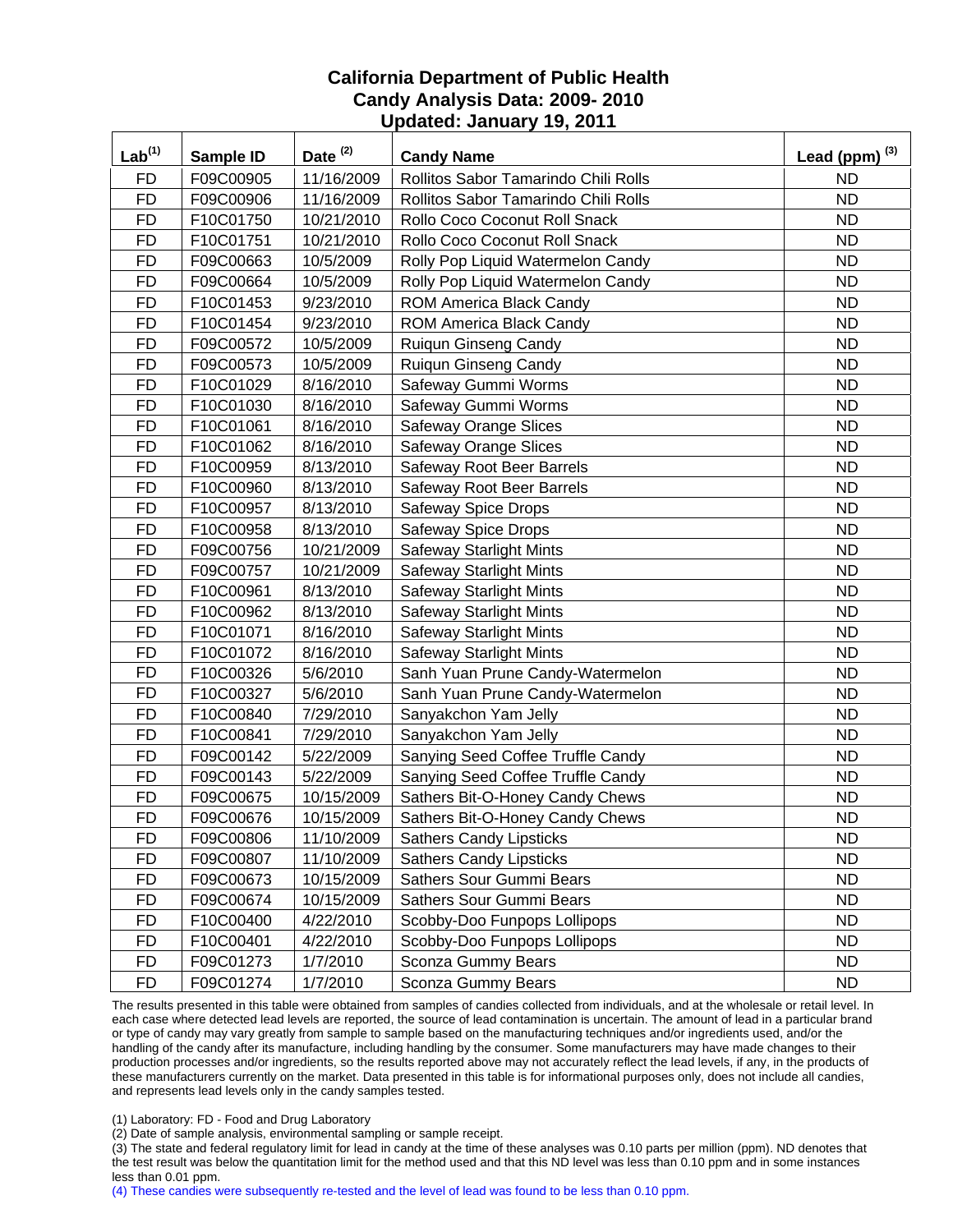| Lab <sup>(1)</sup> | Sample ID | Date $(2)$ | <b>Candy Name</b>                              | Lead (ppm) $^{(3)}$ |
|--------------------|-----------|------------|------------------------------------------------|---------------------|
| <b>FD</b>          | F10C01975 | 11/18/2010 | Scooby-Doo Fun Pops                            | <b>ND</b>           |
| <b>FD</b>          | F10C01976 | 11/18/2010 | Scooby-Doo Fun Pops                            | <b>ND</b>           |
| <b>FD</b>          | F10C00719 | 7/29/2010  | Selz Soda                                      | <b>ND</b>           |
| <b>FD</b>          | F10C00720 | 7/29/2010  | Selz Soda                                      | <b>ND</b>           |
| <b>FD</b>          | F10C00821 | 7/29/2010  | Seneca Truly Fruit Soft Candies                | <b>ND</b>           |
| <b>FD</b>          | F10C00822 | 7/29/2010  | Seneca Truly Fruit Soft Candies                | <b>ND</b>           |
| <b>FD</b>          | F09C00147 | 5/22/2009  | Seng Chen Pi Mei Candy                         | 0.152               |
| <b>FD</b>          | F09C00146 | 5/22/2009  | Seng Chen Pi Mei Candy                         | 0.156               |
| <b>FD</b>          | F09C01462 | 2/11/2010  | Sevigny's Thin Ribbon                          | <b>ND</b>           |
| <b>FD</b>          | F09C01463 | 2/11/2010  | Sevigny's Thin Ribbon                          | <b>ND</b>           |
| <b>FD</b>          | F09C01422 | 2/3/2010   | Sherwood Brand Pokemon Lollipops               | <b>ND</b>           |
| <b>FD</b>          | F09C01423 | 2/3/2010   | Sherwood Brand Pokemon Lollipops               | <b>ND</b>           |
| <b>FD</b>          | F10C00398 | 4/22/2010  | Sherwood Lollipops with Shrek the Third        | <b>ND</b>           |
| <b>FD</b>          | F10C00399 | 4/22/2010  | Sherwood Lollipops with Shrek the Third        | <b>ND</b>           |
| <b>FD</b>          | F10C00017 | 3/3/2010   | Simple Sweets Sports Bottles with Powder Candy | <b>ND</b>           |
| <b>FD</b>          | F10C00018 | 3/3/2010   | Simple Sweets Sports Bottles with Powder Candy | ND.                 |
| <b>FD</b>          | F10C00669 | 7/29/2010  | <b>Simpsons Fruit Snacks</b>                   | <b>ND</b>           |
| <b>FD</b>          | F10C00670 | 7/29/2010  | <b>Simpsons Fruit Snacks</b>                   | <b>ND</b>           |
| <b>FD</b>          | F09C00635 | 10/5/2009  | Simpsons Fruit Snacks 10 Fun Size              | <b>ND</b>           |
| <b>FD</b>          | F09C00636 | 10/5/2009  | Simpsons Fruit Snacks 10 Fun Size              | <b>ND</b>           |
| <b>FD</b>          | F09C01458 | 2/11/2010  | <b>Skittles Crazy Cores</b>                    | <b>ND</b>           |
| <b>FD</b>          | F09C01459 | 2/11/2010  | <b>Skittles Crazy Cores</b>                    | <b>ND</b>           |
| <b>FD</b>          | F10C00535 | 6/8/2010   | <b>Skittles Crazy Cores Bite Size</b>          | <b>ND</b>           |
| <b>FD</b>          | F10C00536 | 6/8/2010   | <b>Skittles Crazy Cores Bite Size</b>          | <b>ND</b>           |
| <b>FD</b>          | F10C00735 | 7/29/2010  | Skittles Origianl Bite Size Candies            | <b>ND</b>           |
| <b>FD</b>          | F10C00736 | 7/29/2010  | Skittles Origianl Bite Size Candies            | <b>ND</b>           |
| <b>FD</b>          | F10C00733 | 7/29/2010  | <b>Skittles Sour Bite Size Candies</b>         | <b>ND</b>           |
| <b>FD</b>          | F10C00734 | 7/29/2010  | <b>Skittles Sour Bite Size Candies</b>         | <b>ND</b>           |
| <b>FD</b>          | F10C00141 | 4/5/2010   | Skull Pops Grape & Strawberry Cream Flavored   | <b>ND</b>           |
| <b>FD</b>          | F10C00142 | 4/5/2010   | Skull Pops Grape & Strawberry Cream Flavored   | <b>ND</b>           |
| <b>FD</b>          | F10C02136 | 11/29/2010 | Skull Pops, Grape & Strawberry Cream           | <b>ND</b>           |
| <b>FD</b>          | F10C02137 | 11/29/2010 | Skull Pops, Grape & Strawberry Cream           | <b>ND</b>           |
| <b>FD</b>          | F10C00691 | 7/29/2010  | Skulls & Bones Sweet Flavored Candy            | <b>ND</b>           |
| <b>FD</b>          | F10C00692 | 7/29/2010  | Skulls & Bones Sweet Flavored Candy            | <b>ND</b>           |
| <b>FD</b>          | F10C01760 | 11/5/2010  | <b>Skulls &amp; Bones Tart Treats</b>          | <b>ND</b>           |
| <b>FD</b>          | F10C01761 | 11/5/2010  | <b>Skulls &amp; Bones Tart Treats</b>          | ND.                 |
| <b>FD</b>          | F09C00204 | 5/22/2009  | Skwinkles Salsagehi Hot Watermelon Candy       | ND.                 |
| <b>FD</b>          | F09C00205 | 5/22/2009  | Skwinkles Salsagehi Hot Watermelon Candy       | <b>ND</b>           |
| <b>FD</b>          | F09C00742 | 10/29/2009 | Skwinkles Salsagheti Hot Mango Strips Tamarind | <b>ND</b>           |
| <b>FD</b>          | F09C00743 | 10/29/2009 | Skwinkles Salsagheti Hot Mango Strips Tamarind | ND.                 |

The results presented in this table were obtained from samples of candies collected from individuals, and at the wholesale or retail level. In each case where detected lead levels are reported, the source of lead contamination is uncertain. The amount of lead in a particular brand or type of candy may vary greatly from sample to sample based on the manufacturing techniques and/or ingredients used, and/or the handling of the candy after its manufacture, including handling by the consumer. Some manufacturers may have made changes to their production processes and/or ingredients, so the results reported above may not accurately reflect the lead levels, if any, in the products of these manufacturers currently on the market. Data presented in this table is for informational purposes only, does not include all candies, and represents lead levels only in the candy samples tested.

(1) Laboratory: FD - Food and Drug Laboratory

(2) Date of sample analysis, environmental sampling or sample receipt.

(3) The state and federal regulatory limit for lead in candy at the time of these analyses was 0.10 parts per million (ppm). ND denotes that the test result was below the quantitation limit for the method used and that this ND level was less than 0.10 ppm and in some instances less than 0.01 ppm.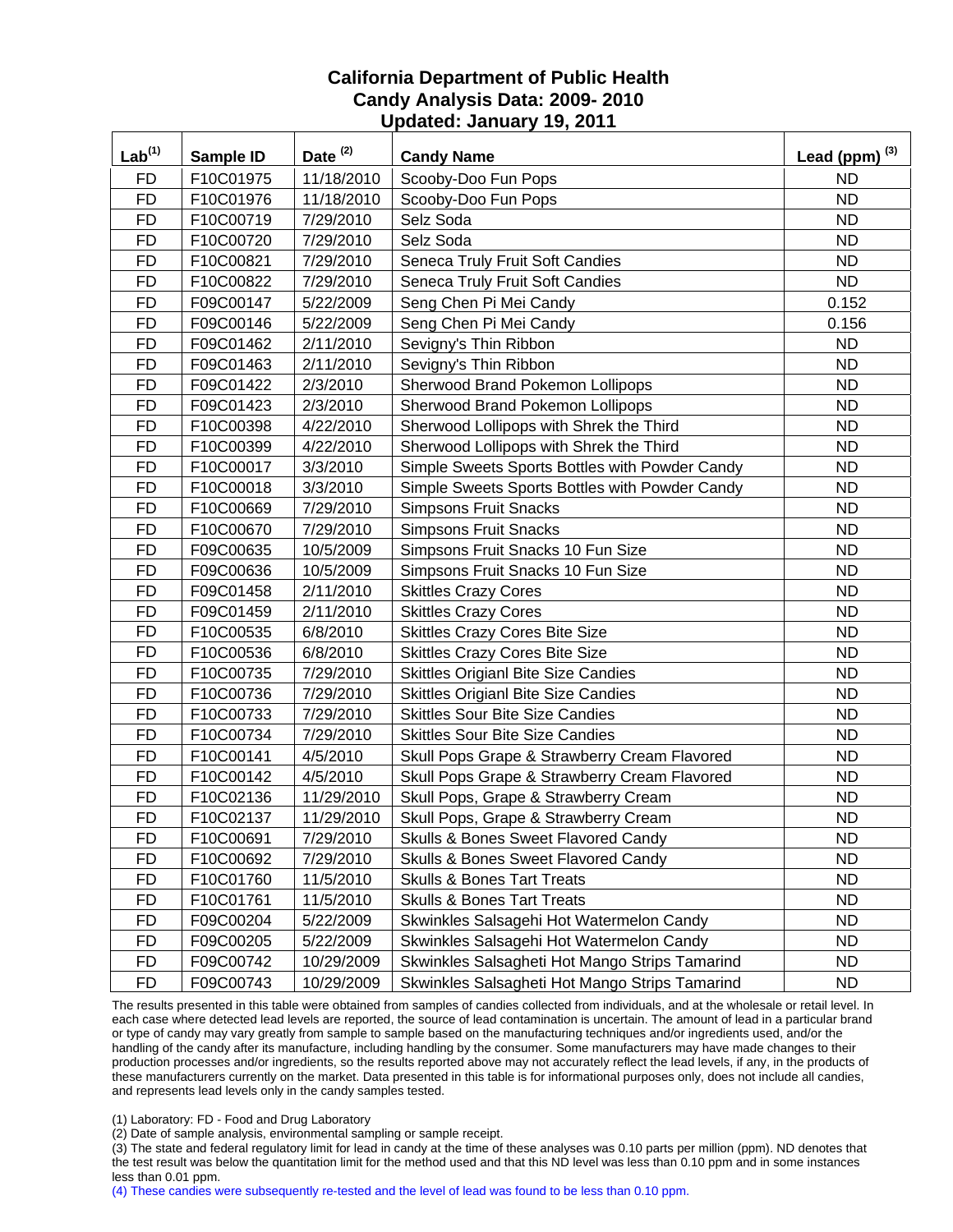| Lab <sup>(1)</sup> | Sample ID | Date <sup>(2)</sup> | <b>Candy Name</b>                                                             | Lead (ppm) $^{(3)}$ |
|--------------------|-----------|---------------------|-------------------------------------------------------------------------------|---------------------|
| <b>FD</b>          | F09C00511 | 7/15/2009           | Skwinkles Salsagheti, Hot Mango Candy Strips                                  | <b>ND</b>           |
| <b>FD</b>          | F09C00512 | 7/15/2009           | Skwinkles Salsagheti, Hot Mango Candy Strips                                  | <b>ND</b>           |
| <b>FD</b>          | F09C00513 | 7/15/2009           | Skwinkles Salsagheti, Watermelon Hot Candy Strips                             | ND                  |
| <b>FD</b>          | F09C00514 | 7/15/2009           | Skwinkles Salsagheti, Watermelon Hot Candy Strips                             | <b>ND</b>           |
| FD                 | F09C00075 | 4/28/2009           | Skwinkles Salsaghetti Hot Mango Candy Strips &<br><b>Tamarind Sauce Candy</b> | <b>ND</b>           |
| <b>FD</b>          | F09C00076 | 4/28/2009           | Skwinkles Salsaghetti Hot Mango Candy Strips &<br><b>Tamarind Sauce Candy</b> | <b>ND</b>           |
| <b>FD</b>          | F09C00063 | 4/28/2009           | Skwinkles Salsaghetti Hot Watermelon Candy Strips<br>& Tamarind Sauce Candy   | <b>ND</b>           |
| FD                 | F09C00064 | 4/28/2009           | Skwinkles Salsaghetti Hot Watermelon Candy Strips<br>& Tamarind Sauce Candy   | <b>ND</b>           |
| <b>FD</b>          | F09C00107 | 4/28/2009           | Skwinkles Salsaghetti Hot Watermelon Candy Strips<br>& Tamarind Sauce Candy   | <b>ND</b>           |
| <b>FD</b>          | F09C00108 | 4/28/2009           | Skwinkles Salsaghetti Hot Watermelon Candy Strips<br>& Tamarind Sauce Candy   | <b>ND</b>           |
| <b>FD</b>          | F09C00800 | 11/10/2009          | Slap Stix Caramel                                                             | <b>ND</b>           |
| <b>FD</b>          | F09C00801 | 11/10/2009          | Slap Stix Caramel                                                             | <b>ND</b>           |
| <b>FD</b>          | F10C02122 | 11/29/2010          | Smart Sense Blue Raspberry Licorice Bites                                     | <b>ND</b>           |
| <b>FD</b>          | F10C02123 | 11/29/2010          | Smart Sense Blue Raspberry Licorice Bites                                     | <b>ND</b>           |
| <b>FD</b>          | F10C02126 | 11/29/2010          | Smart Sense Green Apple Licorice Bites                                        | <b>ND</b>           |
| <b>FD</b>          | F10C02127 | 11/29/2010          | Smart Sense Green Apple Licorice Bites                                        | <b>ND</b>           |
| <b>FD</b>          | F10C02130 | 12/7/2010           | <b>Smart Sense Gummy Fish</b>                                                 | <b>ND</b>           |
| <b>FD</b>          | F10C02131 | 12/7/2010           | <b>Smart Sense Gummy Fish</b>                                                 | <b>ND</b>           |
| <b>FD</b>          | F10C02132 | 11/29/2010          | <b>Smart Sense Lemon Drops</b>                                                | <b>ND</b>           |
| <b>FD</b>          | F10C02133 | 11/29/2010          | <b>Smart Sense Lemon Drops</b>                                                | <b>ND</b>           |
| <b>FD</b>          | F10C02124 | 11/29/2010          | <b>Smart Sense Strawberry Licorice Bites</b>                                  | <b>ND</b>           |
| <b>FD</b>          | F10C02125 | 11/29/2010          | <b>Smart Sense Strawberry Licorice Bites</b>                                  | <b>ND</b>           |
| <b>FD</b>          | F10C02128 | 12/7/2010           | <b>Smart Sense Watermelon Licorice Bites</b>                                  | <b>ND</b>           |
| <b>FD</b>          | F10C02129 | 12/7/2010           | <b>Smart Sense Watermelon Licorice Bites</b>                                  | <b>ND</b>           |
| <b>FD</b>          | F09C01460 | 2/3/2010            | <b>Smarties Candy Rolls</b>                                                   | <b>ND</b>           |
| <b>FD</b>          | F09C01461 | 2/3/2010            | <b>Smarties Candy Rolls</b>                                                   | <b>ND</b>           |
| FD                 | F10C01069 | 8/16/2010           | <b>Smarties Candy Rolls</b>                                                   | <b>ND</b>           |
| <b>FD</b>          | F10C01070 | 8/16/2010           | <b>Smarties Candy Rolls</b>                                                   | <b>ND</b>           |
| <b>FD</b>          | F10C01425 | 9/23/2010           | <b>Smarties Candy Rolls</b>                                                   | <b>ND</b>           |
| <b>FD</b>          | F10C01426 | 9/23/2010           | <b>Smarties Candy Rolls</b>                                                   | <b>ND</b>           |
| <b>FD</b>          | F10C00384 | 5/6/2010            | <b>Smarties X-treme Sour Candy Rolls</b>                                      | <b>ND</b>           |
| <b>FD</b>          | F10C00385 | 5/6/2010            | <b>Smarties X-treme Sour Candy Rolls</b>                                      | <b>ND</b>           |
| <b>FD</b>          | F09C00283 | 6/9/2009            | Sour Candy Keo Me, Maena Brand                                                | <b>ND</b>           |
| <b>FD</b>          | F09C00284 | 6/9/2009            | Sour Candy Keo Me, Maena Brand                                                | ND.                 |

The results presented in this table were obtained from samples of candies collected from individuals, and at the wholesale or retail level. In each case where detected lead levels are reported, the source of lead contamination is uncertain. The amount of lead in a particular brand or type of candy may vary greatly from sample to sample based on the manufacturing techniques and/or ingredients used, and/or the handling of the candy after its manufacture, including handling by the consumer. Some manufacturers may have made changes to their production processes and/or ingredients, so the results reported above may not accurately reflect the lead levels, if any, in the products of these manufacturers currently on the market. Data presented in this table is for informational purposes only, does not include all candies, and represents lead levels only in the candy samples tested.

(1) Laboratory: FD - Food and Drug Laboratory

(2) Date of sample analysis, environmental sampling or sample receipt.

(3) The state and federal regulatory limit for lead in candy at the time of these analyses was 0.10 parts per million (ppm). ND denotes that the test result was below the quantitation limit for the method used and that this ND level was less than 0.10 ppm and in some instances less than 0.01 ppm.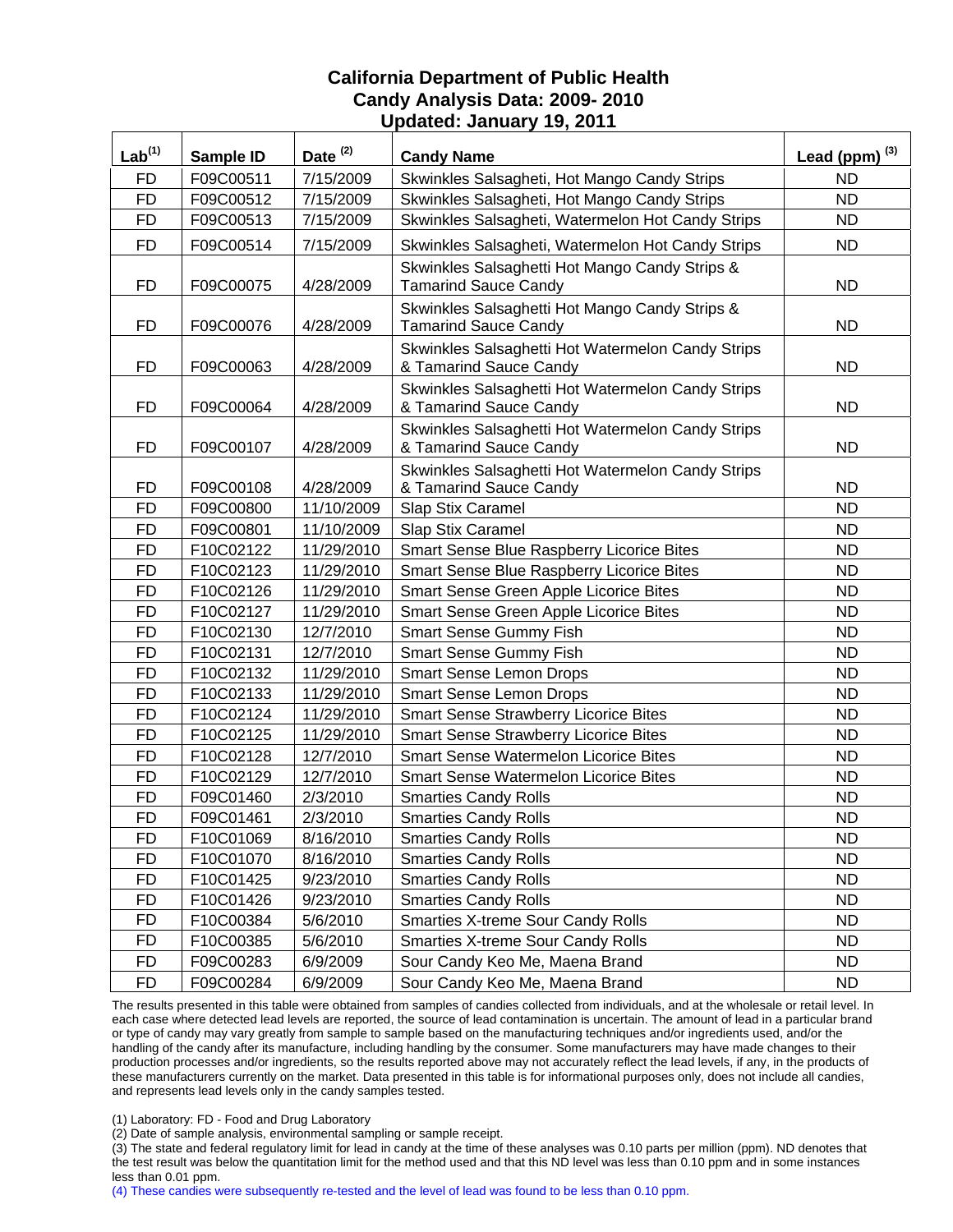| Lab <sup>(1)</sup> | Sample ID | Date <sup>(2)</sup> | <b>Candy Name</b>                          | Lead (ppm) $^{(3)}$ |
|--------------------|-----------|---------------------|--------------------------------------------|---------------------|
| <b>FD</b>          | F10C00665 | 7/29/2010           | Sour Gummy Worms                           | <b>ND</b>           |
| <b>FD</b>          | F10C00666 | 7/29/2010           | Sour Gummy Worms                           | <b>ND</b>           |
| <b>FD</b>          | F10C00480 | 5/24/2010           | Sour Jacks Watermelon Soft & Chewy Sours   | <b>ND</b>           |
| <b>FD</b>          | F10C00484 | 5/24/2010           | Sour Jacks Watermelon Soft & Chewy Sours   | <b>ND</b>           |
| <b>FD</b>          | F10C00547 | 6/8/2010            | Sour Patch Extreme Sort & Chewy            | <b>ND</b>           |
| <b>FD</b>          | F10C00548 | 6/8/2010            | Sour Patch Extreme Sort & Chewy            | <b>ND</b>           |
| <b>FD</b>          | F08C01836 | 1/5/2009            | Sour Patch Kids Soft & Chewy Candy         | <b>ND</b>           |
| <b>FD</b>          | F08C01837 | 1/5/2009            | Sour Patch Kids Soft & Chewy Candy         | <b>ND</b>           |
| <b>FD</b>          | F08C01838 | 1/5/2009            | Sour Patch Kids Soft & Chewy Candy         | <b>ND</b>           |
| <b>FD</b>          | F08C01839 | 1/5/2009            | Sour Patch Kids Soft & Chewy Candy         | <b>ND</b>           |
| <b>FD</b>          | F08C01840 | 1/5/2009            | Sour Patch Kids Soft & Chewy Candy         | <b>ND</b>           |
| <b>FD</b>          | F08C01841 | 1/5/2009            | Sour Patch Kids Soft & Chewy Candy         | <b>ND</b>           |
| <b>FD</b>          | F08C01842 | 1/5/2009            | Sour Patch Kids Soft & Chewy Candy         | <b>ND</b>           |
| <b>FD</b>          | F08C01843 | 1/5/2009            | Sour Patch Kids Soft & Chewy Candy         | <b>ND</b>           |
| <b>FD</b>          | F08C01844 | 1/5/2009            | Sour Patch Kids Soft & Chewy Candy         | <b>ND</b>           |
| <b>FD</b>          | F08C01845 | 1/5/2009            | Sour Patch Kids Soft & Chewy Candy         | <b>ND</b>           |
| <b>FD</b>          | F08C01846 | 1/5/2009            | Sour Patch Kids Soft & Chewy Candy         | <b>ND</b>           |
| <b>FD</b>          | F08C01847 | 1/5/2009            | Sour Patch Kids Soft & Chewy Candy         | <b>ND</b>           |
| <b>FD</b>          | F08C01848 | 1/5/2009            | Sour Patch Kids Soft & Chewy Candy         | <b>ND</b>           |
| <b>FD</b>          | F08C01849 | 1/5/2009            | Sour Patch Kids Soft & Chewy Candy         | <b>ND</b>           |
| <b>FD</b>          | F08C01850 | 1/5/2009            | Sour Patch Kids Soft & Chewy Candy         | <b>ND</b>           |
| <b>FD</b>          | F08C01851 | 1/5/2009            | Sour Patch Kids Soft & Chewy Candy         | <b>ND</b>           |
| <b>FD</b>          | F08C01852 | 1/5/2009            | Sour Patch Kids Soft & Chewy Candy         | <b>ND</b>           |
| <b>FD</b>          | F08C01853 | 1/5/2009            | Sour Patch Kids Soft & Chewy Candy         | <b>ND</b>           |
| <b>FD</b>          | F08C01854 | 1/5/2009            | Sour Patch Kids Soft & Chewy Candy         | <b>ND</b>           |
| <b>FD</b>          | F08C01855 | 1/5/2009            | Sour Patch Kids Soft & Chewy Candy         | <b>ND</b>           |
| <b>FD</b>          | F08C01856 | 1/5/2009            | Sour Patch Kids Soft & Chewy Candy         | <b>ND</b>           |
| <b>FD</b>          | F08C01857 | 1/5/2009            | Sour Patch Kids Soft & Chewy Candy         | <b>ND</b>           |
| <b>FD</b>          | F08C01858 | 1/5/2009            | Sour Patch Kids Soft & Chewy Candy         | <b>ND</b>           |
| <b>FD</b>          | F10C00507 | 5/24/2010           | Sour Patch Soft & Chewy                    | <b>ND</b>           |
| <b>FD</b>          | F10C00508 | 5/24/2010           | Sour Patch Soft & Chewy                    | <b>ND</b>           |
| <b>FD</b>          | F10C00593 | 6/24/2010           | Sour Patch Soft & Chewy                    | <b>ND</b>           |
| FD                 | F10C00594 | 6/24/2010           | Sour Patch Soft & Chewy                    | <b>ND</b>           |
| FD                 | F10C01134 | 8/25/2010           | Sour Patch Soft & Chewy Candy              | <b>ND</b>           |
| FD                 | F10C01135 | 8/25/2010           | Sour Patch Soft & Chewy Candy              | <b>ND</b>           |
| <b>FD</b>          | F10C01281 | 8/31/2010           | Sour Patch Soft & Chewy Watermelon Candy   | <b>ND</b>           |
| <b>FD</b>          | F10C01282 | 8/31/2010           | Sour Patch Soft & Chewy Watermelon Candy   | <b>ND</b>           |
| <b>FD</b>          | F10C01275 | 8/31/2010           | Sour Punch Straws Strikin Strawberry Candy | <b>ND</b>           |
| <b>FD</b>          | F10C01276 | 8/31/2010           | Sour Punch Straws Strikin Strawberry Candy | <b>ND</b>           |
| <b>FD</b>          | F10C01277 | 8/31/2010           | Sour Punch Straws Zappin Apple Candy       | ND.                 |

The results presented in this table were obtained from samples of candies collected from individuals, and at the wholesale or retail level. In each case where detected lead levels are reported, the source of lead contamination is uncertain. The amount of lead in a particular brand or type of candy may vary greatly from sample to sample based on the manufacturing techniques and/or ingredients used, and/or the handling of the candy after its manufacture, including handling by the consumer. Some manufacturers may have made changes to their production processes and/or ingredients, so the results reported above may not accurately reflect the lead levels, if any, in the products of these manufacturers currently on the market. Data presented in this table is for informational purposes only, does not include all candies, and represents lead levels only in the candy samples tested.

(1) Laboratory: FD - Food and Drug Laboratory

(2) Date of sample analysis, environmental sampling or sample receipt.

(3) The state and federal regulatory limit for lead in candy at the time of these analyses was 0.10 parts per million (ppm). ND denotes that the test result was below the quantitation limit for the method used and that this ND level was less than 0.10 ppm and in some instances less than 0.01 ppm.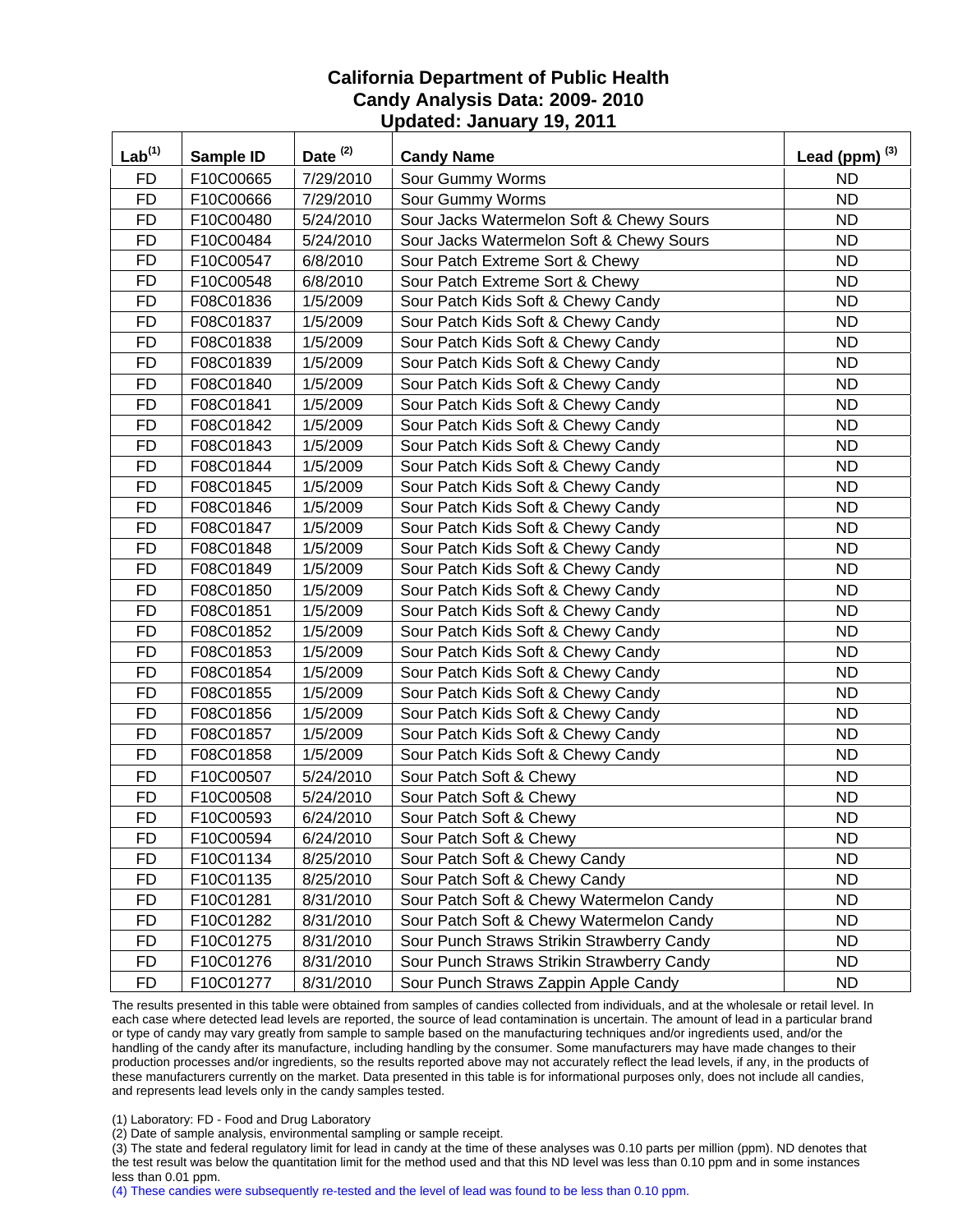| Lab <sup>(1)</sup> | Sample ID | Date <sup>(2)</sup> | <b>Candy Name</b>                           | Lead (ppm) $^{(3)}$ |
|--------------------|-----------|---------------------|---------------------------------------------|---------------------|
| <b>FD</b>          | F10C01278 | 8/31/2010           | Sour Punch Straws Zappin Apple Candy        | <b>ND</b>           |
| <b>FD</b>          | F10C00577 | 6/24/2010           | Sour Punch Twists, Assorted Flavors         | <b>ND</b>           |
| <b>FD</b>          | F10C00578 | 6/24/2010           | Sour Punch Twists, Assorted Flavors         | <b>ND</b>           |
| <b>FD</b>          | F09C00841 | 11/16/2009          | Spangler Dum Dum Pops                       | <b>ND</b>           |
| <b>FD</b>          | F09C00842 | 11/16/2009          | Spangler Dum Dum Pops                       | <b>ND</b>           |
| <b>FD</b>          | F10C01098 | 8/16/2010           | Spangler Dum Dum Pops                       | <b>ND</b>           |
| <b>FD</b>          | F10C01099 | 8/16/2010           | Spangler Dum Dum Pops                       | <b>ND</b>           |
| <b>FD</b>          | F09C01398 | 1/21/2010           | Spangler's Dum Dum Pops Lollipops           | <b>ND</b>           |
| <b>FD</b>          | F09C01399 | 1/21/2010           | Spangler's Dum Dum Pops Lollipops           | <b>ND</b>           |
| <b>FD</b>          | F09C01347 | 1/21/2010           | Spangler's Saf-T-Pops Lollipops             | <b>ND</b>           |
| <b>FD</b>          | F09C01348 | 1/21/2010           | Spangler's Saf-T-Pops Lollipops             | <b>ND</b>           |
| <b>FD</b>          | F09C00590 | 10/5/2009           | SPI Starr Eucalyptus Menthol                | <b>ND</b>           |
| <b>FD</b>          | F09C00591 | 10/5/2009           | SPI Starr Eucalyptus Menthol                | <b>ND</b>           |
| <b>FD</b>          | F10C01471 | 10/1/2010           | SpiderMan Taste Tube Torpedo 3D Gummy Candy | <b>ND</b>           |
| <b>FD</b>          | F10C01472 | 10/1/2010           | SpiderMan Taste Tube Torpedo 3D Gummy Candy | <b>ND</b>           |
| <b>FD</b>          | F10C00019 | 3/3/2010            | SpongBob Squarepants Gummy Krabby Patties   | <b>ND</b>           |
| <b>FD</b>          | F10C00020 | 3/3/2010            | SpongBob Squarepants Gummy Krabby Patties   | <b>ND</b>           |
| <b>FD</b>          | F10C01291 | 9/9/2010            | <b>Starburst 'FaveREDs' Candy</b>           | <b>ND</b>           |
| <b>FD</b>          | F10C01292 | 9/9/2010            | <b>Starburst 'FaveREDs' Candy</b>           | <b>ND</b>           |
| <b>FD</b>          | F09C01392 | 1/20/2010           | <b>Starburst Liquid Filled Gummies</b>      | <b>ND</b>           |
| <b>FD</b>          | F09C01393 | 1/20/2010           | <b>Starburst Liquid Filled Gummies</b>      | <b>ND</b>           |
| <b>FD</b>          | F10C00278 | 3/30/2010           | <b>Starburst Original Fruit Chews</b>       | <b>ND</b>           |
| <b>FD</b>          | F10C00279 | 3/30/2010           | <b>Starburst Original Fruit Chews</b>       | <b>ND</b>           |
| <b>FD</b>          | F10C00737 | 7/29/2010           | <b>Starburst Original Fruit Chews</b>       | <b>ND</b>           |
| <b>FD</b>          | F10C00738 | 7/29/2010           | <b>Starburst Original Fruit Chews</b>       | <b>ND</b>           |
| <b>FD</b>          | F09C01222 | 12/17/2009          | Starline Sweets by Bloomber Jawbreakers     | <b>ND</b>           |
| <b>FD</b>          | F09C01223 | 12/17/2009          | Starline Sweets by Bloomber Jawbreakers     | <b>ND</b>           |
| <b>FD</b>          | F10C00785 | 7/29/2010           | <b>Strawberry Micelles Candy</b>            | <b>ND</b>           |
| <b>FD</b>          | F10C00786 | 7/29/2010           | <b>Strawberry Micelles Candy</b>            | <b>ND</b>           |
| <b>FD</b>          | F10C01679 | 10/25/2010          | <b>Strawberry Micelles Candy</b>            | <b>ND</b>           |
| <b>FD</b>          | F10C01680 | 10/25/2010          | <b>Strawberry Micelles Candy</b>            | <b>ND</b>           |
| <b>FD</b>          | F10C02118 | 11/29/2010          | Sugar Babies by Tootsie Roll                | <b>ND</b>           |
| <b>FD</b>          | F10C02119 | 11/29/2010          | Sugar Babies by Tootsie Roll                | <b>ND</b>           |
| FD                 | F10C00290 | 5/6/2010            | <b>Sugar Babies Candy</b>                   | <b>ND</b>           |
| <b>FD</b>          | F10C00291 | 5/6/2010            | <b>Sugar Babies Candy</b>                   | <b>ND</b>           |
| <b>FD</b>          | F10C02372 | 12/21/2010          | <b>Sugar Daddy Milk Caramel Pops</b>        | <b>ND</b>           |
| <b>FD</b>          | F10C02373 | 12/21/2010          | Sugar Daddy Milk Caramel Pops               | <b>ND</b>           |
| <b>FD</b>          | F09C00109 | 5/22/2009           | Sun Lee Tasty Candy Pack                    | <b>ND</b>           |
| <b>FD</b>          | F09C00110 | 5/22/2009           | Sun Lee Tasty Candy Pack                    | <b>ND</b>           |
| <b>FD</b>          | F10C01144 | 8/26/2010           | Sun Ridge Farms Organic Yummy Gummy Mix     | <b>ND</b>           |

The results presented in this table were obtained from samples of candies collected from individuals, and at the wholesale or retail level. In each case where detected lead levels are reported, the source of lead contamination is uncertain. The amount of lead in a particular brand or type of candy may vary greatly from sample to sample based on the manufacturing techniques and/or ingredients used, and/or the handling of the candy after its manufacture, including handling by the consumer. Some manufacturers may have made changes to their production processes and/or ingredients, so the results reported above may not accurately reflect the lead levels, if any, in the products of these manufacturers currently on the market. Data presented in this table is for informational purposes only, does not include all candies, and represents lead levels only in the candy samples tested.

(1) Laboratory: FD - Food and Drug Laboratory

(2) Date of sample analysis, environmental sampling or sample receipt.

(3) The state and federal regulatory limit for lead in candy at the time of these analyses was 0.10 parts per million (ppm). ND denotes that the test result was below the quantitation limit for the method used and that this ND level was less than 0.10 ppm and in some instances less than 0.01 ppm.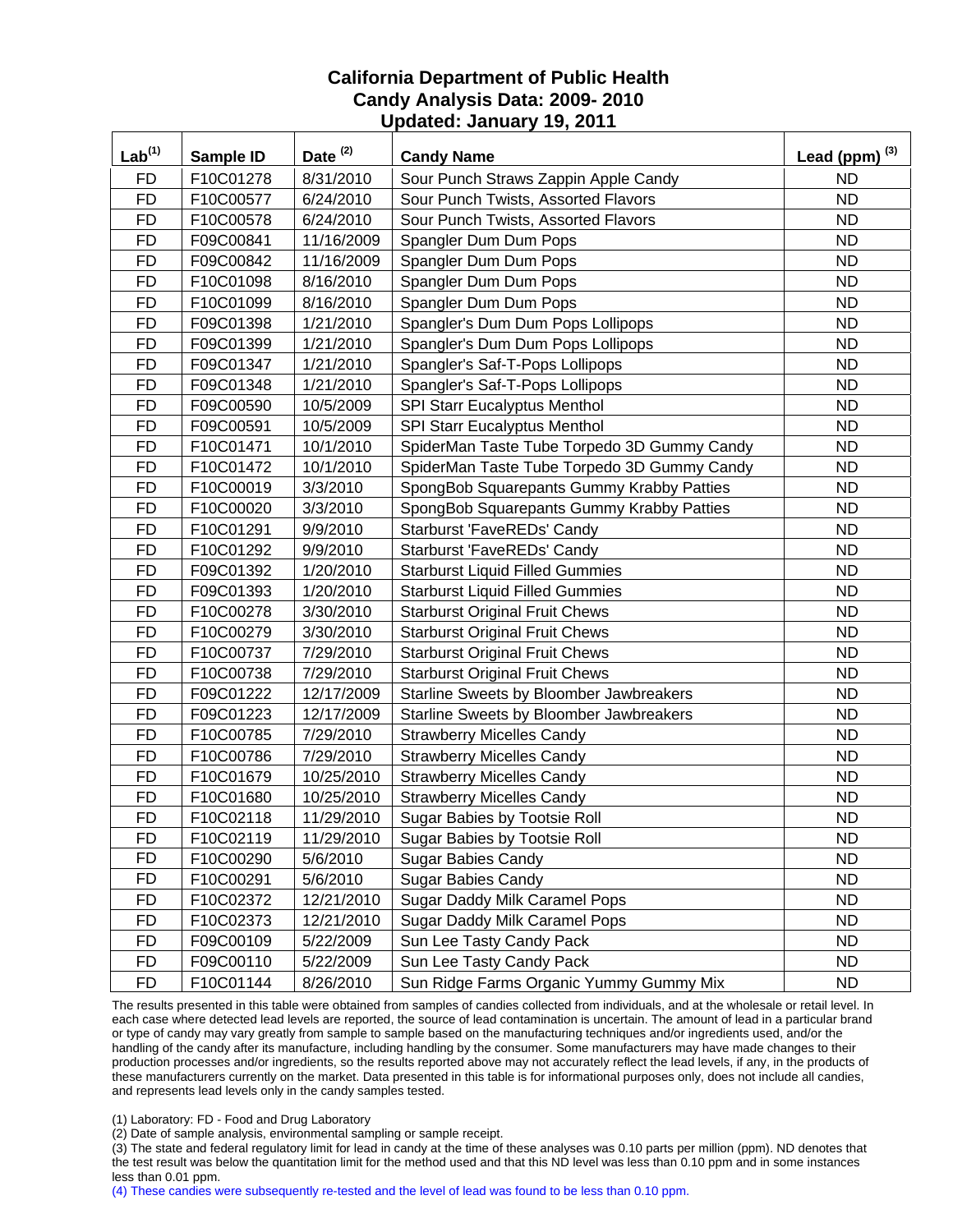| Lab <sup>(1)</sup> | Sample ID | Date <sup>(2)</sup> | <b>Candy Name</b>                                       | Lead (ppm) $^{(3)}$ |
|--------------------|-----------|---------------------|---------------------------------------------------------|---------------------|
| <b>FD</b>          | F10C01145 | 8/26/2010           | Sun Ridge Farms Organic Yummy Gummy Mix                 | <b>ND</b>           |
| <b>FD</b>          | F10C00868 | 7/29/2010           | <b>Sunkist Fruit Gummies</b>                            | <b>ND</b>           |
| <b>FD</b>          | F10C00869 | 7/29/2010           | <b>Sunkist Fruit Gummies</b>                            | <b>ND</b>           |
| <b>FD</b>          | F10C02144 | 12/7/2010           | <b>Sunnny Select Jelly Beans</b>                        | <b>ND</b>           |
| <b>FD</b>          | F10C02145 | 12/7/2010           | Sunnny Select Jelly Beans                               | <b>ND</b>           |
| <b>FD</b>          | F10C00973 | 8/13/2010           | Sunny Select Cinnamon Imperials                         | <b>ND</b>           |
| <b>FD</b>          | F10C00974 | 8/13/2010           | Sunny Select Cinnamon Imperials                         | <b>ND</b>           |
| <b>FD</b>          | F10C02142 | 12/7/2010           | Sunny Select Gummy Blue Shark Candy                     | <b>ND</b>           |
| <b>FD</b>          | F10C02143 | 12/7/2010           | Sunny Select Gummy Blue Shark Candy                     | <b>ND</b>           |
| <b>FD</b>          | F10C02140 | 12/7/2010           | <b>Sunny Select Gummy Dinosaurs</b>                     | <b>ND</b>           |
| <b>FD</b>          | F10C02141 | 12/7/2010           | <b>Sunny Select Gummy Dinosaurs</b>                     | <b>ND</b>           |
| <b>FD</b>          | F09C00515 | 7/15/2009           | Super Cucharazo Delicias Del Triunfo                    | <b>ND</b>           |
| <b>FD</b>          | F09C00516 | 7/15/2009           | Super Cucharazo Delicias Del Triunfo                    | <b>ND</b>           |
| <b>FD</b>          | F10C00232 | 3/30/2010           | Super Cucharazo, Tamarind Flavored Candy                | <b>ND</b>           |
| <b>FD</b>          | F10C00233 | 3/30/2010           | Super Cucharazo, Tamarind Flavored Candy                | <b>ND</b>           |
| <b>FD</b>          | F09C00631 | 10/5/2009           | Super Elotonew Big Corn Lollipops Fruit Candy           | <b>ND</b>           |
| FD                 | F09C00632 | 10/5/2009           | Super Elotonew Big Corn Lollipops Fruit Candy           | <b>ND</b>           |
| <b>FD</b>          | F10C01612 | 11/5/2010           | <b>Super Mario Crunchy</b>                              | <b>ND</b>           |
| <b>FD</b>          | F10C01613 | 11/5/2010           | <b>Super Mario Crunchy</b>                              | <b>ND</b>           |
| <b>FD</b>          | F09C00637 | 10/5/2009           | Super Mario Crunchy 15 Packs Candy                      | <b>ND</b>           |
| <b>FD</b>          | F09C00638 | 10/5/2009           | Super Mario Crunchy 15 Packs Candy                      | <b>ND</b>           |
| <b>FD</b>          | F09C00629 | 10/5/2009           | Super Sandy Pop Watermelon Fruit Hard Lollipop          | <b>ND</b>           |
| <b>FD</b>          | F09C00630 | 10/5/2009           | Super Sandy Pop Watermelon Fruit Hard Lollipop          | <b>ND</b>           |
| <b>FD</b>          | F10C01239 | 8/26/2010           | <b>Superior Quality Tamarind Sweet &amp; Sour Candy</b> | <b>ND</b>           |
| <b>FD</b>          | F10C01240 | 8/26/2010           | <b>Superior Quality Tamarind Sweet &amp; Sour Candy</b> | <b>ND</b>           |
| <b>FD</b>          | F10C00493 | 5/24/2010           | Swedish Fish Brand Soft & Chewy Candy                   | <b>ND</b>           |
| <b>FD</b>          | F10C00494 | 5/24/2010           | Swedish Fish Brand Soft & Chewy Candy                   | <b>ND</b>           |
| <b>FD</b>          | F09C00849 | 11/16/2009          | Swedish Fish Brand Sour Path Kids Variety Pack          | <b>ND</b>           |
| <b>FD</b>          | F09C00850 | 11/16/2009          | Swedish Fish Brand Sour Path Kids Variety Pack          | <b>ND</b>           |
| <b>FD</b>          | F09C01375 | 1/20/2010           | Swedish Fish Cadbury Adams Brand                        | <b>ND</b>           |
| <b>FD</b>          | F09C01376 | 1/20/2010           | Swedish Fish Cadbury Adams Brand                        | <b>ND</b>           |
| <b>FD</b>          | F10C01057 | 8/16/2010           | Swedish Fish Soft & Chewy Candy                         | <b>ND</b>           |
| <b>FD</b>          | F10C01058 | 8/16/2010           | Swedish Fish Soft & Chewy Candy                         | <b>ND</b>           |
| <b>FD</b>          | F09C01494 | 2/11/2010           | <b>Sweet Cosmos Sour Gummy Worms</b>                    | <b>ND</b>           |
| <b>FD</b>          | F09C01495 | 2/11/2010           | <b>Sweet Cosmos Sour Gummy Worms</b>                    | <b>ND</b>           |
| <b>FD</b>          | F10C01265 | 8/31/2010           | Sweet Taste Ten Ton Candy                               | ND.                 |
| <b>FD</b>          | F10C01266 | 8/31/2010           | Sweet Taste Ten Ton Candy                               | <b>ND</b>           |
| <b>FD</b>          | F10C02138 | 12/14/2010          | Sweethearts 'The Twlight Saga Eclipse' Candy            | <b>ND</b>           |
| <b>FD</b>          | F10C02139 | 12/14/2010          | Sweethearts 'The Twlight Saga Eclipse' Candy            | <b>ND</b>           |
| <b>FD</b>          | F09C01454 | 2/11/2010           | <b>Sweets Natural Peppermint Taffy</b>                  | ND.                 |

The results presented in this table were obtained from samples of candies collected from individuals, and at the wholesale or retail level. In each case where detected lead levels are reported, the source of lead contamination is uncertain. The amount of lead in a particular brand or type of candy may vary greatly from sample to sample based on the manufacturing techniques and/or ingredients used, and/or the handling of the candy after its manufacture, including handling by the consumer. Some manufacturers may have made changes to their production processes and/or ingredients, so the results reported above may not accurately reflect the lead levels, if any, in the products of these manufacturers currently on the market. Data presented in this table is for informational purposes only, does not include all candies, and represents lead levels only in the candy samples tested.

(1) Laboratory: FD - Food and Drug Laboratory

(2) Date of sample analysis, environmental sampling or sample receipt.

(3) The state and federal regulatory limit for lead in candy at the time of these analyses was 0.10 parts per million (ppm). ND denotes that the test result was below the quantitation limit for the method used and that this ND level was less than 0.10 ppm and in some instances less than 0.01 ppm.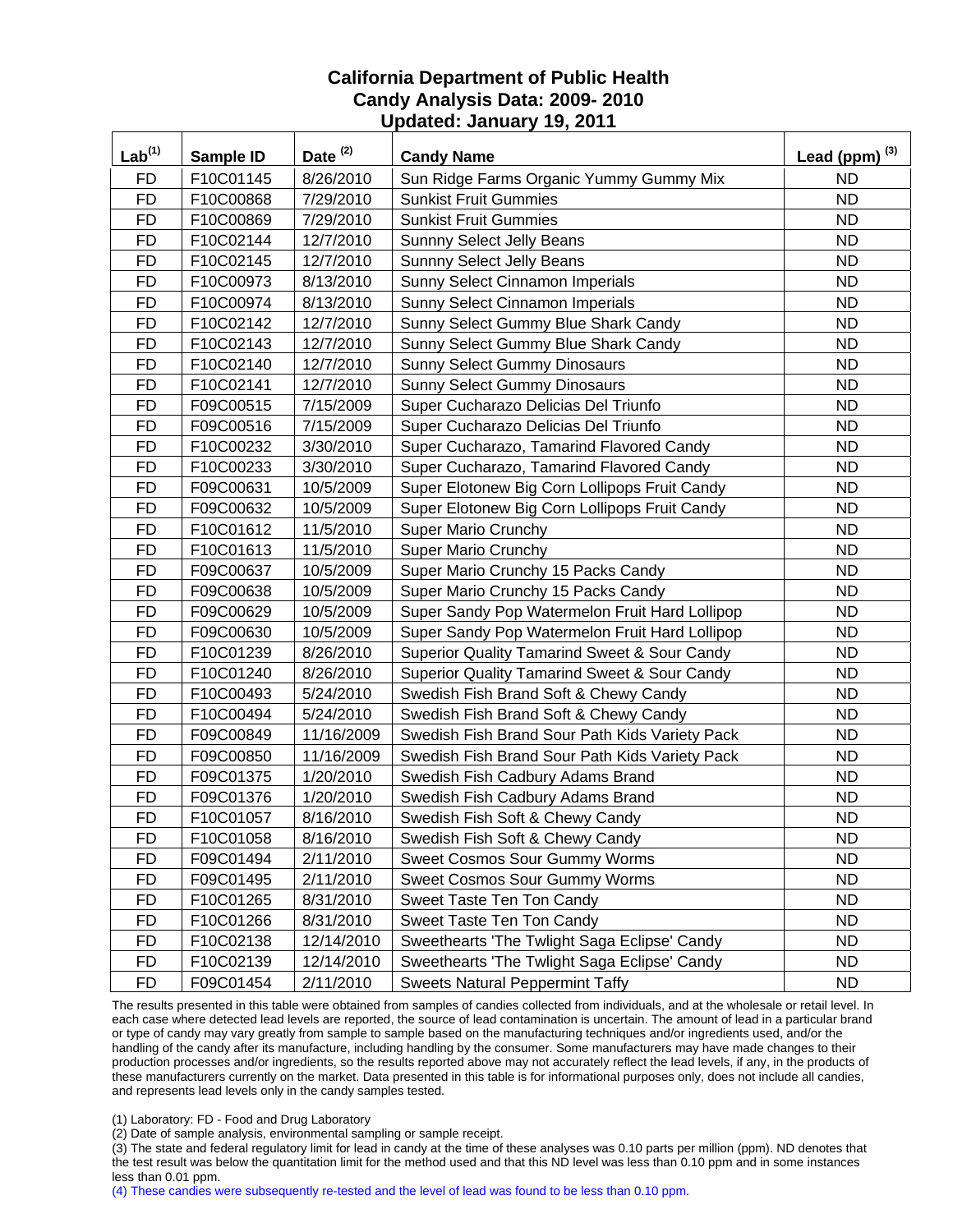| Lab <sup>(1)</sup> | Sample ID | Date <sup>(2)</sup> | <b>Candy Name</b>                               | Lead (ppm) $^{(3)}$ |
|--------------------|-----------|---------------------|-------------------------------------------------|---------------------|
| <b>FD</b>          | F09C01455 | 2/11/2010           | <b>Sweets Natural Peppermint Taffy</b>          | <b>ND</b>           |
| <b>FD</b>          | F10C00015 | 3/3/2010            | Taffy Town Sassy Taffy Sour Candy               | <b>ND</b>           |
| <b>FD</b>          | F10C00016 | 3/3/2010            | <b>Taffy Town Sassy Taffy Sour Candy</b>        | <b>ND</b>           |
| <b>FD</b>          | F10C02026 | 12/14/2010          | Tama Roca Candy, Bright Yellow Wrapper          | <b>ND</b>           |
| <b>FD</b>          | F10C02027 | 12/14/2010          | Tama Roca Candy, Bright Yellow Wrapper          | <b>ND</b>           |
| <b>FD</b>          | F10C01919 | 11/9/2010           | Tamalito Candy w Tamarind and Chili             | <b>ND</b>           |
| <b>FD</b>          | F10C01920 | 11/9/2010           | Tamalito Candy w Tamarind and Chili             | <b>ND</b>           |
| <b>FD</b>          | F10C00996 | 8/16/2010           | Tamalito de dulce sabor Tamarindo con Chilie    | <b>ND</b>           |
| <b>FD</b>          | F10C00997 | 8/16/2010           | Tamalito de dulce sabor Tamarindo con Chilie    | <b>ND</b>           |
| <b>FD</b>          | F09C00595 | 10/21/2009          | <b>Tamarind Assorted Candy</b>                  | 0.08                |
| <b>FD</b>          | F09C00594 | 10/21/2009          | <b>Tamarind Assorted Candy</b>                  | 0.09                |
| <b>FD</b>          | F09C00083 | 2/11/2010           | <b>Tamarind Ball Candy</b>                      | <b>ND</b>           |
| <b>FD</b>          | F09C00084 | 2/11/2010           | <b>Tamarind Ball Candy</b>                      | <b>ND</b>           |
| <b>FD</b>          | F10C00907 | 8/13/2010           | Tamarind Candy, Asia Jumbo                      | <b>ND</b>           |
| <b>FD</b>          | F10C00908 | 8/13/2010           | Tamarind Candy, Asia Jumbo                      | <b>ND</b>           |
| <b>FD</b>          | F10C00852 | 7/29/2010           | <b>Tamaros Tamarind with Chili Flavor</b>       | <b>ND</b>           |
| <b>FD</b>          | F10C00853 | 7/29/2010           | Tamaros Tamarind with Chili Flavor              | <b>ND</b>           |
| <b>FD</b>          | F10C00817 | 7/29/2010           | Tamy-Pop Hot and Salted Tamarind Candy          | <b>ND</b>           |
| <b>FD</b>          | F10C00818 | 7/29/2010           | Tamy-Pop Hot and Salted Tamarind Candy          | <b>ND</b>           |
| <b>FD</b>          | F10C01633 | 10/19/2010          | <b>Tart Treats Fruit Tarts Candy</b>            | <b>ND</b>           |
| <b>FD</b>          | F10C01634 | 10/19/2010          | <b>Tart Treats Fruit Tarts Candy</b>            | <b>ND</b>           |
| <b>FD</b>          | F10C01637 | 10/21/2010          | Tart Treats Skulls & Bones Candy                | <b>ND</b>           |
| <b>FD</b>          | F10C01638 | 10/21/2010          | Tart Treats Skulls & Bones Candy                | <b>ND</b>           |
| <b>FD</b>          | F10C00402 | 4/22/2010           | <b>Taz Sour Suckers</b>                         | <b>ND</b>           |
| <b>FD</b>          | F10C00403 | 4/22/2010           | <b>Taz Sour Suckers</b>                         | <b>ND</b>           |
| <b>FD</b>          | F09C00995 | 12/21/2009          | Teco Mini Chamoy                                | <b>ND</b>           |
| <b>FD</b>          | F09C00996 | 12/21/2009          | <b>Teco Mini Chamoy</b>                         | <b>ND</b>           |
| <b>FD</b>          | F09C01484 | 2/11/2010           | Tenny Loli Pop Blue Raspberry                   | <b>ND</b>           |
| <b>FD</b>          | F09C01485 | 2/11/2010           | Tenny Loli Pop Blue Raspberry                   | <b>ND</b>           |
| <b>FD</b>          | F09C01490 | 2/11/2010           | Tenny Loli Pop Rainbow Cherry                   | <b>ND</b>           |
| <b>FD</b>          | F09C01491 | 2/11/2010           | Tenny Loli Pop Rainbow Cherry                   | <b>ND</b>           |
| <b>FD</b>          | F09C01486 | 2/11/2010           | Tenny Twister Pop Blue Raspberry                | <b>ND</b>           |
| <b>FD</b>          | F09C01487 | 2/11/2010           | Tenny Twister Pop Blue Raspberry                | <b>ND</b>           |
| <b>FD</b>          | F09C01488 | 2/11/2010           | Tenny Twister Pop Rainbow Cherry                | <b>ND</b>           |
| <b>FD</b>          | F09C01489 | 2/11/2010           | Tenny Twister Pop Rainbow Cherry                | <b>ND</b>           |
| <b>FD</b>          | F09C01482 | 2/11/2010           | Tenny Twister Pop Watermelon Patch              | <b>ND</b>           |
| <b>FD</b>          | F09C01483 | 2/11/2010           | Tenny Twister Pop Watermelon Patch              | <b>ND</b>           |
| <b>FD</b>          | F09C00275 | 6/9/2009            | Thai Chef Preserved Mango, Tropical Fresh Fruit | <b>ND</b>           |
| <b>FD</b>          | F09C00276 | 6/9/2009            | Thai Chef Preserved Mango, Tropical Fresh Fruit | <b>ND</b>           |
| <b>FD</b>          | F09C00979 | 12/1/2009           | <b>Thailandk Tamarind Candy</b>                 | ND.                 |

The results presented in this table were obtained from samples of candies collected from individuals, and at the wholesale or retail level. In each case where detected lead levels are reported, the source of lead contamination is uncertain. The amount of lead in a particular brand or type of candy may vary greatly from sample to sample based on the manufacturing techniques and/or ingredients used, and/or the handling of the candy after its manufacture, including handling by the consumer. Some manufacturers may have made changes to their production processes and/or ingredients, so the results reported above may not accurately reflect the lead levels, if any, in the products of these manufacturers currently on the market. Data presented in this table is for informational purposes only, does not include all candies, and represents lead levels only in the candy samples tested.

(1) Laboratory: FD - Food and Drug Laboratory

(2) Date of sample analysis, environmental sampling or sample receipt.

(3) The state and federal regulatory limit for lead in candy at the time of these analyses was 0.10 parts per million (ppm). ND denotes that the test result was below the quantitation limit for the method used and that this ND level was less than 0.10 ppm and in some instances less than 0.01 ppm.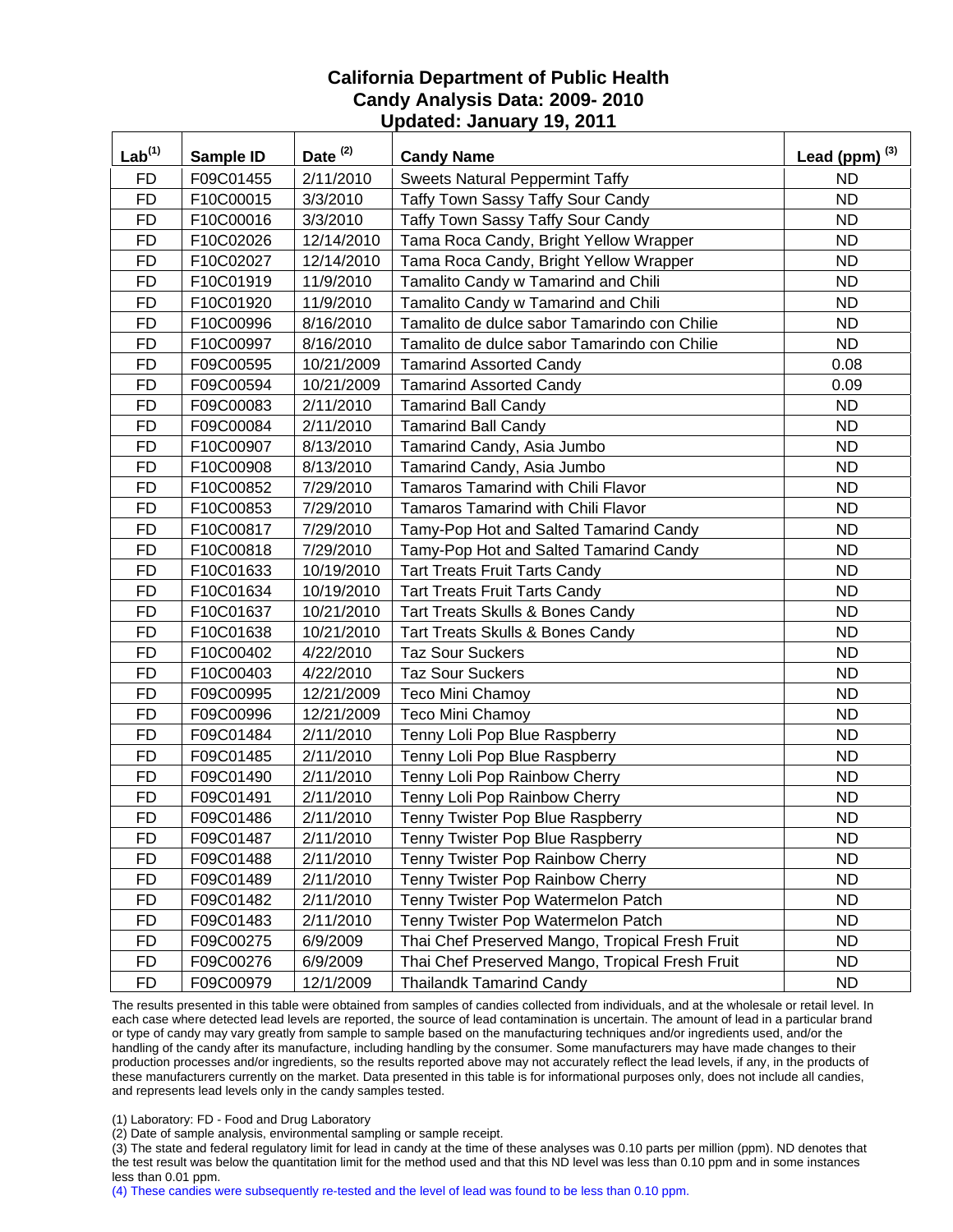| Lab <sup>(1)</sup> | Sample ID | Date <sup>(2)</sup> | <b>Candy Name</b>                                                             | Lead (ppm) $^{(3)}$ |
|--------------------|-----------|---------------------|-------------------------------------------------------------------------------|---------------------|
| <b>FD</b>          | F09C00980 | 12/1/2009           | <b>Thailandk Tamarind Candy</b>                                               | <b>ND</b>           |
| <b>FD</b>          | F09C00915 | 12/24/2009          | <b>Ticorindo Dulce Sabor</b>                                                  | 0.14                |
| <b>FD</b>          | F09C00916 | 12/24/2009          | <b>Ticorindo Dulce Sabor</b>                                                  | 0.14                |
| FD                 | F09C00259 | 6/3/2009            | Tiger Products Garbanzos Con Chile Y Limon-Chick<br>Peas with Chili and Lemon | ND.                 |
| FD                 | F09C00260 | 6/3/2009            | Tiger Products Garbanzos Con Chile Y Limon-Chick<br>Peas with Chili and Lemon | ND.                 |
| <b>FD</b>          | F09C00261 | 6/3/2009            | Tiger Products Mango Con Chile Mango with Chili                               | ND.                 |
| <b>FD</b>          | F09C00262 | 6/3/2009            | Tiger Products Mango Con Chile Mango with Chili                               | <b>ND</b>           |
| <b>FD</b>          | F09C00263 | 6/3/2009            | Tiger Products Toys and Candy-Dulces Y Juguetes<br><b>Mixtos</b>              | <b>ND</b>           |
| FD                 | F09C00264 | 6/3/2009            | Tiger Products Toys and Candy-Dulces Y Juguetes<br><b>Mixtos</b>              | ND.                 |
| <b>FD</b>          | F09C00645 | 10/5/2009           | Tilko Mix Tamarind Watermelon Candy                                           | <b>ND</b>           |
| <b>FD</b>          | F09C00646 | 10/5/2009           | <b>Tilko Mix Tamarind Watermelon Candy</b>                                    | ND.                 |
| <b>FD</b>          | F10C00238 | 3/30/2010           | Ting Ting Jahe Ginger Candy                                                   | <b>ND</b>           |
| <b>FD</b>          | F10C00239 | 3/30/2010           | Ting Ting Jahe Ginger Candy                                                   | <b>ND</b>           |
| <b>FD</b>          | F10C01261 | 8/31/2010           | Ting Ting Jahe Ginger Candy                                                   | <b>ND</b>           |
| <b>FD</b>          | F10C01262 | 8/31/2010           | Ting Ting Jahe Ginger Candy                                                   | <b>ND</b>           |
| <b>FD</b>          | F10C00270 | 3/30/2010           | Toffano Brand Strawberry Morango Chewy Candy                                  | ND.                 |
| <b>FD</b>          | F10C00271 | 3/30/2010           | Toffano Brand Strawberry Morango Chewy Candy                                  | <b>ND</b>           |
| <b>FD</b>          | F10C01092 | 8/16/2010           | <b>Toffano Frubell Assorted Fruit Candy</b>                                   | ND.                 |
| <b>FD</b>          | F10C01093 | 8/16/2010           | <b>Toffano Frubell Assorted Fruit Candy</b>                                   | <b>ND</b>           |
| <b>FD</b>          | F10C00563 | 6/21/2010           | <b>Toffano Matinale Caramelos Masticables</b>                                 | <b>ND</b>           |
| <b>FD</b>          | F10C00564 | 6/21/2010           | <b>Toffano Matinale Caramelos Masticables</b>                                 | <b>ND</b>           |
| <b>FD</b>          | F10C01730 | 10/29/2010          | Toffano Milk Valley Coco Coconut Candy                                        | <b>ND</b>           |
| <b>FD</b>          | F10C01731 | 10/29/2010          | Toffano Milk Valley Coco Coconut Candy                                        | <b>ND</b>           |
| <b>FD</b>          | F10C01027 | 8/16/2010           | Toffano Mini Fort Pop Tutti Frutti Lollipops                                  | <b>ND</b>           |
| <b>FD</b>          | F10C01028 | 8/16/2010           | Toffano Mini Fort Pop Tutti Frutti Lollipops                                  | <b>ND</b>           |
| <b>FD</b>          | F09C01208 | 12/24/2009          | Toffano Mini Fort Pops-Chocolate Lollipops                                    | <b>ND</b>           |
| <b>FD</b>          | F09C01209 | 12/24/2009          | Toffano Mini Fort Pops-Chocolate Lollipops                                    | <b>ND</b>           |
| <b>FD</b>          | F10C00931 | 8/16/2010           | <b>Toffano Minifort Pop Caramel Lollipop</b>                                  | <b>ND</b>           |
| <b>FD</b>          | F10C00932 | 8/16/2010           | <b>Toffano Minifort Pop Caramel Lollipop</b>                                  | <b>ND</b>           |
| FD                 | F09C00255 | 6/3/2009            | Tolteca Co. - Bolsa Cucharitas                                                | ND.                 |
| <b>FD</b>          | F09C00256 | 6/3/2009            | Tolteca Co. - Bolsa Cucharitas                                                | <b>ND</b>           |
| <b>FD</b>          | F09C00253 | 6/3/2009            | Tolteca Co. - Mango Con Chile                                                 | <b>ND</b>           |
| <b>FD</b>          | F09C00254 | 6/3/2009            | Tolteca Co. - Mango Con Chile                                                 | <b>ND</b>           |
| <b>FD</b>          | F10C02134 | 12/14/2010          | Too Tarts Smart Choice Sour Spray 'Blu Bewwy'                                 | ND.                 |
| <b>FD</b>          | F10C02135 | 12/14/2010          | Too Tarts Smart Choice Sour Spray 'Blu Bewwy'                                 | ND.                 |

The results presented in this table were obtained from samples of candies collected from individuals, and at the wholesale or retail level. In each case where detected lead levels are reported, the source of lead contamination is uncertain. The amount of lead in a particular brand or type of candy may vary greatly from sample to sample based on the manufacturing techniques and/or ingredients used, and/or the handling of the candy after its manufacture, including handling by the consumer. Some manufacturers may have made changes to their production processes and/or ingredients, so the results reported above may not accurately reflect the lead levels, if any, in the products of these manufacturers currently on the market. Data presented in this table is for informational purposes only, does not include all candies, and represents lead levels only in the candy samples tested.

(1) Laboratory: FD - Food and Drug Laboratory

(2) Date of sample analysis, environmental sampling or sample receipt.

(3) The state and federal regulatory limit for lead in candy at the time of these analyses was 0.10 parts per million (ppm). ND denotes that the test result was below the quantitation limit for the method used and that this ND level was less than 0.10 ppm and in some instances less than 0.01 ppm.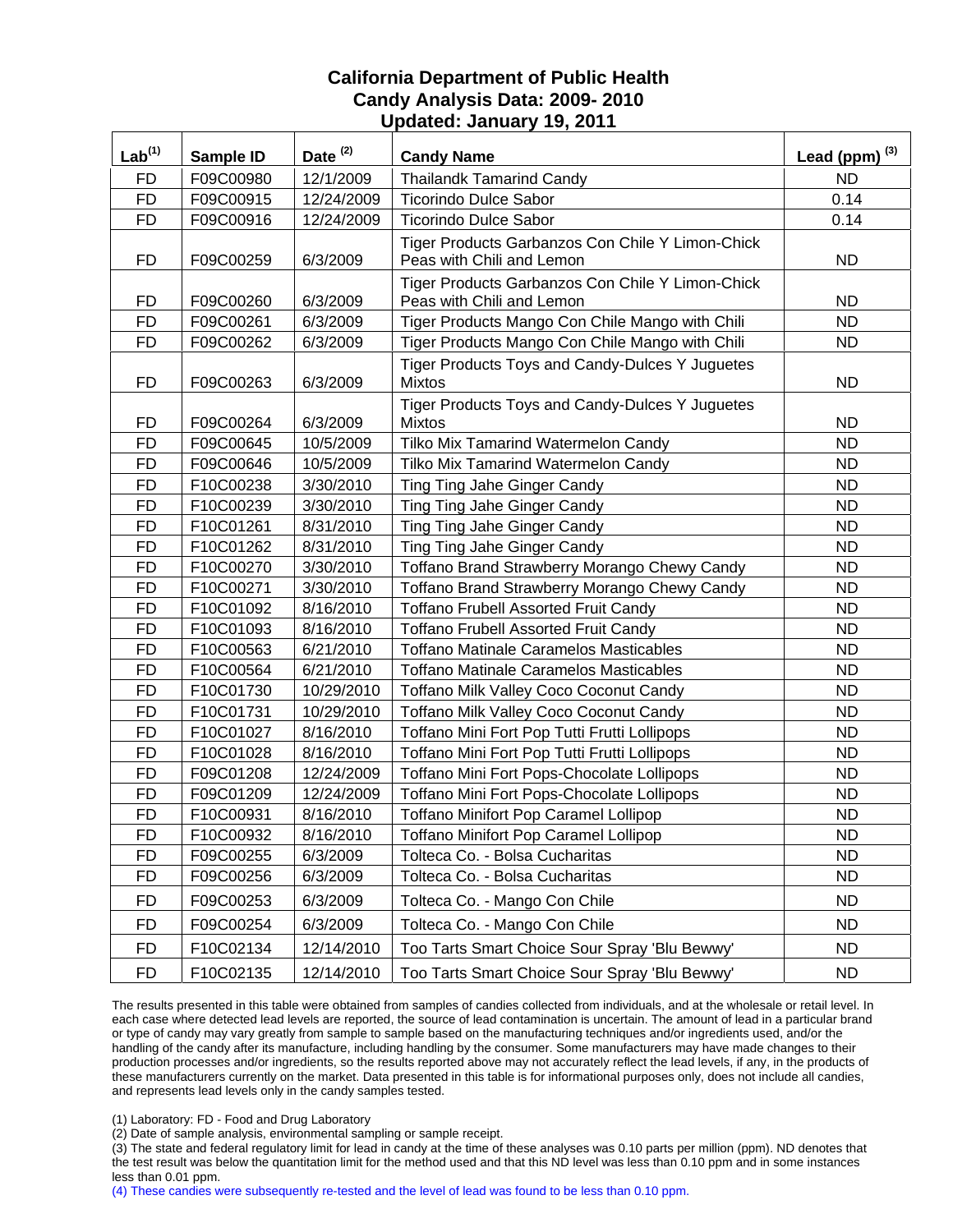| $Lab^{(1)}$ | Sample ID | Date <sup>(2)</sup> | <b>Candy Name</b>                              | Lead (ppm) $^{(3)}$ |
|-------------|-----------|---------------------|------------------------------------------------|---------------------|
| <b>FD</b>   | F10C01063 | 8/16/2010           | <b>Tootsie Caramel Apple Pops</b>              | ND                  |
| <b>FD</b>   | F10C01064 | 8/16/2010           | <b>Tootsie Caramel Apple Pops</b>              | <b>ND</b>           |
| <b>FD</b>   | F10C01931 | 11/9/2010           | Tootsie Frooties Fruit Flavored Chewy Candy    | <b>ND</b>           |
| <b>FD</b>   | F10C01932 | 11/9/2010           | Tootsie Frooties Fruit Flavored Chewy Candy    | <b>ND</b>           |
| <b>FD</b>   | F10C00872 | 7/29/2010           | <b>Tootsie Roll Pops</b>                       | <b>ND</b>           |
| <b>FD</b>   | F10C00873 | 7/29/2010           | <b>Tootsie Roll Pops</b>                       | <b>ND</b>           |
| <b>FD</b>   | F10C00870 | 7/29/2010           | Tootsie Roll Vanilla Flavored Midgees Candy    | <b>ND</b>           |
| <b>FD</b>   | F10C00871 | 7/29/2010           | Tootsie Roll Vanilla Flavored Midgees Candy    | <b>ND</b>           |
| <b>FD</b>   | F09C01311 | 1/20/2010           | Topps Puch Pop                                 | <b>ND</b>           |
| <b>FD</b>   | F09C01312 | 1/20/2010           | Topps Puch Pop                                 | <b>ND</b>           |
| <b>FD</b>   | F10C01617 | 10/19/2010          | Toy Story Action Hero Candy                    | <b>ND</b>           |
| <b>FD</b>   | F10C01618 | 10/19/2010          | Toy Story Action Hero Candy                    | <b>ND</b>           |
| <b>FD</b>   | F09C01402 | 2/11/2010           | <b>Triple Power Push Pop</b>                   | <b>ND</b>           |
| <b>FD</b>   | F09C01403 | 2/11/2010           | Triple Power Push Pop                          | <b>ND</b>           |
| <b>FD</b>   | F10C01055 | 8/16/2010           | <b>Troli Sour Brite Crawlers</b>               | <b>ND</b>           |
| <b>FD</b>   | F10C01056 | 8/16/2010           | <b>Troli Sour Brite Crawlers</b>               | <b>ND</b>           |
| <b>FD</b>   | F09C01265 | 1/21/2010           | Trolli Cherry Bombers Gummi Cherry Burst       | <b>ND</b>           |
| <b>FD</b>   | F09C01266 | 1/21/2010           | Trolli Cherry Bombers Gummi Cherry Burst       | <b>ND</b>           |
| <b>FD</b>   | F09C01267 | 1/21/2010           | Trolli Classic Gummi Bears                     | <b>ND</b>           |
| <b>FD</b>   | F09C01268 | 1/21/2010           | Trolli Classic Gummi Bears                     | <b>ND</b>           |
| <b>FD</b>   | F10C00352 | 5/20/2010           | Trolli Gummi Brain Surge w Surgin' Sour Liquid | <b>ND</b>           |
| <b>FD</b>   | F10C00353 | 5/20/2010           | Trolli Gummi Brain Surge w Surgin' Sour Liquid | <b>ND</b>           |
| <b>FD</b>   | F09C01285 | 1/7/2010            | Trolli Sour Brite Crawlers Gummi               | <b>ND</b>           |
| <b>FD</b>   | F09C01286 | 1/7/2010            | Trolli Sour Brite Crawlers Gummi               | <b>ND</b>           |
| <b>FD</b>   | F09C01381 | 1/20/2010           | Trolli Sour Brite Crawlers Gummi               | <b>ND</b>           |
| <b>FD</b>   | F09C01382 | 1/20/2010           | Trolli Sour Brite Crawlers Gummi               | <b>ND</b>           |
| <b>FD</b>   | F10C01699 | 10/21/2010          | Trolli Squiggles Gummi Candy                   | <b>ND</b>           |
| <b>FD</b>   | F10C01700 | 10/21/2010          | Trolli Squiggles Gummi Candy                   | ND                  |
| <b>FD</b>   | F10C02400 | 12/21/2010          | <b>Twinkle Groovy Pops</b>                     | <b>ND</b>           |
| <b>FD</b>   | F10C02401 | 12/21/2010          | <b>Twinkle Groovy Pops</b>                     | <b>ND</b>           |
| <b>FD</b>   | F10C02406 | 12/24/2010          | Twinkle Groovy Pops, Blue                      | <b>ND</b>           |
| <b>FD</b>   | F10C02407 | 12/24/2010          | Twinkle Groovy Pops, Blue                      | <b>ND</b>           |
| <b>FD</b>   | F10C02410 | 12/24/2010          | Twinkle Groovy Pops, Green                     | <b>ND</b>           |
| <b>FD</b>   | F10C02411 | 12/24/2010          | Twinkle Groovy Pops, Green                     | <b>ND</b>           |

The results presented in this table were obtained from samples of candies collected from individuals, and at the wholesale or retail level. In each case where detected lead levels are reported, the source of lead contamination is uncertain. The amount of lead in a particular brand or type of candy may vary greatly from sample to sample based on the manufacturing techniques and/or ingredients used, and/or the handling of the candy after its manufacture, including handling by the consumer. Some manufacturers may have made changes to their production processes and/or ingredients, so the results reported above may not accurately reflect the lead levels, if any, in the products of these manufacturers currently on the market. Data presented in this table is for informational purposes only, does not include all candies, and represents lead levels only in the candy samples tested.

(1) Laboratory: FD - Food and Drug Laboratory

(2) Date of sample analysis, environmental sampling or sample receipt.

(3) The state and federal regulatory limit for lead in candy at the time of these analyses was 0.10 parts per million (ppm). ND denotes that the test result was below the quantitation limit for the method used and that this ND level was less than 0.10 ppm and in some instances less than 0.01 ppm.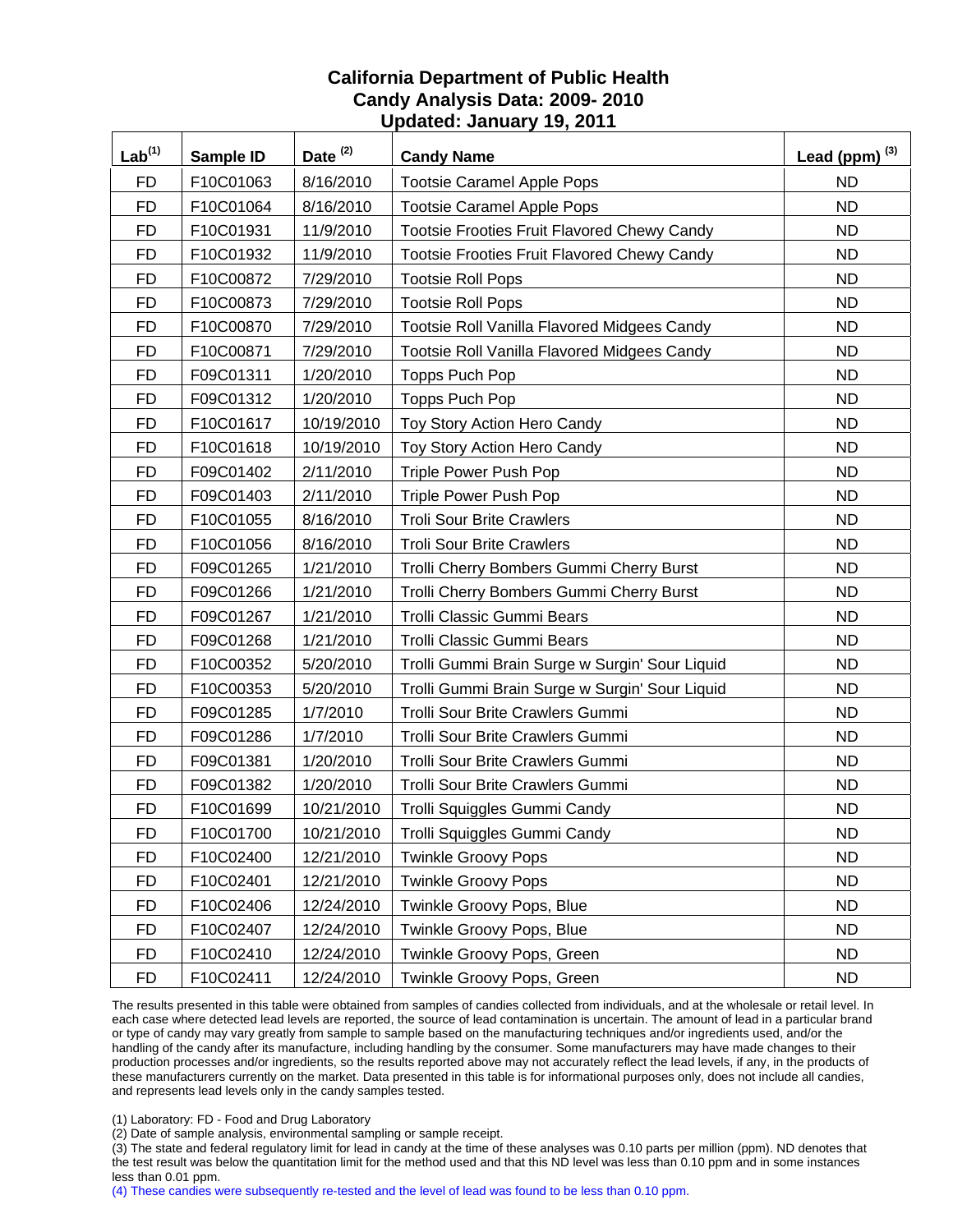| Lab <sup>(1)</sup> | Sample ID | Date <sup>(2)</sup> | <b>Candy Name</b>                                                | Lead (ppm) $^{(3)}$ |
|--------------------|-----------|---------------------|------------------------------------------------------------------|---------------------|
| <b>FD</b>          | F10C02402 | 12/24/2010          | Twinkle Groovy Pops, Pink                                        | <b>ND</b>           |
| <b>FD</b>          | F10C02403 | 12/24/2010          | Twinkle Groovy Pops, Pink                                        | <b>ND</b>           |
| FD                 | F10C02404 | 12/24/2010          | Twinkle Groovy Pops, Purple                                      | <b>ND</b>           |
| <b>FD</b>          | F10C02405 | 12/24/2010          | Twinkle Groovy Pops, Purple                                      | <b>ND</b>           |
| <b>FD</b>          | F10C02408 | 12/24/2010          | Twinkle Groovy Pops, Red                                         | <b>ND</b>           |
| <b>FD</b>          | F10C02409 | 12/24/2010          | Twinkle Groovy Pops, Red                                         | <b>ND</b>           |
| <b>FD</b>          | F09C00839 | 11/10/2009          | <b>Twizzlers Mix Rainbow Twists</b>                              | <b>ND</b>           |
| FD                 | F09C00840 | 11/10/2009          | <b>Twizzlers Mix Rainbow Twists</b>                              | ND                  |
| <b>FD</b>          | F10C02370 | 12/21/2010          | <b>Twizzlers NIBS Cherry Candy</b>                               | <b>ND</b>           |
| <b>FD</b>          | F10C02371 | 12/21/2010          | <b>Twizzlers NIBS Cherry Candy</b>                               | <b>ND</b>           |
| <b>FD</b>          | F10C00035 | 3/3/2010            | <b>Twizzlers Rainbow Twists</b>                                  | <b>ND</b>           |
| <b>FD</b>          | F10C00036 | 3/3/2010            | <b>Twizzlers Rainbow Twists</b>                                  | <b>ND</b>           |
| <b>FD</b>          | F10C01067 | 8/16/2010           | <b>Twizzlers Rainbow Twists Candy</b>                            | ND                  |
| <b>FD</b>          | F10C01068 | 8/16/2010           | <b>Twizzlers Rainbow Twists Candy</b>                            | <b>ND</b>           |
| FD                 | F09C01277 | 1/7/2010            | <b>Twizzlers Strawberry Twist</b>                                | <b>ND</b>           |
| <b>FD</b>          | F09C01278 | 1/7/2010            | <b>Twizzlers Strawberry Twist</b>                                | <b>ND</b>           |
| <b>FD</b>          | F10C00109 | 3/30/2010           | Umbo Push Pop Candy                                              | <b>ND</b>           |
| <b>FD</b>          | F10C00110 | 3/30/2010           | Umbo Push Pop Candy                                              | <b>ND</b>           |
| <b>FD</b>          | F10C00404 | 4/22/2010           | Unica Mikita Milk Candy Mix                                      | <b>ND</b>           |
| FD                 | F10C00405 | 4/22/2010           | Unica Mikita Milk Candy Mix                                      | ND.                 |
| <b>FD</b>          | F09C00831 | 11/10/2009          | Unican Milkita Milk Candy                                        | <b>ND</b>           |
| <b>FD</b>          | F09C00832 | 11/10/2009          | Unican Milkita Milk Candy                                        | <b>ND</b>           |
| <b>FD</b>          | F09C01024 | 12/1/2009           | United Brand Coffee Candy                                        | <b>ND</b>           |
| <b>FD</b>          | F09C01025 | 12/1/2009           | United Brand Coffee Candy                                        | <b>ND</b>           |
| <b>FD</b>          | F09C00156 | 5/22/2009           | United Coffee Candy                                              | ND.                 |
| <b>FD</b>          | F09C00157 | 5/22/2009           | United Coffee Candy                                              | <b>ND</b>           |
| FD                 | F10C00372 | 5/20/2010           | Valentine Dum Dum Pops                                           | <b>ND</b>           |
| <b>FD</b>          | F10C00373 | 5/20/2010           | Valentine Dum Dum Pops                                           | <b>ND</b>           |
| <b>FD</b>          | F09C00427 | 7/13/2009           | Vaso Bravo Sabor Tamarindo                                       | <b>ND</b>           |
| <b>FD</b>          | F09C00428 | 7/13/2009           | Vaso Bravo Sabor Tamarindo                                       | <b>ND</b>           |
| <b>FD</b>          | F09C00446 | 7/21/2009           | Vero Dulces Manita de la Suerte lollipops-Strawberry<br>& Cherry | <b>ND</b>           |
| <b>FD</b>          | F09C00447 | 7/21/2009           | Vero Dulces Manita de la Suerte lollipops-Strawberry<br>& Cherry | <b>ND</b>           |
| <b>FD</b>          | F10C01481 | 10/5/2010           | Vero Dulces Pica Gomas Sabor Tamarindo                           | <b>ND</b>           |

The results presented in this table were obtained from samples of candies collected from individuals, and at the wholesale or retail level. In each case where detected lead levels are reported, the source of lead contamination is uncertain. The amount of lead in a particular brand or type of candy may vary greatly from sample to sample based on the manufacturing techniques and/or ingredients used, and/or the handling of the candy after its manufacture, including handling by the consumer. Some manufacturers may have made changes to their production processes and/or ingredients, so the results reported above may not accurately reflect the lead levels, if any, in the products of these manufacturers currently on the market. Data presented in this table is for informational purposes only, does not include all candies, and represents lead levels only in the candy samples tested.

(1) Laboratory: FD - Food and Drug Laboratory

(2) Date of sample analysis, environmental sampling or sample receipt.

(3) The state and federal regulatory limit for lead in candy at the time of these analyses was 0.10 parts per million (ppm). ND denotes that the test result was below the quantitation limit for the method used and that this ND level was less than 0.10 ppm and in some instances less than 0.01 ppm.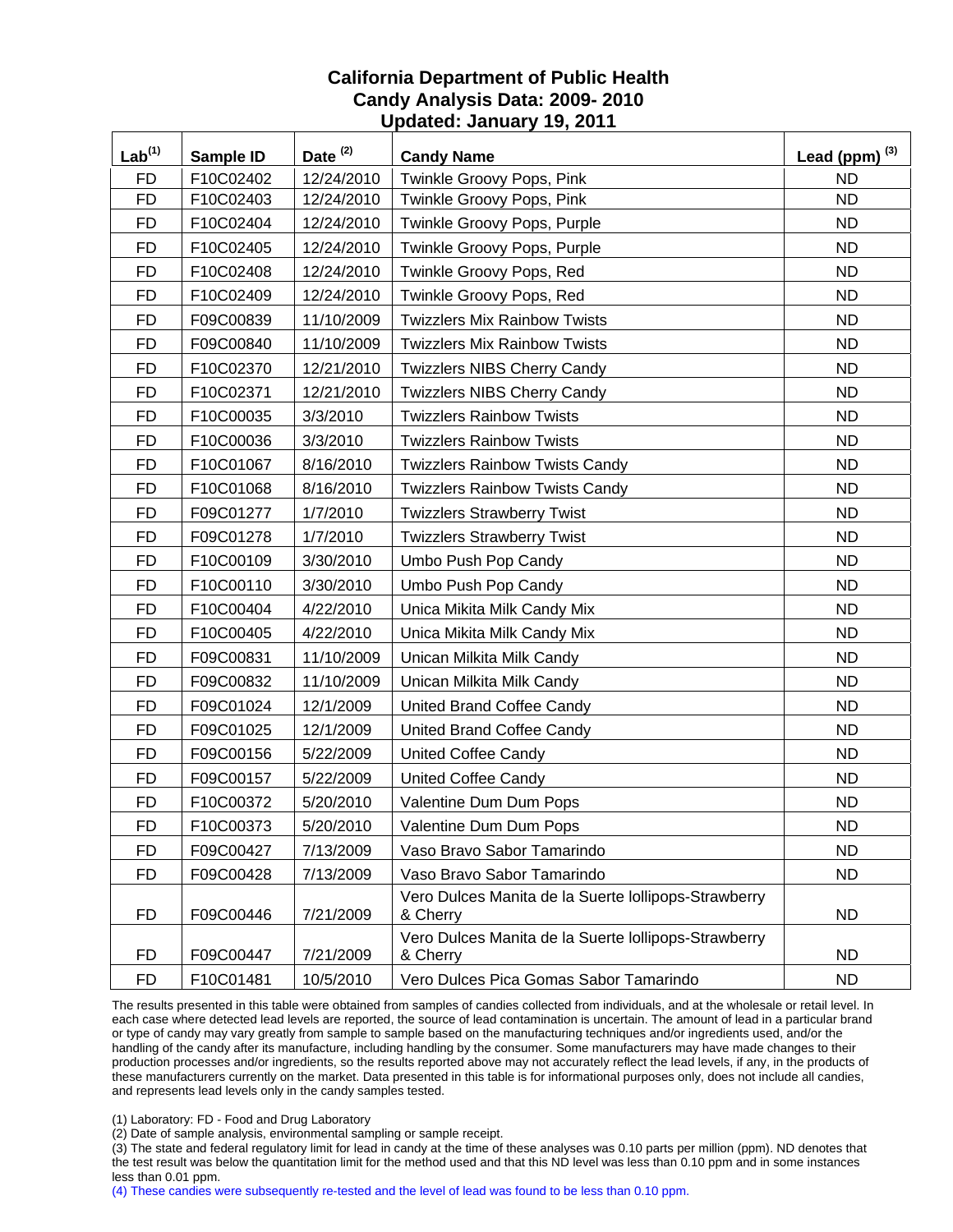| Lab <sup>(1)</sup> | Sample ID | Date <sup>(2)</sup> | <b>Candy Name</b>                        | Lead (ppm) $^{(3)}$ |
|--------------------|-----------|---------------------|------------------------------------------|---------------------|
| <b>FD</b>          | F10C01482 | 10/5/2010           | Vero Dulces Pica Gomas Sabor Tamarindo   | ND.                 |
| <b>FD</b>          | F09C00458 | 7/21/2009           | Vero Dulces Rellerindos Tamarind Caramel | <b>ND</b>           |
| <b>FD</b>          | F09C00459 | 7/21/2009           | Vero Dulces Rellerindos Tamarind Caramel | <b>ND</b>           |
| <b>FD</b>          | F09C01020 | 12/9/2009           | Vero Dulces Semaforo                     | <b>ND</b>           |
| <b>FD</b>          | F09C01021 | 12/9/2009           | Vero Dulces Semaforo                     | <b>ND</b>           |
| <b>FD</b>          | F09C00456 | 7/21/2009           | Vero Mango Lollipops with Chili          | <b>ND</b>           |
| <b>FD</b>          | F09C00457 | 7/21/2009           | Vero Mango Lollipops with Chili          | <b>ND</b>           |
| <b>FD</b>          | F10C01116 | 8/25/2010           | Vero Pica Gomas Sabor Sandia             | <b>ND</b>           |
| <b>FD</b>          | F10C01117 | 8/25/2010           | Vero Pica Gomas Sabor Sandia             | <b>ND</b>           |
| <b>FD</b>          | F10C01120 | 8/25/2010           | Vero Rellenitos Mango w Caramel          | <b>ND</b>           |
| <b>FD</b>          | F10C01121 | 8/25/2010           | Vero Rellenitos Mango w Caramel          | <b>ND</b>           |
| <b>FD</b>          | F10C01459 | 9/23/2010           | Vero Shake Malteda Pop                   | <b>ND</b>           |
| <b>FD</b>          | F10C01460 | 9/23/2010           | Vero Shake Malteda Pop                   | <b>ND</b>           |
| <b>FD</b>          | F09C01363 | 1/20/2010           | Vero's Elotes Lollipops with Chili       | <b>ND</b>           |
| <b>FD</b>          | F09C01364 | 1/20/2010           | Vero's Elotes Lollipops with Chili       | <b>ND</b>           |
| <b>FD</b>          | F09C01373 | 2/11/2010           | Vero's Pica Fresa Strawberry Gummies     | <b>ND</b>           |
| <b>FD</b>          | F09C01374 | 2/11/2010           | Vero's Pica Fresa Strawberry Gummies     | <b>ND</b>           |
| <b>FD</b>          | F09C01365 | 1/21/2010           | Vero's Semaforo Lollipops                | <b>ND</b>           |
| <b>FD</b>          | F09C01366 | 1/21/2010           | Vero's Semaforo Lollipops                | <b>ND</b>           |
| <b>FD</b>          | F10C02424 | 12/21/2010          | Vidal Gummy Fried Eggs                   | <b>ND</b>           |
| <b>FD</b>          | F10C02425 | 12/21/2010          | Vidal Gummy Fried Eggs                   | <b>ND</b>           |
| <b>FD</b>          | F10C02426 | 12/21/2010          | Vidal Jelly Filled Strawberries          | <b>ND</b>           |
| <b>FD</b>          | F10C02427 | 12/21/2010          | Vidal Jelly Filled Strawberries          | <b>ND</b>           |
| <b>FD</b>          | F09C01416 | 1/20/2010           | <b>Walgreen Root Beer Barrels</b>        | <b>ND</b>           |
| <b>FD</b>          | F09C01417 | 1/20/2010           | Walgreen Root Beer Barrels               | <b>ND</b>           |
| <b>FD</b>          | F10C01799 | 11/5/2010           | Walgreen 'W' Assorted Fruit Hard Candy   | <b>ND</b>           |
| <b>FD</b>          | F10C01800 | 11/5/2010           | Walgreen 'W' Assorted Fruit Hard Candy   | <b>ND</b>           |
| FD                 | F10C01789 | 10/29/2010          | Walgreen 'W' brand Caramel Creams Candy  | ND                  |
| FD                 | F10C01790 | 10/29/2010          | Walgreen 'W' brand Caramel Creams Candy  | <b>ND</b>           |
| <b>FD</b>          | F10C01791 | 10/29/2010          | Walgreen 'W' brand Gum Drops Candy       | <b>ND</b>           |
| <b>FD</b>          | F10C01792 | 10/29/2010          | Walgreen 'W' brand Gum Drops Candy       | <b>ND</b>           |
| <b>FD</b>          | F10C01787 | 10/29/2010          | Walgreen 'W' brand Gummy Bears Candy     | <b>ND</b>           |
| <b>FD</b>          | F10C01788 | 10/29/2010          | Walgreen 'W' brand Gummy Bears Candy     | <b>ND</b>           |
| <b>FD</b>          | F10C01785 | 10/29/2010          | Walgreen 'W' brand Gummy Worm Candy      | ND.                 |

The results presented in this table were obtained from samples of candies collected from individuals, and at the wholesale or retail level. In each case where detected lead levels are reported, the source of lead contamination is uncertain. The amount of lead in a particular brand or type of candy may vary greatly from sample to sample based on the manufacturing techniques and/or ingredients used, and/or the handling of the candy after its manufacture, including handling by the consumer. Some manufacturers may have made changes to their production processes and/or ingredients, so the results reported above may not accurately reflect the lead levels, if any, in the products of these manufacturers currently on the market. Data presented in this table is for informational purposes only, does not include all candies, and represents lead levels only in the candy samples tested.

(1) Laboratory: FD - Food and Drug Laboratory

(2) Date of sample analysis, environmental sampling or sample receipt.

(3) The state and federal regulatory limit for lead in candy at the time of these analyses was 0.10 parts per million (ppm). ND denotes that the test result was below the quantitation limit for the method used and that this ND level was less than 0.10 ppm and in some instances less than 0.01 ppm.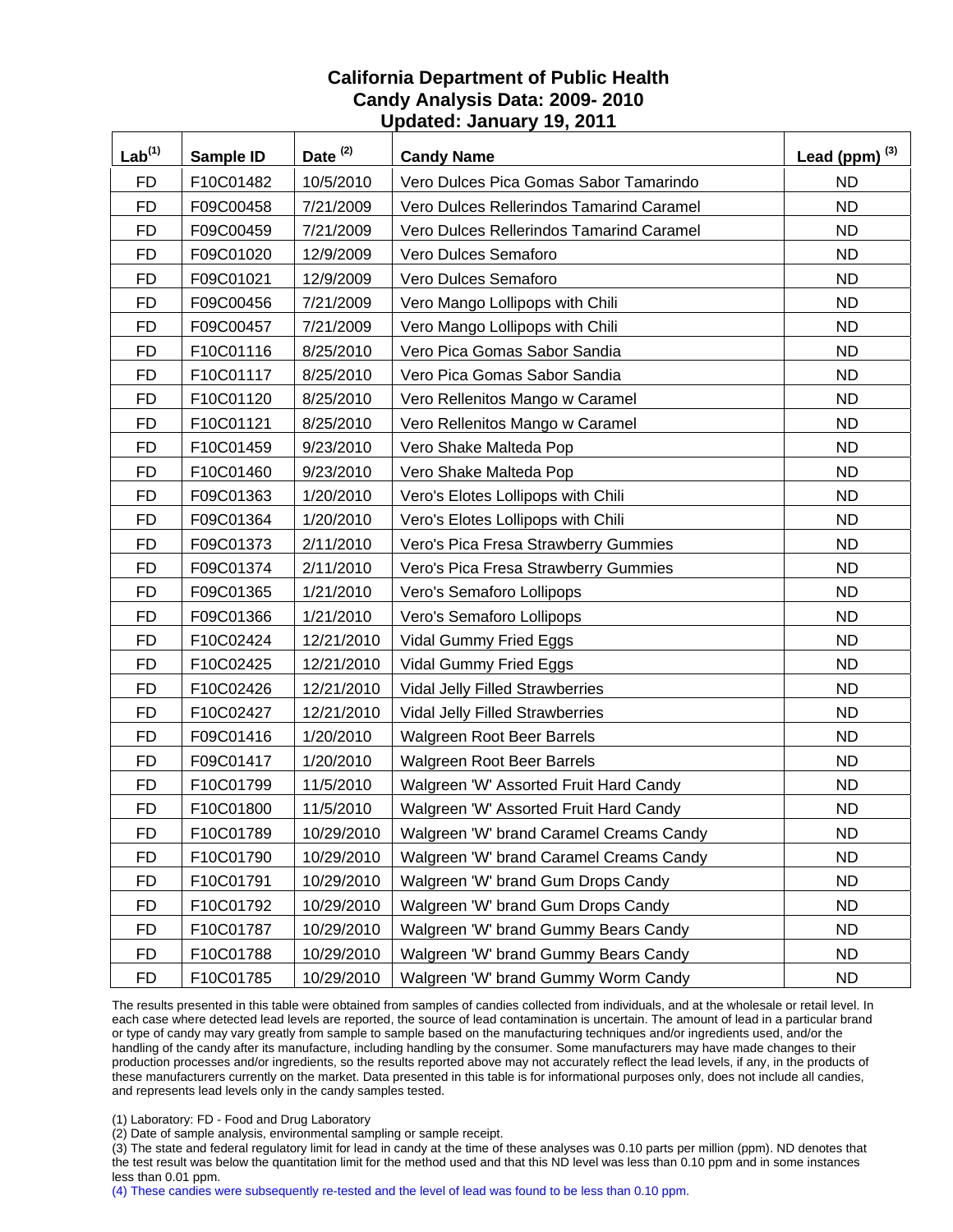| Lab <sup>(1)</sup> | Sample ID | Date <sup>(2)</sup> | <b>Candy Name</b>                                                               | Lead (ppm) $^{(3)}$ |
|--------------------|-----------|---------------------|---------------------------------------------------------------------------------|---------------------|
| <b>FD</b>          | F10C01786 | 10/29/2010          | Walgreen 'W' brand Gummy Worm Candy                                             | <b>ND</b>           |
| <b>FD</b>          | F10C01807 | 11/5/2010           | Walgreen 'W' Butterscotch Discs                                                 | <b>ND</b>           |
| <b>FD</b>          | F10C01808 | 11/5/2010           | Walgreen 'W' Butterscotch Discs                                                 | ND.                 |
| <b>FD</b>          | F10C01801 | 11/5/2010           | Walgreen 'W' Lemon Hard Candy                                                   | <b>ND</b>           |
| <b>FD</b>          | F10C01802 | 11/5/2010           | Walgreen 'W' Lemon Hard Candy                                                   | <b>ND</b>           |
| <b>FD</b>          | F10C01793 | 11/5/2010           | Walgreen 'W' Orange Slice Candy                                                 | <b>ND</b>           |
| <b>FD</b>          | F10C01794 | 11/5/2010           | Walgreen 'W' Orange Slice Candy                                                 | <b>ND</b>           |
| <b>FD</b>          | F10C01809 | 11/5/2010           | Walgreen 'W' Root Beer Barrels Candy                                            | <b>ND</b>           |
| <b>FD</b>          | F10C01810 | 11/5/2010           | Walgreen 'W' Root Beer Barrels Candy                                            | <b>ND</b>           |
| <b>FD</b>          | F10C01795 | 11/5/2010           | Walgreen 'W' Spearmint Leaves Candy                                             | <b>ND</b>           |
| <b>FD</b>          | F10C01796 | 11/5/2010           | Walgreen 'W' Spearmint Leaves Candy                                             | <b>ND</b>           |
| <b>FD</b>          | F10C01797 | 11/5/2010           | Walgreen 'W' Spice Drops                                                        | <b>ND</b>           |
| <b>FD</b>          | F10C01798 | 11/5/2010           | Walgreen 'W' Spice Drops                                                        | <b>ND</b>           |
| <b>FD</b>          | F10C01803 | 11/5/2010           | Walgreen 'W' Starlight Cinnamon Candy                                           | <b>ND</b>           |
| <b>FD</b>          | F10C01804 | 11/5/2010           | Walgreen 'W' Starlight Cinnamon Candy                                           | <b>ND</b>           |
| FD                 | F10C01811 | 11/5/2010           | Walgreen 'W' Starlight Lemon, Cherry, Orange, Green<br>Apple & Strawberry Candy | <b>ND</b>           |
| <b>FD</b>          | F10C01812 | 11/5/2010           | Walgreen 'W' Starlight Lemon, Cherry, Orange, Green<br>Apple & Strawberry Candy | <b>ND</b>           |
| <b>FD</b>          | F10C01805 | 11/5/2010           | Walgreen 'W' Starlight Mints-Peppermint                                         | <b>ND</b>           |
| <b>FD</b>          | F10C01806 | 11/5/2010           | Walgreen 'W' Starlight Mints-Peppermint                                         | <b>ND</b>           |
| <b>FD</b>          | F09C00087 | 2/11/2010           | Walgreens Australian Liquorice Black                                            | <b>ND</b>           |
| <b>FD</b>          | F09C00088 | 2/11/2010           | Walgreens Australian Liquorice Black                                            | <b>ND</b>           |
| <b>FD</b>          | F10C00149 | 3/30/2010           | <b>Walgreens Butter Mints</b>                                                   | <b>ND</b>           |
| <b>FD</b>          | F10C00150 | 3/30/2010           | <b>Walgreens Butter Mints</b>                                                   | ND.                 |
| <b>FD</b>          | F10C00607 | 6/8/2010            | <b>Walgreens Co. Assorted Candy Favorites</b>                                   | <b>ND</b>           |
| <b>FD</b>          | F10C00608 | 6/8/2010            | Walgreens Co. Assorted Candy Favorites                                          | <b>ND</b>           |
| <b>FD</b>          | F10C01726 | 10/25/2010          | Walgreens 'W' Brand Starlight Cinnamon Candy                                    | <b>ND</b>           |
| <b>FD</b>          | F10C01727 | 10/25/2010          | Walgreens 'W' Brand Starlight Cinnamon Candy                                    | <b>ND</b>           |
| <b>FD</b>          | F09C00089 | 5/22/2009           | Walnut & Date Soft Candy                                                        | <b>ND</b>           |
| <b>FD</b>          | F09C00090 | 5/22/2009           | Walnut & Date Soft Candy                                                        | <b>ND</b>           |
| FD                 | F10C01587 | 10/12/2010          | Walnut & Date Soft Candy, from China                                            | <b>ND</b>           |
| <b>FD</b>          | F10C01588 | 10/12/2010          | Walnut & Date Soft Candy, from China                                            | <b>ND</b>           |
| <b>FD</b>          | F09C00997 | 12/1/2009           | Walnut and Date Soft Candy                                                      | ND.                 |
| FD                 | F09C00998 | 12/1/2009           | Walnut and Date Soft Candy                                                      | ND.                 |

The results presented in this table were obtained from samples of candies collected from individuals, and at the wholesale or retail level. In each case where detected lead levels are reported, the source of lead contamination is uncertain. The amount of lead in a particular brand or type of candy may vary greatly from sample to sample based on the manufacturing techniques and/or ingredients used, and/or the handling of the candy after its manufacture, including handling by the consumer. Some manufacturers may have made changes to their production processes and/or ingredients, so the results reported above may not accurately reflect the lead levels, if any, in the products of these manufacturers currently on the market. Data presented in this table is for informational purposes only, does not include all candies, and represents lead levels only in the candy samples tested.

(1) Laboratory: FD - Food and Drug Laboratory

(2) Date of sample analysis, environmental sampling or sample receipt.

(3) The state and federal regulatory limit for lead in candy at the time of these analyses was 0.10 parts per million (ppm). ND denotes that the test result was below the quantitation limit for the method used and that this ND level was less than 0.10 ppm and in some instances less than 0.01 ppm.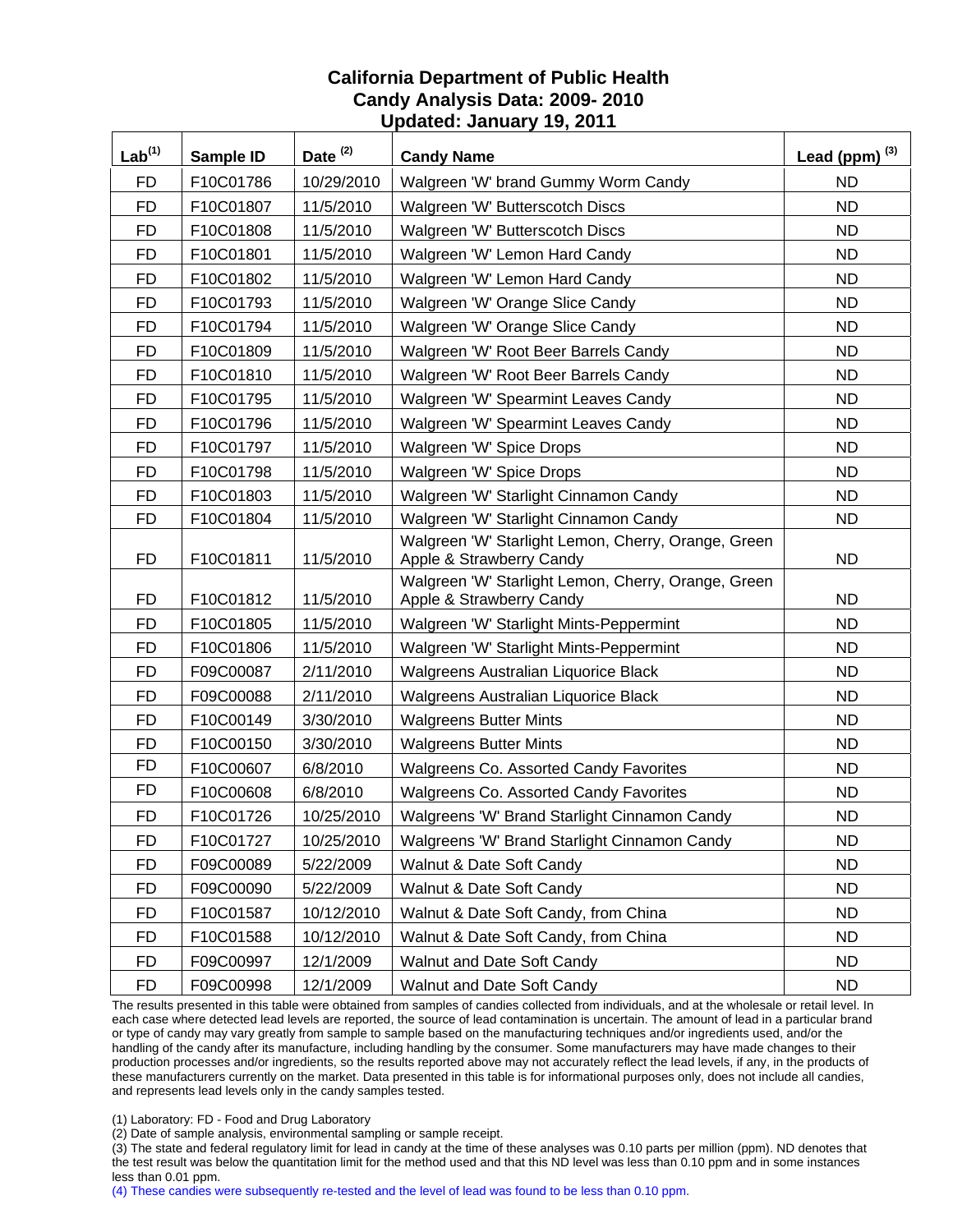| Lab <sup>(1)</sup> | Sample ID | Date $(2)$ | <b>Candy Name</b>                                                 | Lead (ppm) $^{(3)}$ |
|--------------------|-----------|------------|-------------------------------------------------------------------|---------------------|
| <b>FD</b>          | F09C01466 | 2/3/2010   | Washburn's Old Fashioned Hard Candies                             | <b>ND</b>           |
| <b>FD</b>          | F09C01467 | 2/3/2010   | Washburn's Old Fashioned Hard Candies                             | <b>ND</b>           |
| <b>FD</b>          | F10C01077 | 8/16/2010  | Werther's Original Hard Candy                                     | ND                  |
| <b>FD</b>          | F10C01078 | 8/16/2010  | Werther's Original Hard Candy                                     | <b>ND</b>           |
| <b>FD</b>          | F09C00766 | 11/10/2009 | White Rabbit Golden Rabbit Candy                                  | <b>ND</b>           |
| <b>FD</b>          | F09C00767 | 11/10/2009 | White Rabbit Golden Rabbit Candy                                  | <b>ND</b>           |
| <b>FD</b>          | F09C00876 | 11/16/2009 | White Rabbit Golden Rabbit Creamy Candy                           | <b>ND</b>           |
| <b>FD</b>          | F09C00877 | 11/16/2009 | White Rabbit Golden Rabbit Creamy Candy                           | <b>ND</b>           |
| <b>FD</b>          | F10C00274 | 4/5/2010   | White Rabbit Golden Rabbit Creamy Candy                           | <b>ND</b>           |
| <b>FD</b>          | F10C00275 | 4/5/2010   | White Rabbit Golden Rabbit Creamy Candy                           | <b>ND</b>           |
| <b>FD</b>          | F09C00413 | 7/13/2009  | White Spoon with Brown Tamarind Candy                             | <b>ND</b>           |
| <b>FD</b>          | F09C00414 | 7/13/2009  | White Spoon with Brown Tamarind Candy                             | <b>ND</b>           |
| <b>FD</b>          | F09C01281 | 12/24/2009 | Wonka Dun Dip Tropical Candy Stix                                 | <b>ND</b>           |
| <b>FD</b>          | F09C01282 | 12/24/2009 | Wonka Dun Dip Tropical Candy Stix                                 | <b>ND</b>           |
| <b>FD</b>          | F09C01275 | 1/7/2010   | Wonka Gummy Sweettarts Bugs                                       | <b>ND</b>           |
| <b>FD</b>          | F09C01276 | 1/7/2010   | Wonka Gummy Sweettarts Bugs                                       | <b>ND</b>           |
| <b>FD</b>          | F10C00298 | 5/6/2010   | Wonka Laffy Taffy                                                 | <b>ND</b>           |
| <b>FD</b>          | F10C00299 | 5/6/2010   | Wonka Laffy Taffy                                                 | <b>ND</b>           |
| <b>FD</b>          | F10C00549 | 6/8/2010   | Wonka Laffy Taffy 2 Flavor Mystery Swirl                          | <b>ND</b>           |
| <b>FD</b>          | F10C00550 | 6/8/2010   | Wonka Laffy Taffy 2 Flavor Mystery Swirl                          | <b>ND</b>           |
| <b>FD</b>          | F10C00539 | 6/8/2010   | Wonka Laffy Taffy Hanna Strawberry-Banana<br>Stretchy & Tangy     | <b>ND</b>           |
| <b>FD</b>          | F10C00540 | 6/8/2010   | Wonka Laffy Taffy Hanna Strawberry-Banana<br>Stretchy & Tangy     | <b>ND</b>           |
| FD                 | F10C01297 | 9/9/2010   | Wonka Laffy Taffy, Grape, Sour Apple, Banana                      | <b>ND</b>           |
| <b>FD</b>          | F10C01298 | 9/9/2010   | Wonka Laffy Taffy, Grape, Sour Apple, Banana                      | <b>ND</b>           |
| <b>FD</b>          | F09C00845 | 11/16/2009 | Wonka Laffy Taffy-Strawberry, Grape, Sour Apple,<br><b>Banana</b> | <b>ND</b>           |
| <b>FD</b>          | F09C00846 | 11/16/2009 | Wonka Laffy Taffy-Strawberry, Grape, Sour Apple,<br>Banana        | <b>ND</b>           |
| <b>FD</b>          | F09C01530 | 3/3/2010   | Wonka Laffy Tafy                                                  | <b>ND</b>           |
| <b>FD</b>          | F09C01531 | 3/3/2010   | Wonka Laffy Tafy                                                  | <b>ND</b>           |
| <b>FD</b>          | F10C00977 | 8/13/2010  | Wonka Mini Chewy SweeTarts Tangy Candy                            | <b>ND</b>           |
| <b>FD</b>          | F10C00978 | 8/13/2010  | Wonka Mini Chewy SweeTarts Tangy Candy                            | <b>ND</b>           |
| <b>FD</b>          | F09C01452 | 2/11/2010  | Wonka Mix Ups Assorted                                            | ND.                 |

The results presented in this table were obtained from samples of candies collected from individuals, and at the wholesale or retail level. In each case where detected lead levels are reported, the source of lead contamination is uncertain. The amount of lead in a particular brand or type of candy may vary greatly from sample to sample based on the manufacturing techniques and/or ingredients used, and/or the handling of the candy after its manufacture, including handling by the consumer. Some manufacturers may have made changes to their production processes and/or ingredients, so the results reported above may not accurately reflect the lead levels, if any, in the products of these manufacturers currently on the market. Data presented in this table is for informational purposes only, does not include all candies, and represents lead levels only in the candy samples tested.

(1) Laboratory: FD - Food and Drug Laboratory

(2) Date of sample analysis, environmental sampling or sample receipt.

(3) The state and federal regulatory limit for lead in candy at the time of these analyses was 0.10 parts per million (ppm). ND denotes that the test result was below the quantitation limit for the method used and that this ND level was less than 0.10 ppm and in some instances less than 0.01 ppm.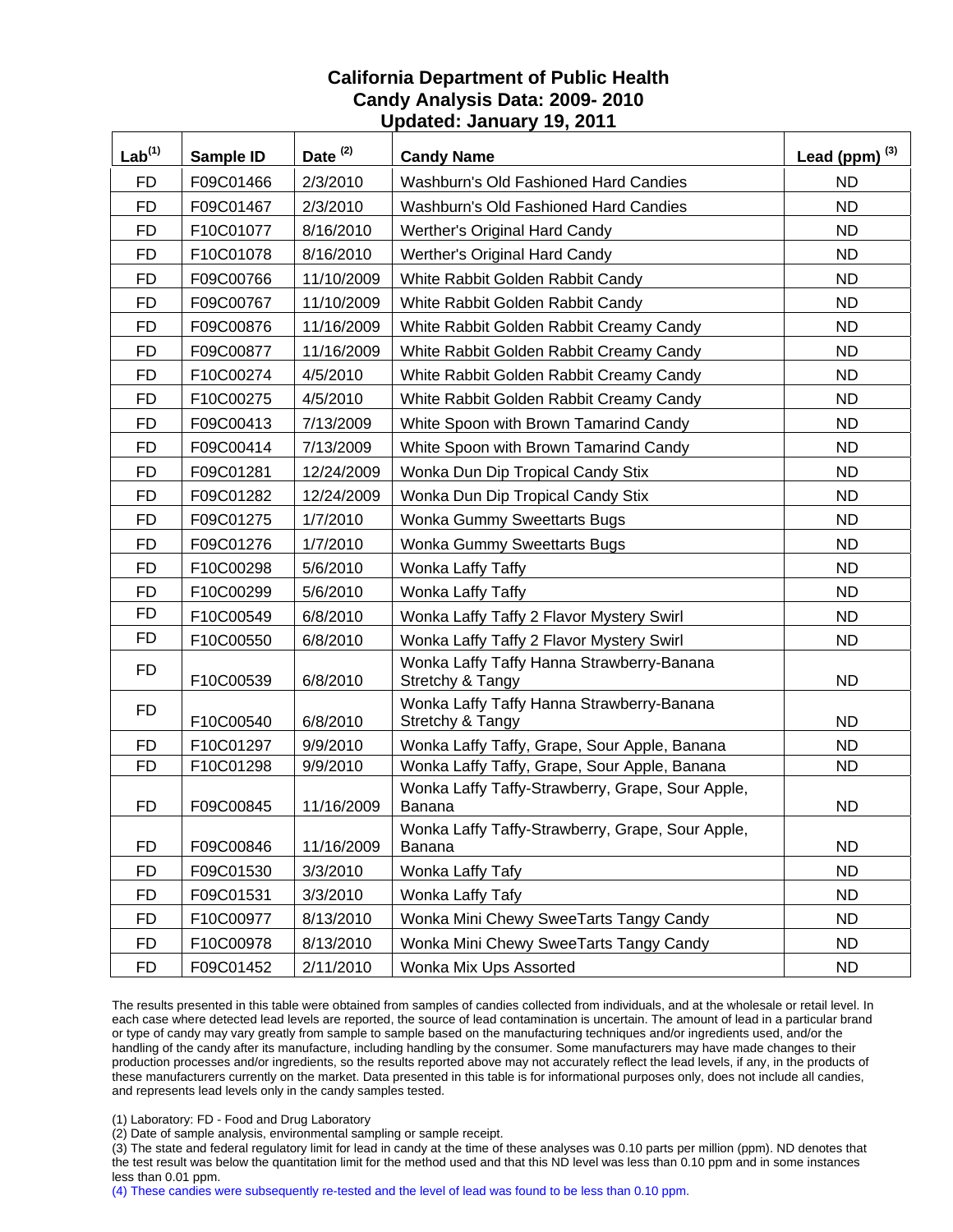| Lab <sup>(1)</sup> | Sample ID | Date $(2)$ | <b>Candy Name</b>                         | Lead (ppm) $^{(3)}$ |
|--------------------|-----------|------------|-------------------------------------------|---------------------|
| <b>FD</b>          | F09C01453 | 2/11/2010  | Wonka Mix Ups Assorted                    | <b>ND</b>           |
| <b>FD</b>          | F09C01313 | 1/7/2010   | <b>Wonka Nerds</b>                        | <b>ND</b>           |
| <b>FD</b>          | F09C01314 | 1/7/2010   | Wonka Nerds                               | <b>ND</b>           |
| <b>FD</b>          | F10C01295 | 8/31/2010  | Wonka Nerds Grape & Strawberry Candy      | <b>ND</b>           |
| FD                 | F10C01296 | 8/31/2010  | Wonka Nerds Grape & Strawberry Candy      | <b>ND</b>           |
| <b>FD</b>          | F10C00354 | 5/20/2010  | Wonka Pixy Stix                           | <b>ND</b>           |
| <b>FD</b>          | F10C00355 | 5/20/2010  | Wonka Pixy Stix                           | <b>ND</b>           |
| <b>FD</b>          | F09C00847 | 11/10/2009 | Wonka Pixy Stix Candy                     | <b>ND</b>           |
| <b>FD</b>          | F09C00848 | 11/10/2009 | Wonka Pixy Stix Candy                     | <b>ND</b>           |
| <b>FD</b>          | F10C00879 | 7/29/2010  | Wonka Pixy Stix Candy                     | <b>ND</b>           |
| <b>FD</b>          | F10C00880 | 7/29/2010  | Wonka Pixy Stix Candy                     | <b>ND</b>           |
| <b>FD</b>          | F09C01534 | 3/3/2010   | <b>Wonka Sweet Tarts</b>                  | <b>ND</b>           |
| <b>FD</b>          | F09C01535 | 3/3/2010   | <b>Wonka Sweet Tarts</b>                  | <b>ND</b>           |
| <b>FD</b>          | F10C00575 | 6/21/2010  | Wonka Sweet Tarts Lollipops, Cherry       | <b>ND</b>           |
| <b>FD</b>          | F10C00576 | 6/21/2010  | Wonka Sweet Tarts Lollipops, Cherry       | <b>ND</b>           |
| <b>FD</b>          | F09C01269 | 12/24/2009 | Wonka Sweetrats Tangy Candy               | <b>ND</b>           |
| <b>FD</b>          | F09C01270 | 12/24/2009 | Wonka Sweetrats Tangy Candy               | <b>ND</b>           |
| <b>FD</b>          | F09C01394 | 3/3/2010   | <b>Wonka's Pixy Stix</b>                  | <b>ND</b>           |
| <b>FD</b>          | F09C01395 | 3/3/2010   | <b>Wonka's Pixy Stix</b>                  | <b>ND</b>           |
| <b>FD</b>          | F09C01388 | 1/20/2010  | <b>Wonka's Sluggles Gummies</b>           | <b>ND</b>           |
| <b>FD</b>          | F09C01389 | 1/20/2010  | <b>Wonka's Sluggles Gummies</b>           | <b>ND</b>           |
| <b>FD</b>          | F10C00350 | 5/20/2010  | World's Biggest Candy Necklace            | <b>ND</b>           |
| <b>FD</b>          | F10C00351 | 5/20/2010  | World's Biggest Candy Necklace            | <b>ND</b>           |
| <b>FD</b>          | F10C00007 | 3/3/2010   | World's Sour Dudes Sour Strawberry Straws | <b>ND</b>           |
| <b>FD</b>          | F10C00008 | 3/3/2010   | World's Sour Dudes Sour Strawberry Straws | <b>ND</b>           |
| <b>FD</b>          | F10C01237 | 9/9/2010   | Yida Haw Cheese Candy                     | <b>ND</b>           |
| <b>FD</b>          | F10C01238 | 9/9/2010   | Yida Haw Cheese Candy                     | <b>ND</b>           |
| <b>FD</b>          | F10C00569 | 6/8/2010   | Yinsitang Silk Candy                      | ND                  |
| <b>FD</b>          | F10C00570 | 6/8/2010   | <b>Yinsitang Silk Candy</b>               | ND.                 |
| <b>FD</b>          | F10C00031 | 3/3/2010   | Young & Smylie Licorice, Strawberry       | <b>ND</b>           |
| <b>FD</b>          | F10C00032 | 3/3/2010   | Young & Smylie Licorice, Strawberry       | <b>ND</b>           |
| FD                 | F10C00432 | 4/22/2010  | Yuehao Jiang Tang Ginger Candy            | <b>ND</b>           |
| <b>FD</b>          | F10C00433 | 4/22/2010  | Yuehao Jiang Tang Ginger Candy            | <b>ND</b>           |
| <b>FD</b>          | F09C01012 | 12/24/2009 | Yummy House Almond Dragon Beard           | <b>ND</b>           |

The results presented in this table were obtained from samples of candies collected from individuals, and at the wholesale or retail level. In each case where detected lead levels are reported, the source of lead contamination is uncertain. The amount of lead in a particular brand or type of candy may vary greatly from sample to sample based on the manufacturing techniques and/or ingredients used, and/or the handling of the candy after its manufacture, including handling by the consumer. Some manufacturers may have made changes to their production processes and/or ingredients, so the results reported above may not accurately reflect the lead levels, if any, in the products of these manufacturers currently on the market. Data presented in this table is for informational purposes only, does not include all candies, and represents lead levels only in the candy samples tested.

(1) Laboratory: FD - Food and Drug Laboratory

(2) Date of sample analysis, environmental sampling or sample receipt.

(3) The state and federal regulatory limit for lead in candy at the time of these analyses was 0.10 parts per million (ppm). ND denotes that the test result was below the quantitation limit for the method used and that this ND level was less than 0.10 ppm and in some instances less than 0.01 ppm.